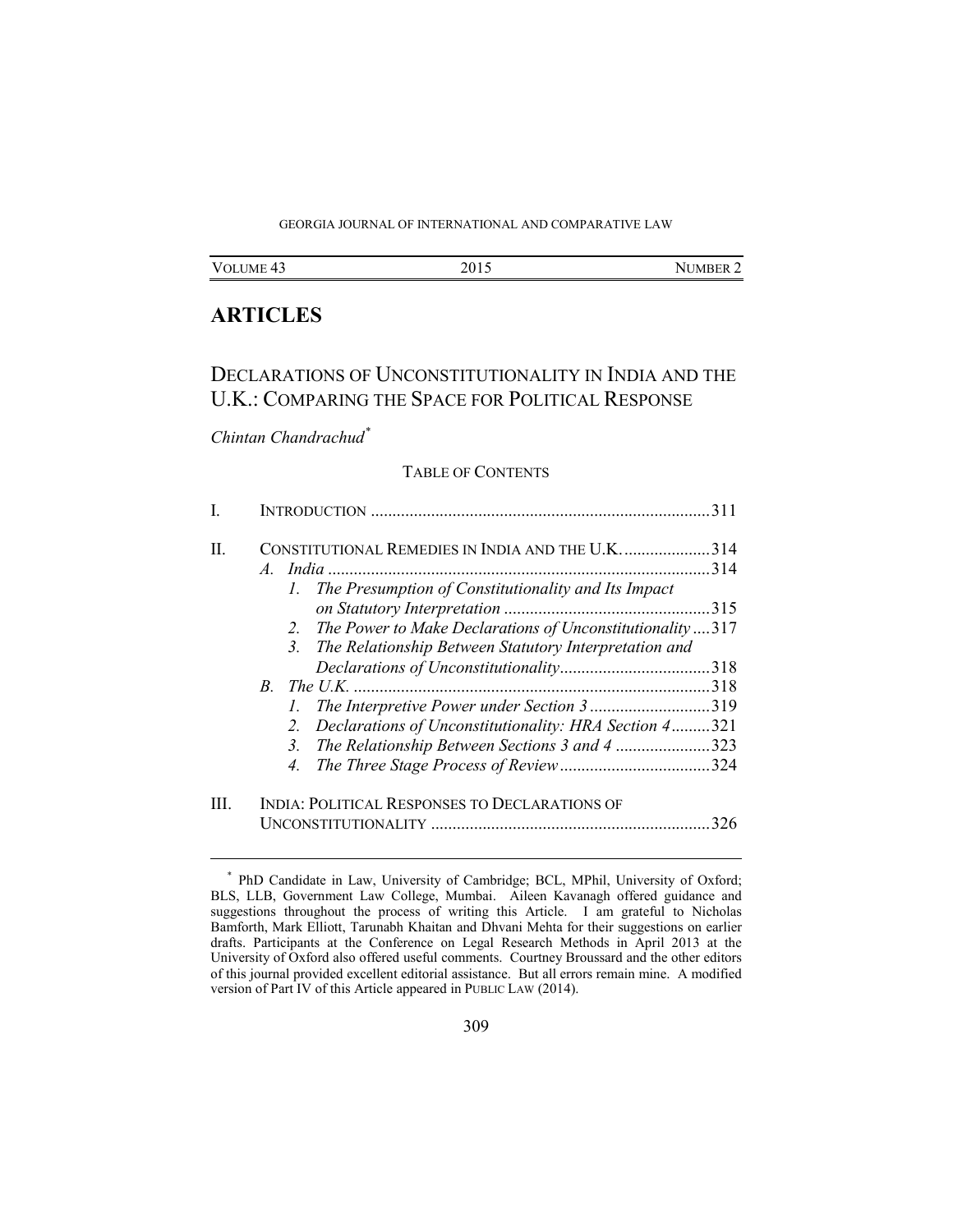| 310 | GA. J. INT'L & COMP. L. | [Vol. $43:309$ |
|-----|-------------------------|----------------|
|     |                         |                |

|     |                 | L.                                                                     |      |  |
|-----|-----------------|------------------------------------------------------------------------|------|--|
|     |                 | The Doctrine of Eclipse and Specific Savings Clauses329<br>2.          |      |  |
|     |                 | Fundamental Rights Amendments as a Response<br>$\mathfrak{Z}$ .        |      |  |
|     |                 |                                                                        |      |  |
|     |                 | Scope and Limitations of the Amending Power337<br>4.                   |      |  |
|     | B.              |                                                                        |      |  |
|     |                 |                                                                        |      |  |
|     |                 | 2.<br>The Ninth Schedule as a Parliamentary Response                   |      |  |
|     |                 |                                                                        | .342 |  |
|     |                 | Reconciling the Conflict Between the Basic Structure<br>3 <sub>1</sub> |      |  |
|     |                 |                                                                        |      |  |
|     |                 | C. Assessing the Space for Parliamentary Response After                |      |  |
|     |                 |                                                                        | 346  |  |
|     |                 |                                                                        |      |  |
| IV. |                 | THE U.K.: POLITICAL RESPONSES TO DECLARATIONS OF                       |      |  |
|     |                 |                                                                        |      |  |
|     | $A$ .           |                                                                        |      |  |
|     | <i>B</i> .      | Declarations of Unconstitutionality in Practice350                     |      |  |
|     |                 | $l_{\cdot}$                                                            |      |  |
|     |                 | The Impact of Section 4 on the Legislative Process351<br>2.            |      |  |
|     |                 | The Nexus Between Declarations of<br>3 <sub>1</sub>                    |      |  |
|     |                 | Unconstitutionality and Expected Responses 356                         |      |  |
|     | $C_{\cdot}$     | Responses to Declarations of Unconstitutionality 362                   |      |  |
|     |                 | The Limited Decisional Space and Remedial Space of<br>Ι.               |      |  |
|     |                 |                                                                        |      |  |
|     |                 | 2.                                                                     |      |  |
|     |                 | A Constitutional Convention or Atrophy of<br>3 <sub>1</sub>            |      |  |
|     |                 |                                                                        |      |  |
|     |                 |                                                                        |      |  |
| V.  |                 | A COMPARISON OF THE SPACE AVAILABLE FOR POLITICAL                      |      |  |
|     |                 |                                                                        |      |  |
|     | A.              | Comparing Decisional Space in India and the U.K. 371                   |      |  |
|     | В.              | Remedial Space in India and the U.K.: The Room for                     |      |  |
|     |                 |                                                                        |      |  |
|     | $\mathcal{C}$ . | The Capacity to Respond: The Constitutional Convention                 |      |  |
|     |                 |                                                                        |      |  |
| VI. |                 |                                                                        |      |  |
|     |                 |                                                                        |      |  |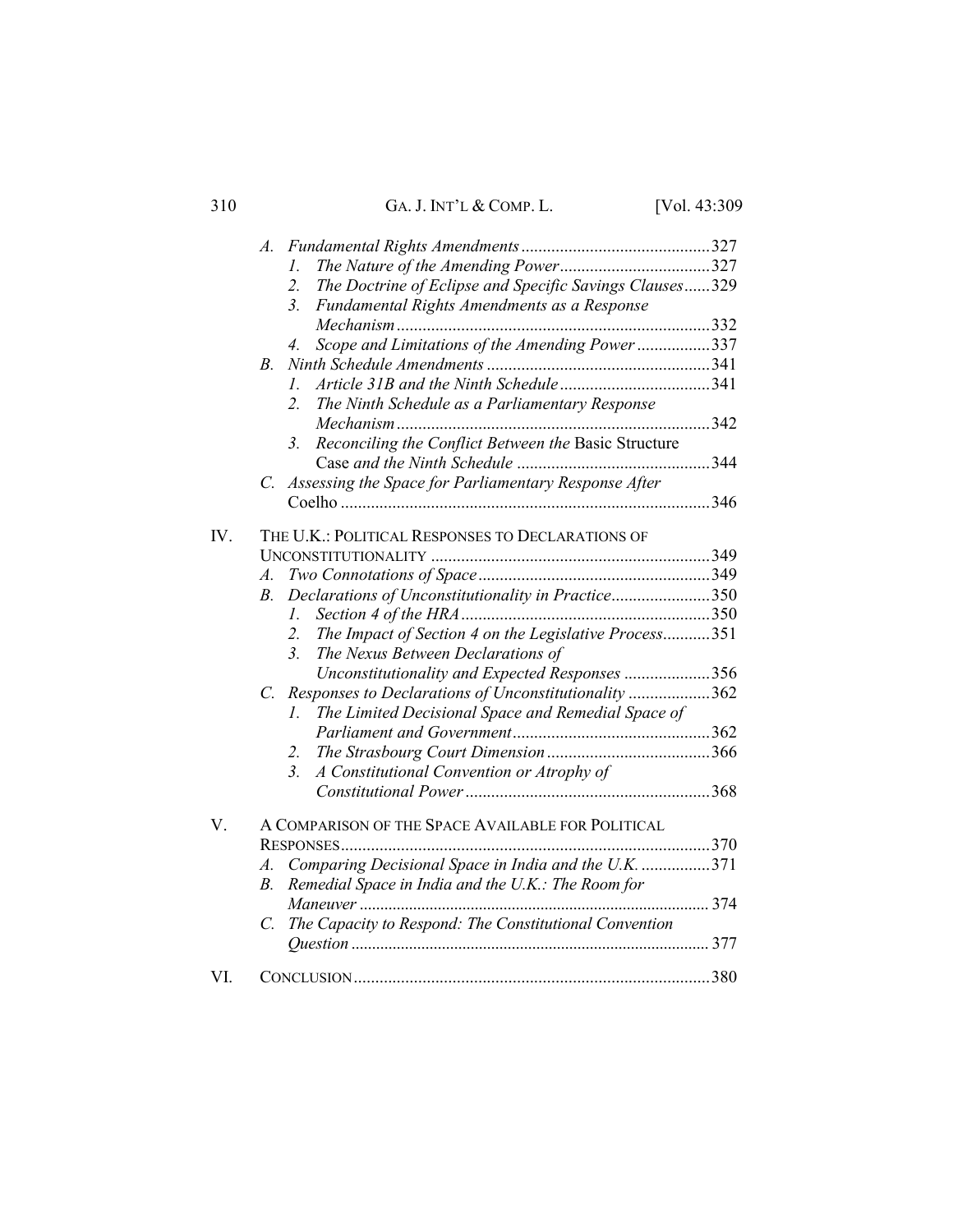# I. INTRODUCTION

Judicial review enables constitutional courts to test primary legislation for compliance with fundamental rights. The form in which judicial review manifests itself has been a subject of widespread academic scholarship for decades.<sup>1</sup> In recent years, this has been coupled with a proliferation of literature on political responses to judicial review.<sup>2</sup> Scholars have begun to ask whether, when, and how governments and legislatures should respond to judgments holding legislation unconstitutional.

This Article seeks to contribute to the scholarship in this upcoming sphere of political responses to judicial review. The focus will be on two jurisdictions, which lie on opposite ends of the "strong form-weak form" spectrum of judicial review—India and the United Kingdom. Indian courts, like their United States counterparts, $3$  have the power to "strike down" any legislation that fails to comply with constitutional rights—a strong form power of judicial review which many perceive to place courts in the driving seat of constitutional politics. However, under the U.K. Human Rights Act 1998 (HRA), courts can only make a non-binding declaration of incompatibility when legislation passed by Parliament is incompliant with the rights under the European Convention on Human Rights (Convention).<sup>4</sup> This form of review is commonly considered weak, since it permits Westminster Parliament to decide what, if anything, to do about the incompatibility. Although there are vibrant streams of constitutional scholarship in both jurisdictions, no recent academic work has explicitly compared political responses to judicial review in India and the U.K.

<sup>&</sup>lt;sup>1</sup> See, e.g., JOHN HART ELY, DEMOCRACY AND DISTRUST: A THEORY OF JUDICIAL REVIEW (1980); ALEXANDER M. BICKEL, THE LEAST DANGEROUS BRANCH (2d ed. 1986); MARK TUSHNET, TAKING THE CONSTITUTION AWAY FROM THE COURTS (1999); Jeremy Waldron, *The Core of the Case Against Judicial Review*, 115 YALE L.J. 1346 (2006); Richard H. Fallon, Jr., *The Core of An Uneasy Case for Judicial Review*, 121 HARV. L. REV. 1693 (2008). 2

MARK TUSHNET, WEAK COURTS, STRONG RIGHTS (2008); ARUNA SATHANAPALLY, BEYOND DISAGREEMENT: OPEN REMEDIES IN HUMAN RIGHTS ADJUDICATION (2012); Christine Bateup, *Reassessing the Dialogic Possibilities of Weak-Form Bills of Rights*, 32 HASTINGS INT'L & COMP. L. REV. 529 (2009); Barry Friedman, *The Politics of Judicial Review*, 84 TEX. L. REV. 257 (2005).

Note, however, that judicial review is far more decentralized in the United States. Leaving aside some administrative tribunals, only the Supreme Court and High Courts can strike down legislation in India. In the U.S., "any judge of any court, in any case, or at any time, at the behest of any litigating party" can strike down a law (Martin J. Shapiro & Alec Stone Sweet, *The New Constitutional Politics of Europe*, 26 COMP. POL. STUD. 397 (1994)).

<sup>&</sup>lt;sup>4</sup> Human Rights Act, 1998, c. 42, §§ 3–4 (U.K.).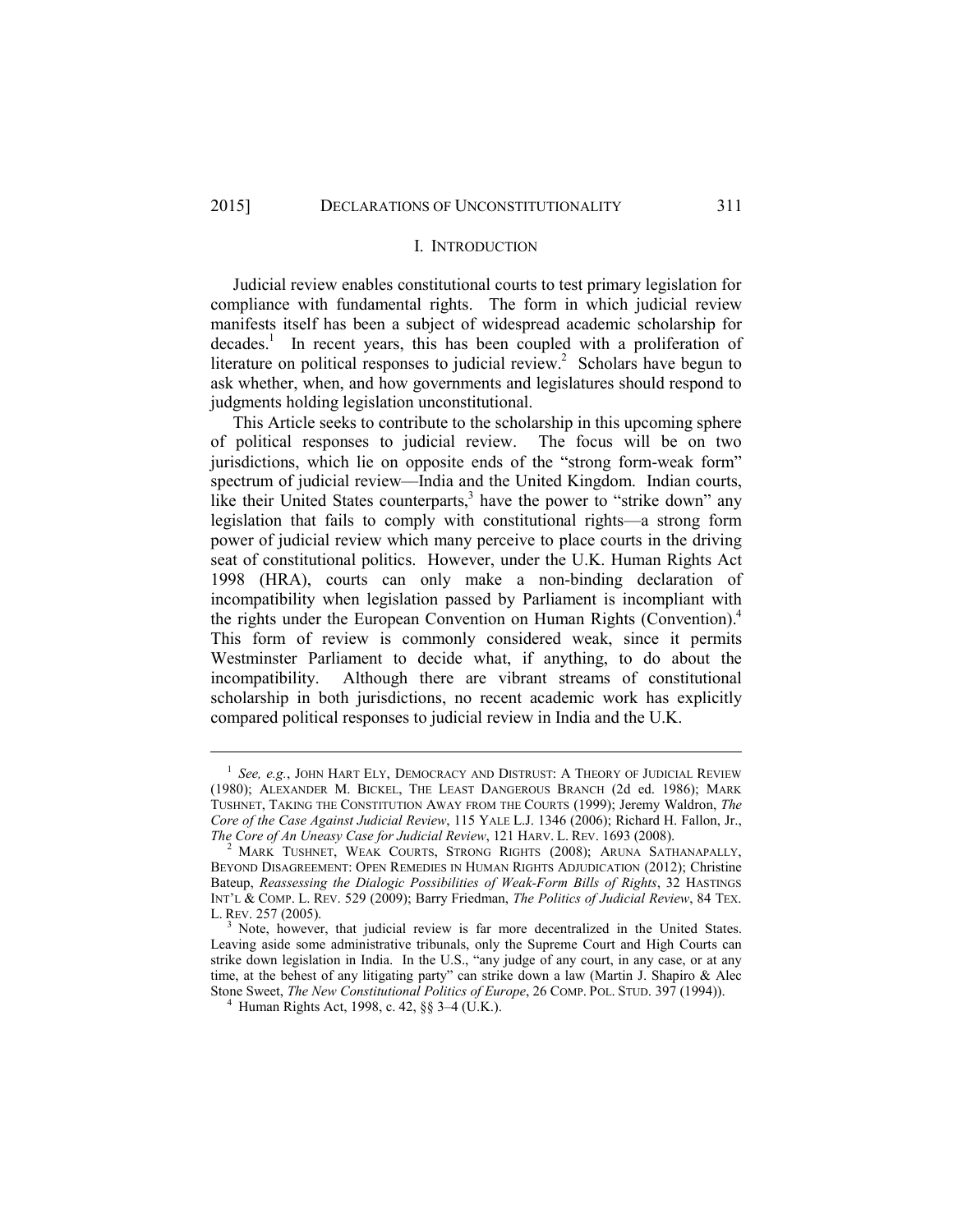# 312 GA. J. INT'L & COMP. L. [Vol. 43:309

Throughout this Article, "declarations of unconstitutionality" will be employed as a jurisdiction-neutral expression to encompass two distinct constitutional remedies: the power to strike down legislation in India and to make declarations of incompatibility in the U.K. It is worth acknowledging that these remedies have different effects: one leads to the immediate disapplication of the statute while the other has no automatic legal consequence.<sup>5</sup> Having said that, in both India and the U.K., courts are empowered to *find* legislation unconstitutional, notwithstanding that the consequences of such findings vary. Courts in both jurisdictions perceive this as an accurate depiction of the judiciary's role.<sup>6</sup>

Certain points of contrast in the constitutional systems of India and the U.K. make a comparison between the two interesting. The power to strike down legislation that is inconsistent with India's Constitution of 1949 is considered an exposition of strong form "U.S.-style" judicial review. The constitutional context to this power is supplied by the increasing influence and legitimacy of Indian courts in recent decades, prompting scholars to christen India as a "juristocracy"<sup>7</sup> or a state characterized by judicial sovereignty<sup>8</sup> or supremacy,<sup>9</sup> and even "judicial dictatorship."<sup>10</sup> On the other hand, declarations of incompatibility under the HRA, which were intentionally kept advisory in effect, are considered an exemplar of weak form judicial review. The HRA forms a cornerstone of U.K.'s multilayered<sup>11</sup> uncodified<sup>12</sup> constitutional system and is ascribed different labels—

 $\frac{1}{5}$ <sup>5</sup> Nicholas Bamforth and Mark Eliott usefully put to me that "declarations of unconstitutionality" may not be an appropriate expression, given the different nature of the two constitutional remedies in India and the U.K. However, the expression focuses on the finding of unconstitutionality in both jurisdictions, regardless of their effects on legislation. 6

For example, in *R (Chester) v. Secretary of State*, [2013] UKSC 63 [90], Baroness Hale observed that it was the U.K. Supreme Court's task under the HRA to declare discriminatory legislation unconstitutional. *See also* Philips Electronics India Ltd. v. State of Karnataka, (2009) 20 S.T.T. 314, 42–43 (India); Gov't of Andhra Pradesh v. Laxmi Devi, A.I.R. 2008 S.C. 1640, 33 (India); T. Venkata Reddy v. State of Andhra Pradesh, A.I.R. 1985 S.C. 724, 14 (India); *In re* Delhi Laws Act, 1912, A.I.R. 1951 S.C. 332, 250 (India). 7

Pratap Bhanu Mehta, Lecture at Brown University, On the Construction of Judicial Authority: Courts and Public Reason in India (Oct. 5, 2009); Sanjay Ruparelia, *A Progressive Juristocracy? The Unexpected Social Activism of India's Supreme Court* 33 (Helen Kellogg Institute for International Studies, Working Paper No. 391, 2013).

<sup>&</sup>lt;sup>8</sup> Pratap Bhanu Mehta, *The Rise of Judicial Sovereignty*, 18 J. DEMOCRACY 70 (2007).<br><sup>9</sup> Raju Ramachandran, *Judicial Supremacy and the Collegium*, 642 SEMINAR 64 (2013).

<sup>&</sup>lt;sup>10</sup> Arundhati Roy, *Scandal in the Palace*, OUTLOOK INDIA (Oct. 1, 2007).<br><sup>11</sup> Nicholas Bamforth & Peter Leyland, *Introduction* to PUBLIC LAW IN A MULTI-LAYERED CONSTITUTION 1 (Nicholas Bamforth & Peter Leyland eds., 2003).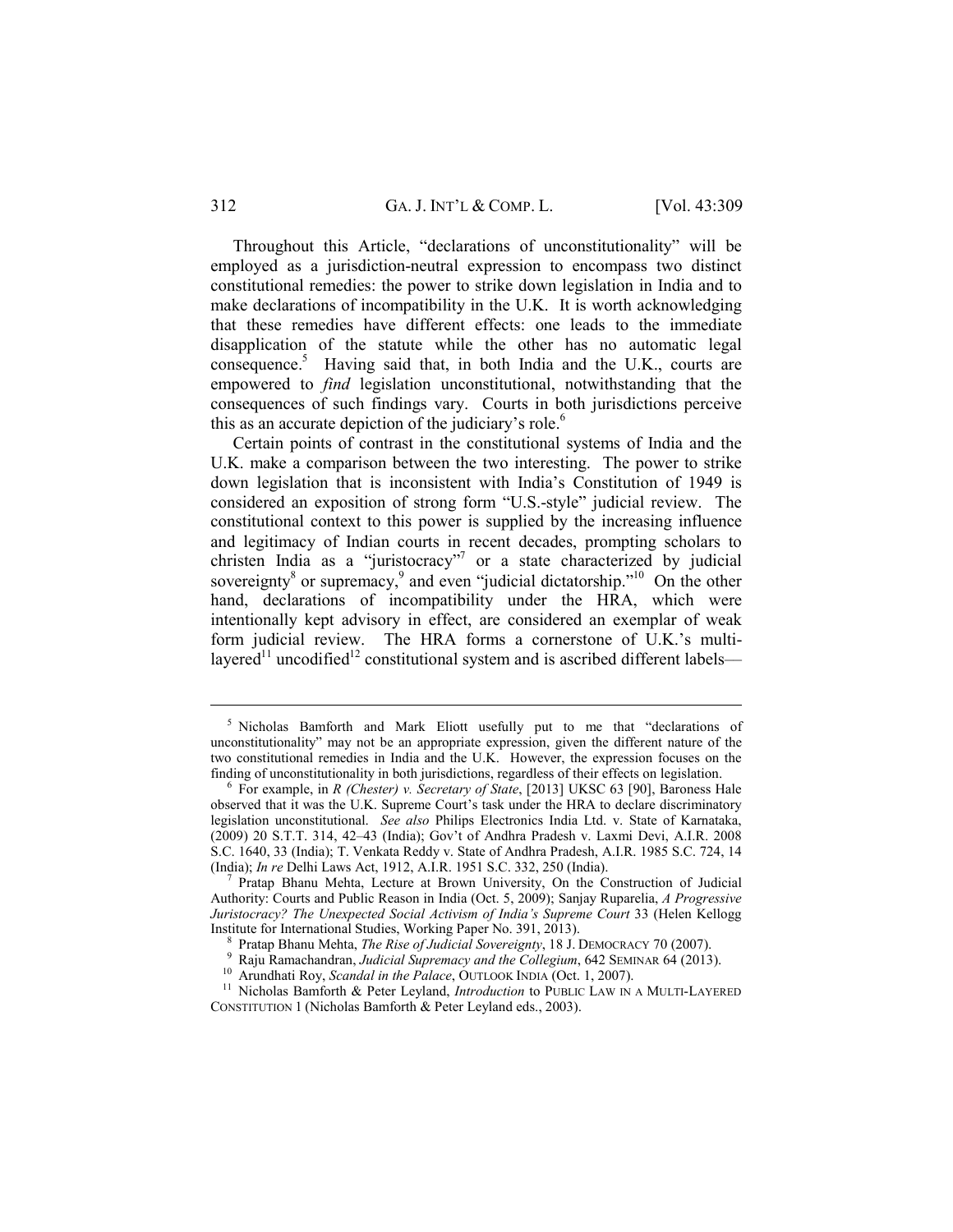among them, the "new commonwealth model of constitutionalism,"<sup>13</sup> the "third wave bill of rights,"<sup>14</sup> the "democratic dialogue" model<sup>15</sup> and the "parliamentary bill of rights"<sup>16</sup> model. Parliamentary sovereignty, which has long remained one of the main planks of British constitutional discourse, continues to raise its head in discussions on the HRA in general, and section 4 in particular.<sup>17</sup> These two dichotomies, strong form review versus weak form review and judicial supremacy versus parliamentary sovereignty, provide a fascinating canvass for comparisons of political responses to declarations of unconstitutionality. The findings of this article tend to call into question, or at least undermine the force of, these dichotomies.

The notion of the space available for political responses to declarations of unconstitutionality is the dominant theme of this Article. "Space" is an open textured term susceptible to a range of different meanings. With the objective of sustaining a consistent focus, it will be ascribed two distinct connotations. The first connotation of "space," which will be referred to as *decisional space*, asks the "whether" question––can political actors in both jurisdictions respond to declarations of unconstitutionality to begin with? The second connotation, *remedial space*, asks the "how" question––what are the different ways in which political actors can respond to declarations of unconstitutionality?

With this background, the Article will proceed as follows. Part II lays the foundation by briefly examining the toolkit of constitutional remedies available to Indian and U.K. courts when they find that primary legislation contravenes fundamental rights under the Indian Constitution and Convention rights respectively. Part III focuses on two mechanisms through which the Parliament of India has responded to declarations of unconstitutionality: fundamental rights amendments and Ninth Schedule

<sup>&</sup>lt;sup>12</sup> "Uncodified" is deliberately used instead of the word "unwritten," since it better conveys the idea that the constitution, though written in several different places, is not written in any

single canonical text.<br><sup>13</sup> STEPHEN GARDBAUM, THE NEW COMMONWEALTH MODEL OF CONSTITUTIONALISM:<br>THEORY AND PRACTICE (2013).

<sup>&</sup>lt;sup>14</sup> Francesca Klug, *The Human Rights Act – a "Third Way" or "Third Wave" Bill of Rights,* 4 EURO. HUM. RTS. L. REV. 361 (2001).

 $^{15}$  ALISON YOUNG, PARLIAMENTARY SOVEREIGNTY AND THE HUMAN RIGHTS ACT, at chs. 4–5 (2009).

<sup>(2005).&</sup>lt;br>
7 (2006).<br>
<sup>17</sup> Nicholas Bomforth, *Parliamentary Soussignty and the Hyman Bights 4st 1008*, 110081

<sup>7 (2006). 17</sup> Nicholas Bamforth, *Parliamentary Sovereignty and the Human Rights Act 1998*, [1998] P.L. 572; YOUNG, *supra* note 15; N.W. Barber, *The Afterlife of Parliamentary Sovereignty*, 9 INT'L J. CONST. L. 144 (2011).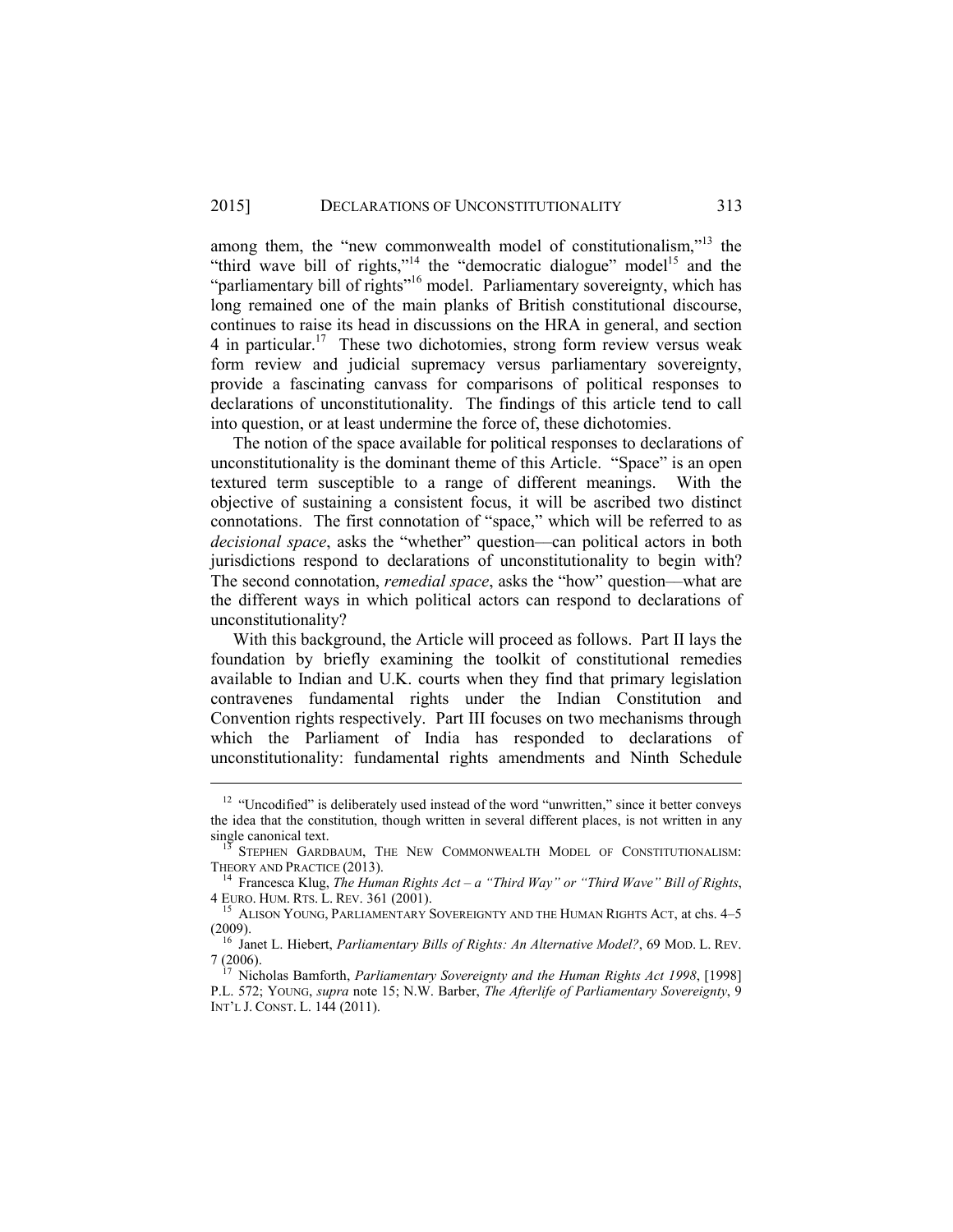amendments. Part IV briefly studies declarations of unconstitutionality in the U.K., before determining the space available to Parliament and government for responding to such declarations. Part V brings together the two preceding sections by analytically comparing the space for political actors to respond to declarations of unconstitutionality in India and the U.K. Concluding comments are made in the final section.

#### II. CONSTITUTIONAL REMEDIES IN INDIA AND THE U.K.

A comparison of the space available for political responses to declarations of unconstitutionality in India and the U.K. cannot be meaningful without situating such declarations in their constitutional context. This Part seeks to supply that context by examining the toolkit of constitutional remedies available to courts in India and the U.K. for legislative transgressions of the fundamental rights embodied in Part III of the Indian Constitution and Convention rights respectively.

# *A. India*

 $\overline{a}$ 

This Part will focus on the judicial remedies available to Indian courts dealing with primary legislation that contravenes fundamental rights. Of course, addressing fundamental-rights-violating primary legislation is not within the exclusive domain of courts. Other forms of recourse (for example, the ballot box in a representative democracy<sup>18</sup> or the pressure of public opinion) may perform a similar task. Since this Article compares political responses to *judicial* declarations of unconstitutionality in India and the U.K., the discussion that follows will focus on the tools and remedial measures available to Indian courts when deciding constitutional challenges to primary legislation.<sup>19</sup>

<sup>&</sup>lt;sup>18</sup> Shripati mentions that the right to vote has been used by citizens on at least one notable occasion to defeat the incumbent government accused of committing widespread human rights violations. Vijayashri Sripati, *Toward Fifty Years of Constitutionalism and Fundamental Rights in India: Looking Back to See Ahead (1950–2000)*, 14 AM. U. INT'L L. REV. 413, 452 (1998). Some of these human rights violations were committed through the powers conferred by the Maintenance of Internal Security Act, 1971, which was repealed after the national

elections in 1977.<br><sup>19</sup> This Part will eschew discussions of what Basu describes as "self-imposed limits" on judicial review of legislation, such as the rules of standing and stare decisis. DURGA DAS BASU, COMMENTARY ON THE CONSTITUTION OF INDIA 758 (8th ed. 2007). Basu considers the presumption in favor of constitutionality of legislation as a self-imposed limit on judicial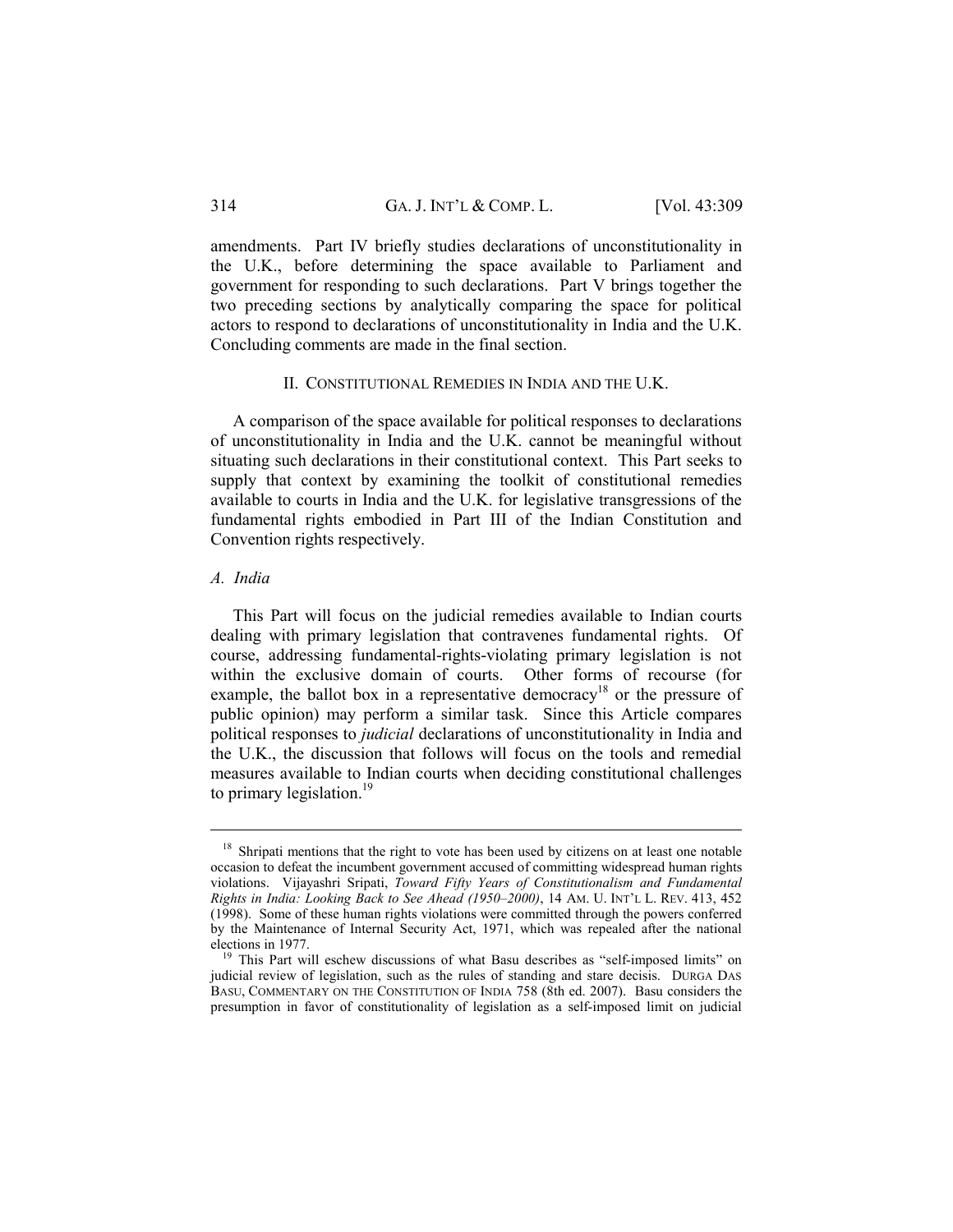*1. The Presumption of Constitutionality and Its Impact on Statutory Interpretation* 

As a starting point when deciding cases involving a constitutional challenge to legislation, courts presume that the impugned statute is constitutionally valid. This presumption takes different forms. The Supreme Court has repeatedly recognized that it must presume that the legislature, on account of its institutional position, understands and appreciates the needs of its people, that its laws are directed to problems made manifest by experience, and that even its discriminations and classifications are based on adequate grounds.<sup>20</sup> In order to avoid a "doctrinaire approach" which might "choke all beneficial legislation,"21 courts have placed the burden of showing that there has been a clear transgression of fundamental rights on the litigant that challenges the statute.<sup>22</sup> The court can consider matters of common knowledge, common report, and socio-political context in order to sustain the presumption of constitutionality.<sup>23</sup> It may also assume every state of facts that can be considered to exist at the time of enactment of the statute.<sup>24</sup> The presumption of constitutionality holds greater influence in the review of economic and social legislation as against statutes affecting civil liberties.<sup>25</sup> According to the Supreme Court of India, there is much to learn from the Lochner era<sup>26</sup> in the U.S., and courts should be slow to interfere with legislative decisions of economic policy.27

The presumption of constitutionality also influences the interpretation of legislation under constitutional challenge. Where multiple interpretations of a statute are possible, courts have the functional flexibility to adopt the interpretation that complies with the constitutional mandate.<sup>28</sup> Where

review of legislation. Being centrally relevant to the discussion, this issue will be considered

in the Part nonetheless.<br><sup>20</sup> *See, e.g.*, State of Kerala v. N.M. Thomas, A.I.R. 1976 S.C. 490 (India); Municipal Corporation of Ahmedabad v. Usmanbhai, A.I.R. 1986 S.C. 1205 (India).

Harman Singh v. Reg'l Transp. Auth., A.I.R. 1954 S.C. 190 (India).

<sup>&</sup>lt;sup>22</sup> Chiranjit Lal Chowdhuri v. Union of India, A.I.R. 1951 S.C. 41 (India).

<sup>&</sup>lt;sup>23</sup> Dalmia v. Justice Tendolkar, A.I.R. 1958 S.C. 358 (India).<br><sup>24</sup> Id.

<sup>&</sup>lt;sup>25</sup> Gov't of Andhra Pradesh v. Laxmi Devi, (2008) 4 S.C.C. 720 ¶¶ 73, 88 (India).<br><sup>26</sup> See generally MICHAEL J. PHILLIPS, THE LOCHNER COURT, MYTH AND REALITY (2001).

<sup>&</sup>lt;sup>27</sup> Gov't of Andhra Pradesh v. Laxmi Devi, (2008) 4 S.C.C. 720. *See also* P.N. Tiwari v. Union of India, [2004] 265 I.T.R. 224 (All.).

<sup>&</sup>lt;sup>28</sup> Sunil Batra v. Delhi Admin., A.I.R. 1978 S.C. 1675; Bhanu Athaiya v. Commander Kaushal, 1980 (82) Bom. L.R. 12, 10 (India); Chettiar v. Narsimhalu, A.I.R. 1980 Mad. 305, 10 (India); Githa Hariharan v. Reserve Bank of India, A.I.R. 1999 S.C. 1149, 9 (India).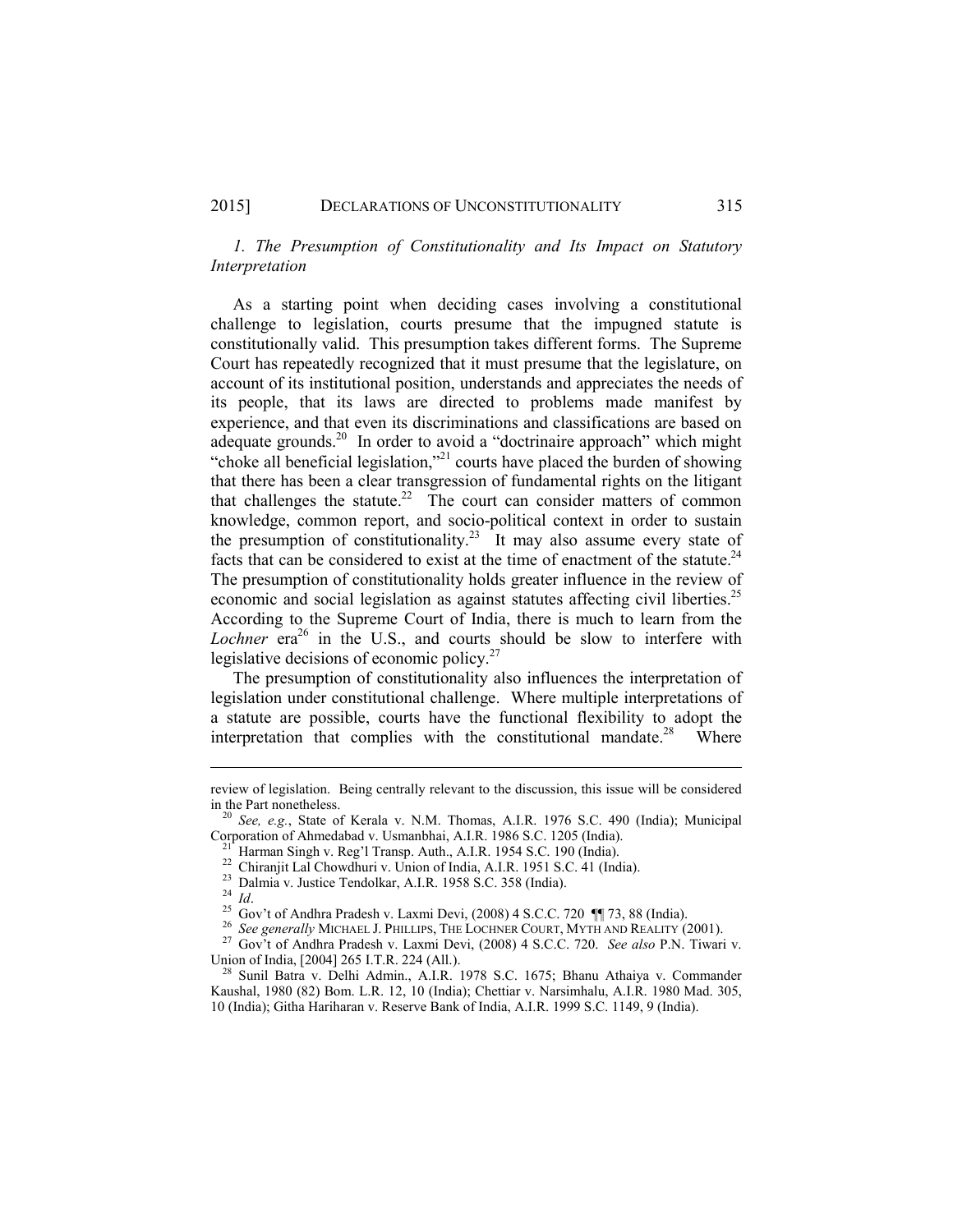statutory language is capable of being read and interpreted restrictively or expansively so as to make it fall within constitutional limits, it should be so interpreted.29

The extent to which courts would be willing to stretch their interpretative powers in order to save statutes is not clear. In a frequently cited passage, the Supreme Court observed that where a statutory provision cannot be saved because its plain meaning is clear, courts should not hesitate to declare it unconstitutional.<sup>30</sup> Courts cannot protect legislation from constitutional challenge by twisting or distorting statutory language.<sup>31</sup> However, on other occasions, it has been held that an interpretive option that saves the statute from unconstitutionality may be preferred even if it requires straining the language of the statute. $32$ 

Thus, what is clear from the case law is that when two plausible interpretations of a statutory provision exist, the court may adopt the interpretation that protects the provision from unconstitutionality. It is also fairly clear that courts cannot protect a statutory provision from invalidation by construing it in a manner that is simply not justified by its plain meaning. Whether the court can strain (but not distort) statutory language bearing in mind the same objective is contentious. More importantly, where the dividing line between a "strain" and a "distortion" of language lies remains unanswered, and is left to the circumstances of each case.

The presumption of constitutionality can be rebutted with prima facie evidence that a statutory provision transgresses fundamental rights.<sup>33</sup> It is then left to the state to establish that the provision falls within constitutional limits. Moreover, the Supreme Court has on some occasions leaned in favor of negating the presumption of constitutionality and employing the "strict

<sup>&</sup>lt;sup>29</sup> Kedar Nath v. State of Bihar, (1962) 2 S.C.R. Supp. 769, 26–27 (India); Comm'r of Sales Tax v. Radhakrishnan, (1979) 2 S.C.C. 249, 15 (India); B.R. Enterprises v. State of Uttar Pradesh, A.I.R. 1999 S.C. 1867, 87 (India); Indra Das v. State of Assam, (2011) 3 S.C.C. 380,<br>24 (India).<br><sup>30</sup> Cal. tt. G. instituted a Santa Collection of the M. a Connected a L.B. 2002 S.G. 4279, 25 (Jakie).

<sup>24 (</sup>India). 30 Calcutta Gujarati Educ. Soc'y v. Calcutta Mun. Corp., A.I.R. 2003 S.C. 4278, 35 (India) (citing B.R. Enters. v. State of Uttar Pradesh, A.I.R. 1999 S.C. 1867, 87 (India)); Union of

<sup>&</sup>lt;sup>31</sup> *Namit Sharma v. Union of India*, (2013) 1 S.C.C. 745 (India) is a notable exception. In this case, the Supreme Court distorted the language of Sections 12(6) and 15(6) of the Right to Information Act (2005) under the guise of "reading down" these provisions. *See* A.G. Noorani, *Judiciary's Assault on Democracy*, THE HINDU, Jan. 12, 2013, *available at* http://www.thehindu. com/opinion/lead/judiciarys-assault-on-democracy/article4299042.ece. The Supreme Court has

 $32$  State of Kerala v. M.K. Krishnan Nair, A.I.R. 1978 S.C. 747 (India).

<sup>33</sup> Saghir Ahmad v. State of Uttar Pradesh, A.I.R. 1954 S.C. 728, 27 (India).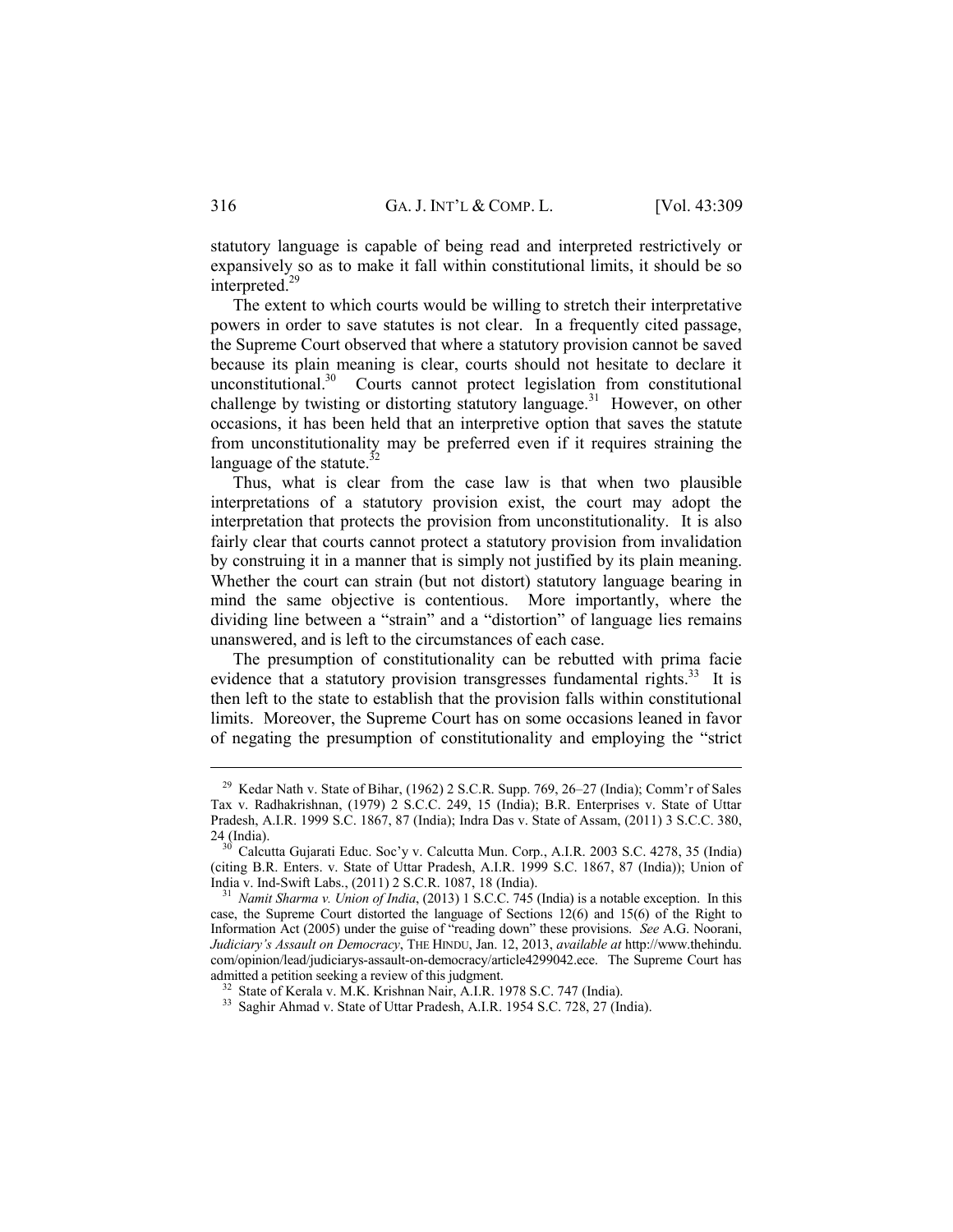scrutiny" standard to test the validity of legislation, although the circumstances in which this may be done are contested.<sup>34</sup>

## *2. The Power to Make Declarations of Unconstitutionality*

It is beyond question that the Supreme Court and High Courts in India have the power to declare primary legislation unconstitutional.<sup>35</sup> There are four established grounds based on which primary legislation passed by Parliament or the state legislatures can be struck down or declared unconstitutional.<sup>36</sup> First, the legislature may not have had the power to enact the impugned statute, given the scheme of distribution of legislative powers between the Union and the states.<sup>37</sup> Second, the statute might be found to breach one or more fundamental rights embodied in Part III of the Constitution.<sup>38</sup> Third, the statute may contravene any other justiciable provision of the Constitution.<sup>39</sup> Fourth, the statute may be invalidated for having delegated an essential legislative function to the executive or another authority.40 Since this part examines constitutional remedies available vis-à-

distribution of legislative powers: the Union List (which includes matters on which Parliament has the exclusive power to legislate), the State List (which includes matters on which state legislatures have the exclusive power to legislate, except in certain circumstances) and the Concurrent List (which includes matters on which both Parliament and the state legislatures

<sup>34</sup> Raag Yadava, *Taking Rights Seriously – The Supreme Court on Strict Scrutiny*, 22 NAT'L L. SCH. INDIA REV. 147 (2010).  $\frac{35}{35}$  However, the textual basis of the power to declare legislation unconstitutional is heavily

contested. *See* Chintan Chandrachud, Strike-Downs in India and Declarations of Incompatibility in the U.K.: Comparing the Space for Political Response (2013) (thesis submitted to the Faculty of Law, University of Oxford).

<sup>&</sup>lt;sup>36</sup> BASU, *supra* note 19, at 697. When a court declares legislation unconstitutional, its decision is legally binding and usually takes immediate effect. This results in the disapplication of the unconstitutional statute.<br><sup>37</sup> The Seventh Schedule to the Constitution of India contains three lists outlining the

have the power to legislate). 38 *See, e.g.*, R.C. Cooper v. Union of India, A.I.R. 1970 S.C. 564 (India). 39 *See, e.g.*, Atiabari Tea v. State of Assam, A.I.R. 1961 S.C. 232 (India); Sarbananda Sonowal v. Union of India, (2005) 5 S.C.C. 665 (India). Part IV of the Constitution of India contains the Directive Principles of State Policy which, according to Article 37, are not enforceable in any court but are "nevertheless fundamental in the governance of the country." Several Directive Principles have been indirectly enforced by being read into one or more fundamental rights under Part III. 40 *See, e.g.*, *In re* Delhi Laws Act (1912), A.I.R. 1951 S.C. 332 (India). However,

invalidation of a statute for excessive delegation is inextricably linked to a breach of the fundamental right to equality under Article 14 of the Constitution. Trustees for the Improvement of Calcutta v. Chandra Sekhar, A.I.R. 1977 S.C. 2034, 7 (India).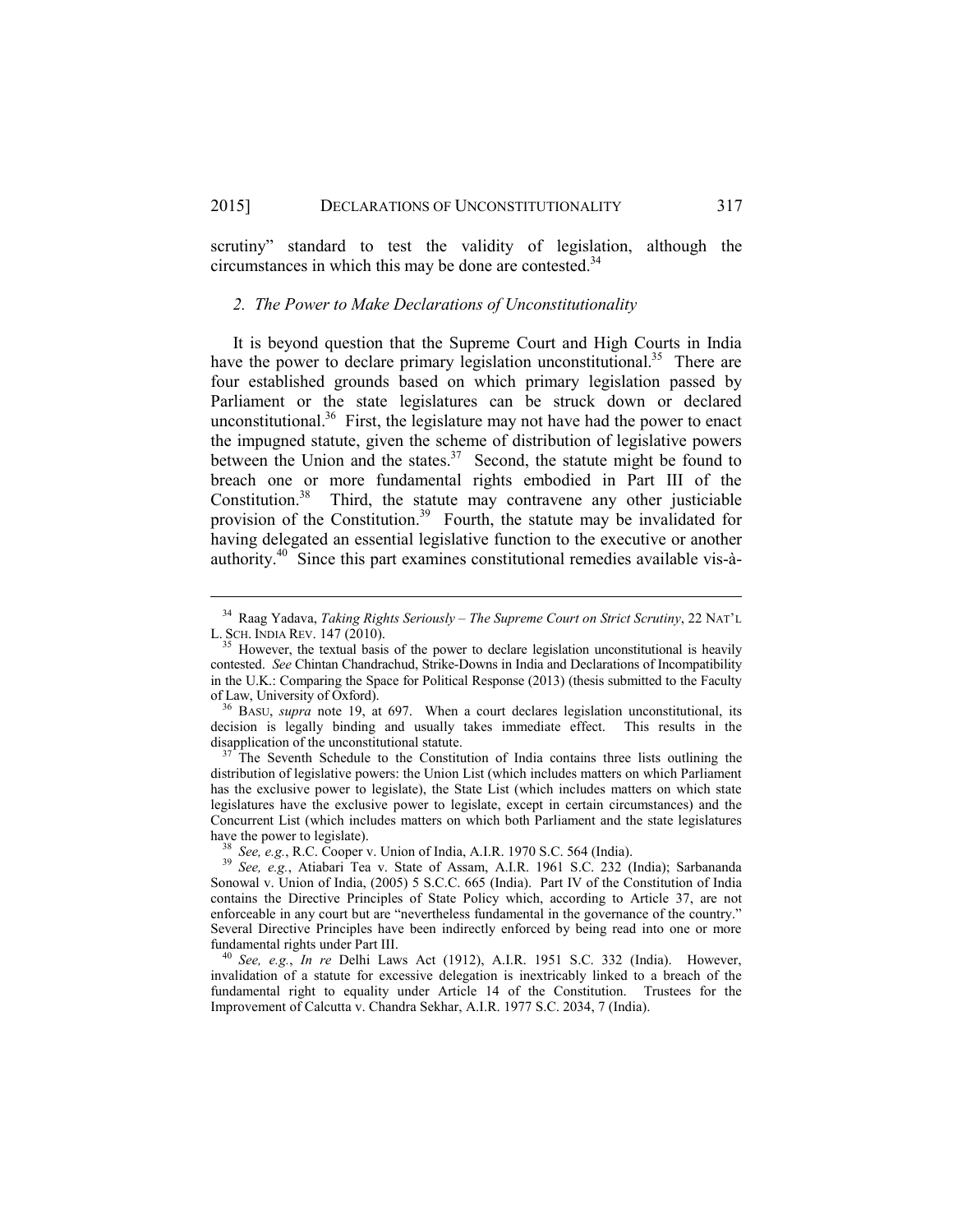vis legislation that transgresses fundamental rights, the power to declare legislation unconstitutional on this ground alone will be considered.

# *3. The Relationship Between Statutory Interpretation and Declarations of Unconstitutionality*

The nature of the relationship between the power to declare legislation unconstitutional and the interpretation of statutes has not been analyzed in sufficient detail in the existing scholarship and case law. As stated previously, when presented with two plausible interpretations of a statutory provision, the presumption of constitutionality makes the court lean in favor of the interpretation that preserves the provision. Problems begin to arise when the language of the provision does not comfortably permit an interpretation that complies with constitutional requirements. In such cases, it is left to the court to decide the extent to which it can permissibly interpret the statutory language at issue. However, where the statutory provision clearly breaches a fundamental right, courts will not be hesitant to declare it unconstitutional.

# *B. The U.K.*

 $\overline{a}$ 

The HRA gave some rights in the Convention a special legal effect, with the aspiration of transforming them from rights available to British citizens to "British rights."<sup>41</sup> The objective of the HRA is to give further effect to the rights and freedoms embodied in Articles 2 through 12 and 14 of the Convention as well as Articles 1 through 3 of the First Protocol and Article 1 of the Thirteenth Protocol. Section 19 of the HRA provides for a preemptive measure to politically deter the enactment of legislation transgressing Convention rights. This section requires a Minister of the Crown to make a statement before the second reading of a bill to the effect that in his view, the provisions of the bill are compatible with the Convention rights, or that although he is unable to make a statement of compatibility, the government nevertheless wishes the House to proceed with the bill. This part seeks to describe and contextualize the remedial framework of the HRA with regard to breaches (or potential breaches) of Convention rights by enacted primary legislation.

<sup>41</sup> Rights Brought Home: The Human Rights Bill, 1997, C.M. Bill 3782, cl. 1.14 (Gr. Brit.).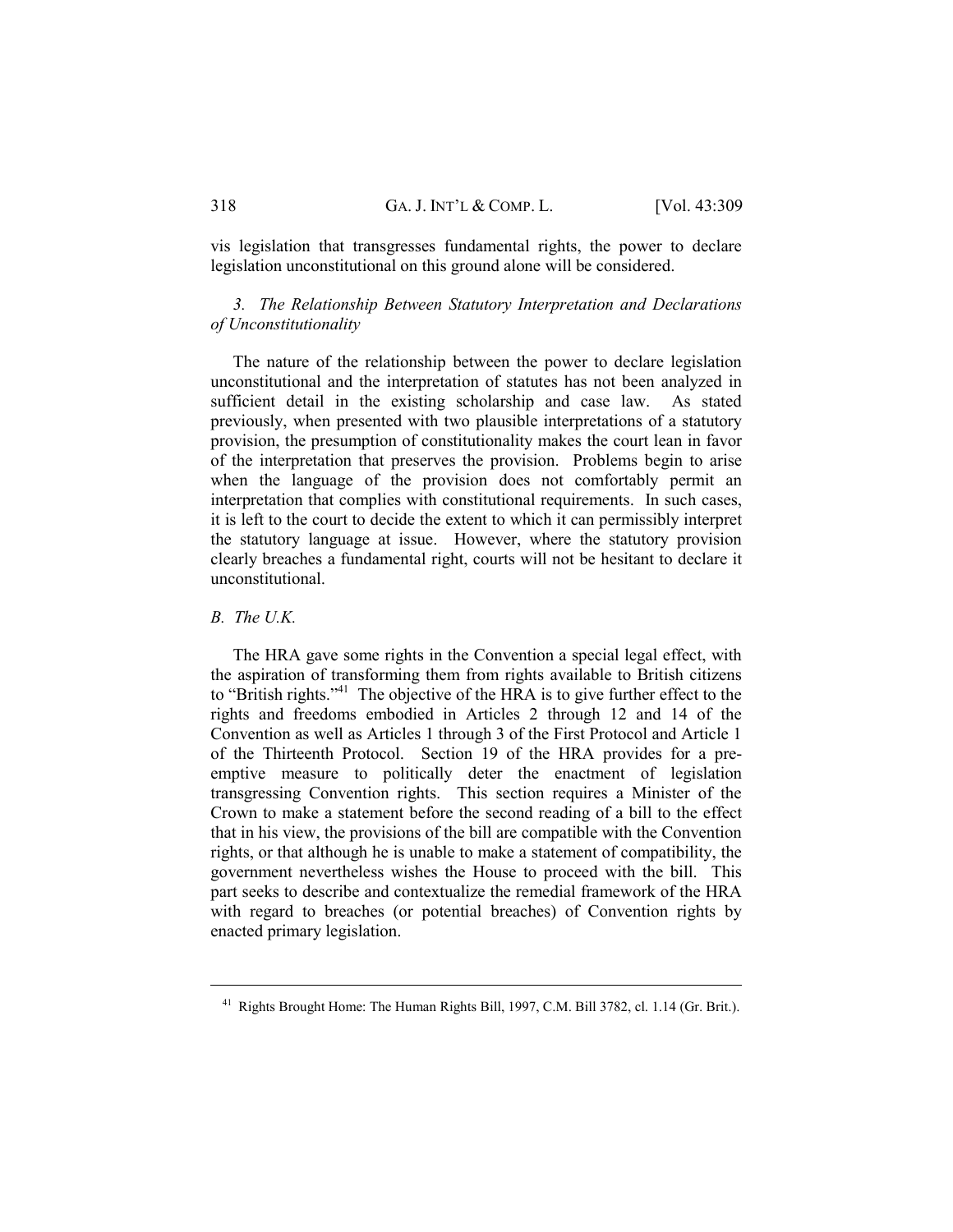# *1. The Interpretive Power under Section 3*

Section 3 of the HRA directs courts to read and give effect to primary and subordinate legislation in a manner compatible with Convention rights, "so far as it is possible to do so."<sup>42</sup> It applies to legislation passed before and after the enforcement of the HRA $<sup>43</sup>$  Section 3 enhanced the influence of</sup> Convention rights in the process of interpretation. Rather than simply having to take them into account while interpreting ambiguous legislative provisions, courts would be required to interpret legislation so as to uphold Convention rights unless the legislation was so clearly incompatible that it would be impossible to do so.<sup>44</sup>

One of the most controversial aspects of the HRA is how Section 3 should itself be interpreted. Although most theorists agree that Section 3 involved a shift in the existing landscape of interpretation,<sup>45</sup> the full scope of the shift remains unclear. What does "so far as it is possible to do so" mean? Political and legislative history confirms that the word "possible" was not intended to be read as "reasonable." An amendment, proposed by the opposition party, that courts should construe legislation in accordance with Convention rights so far as it was "reasonable" to do so was defeated, since the Labour government at the time wished for the declaration of unconstitutionality under Section  $4^{46}$  to be a remedy of last resort.<sup>47</sup>

In the early years of the HRA, Oliver argued that on a proper understanding Section 3 marked a shift in the focus of courts from upholding parliamentary intention to interpreting legislation in a Convention compliant manner, even if doing so was artificial and went beyond the intent of

<sup>&</sup>lt;sup>42</sup> However, settled case law indicates that Section 3 of the HRA comes into play only when the ordinary rules of interpretation, applied without reference to Section 3, render a statutory provision incompatible with Convention rights. Poplar Hous. and Regeneration v.

Donoghue, 415 [2001] EWCA (Civ) 595.<br><sup>43</sup> Section 3(2)(a) specifies that Section 3 of the HRA "applies to primary legislation and subordinate legislation whenever enacted."

<sup>&</sup>lt;sup>44</sup> Rights Brought Home, *supra* note 41, at cl. 2.7.<br><sup>45</sup> Geoffrey Marshall, *Interpreting interpretation in the Human Rights Bill*, (1998) P.L. 167; Lord Steyn, *Incorporation and Devolution - A Few Reflections on the Changing Scene*, (1998) E.H.R.L.R. 153; AILEEN KAVANAGH, CONSTITUTIONAL REVIEW UNDER THE UK HUMAN RIGHTS ACT 19 (2009).<br><sup>46</sup> Section 4(2) of the HRA reads: "If the court is satisfied that the provision [of primary

legislation] is incompatible with a Convention right, it may make a declaration of that incompatibility." 47 313 PARL. DEB., H.C. (1998) 421–422 (U.K.).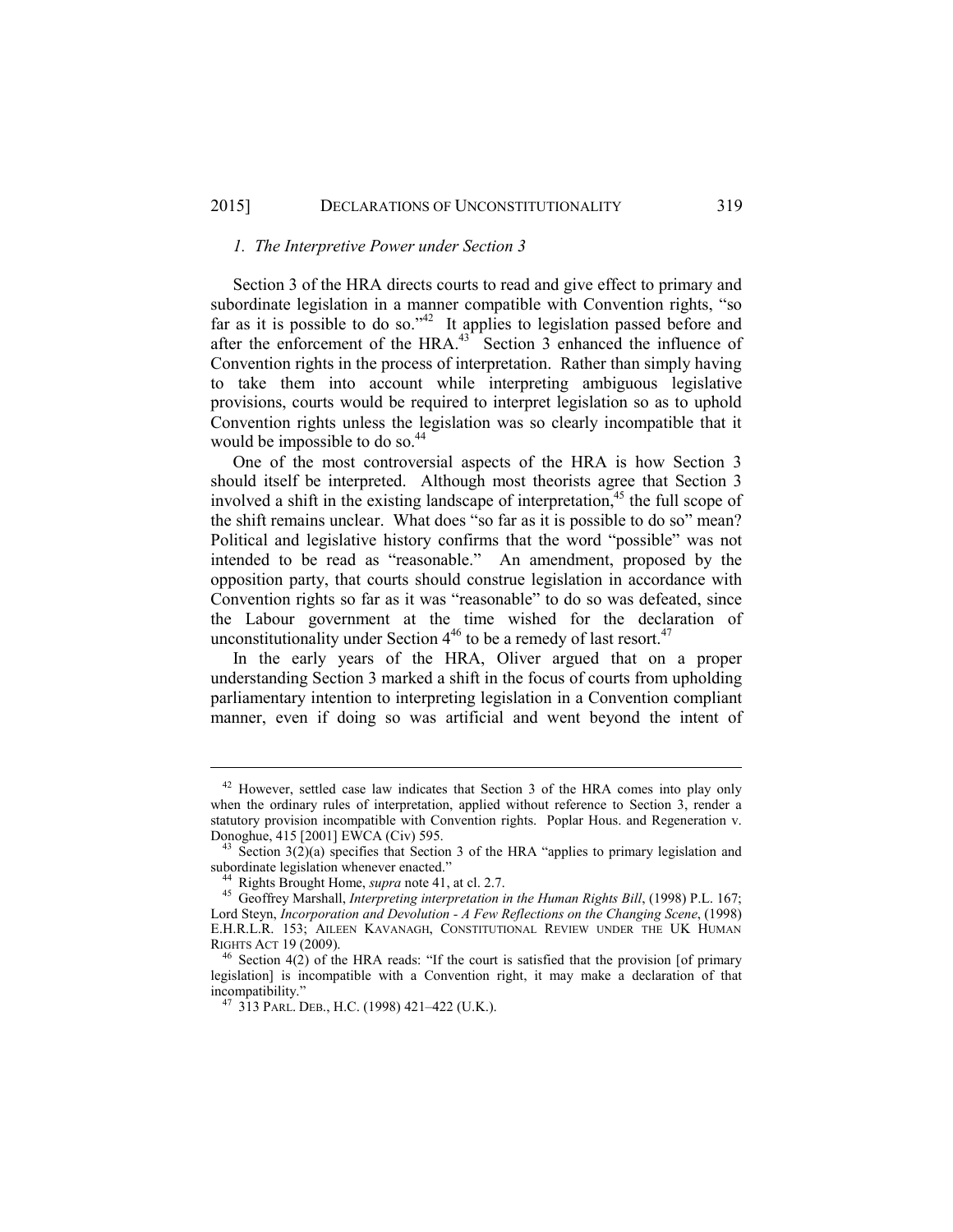lawmakers.<sup>48</sup> This argument requires qualification. As Kavanagh points out, there are two intentions at play in Section 3 cases: the intention of Parliament in enacting the impugned statute and the intention of Parliament in enacting Section 3 of the  $HRA<sup>49</sup>$ . Thus the shift in focus, if at all, is in the selection of the second intention over the first. Others also highlight that Section 3 is aimed at identifying the intention of Parliament with the rebuttable presumption that the legislature does not intend to breach Convention rights, given the "new constitutional setting" created by that provision.<sup>50</sup> According to Samuels, the judge must search for a "legitimate, justified, reasonable, and proportionate interpretation," based on a broad rather than narrow legalistic approach.<sup>51</sup>

Courts have both "read down"<sup>52</sup> and read additional words<sup>53</sup> into legislation in order to save it from transgressing Convention rights.<sup>54</sup> As Lord Steyn observed in *R. v. A. (No 2)*<sup>55</sup> Section 3 permitted courts to strain statutory language, read down express language, and implicate provisions to promote compliance with Convention rights. However, courts cannot depart from a fundamental feature of a statute<sup>56</sup> or radically alter its effect<sup>57</sup> as this breaches the boundary between interpretation and amendment. Nor can courts, through an act of "judicial vandalism," squarely contradict parliamentary intent.58 In the House of Lords' seminal judgment in *Ghaidan v. Godin-Mendoza*, 59 it was emphasized by the majority, however, that the limits of the application of Section 3 extend up to the conceptual scheme of the legislation rather than the precise language used by parliamentary

<sup>&</sup>lt;sup>48</sup> DAWN OLIVER, CONSTITUTIONAL REFORM IN THE UK 114 (2003).<br><sup>49</sup> Aileen Kavanagh, *Unlocking the Human Rights Act: The "Radical" Approach to Section*<br>*3(1) Revisited*, [2005] E.H.R.L.R. 259, 269.

<sup>&</sup>lt;sup>30</sup> Philip Sales & Richard Ekins, *Rights-consistent Interpretation and the Human Rights Act 1998*, 127 L.Q.R. 217, 221 (Apr. 2011).

<sup>&</sup>lt;sup>51</sup> Alec Samuels, *Human Rights Act 1998 Section 3: A New Dimension to Statutory Interpretation?*, 29(2) S.L.R. 130, 135 (2008).

*R. v. Keogh, [2007] EWCA (Crim) 528.* 

<sup>53</sup> Ghaidan v. Godin-Mendoza, [2004] UKHL 30 (appeal taken from Eng.).

<sup>54</sup> OLIVER, *supra* note 48, at 114. 55 [2002] 1 A.C. 45.

<sup>&</sup>lt;sup>56</sup> Ghaidan v. Godin-Mendoza, [2004] UKHL 30, [2004] 2 A.C. 557 (appeal taken from Eng.); *In re* S, [2002] 2 A.C. 291 (H.L.).

Poplar Hous. & Regeneration v. Donoghue, [2001] EWCA (Civ) 595 [76] (appeal taken from Eng.).<br><sup>58</sup> *R* (Anderson) v. S.S.H.D., [2003] 1 A.C. 837 (H.L.).<br><sup>59</sup> Ghaidan v. Godin-Mendoza, [2004] UKHL 30, [2004] 2 A.C. 557 (appeal taken from

Eng.).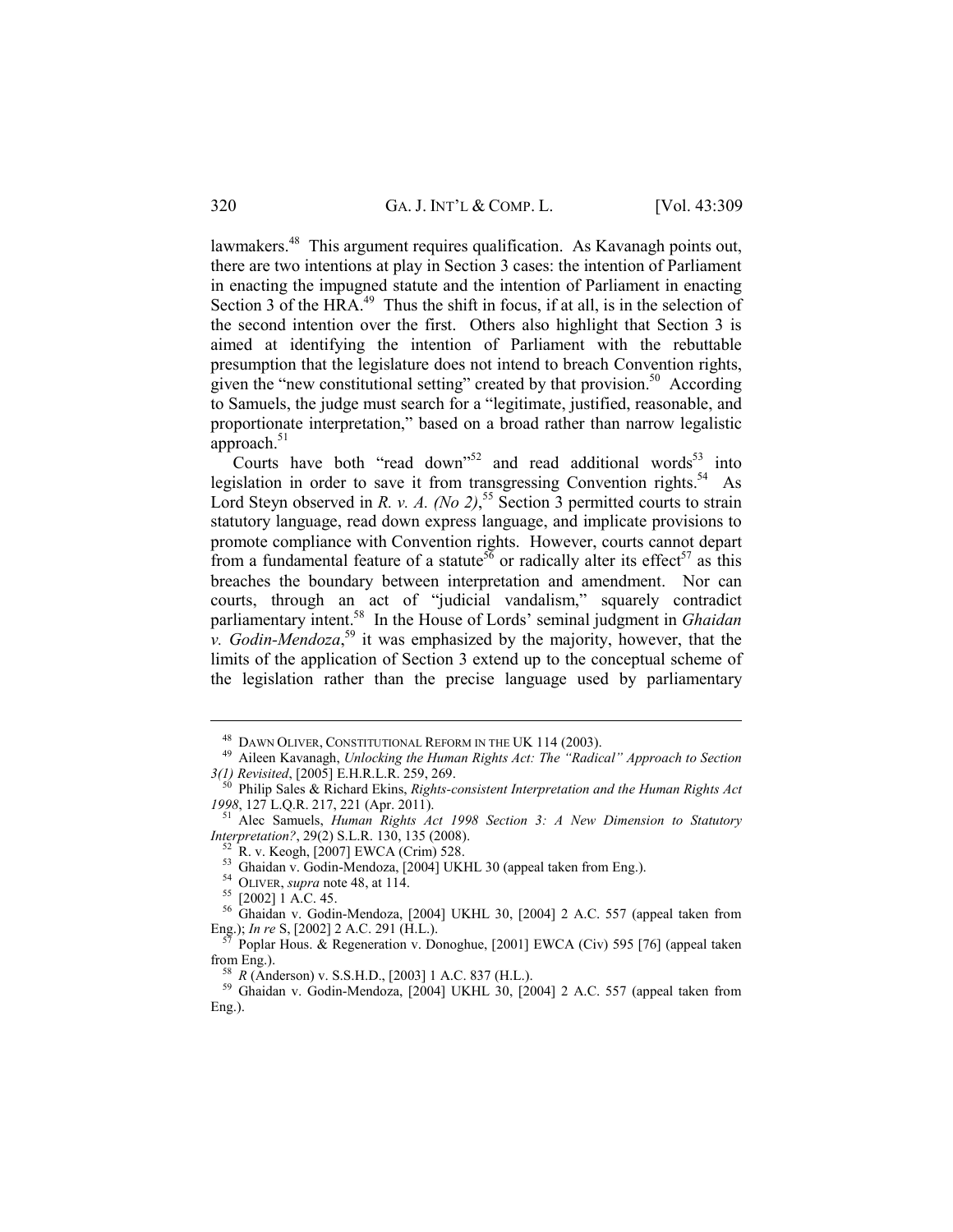draftsmen to give effect to that scheme.<sup>60</sup> Moreover, courts are not required to make decisions for which they are not institutionally equipped.<sup>61</sup>

What is discernible from the case law is that courts remain sensitive to context when determining the extent to which they are willing to mold statutory language and purpose.<sup>62</sup> This was made clear by Lord Hoffman's observation in *Wilkinson* that Section 3 was not intended to "have the effect of requiring the courts to give the language of statutes acontextual meanings."<sup>63</sup> Thus, developing a self-standing test independent of context would probably be a futile exercise.<sup>64</sup>

#### *2. Declarations of Unconstitutionality: HRA Section 4*

Section 4 of the HRA empowers courts<sup>65</sup> to issue a "declaration of incompatibility" (or a declaration of unconstitutionality, as I refer to it) when legislation<sup>66</sup> that cannot be interpreted in a Convention-compliant manner is inconsistent with a Convention right.<sup>67</sup> A declaration under Section 4 does not automatically result in the disapplication of the statute, but represents an important political and moral sanction.<sup>68</sup> According to the House of Lords, a declaration of unconstitutionality cannot be issued in abstraction or in the absence of victims whose rights have been compromised.<sup>69</sup>

<sup>&</sup>lt;sup>60</sup> KAVANAGH, *supra* note 45, at 52.<br><sup>61</sup> Ghaidan v. Godin-Mendoza, [2004] UKHL 30, [2004] 2 A.C. 557 (appeal taken from Eng.). 62 Roger Masterman, *Interpretations, Declarations and Dialogue: Rights Protection Under* 

*the Human Rights Act and Victorian Charter of Human Rights and Responsibilities*, [2009] P.L. 112. 63 R (Wilkinson) v. Inland Revenue Commr's, [2005] UKHL 304 [17] (appeal taken from

Eng.). 64 T.R.S. Allan, *Parliament's Will and the Justice of the Common Law: The Human Rights* 

*Act in Constitutional Perspective*, 59 CLP 27 (2006).<br><sup>65</sup> Human Rights Act, 1998, c. 42, § 4(5) (U.K.). Section 4(5) of the HRA specifies that

only the following courts may issue declarations of unconstitutionality: the Supreme Court; the Judicial Committee of the Privy Council; the Court Martial Appeal Court; the High Court of Justiciary sitting otherwise than as a trial court or the Court of Session (Scotland); the High Court or the Court of Appeal (England and Wales or Northern Ireland); the Court of Protection, in any matter being dealt with by the President of the Family Division, the Vice-Chancellor or a puisne judge of the High Court.

<sup>&</sup>lt;sup>66</sup> *Id.* § 4(1), (3). This encompasses primary legislation and subordinate legislation made in exercise of a power conferred by primary legislation, where such primary legislation prevents removal of the incompatibility. This section focuses on primary legislation.<br><sup>67</sup> *Id.* § 4(2)–(3).<br><sup>68</sup> *Id.* § 4(6).<br><sup>69</sup> R (Rusbridger) v. AG, [2004] 1 A.C. 357 (H.L.) (appeal taken from Eng.).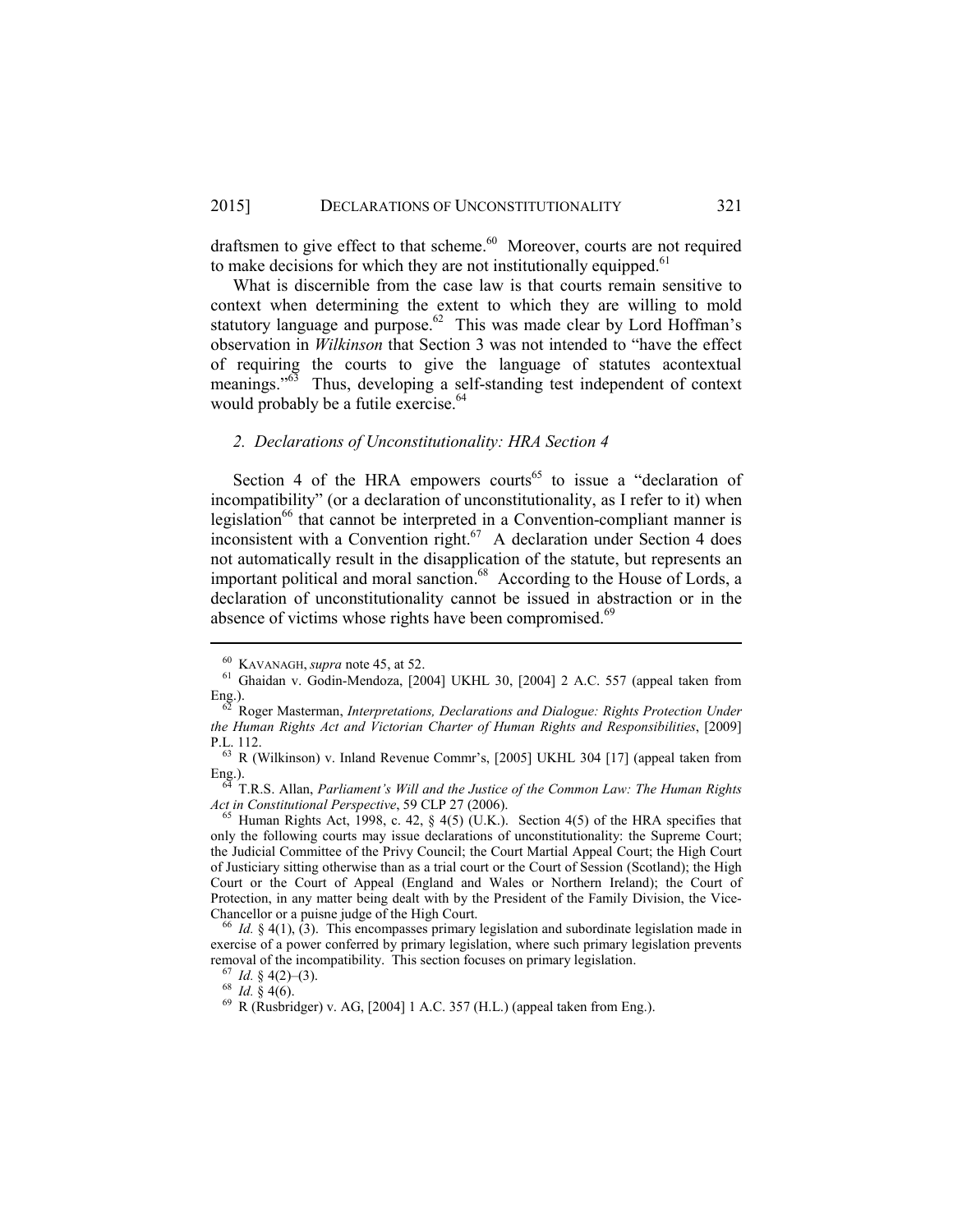The invocation of Section 4 statutorily activates a ministerial power to take fast-track remedial action.<sup>70</sup> Under Section 10 of the HRA, a Minister of the Crown may, if he finds compelling reasons to do so, make amendments to legislation as he considers necessary to remove an identified constitutional incompatibility.<sup>71</sup> Unless such an order is declared urgent, a remedial order can only be made when a draft of the order has been approved by a resolution of each House of Parliament.<sup>72</sup>

Declarations of unconstitutionality have been made in a diverse range of matters that include challenges to legislation that criminalized "attempted buggery" in Northern Ireland, $\frac{73}{3}$  the statutory penalty regime for carriers who unknowingly transported clandestine entrants into the U.K., $^{74}$  and the statutory detention of suspected international terrorists without charge or trial.75

There is a key difference between the judicial tools available under Section 3 and Section 4 of the HRA. Whereas a Section 3 Convention compliant interpretation operates retrospectively vis-à-vis the litigant and benefits her directly, a Section 4 declaration of unconstitutionality is not binding on the parties to the proceeding and "does not affect the validity, continuing operation, or enforcement of the provision in respect of which it is given."<sup>76</sup> But, it would be misleading to say that a litigant secures no benefit (whether political, legal, or otherwise) from a declaration of unconstitutionality. For instance, the government's ensuing remedial measure may be applied retrospectively.<sup>77</sup> A narrower point is being made here: a declaration of unconstitutionality does not give rise to an *automatic* legal benefit for the litigant and has no *immediate* effect on her legal rights.78 In this context, it is easy to understand the reason for which most litigants seek Section 3 remedies in preference to declarations of unconstitutionality.

<sup>70</sup> *See id.* § 10(1).<br><sup>71</sup> Human Rights Act, 1998, c. 42, § 10(2) (U.K.).<br><sup>72</sup> *Id.* at sched. 2.

<sup>&</sup>lt;sup>73</sup> *In re* Application by McR for Jud. Rev., [2002] NIQB 58 (N. Ir.).<br><sup>74</sup> Int'l Transp. Roth v. Sec'y of State, [2002] EWCA (Civ) 158, [2003] Q.B. 728.<br><sup>75</sup> A.v. Sec'y of State, [2004] UKUL 56, [2005] A.C. 68 (amos) ta

A v. Sec'y of State, [2004] UKHL 56, [2005] 2 A.C. 68 (appeal taken from Eng.).

<sup>&</sup>lt;sup>76</sup> Human Rights Act, 1998, c. 42, § 4(6) (U.K.).<sup>77</sup> See for example, the remedial measures following

See, for example, the remedial measures following the declarations of incompatibility issued in *Blood and Tarbuck v. Sec'y of State for Health* (unreported) and *R (Clift) v. S.S.H.D.*, [2006] UKHL 54, [2007] 1 A.C. 484 (appeal taken from Eng.).

<sup>&</sup>lt;sup>78</sup> T.R.S. Allan, *Questions of Legality and Legitimacy: Form and Substance in British Constitutionalism*, 9 INT'L J. CONST. L. 155 (2011).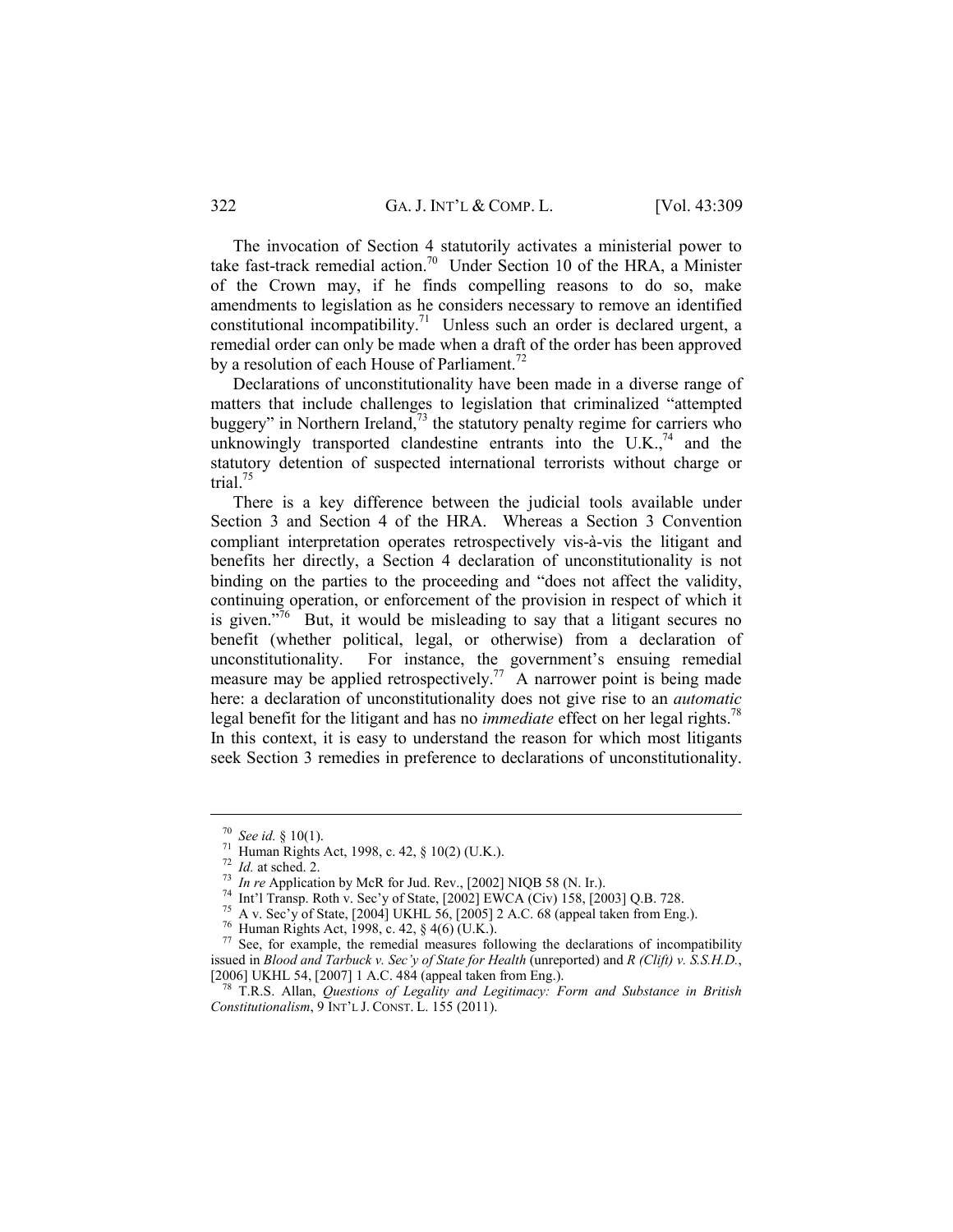This difference also plays an important role in the courts' decisions about which remedial measure to invoke.<sup>79</sup>

# *3. The Relationship Between Sections 3 and 4*

The scope of Section 4 necessarily depends upon the breadth of Section 3. The broader and more pervasive the courts' power under Section 3, the narrower the room for their making declarations of unconstitutionality. Intuitively, Section 4 of the HRA seems to project the stronger judicial role in cases involving violations of Convention rights. However, this is misleading: the Section 3 power, if boldly construed, pushes the boundaries between interpretation and legislation.<sup>80</sup> The most that a court can do under Section 4 is to flag up the unconstitutionality, leaving it to the realm of political morality for it to be acted upon.

Loveland suggests that if Section 3 was to be construed as authorizing courts to interpret a statutory provision more expansively than its reasonable range of meanings would allow, then Section 4 would only become relevant vis-à-vis statutory provisions that are expressly intended to derogate from Convention rights. $81$  According to this argument, Section 4 would be otiose as regards legislation passed before the HRA came into being. On the other hand, if Section 3 were to be interpreted as permitting the court to draw rights-compliant presumptions in gathering legislative intent, the boundary between Sections 3 and 4 would change.<sup>82</sup> So interpreted, the Section 4 power may be invoked when the scheme of the statute indicates legislative intent to defeat the presumption of rights-compliance and thus breach Convention rights.

Many others do not adopt the view that a statute or statutory provision needs to expressly override Convention rights in order for courts to invoke Section 4 instead of Section 3. Allan's view is that although Section 3 would be applicable in a "great majority of cases," when the *raison d'être* of the statutory provision violates the Convention, a declaration of unconstitutionality would be the apposite judicial response.<sup>83</sup> Theorists such

<sup>&</sup>lt;sup>79</sup> Kavanagh, *supra* note 45, at 238.<br><sup>80</sup> *See* Helen Fenwick & Richard Glancey, Civil Liberties and Human Rights 173 (4th ed. 2007); Aileen Kavanagh, *The Elusive Divide Between Interpretation and Legislation* 

*Under the Human Rights Act 1998*, 24 O.J.L.S. 259 (2004).<br><sup>81</sup> IAN LOVELAND, CONSTITUTIONAL LAW, ADMINISTRATIVE LAW, AND HUMAN RIGHTS 640 (6th ed. 2012).

<sup>&</sup>lt;sup>82</sup> Sales & Ekins, *supra* note 50.<br><sup>83</sup> Allan, *supra* note 64, at 41.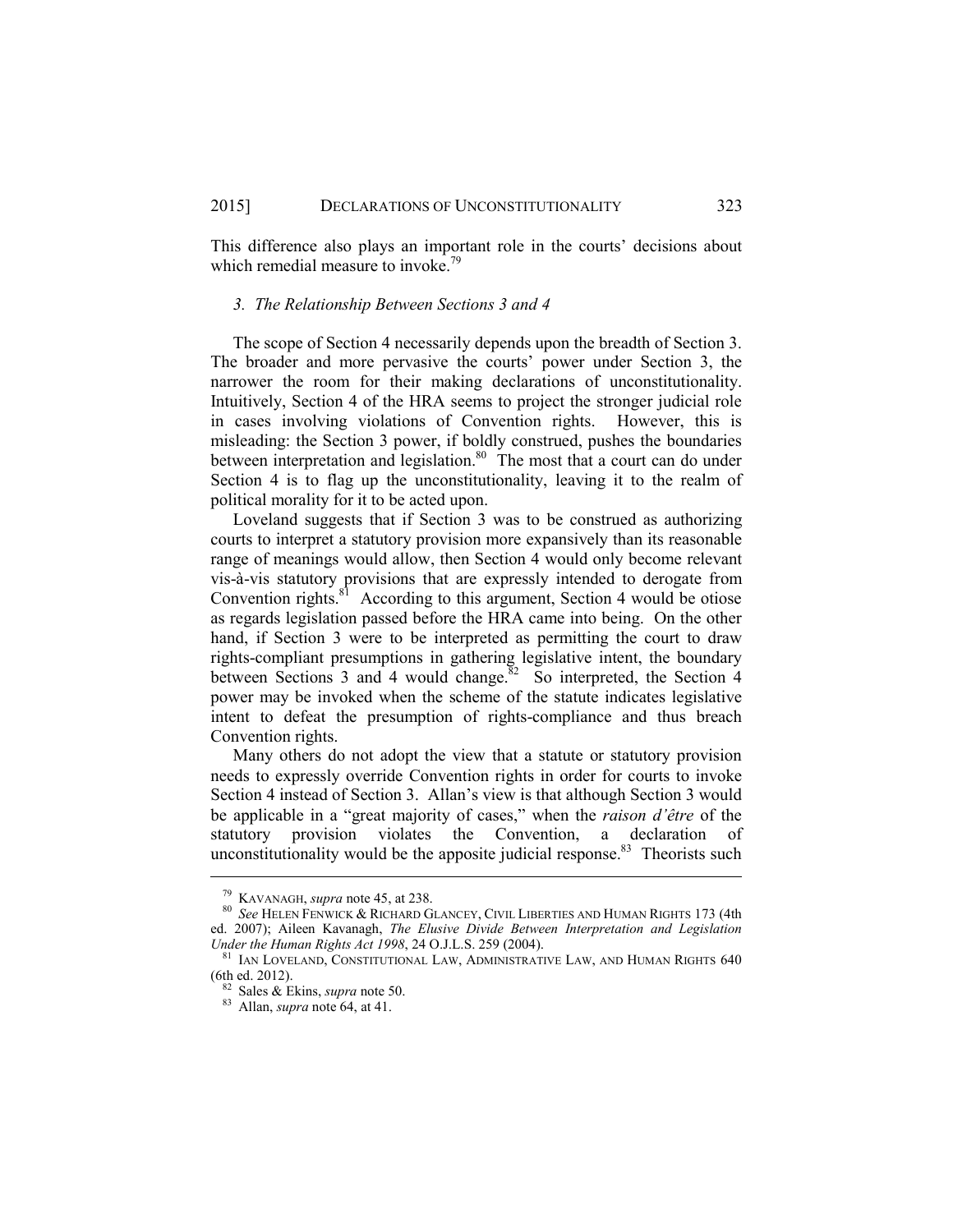# 324 GA. J. INT'L & COMP. L. [Vol. 43:309

as Klug<sup>84</sup> and Nicol<sup>85</sup> advocate a broader role for declarations of unconstitutionality––one that promotes a healthy institutional dialogue rather than transform Section 4 into a leash on government. Kavanagh points out that it is unhelpful to pick sides between those who suggest that Section 4 should be employed as a remedy of last resort and others who argue that courts should be less hesitant in deploying Section 4 declarations.<sup>86</sup> A more meaningful inquiry would be to explore the factors that do or should influence the court's decision about which remedy to employ. These factors should include: which remedial course would better protect Convention Rights, whether the impugned statutory provision goes against the grain of the legislation, to what extent a Section 3 interpretation preserves legislative objectives, and whether legislative reform is imminent.<sup>87</sup>

# *4. The Three Stage Process of Review*

The discussion above sheds light on the similarities between Section 3 interpretation in the U.K. and the interpretation of statutes under constitutional challenge in India. In both jurisdictions, the starting point of analysis is the presumption that both parliaments intended to legislate in compliance with human rights. But, the analysis of the two countries then diverges. Indian courts are highly unlikely to resort to "reading in" by adding words to legislation.<sup>88</sup> As stated earlier, there are two kinds of intent at play here.<sup>89</sup> The first is the U.K. Parliament's intent in enacting Sections 3 and 4 of the HRA, and the Constituent Assembly of India's intent in conferring constitutional courts in India with the power to review legislation (constitutional intent). The second is the U.K. and Indian Parliaments' intent in enacting the impugned statute (statutory intent). Courts perceive an important difference between "reading down" and "reading in" legislation. With respect to the former, courts view their role as effectuating statutory

<sup>84</sup> Francesca Klug, *Judicial Deference Under the Human Rights Act 1998*, 2 E.H.R.L.R.

<sup>&</sup>lt;sup>85</sup> Danny Nicol, *Statutory Interpretation and Human Rights after Anderson,* [2004] P.L. 274.<br><sup>86</sup> KAVANAGH, *supra* note 45, at 123.<br><sup>87</sup> Id. at 126, 142.<br><sup>88</sup> Union of India v. Deoki Aggarwal, (1992) Supp. (1) S.C.C. 3

v. State of Tamil Nadu & AMr, (2001) 7 S.C.C. 231, 39 (India); Calcutta Gujarati Educ. Soc'y v. Calcutta Mun. Corp., A.I.R. 2003 S.C. 4278, 35 (India); Union of India v. Ind-Swift Labs., [2011] 2 S.C.R. 1087, 18 (India); Tata Motors v. State of West Bengal, (2010) 3 Cal. L.T. 1 (H.C.) [584]. 89 Kavanagh, *supra* note 49.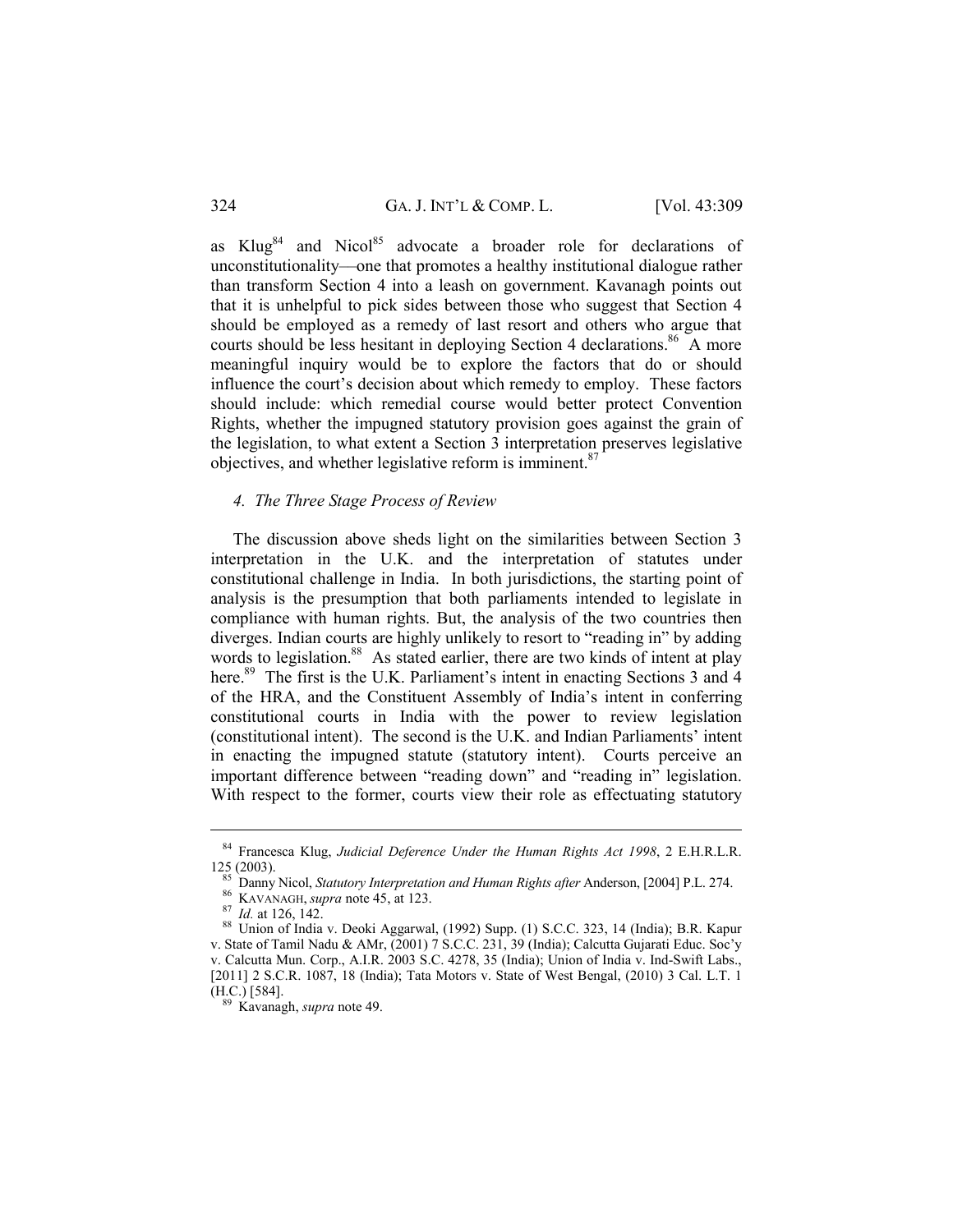intent to the extent that it complies with constitutional intent.<sup>90</sup> In the latter, courts consider that they do something that extends beyond statutory intent, in order to preserve constitutional intent. $91$  This could mean one of two things: when the court seeks to invoke "reading in" to broaden the application of a statute, either the legislature had applied its mind to the expansive application of a statute and decided not to do so, or it had not applied its mind to it at all. The overall effect of "reading in" and "reading down" does not appear to be very different. In both cases, constitutional intent is preserved and statutory intent is preserved to the greatest extent possible. But on the face of it, "reading in" words seems more radical as it involves extending statutory intent to undesired or unexpected areas, whereas "reading down" language involves limiting statutory intent to some desired and expected areas. This is one of the reasons why Indian courts are reluctant to read words into legislation in the absence of Section 3-type constitutional intent.

Courts in India and the U.K. adopt a three-staged approach in cases where the conformity of primary legislation with fundamental rights is in question. To begin with, they ask whether, according to ordinary principles of interpretation, the statute complies with fundamental rights or Convention rights. If it does, the enquiry would end here in both jurisdictions. If it does not, then courts would turn to interpretative techniques (such as "reading down," and in the U.K., "reading in") to protect the statute from transgressing fundamental rights or Convention rights. Finally, if interpretative techniques cannot be used to protect the statute, then the impugned statutory provisions would be declared unconstitutional.<sup>9</sup>

The critical difference between both jurisdictions in this three-stage process of review is the point at which courts proceed from the second stage to the third. The declaration of unconstitutionality is triggered earlier in India than in the U.K. Unlike courts in the U.K., Indian courts would not be hesitant to pronounce legislation unconstitutional when its plain meaning

<sup>&</sup>lt;sup>90</sup> For the difference between "reading down" and "reading in," see Richard Edwards, *Reading Down Legislation under the Human Rights Act*, 20 L.S. 353, 367 (2000).

As Hogg posits, "reading in" involves the insertion "of words that Parliament never enacted" and is therefore "a technique of judicial amendment." PETER HOGG, CONSTITUTIONAL LAW OF CANADA (5th ed. 2007).

 $92$  Elsewhere, I have argued that at the cusp of stages two and three, Indian courts sometimes step back to stage one in order to avoid exercising the power to strike down legislation. Chintan Chandrachud, Constitutional Adjudication in the Shadow of the Remedy: the Indian Constitution and the U.K. Human Rights Act Compared, Lecture at the Harvard Law School (Oct. 7, 2014).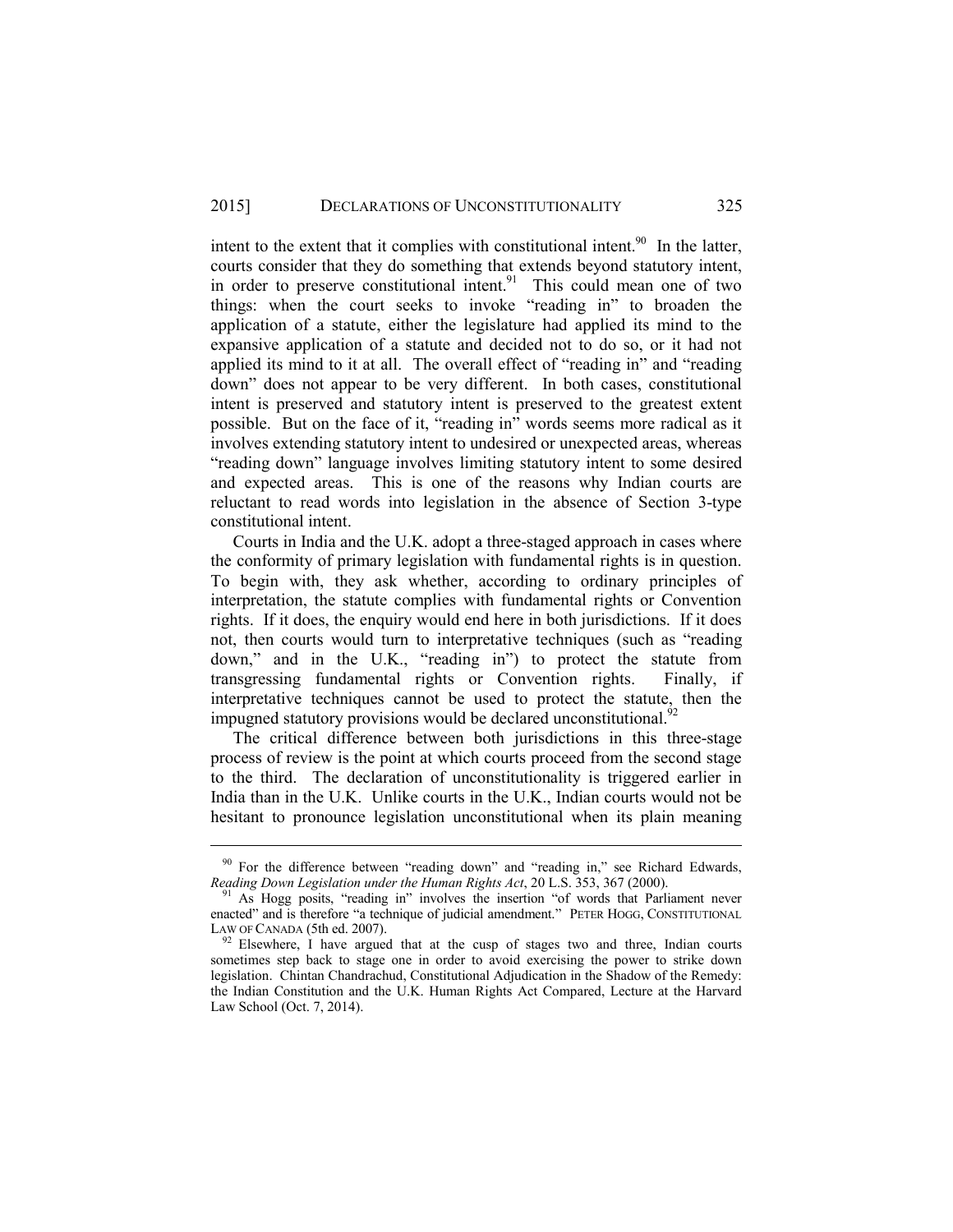contravenes constitutional rights.<sup>93</sup> Case law suggests that this would not be enough in the U.K.; in fact, courts would be willing to derogate from the plain meaning of legislation so long as their interpretation does not disturb the fundamental features or conceptual scheme of the statute.<sup>94</sup> Further, judges have a wide variety of interpretive tools available to them in the U.K., some of which Indian judges would consciously avoid (reading words into a statute, for instance).

Judicial review of legislation is firmly entrenched under the Indian Constitution. In the U.K., it is grounded in Sections 3 and 4 of the HRA, although the interaction between those provisions is a subject of continuing academic and judicial discourse. Whereas both jurisdictions review legislation in three stages, case law suggests that the third stage in India is triggered sooner than in the U.K., *inter alia* on account of a larger range of interpretive tools and a keener willingness to depart from statutory language in the U.K.

# III. INDIA: POLITICAL RESPONSES TO DECLARATIONS OF UNCONSTITUTIONALITY

As stated in Part I, the Supreme Court and High Courts in India have the power to declare primary legislation unconstitutional. No special form of proceeding is necessary to enable primary legislation to be declared unconstitutional. Judicial review is fairly centralized—courts subordinate to the Supreme Court and High Courts cannot decide questions involving the constitutional validity of statutes. $95$  There is a parallel to be drawn with the U.K.: Section 4(5) of the HRA stipulates that only certain courts in the judicial hierarchy may issue declarations of unconstitutionality.<sup>96</sup>

In the early years of constitutional experience, state and central legislation were frequently challenged before the Indian Supreme Court. Between January 1950 and April 1967, there were 487 cases in which the validity of

<sup>93</sup> B.R. Enterprises v. State of Uttar Pradesh, A.I.R. 1999 S.C. 1867.

<sup>94</sup> Ghaidan v. Godin-Mendoza, [2004] UKHL 30.

<sup>&</sup>lt;sup>95</sup> *See* Code of Civil Procedure 1908, § 113; Code of Criminal Procedure 1973, § 395; Shreeshyla Crowns v. Union of India, A.I.R. 1983 Kar. 130 [22]. However, some administrative tribunals can adjudicate upon challenges to the constitutional validity of statutes. *See* L. Chandra kumar v. Union of India, A.I.R. 1997 S.C. 1125 (India). 96 *See supra* note 65.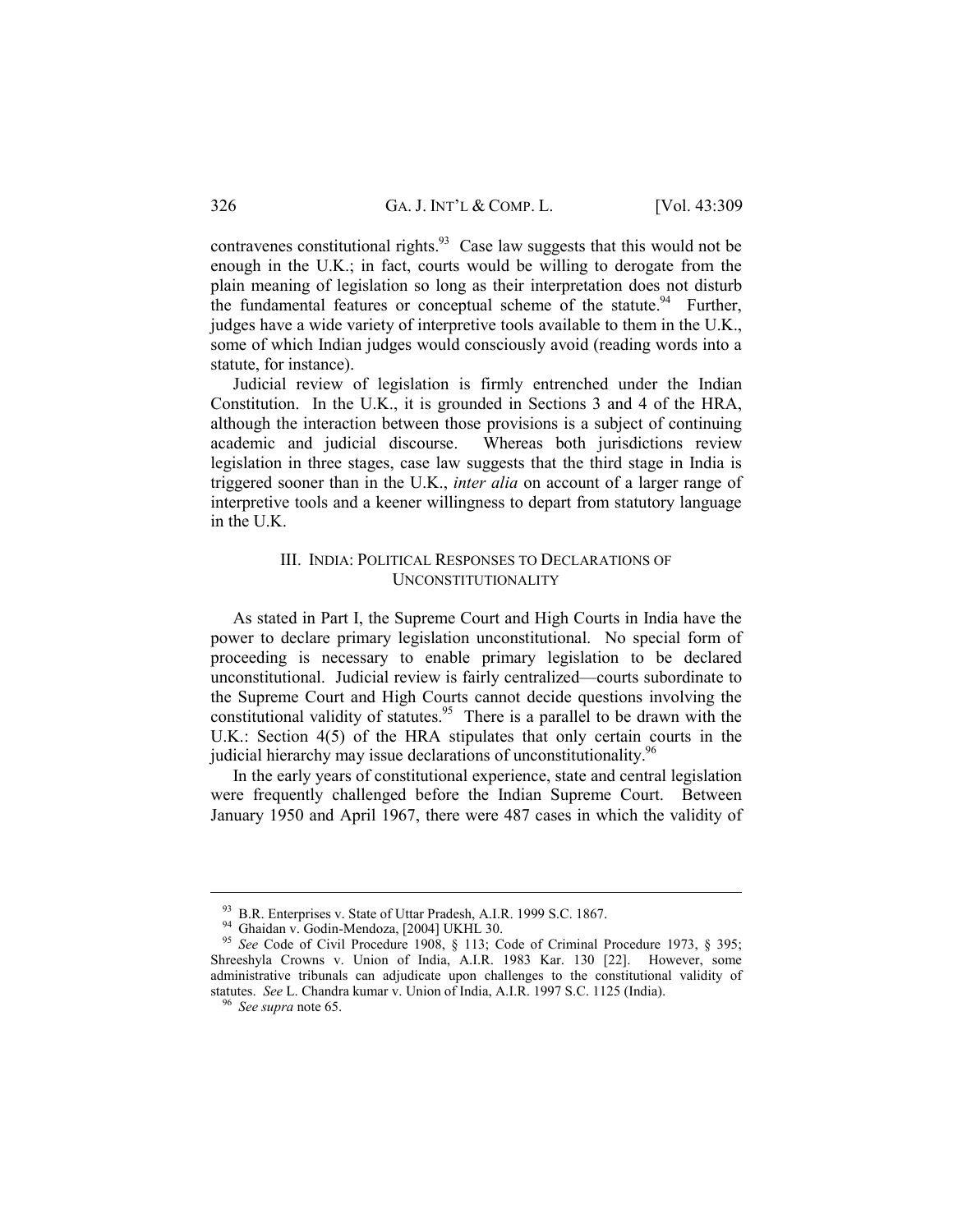legislation was specifically challenged. $97$  Remarkably, in 128 of these cases, one or more provisions of primary legislation was declared invalid.<sup>98</sup>

This Part considers two mechanisms employed by the Indian Parliament in responding to declarations of unconstitutionality—fundamental rights amendments and "Ninth Schedule" amendments. Both of these response mechanisms were conceptualized by the Constituent Assembly of India, but acting in different capacities. The power to amend the Constitution, including the chapter on fundamental rights, formed part of the original constitutional text enacted in 1949, and was a product of the debates of the Constituent Assembly.<sup>99</sup> "Ninth Schedule" amendments are a special species of constitutional amendment developed by the Constituent Assembly, in its capacity as Provisional Parliament of India,100 after the Constitution entered into force.

This Part argues that, through the response mechanisms available to Parliament, declarations of unconstitutionality have not necessarily constituted a "final word" on the validity of primary legislation violating fundamental rights, but have instead left room for political responses. Two primary arguments will be made. The first is that on some occasions, declarations of unconstitutionality have triggered parliamentary response through fundamental rights amendments and Ninth Schedule amendments. The second argument is that in spite of assertions to the contrary, which have been made based on a misreading of Supreme Court jurisprudence, Parliament still retains the space to respond to declarations of unconstitutionality through these two response mechanisms.

# *A. Fundamental Rights Amendments*

 $\overline{a}$ 

#### *1. The Nature of the Amending Power*

The power to amend the Constitution is set out in Article 368. The relevant portion of this provision reads as follows:

<sup>97</sup> George H. Gadbois, Jr, *Indian Judicial Behaviour*, 5(3) EPW 149, 152 (1970). 98 *Id*. There is no empirical data recording the number of statutes challenged and invalidated by the Supreme Court post-1967. Further, no comprehensive empirical analysis of

<sup>&</sup>lt;sup>99</sup> *See* Constituent Assembly of India Debates (Sept. 17, 1949).<br><sup>100</sup> *See* Arudra Burra, *The Cobwebs of Imperial Rule*, 615 SEMINAR 79, 81 (2010).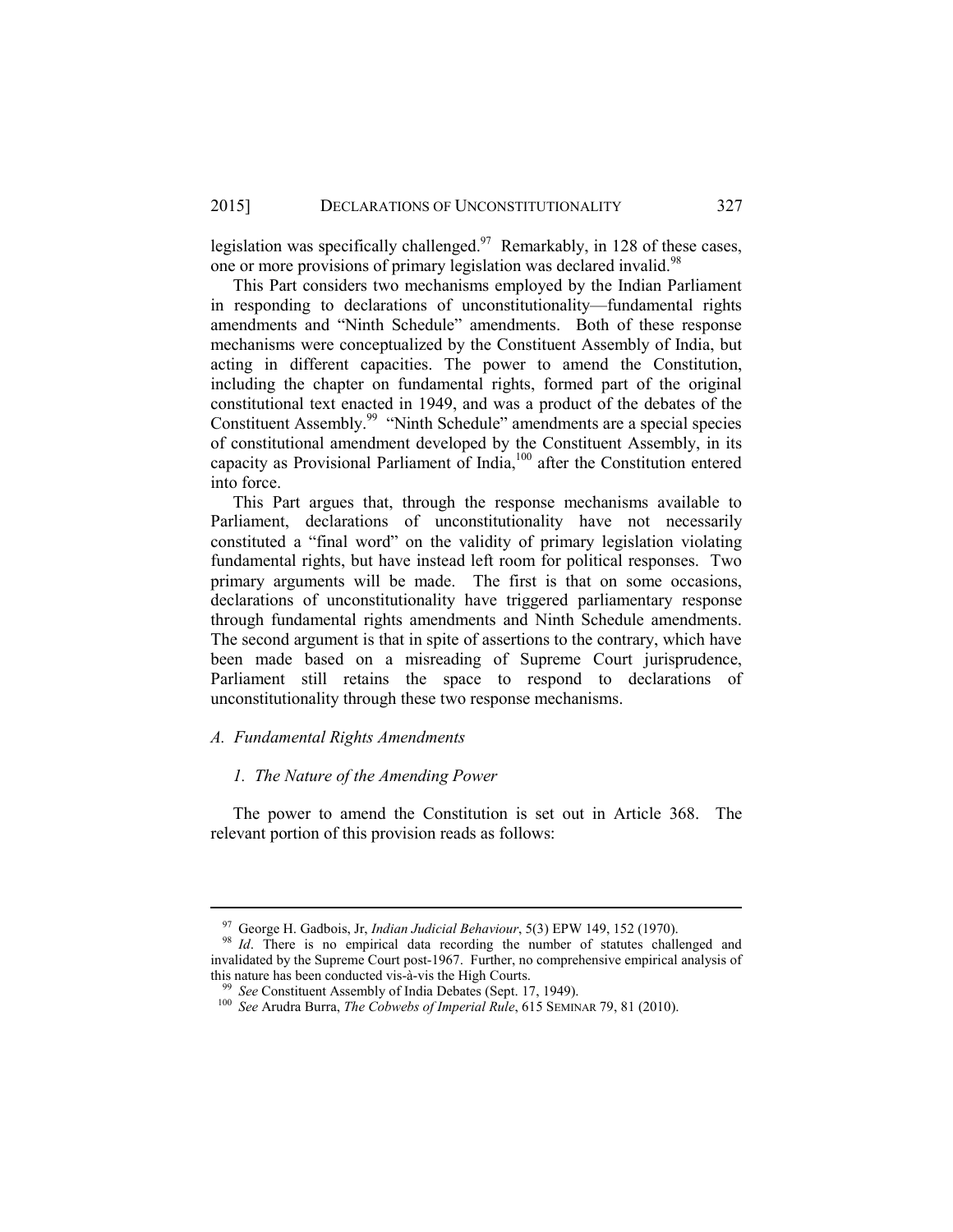368. (1) Notwithstanding anything in this Constitution, Parliament may in exercise of its constituent power amend by way of addition, variation or repeal any provision of this Constitution in accordance with the procedure laid down in this article.

(2) An amendment of this Constitution may be initiated only by the introduction of a Bill for the purpose in either House of Parliament, and when the Bill is passed in each House by a majority of the total membership of that House and by a majority of not less than two-thirds of the members of that House present and voting, it shall be presented to the President who shall give his assent to the Bill and thereupon the Constitution shall stand amended in accordance with the terms of the Bill:

Provided that if such amendment seeks to make any change in (a) article 54, article 55, article 73, article 162 or article 241, or (b) Chapter IV of Part V, Chapter V of Part VI, or Chapter I of Part XI, or

(c) any of the Lists in the Seventh Schedule, or

(d) the representation of States in Parliament, or

(e) the provisions of this article,

the amendment shall also require to be ratified by the Legislature of not less than one half of the States by resolution to that effect passed by those Legislatures before the Bill making provision for such amendment is presented to the President for assent.

Article 368 thus provides for a "dual majority"<sup>101</sup> procedure for constitutional amendments. An amendment needs to be passed by a simple majority of the *total membership* in the Upper and Lower Houses of Parliament. It also needs to be passed by a majority of not less than twothirds of the members of each House, *present and voting*. No explicit limitation on Parliament's amending power was originally included in the Constitution.<sup>102</sup> The amendment of some constitutional provisions The amendment of some constitutional provisions concerning federal matters requires ratification by the legislatures of at least

<sup>&</sup>lt;sup>101</sup> ARVIND DATAR, COMMENTARY ON THE CONSTITUTION OF INDIA 2017 (2d ed. 2007).<br><sup>102</sup> The Supreme Court imposed doctrinal limits on the power to amend the Constitution in the *Basic Structure Case*, see *infra* Part.III.*A.4.*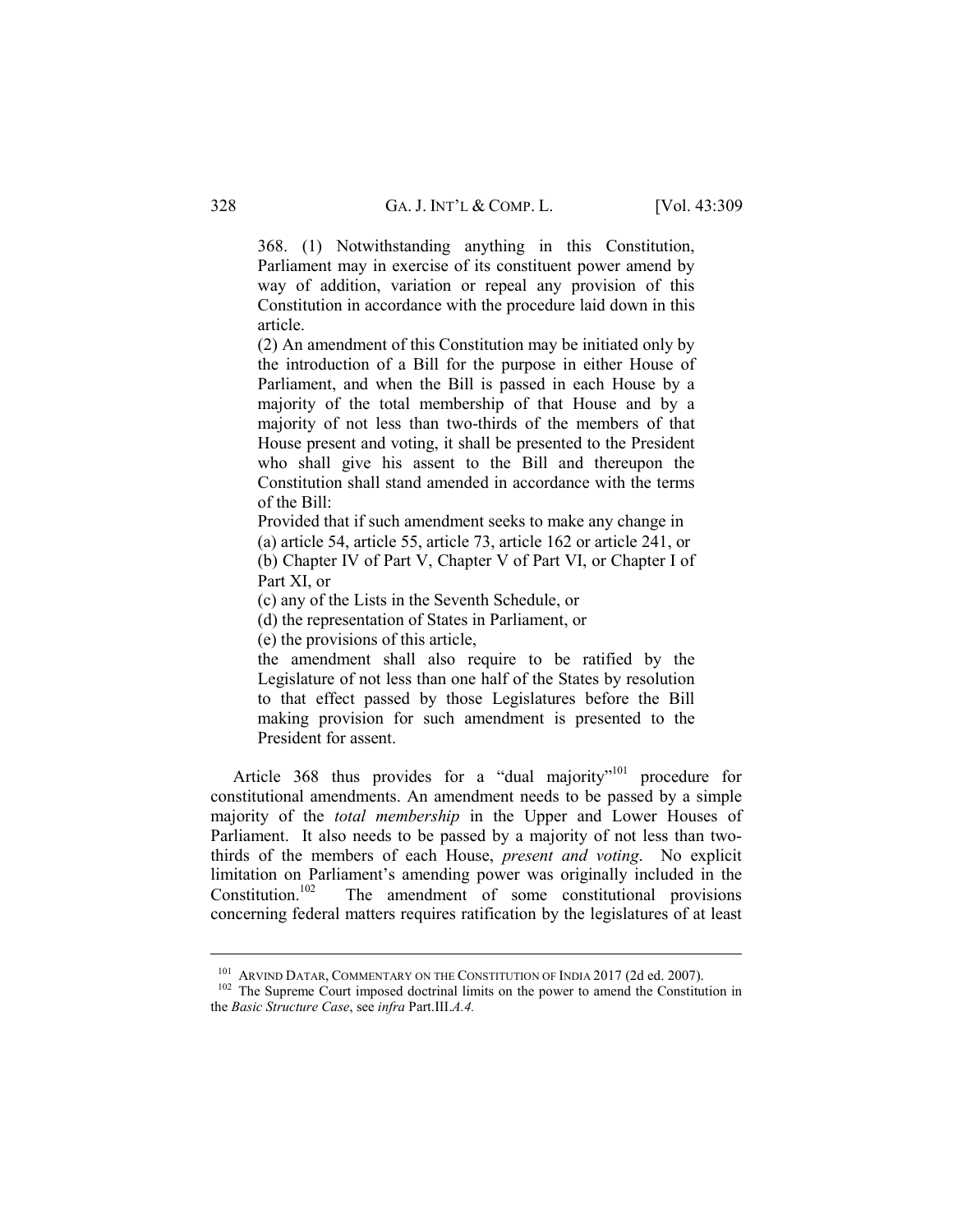half the states in India. Fundamental rights can be amended without the ratification of state legislatures.

In the sixty-three years since it entered into force, the Constitution has been amended on numerous occasions. As of January 2012, Parliament had passed ninety-seven constitutional amendments, with several others still on the anvil. Some of these involved minor changes to the Constitution<sup>103</sup> while others, such as the Constitution (Forty-second Amendment Act) 1976, sought to transform the nature of the Constitution itself.<sup>104</sup> Whereas certain portions of the Constitution have remained intact as originally enacted,<sup>105</sup> others, including the part on fundamental rights, have been amended on several occasions. Although some people argue that these amendments have been motivated by "narrow political ends" and to pander to "vote-bank politics,"<sup>106</sup> it is unfair to paint all constitutional amendments with the same motivational brush.<sup>107</sup>

A common thread runs through some of these constitutional amendments; they have been passed with the objective of nullifying declarations of unconstitutionality. In other words, the substratum of judgments invalidating legislation held to breach fundamental rights has been removed through amendment of the higher law on which they were grounded. These will be referred to as "fundamental rights amendments." At least four.<sup>108</sup> out of ninety-seven constitutional amendments studied can be identified as fundamental rights amendments.<sup>109</sup>

## *2. The Doctrine of Eclipse and Specific Savings Clauses*

In order to analyze the manner in which fundamental rights amendments can be employed as a parliamentary response mechanism, it is useful to briefly introduce the doctrine of eclipse. The doctrine of eclipse is a judicially crafted doctrine that postulates that when a statute or parts of it are

<sup>103</sup> *See, e.g.*, the Constitution (Ninety-sixth Amendment) Act, 2011, which altered the name of one of the languages recognized in the Eighth Schedule of the Constitution.<br><sup>104</sup> NANI A. PALKHIVALA, WE THE PEOPLE 201 (2007).

<sup>105</sup> See, e.g., INDIA CONST. Part XVII, chs. I, II.<br>
<sup>105</sup> See, e.g., INDIA CONST. Part XVII, chs. I, II.<br>
<sup>106</sup> MADHAV GODBOLE, THE JUDICIARY AND GOVERNANCE IN INDIA 32 (2009).<br>
<sup>107</sup> See M.C. SETALVAD, THE INDIAN CONSTITU amendments made during the first fifteen years of constitutional experience in India).

<sup>&</sup>lt;sup>108</sup> The Constitution (First Amendment) Act, 1951; The Constitution (Fourth Amendment) Act, 1955; The Constitution (Seventeenth Amendment) Act, 1964; The Constitution (Twentyfifth Amendment) Act, 1971.

<sup>&</sup>lt;sup>109</sup> This comprises a little over 4% of the total number of constitutional amendments.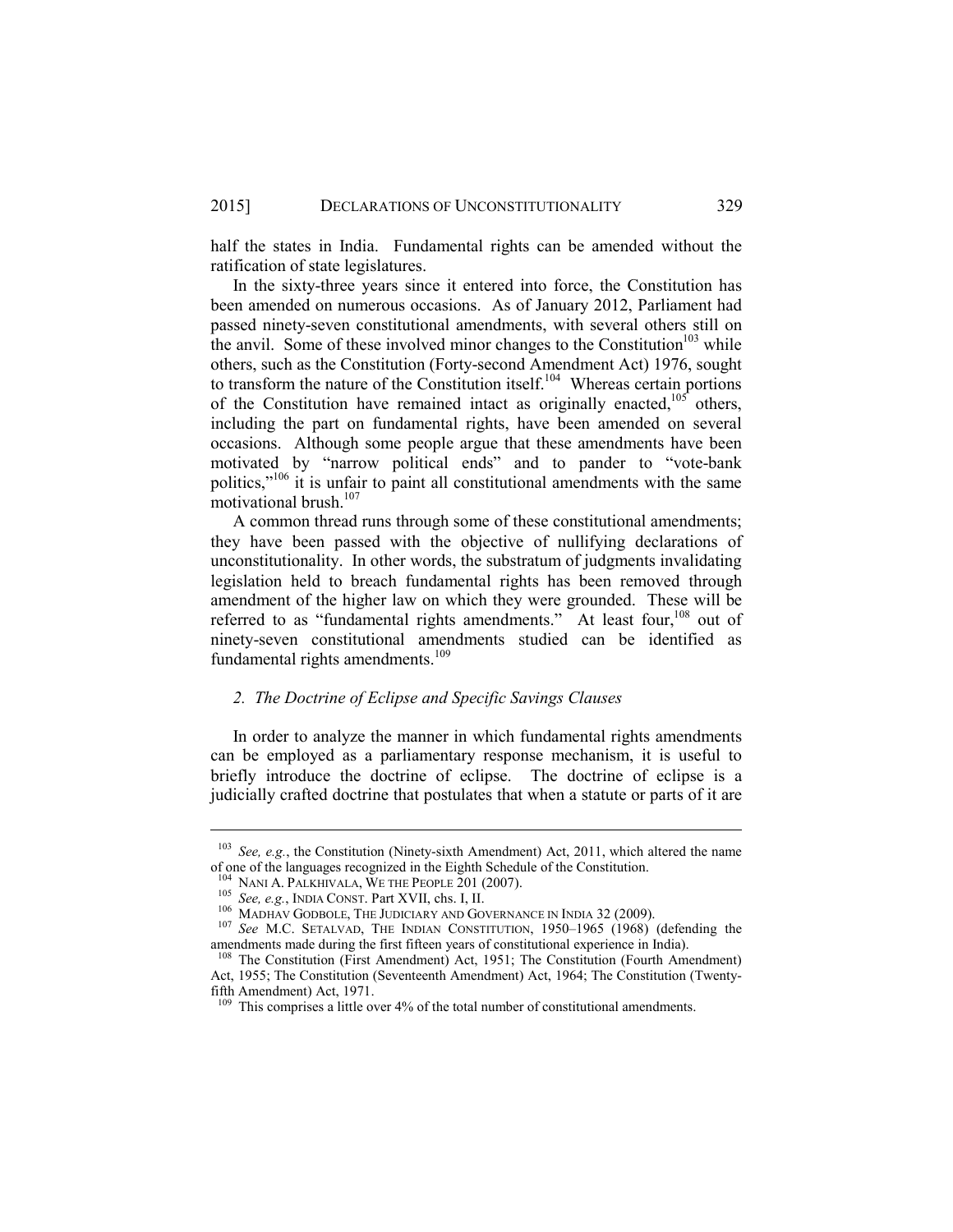declared unconstitutional for violating a fundamental right, it is not treated as having been wiped off the statute book altogether.<sup>110</sup> A shadow descends over the statute or its invalid provisions, which is lifted when the constitutional bar ceases to operate. It also continues to remain in force with respect to persons who do not enjoy the fundamental right in question.<sup>111</sup> The statute thus remains in a "state of suspension"<sup>112</sup> and can be brought back into operation when the constitutional provision based on which the legislation was struck down is itself amended.<sup>113</sup> The constitutional barrier having been removed, the eclipse over the legislation would stand lifted.<sup>114</sup>

That the doctrine of eclipse can operate to resuscitate pre-constitutional legislation<sup>115</sup> is a matter of judicial consensus.<sup>116</sup> What remains contested is whether the doctrine applies to post-constitutional legislation.<sup>117</sup> In some cases, the Supreme Court<sup>118</sup> and High Courts<sup>119</sup> have held that the doctrine

<sup>110</sup> MAHENDRA PRASAD SINGH, V.N. SHUKLA'S CONSTITUTION OF INDIA 31 (10th ed. 2003). This reflects the difference between Parliament's power to repeal a statute and courts' powers to declare a statute invalid. Judge Deshpande describes the former as "express repeal" and the latter as "implied repeal." P.L. Mehra v. D.R. Khanna, A.I.R. 1971 (Del.) 1, 28 (India). This terminology is, however, linguistically jarring, since courts do not repeal legislation in any sense of the term; they simply disapply legislation that violates fundamental rights. Further, implied repeal is an expression that is often used in the context of Parliament enacting legislation that is inconsistent with, but does not expressly supersede, existing legislation. *See also* Note, *What Is the Effect of a Court's Declaring a Legislative Act Unconstitutional?*, 39 HARV. L. REV. 373 (1926); Earl Crawford, *The Legislative Status of an Unconstitutional* 

<sup>&</sup>lt;sup>111</sup> For instance, in *State of Gujarat v. Shri Ambica Mills*, A.I.R. 1974 S.C. 1300, a law was struck down for contravening a fundamental right enjoyed by citizens. The Supreme Court held that the law would continue to apply to non-citizens.<br><sup>112</sup> P.L. Mehra v. D.R. Khanna, A.I.R. 1971 Del. 1, 29 (India) (Deshpande, J.).

<sup>&</sup>lt;sup>113</sup> Field describes amending the constitution as a "difficult but perfectly feasible method of removing constitutional obstacles from the path of statutes or of enlarging legislative powers" Oliver P. Field, *The Effect of an Unconstitutional Statute*, 1 IND. L.J. 1 (1935).<br><sup>114</sup> Crawford, *supra* note 110.<br><sup>115</sup> This refers to all laws in force (including colonial legislation enacted during the British rule)

immediately before the commencement of the Constitution (i.e., before January 26, 1950).

<sup>116</sup> Keshavan Madhava Menon v. State of Bombay, A.I.R. 1951 S.C.R. 228 (India); Bhikaji Narain Dhakras et al. v. State of Madhya Pradesh, A.I.R. 1955 S.C.R. 589 (India); Behram Khurshed Pesikaka v. State of Bombay, A.I.R. 1955 S.C. 123 (India).

This refers to all laws that come into force after the commencement of the Constitution (i.e., after January 26, 1950). This is peculiar and counter-intuitive, as it effectively places colonial legislation on a higher plane compared to legislation passed after the Indian Constitution was enacted.

<sup>118</sup> *See* Sundararamier v. State of Andhra Pradesh, A.I.R. 1958 S.C.R. 1422 (India); State of Gujarat v. Shri Ambica Mills, A.I.R. 1974 S.C.R. 760 (India); K.K. Poonacha v. State of Karnataka, (2010) 9 S.C.C. 671 (India) (in this case, however, the court observed that the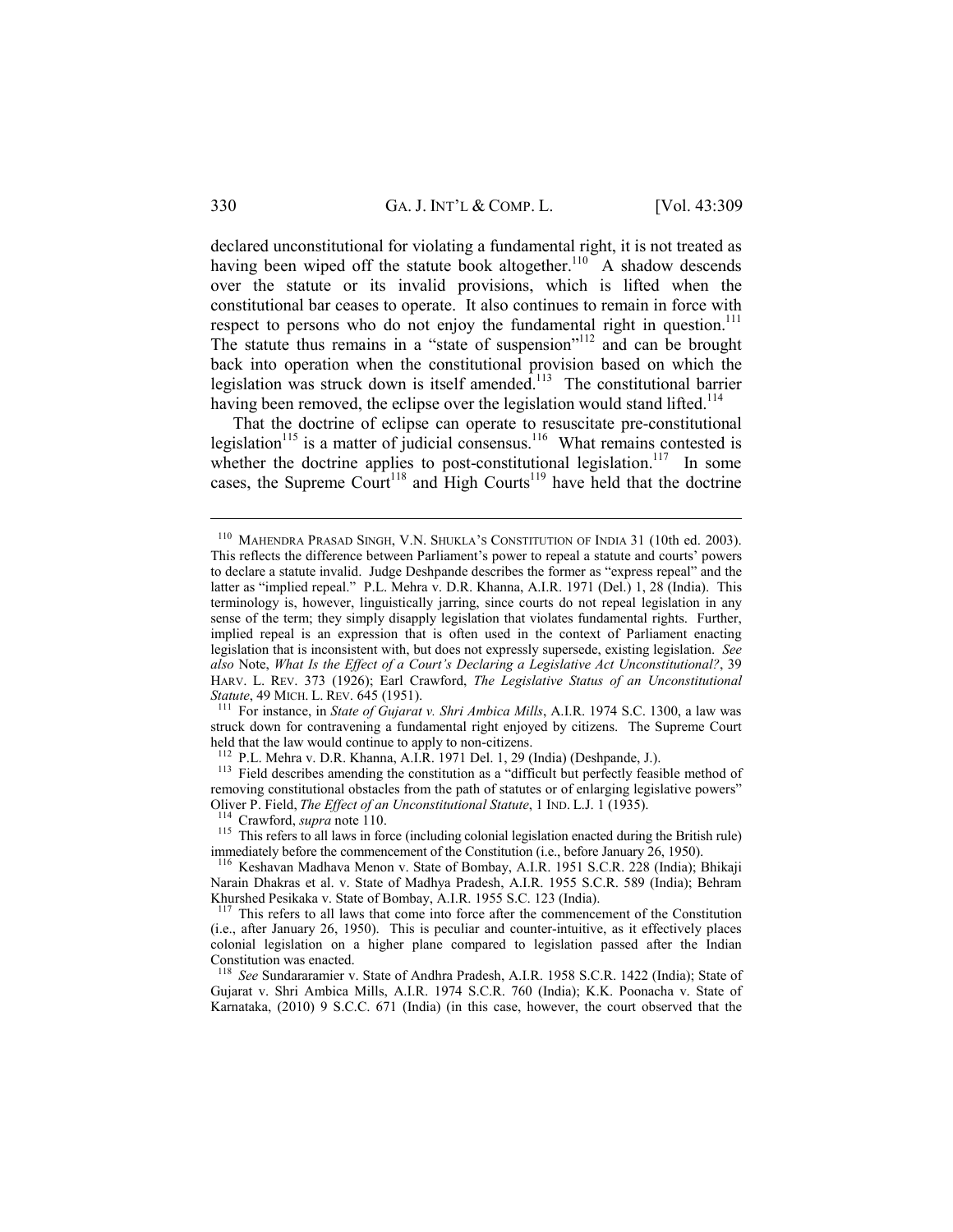would apply equally to post-constitutional laws, saving Parliament from the costs of re-enactment of a statute declared unconstitutional. Other Supreme Court<sup>120</sup> and High Court<sup>121</sup> decisions suggest that the doctrine only applies to laws that came into being before the Constitution, and that postconstitutional legislation that contravenes fundamental rights is "still born" and would be considered a nullity.<sup>122</sup> Academic opinion on the issue is also divided.<sup>123</sup>

The operation of the doctrine of eclipse vis-à-vis post-constitutional laws that violate fundamental rights has important practical implications. The legislature that enacted a law that is resuscitated through the doctrine of eclipse does not have to take recourse to fresh parliamentary procedure and associated majorities. Constitutional amendments, on the other hand, need to be passed by a special majority in Parliament. Even so, the political relevance of the doctrine would be substantial in situations where the fresh enactment of a statute invalidated by a court may not secure a simple majority vote in Parliament, whereas a constitutional amendment *having the effect of* resuscitating the invalidated statute may find sufficient support to secure a two-thirds majority in Parliament. It is not difficult to imagine situations where consensus prevails over broad constitutional principles, but

doctrine of eclipse operates vis-à-vis post-constitutional laws that fail to comply with procedural requirements laid down in Part III of the Constitution, not post-constitutional laws that take away substantive rights provided for in Part III).

<sup>119</sup> P.L. Mehara v. D.R. Khanna, A.I.R. 1971 Delhi 1 (India). The dissenting opinion of Judge Deshpande is one of the most elaborate defenses of the doctrine of eclipse from the bench. *See also* Minoo Framroze Balsara v. Union of India, A.I.R. 1992 Bom. 375 (India); Nataraj Chhabigrin v. State of Uttar Pradesh, A.I.R. 1996 (All.) 375 (India).

<sup>120</sup> *See* Deep Chand v. State of Uttar Pradesh, A.I.R. 1959 S.C.R. Supp. 8 (India); Mahendra Lal Jaini v. State of Uttar Pradesh, A.I.R. 1963 S.C.R. Supp. 912 (India); Rakesh Vij v. Raminder Sethi, A.I.R. 2005 S.C. 3593.

<sup>&</sup>lt;sup>121</sup> *See* Bawa Singh v. Union of India, (1970) 6 D.L.T. 409; Ram Chand v. State of Haryana (1971) 73 P.L.R. 958; P.L. Mehra v. D.R. Khanna, 1971 A.I.R. 19th (Del.) 1 (India); Dharam Pal v. Kaushalya Devi, A.I.R. 1990 (Raj.) 135 (India).<br><sup>122</sup> *But see* State of Maharashtra v. Kamal Durgule, (1985) 1985 S.C.R. 129 (India).

<sup>&</sup>lt;sup>123</sup> The following commentators subscribe to the view that the doctrine of eclipse should apply to post-constitutional laws: S. Venkataran, *The Status of an Unconstitutional Statute*, 2 J.I.L.I. 401 (1960); H.M. SEERVAI, CONSTITUTIONAL LAW OF INDIA 420–21 (4th ed. 1996); SINGH, *supra* note 110, at 38–40. However, many others are in the opposite camp: DURGA DAS BASU, LIMITED GOVERNMENT AND JUDICIAL REVIEW 423–88 (1972); Sushila Rao, *The Doctrine of Eclipse in Constitutional Law: A Critical Reappraisal of Its Contemporary Scope and Relevance*, 18 STUDENT B. REV. 45 (2006); DATAR, *supra* note 101, at 53; CHAKRADHAR JHA, JUDICIAL REVIEW OF LEGISLATIVE ACTS 321 (2d ed. 2009).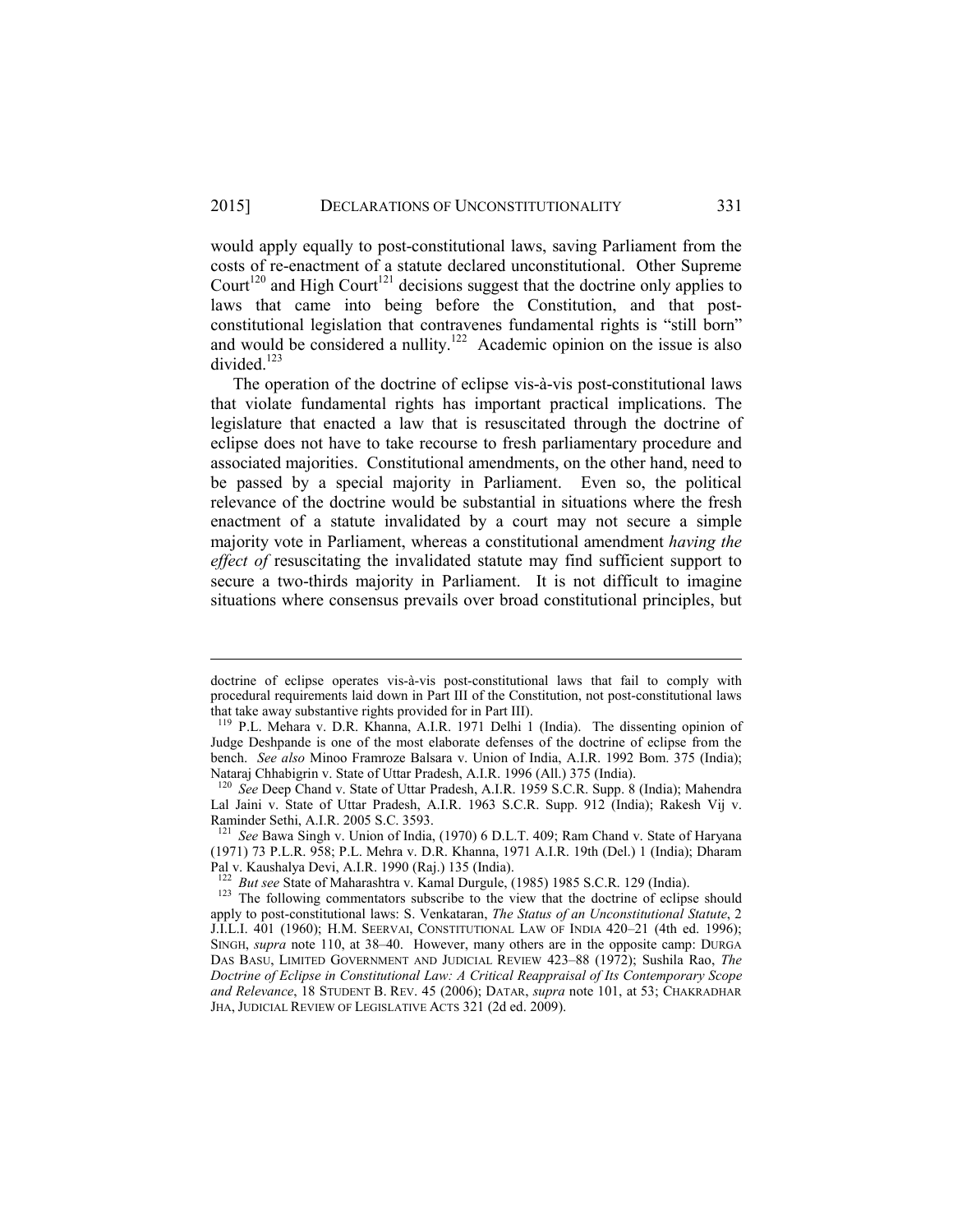not over the manner in which those principles should be given effect—the devil is often in the detail.

However, the specific terms in which a constitutional amendment is enacted may obviate the need to invoke the doctrine of eclipse. So where a constitutional amendment contains a specific savings clause reviving legislation that has been previously declared invalid,<sup>124</sup> it performs the same task as the doctrine of eclipse would in the circumstances.

# *3. Fundamental Rights Amendments as a Response Mechanism*

Precisely how can the power to amend fundamental rights under the Constitution be employed by Parliament as a response mechanism to overcome judicial decisions striking down primary legislation? The possibilities crucially depend upon two factors: whether the doctrine of eclipse is applicable in the circumstance (alternatively, whether the amendment contains a specific savings clause of the kind just described) and whether the constitutional amendment applies prospectively or retrospectively. A hypothetical example brings out the alternatives. The Indian Constitution entered into force in 1950. In 1965, a statute, "UnconStat," was enacted by Parliament. In 1966, the Supreme Court declares UnconStat unconstitutional on the basis that it violates a fundamental right.

Parliament would have the following options in 1970. If the doctrine of eclipse applied in the circumstances or if the amendment contains a specific savings clause, a *retrospective* constitutional amendment would resuscitate UnconStat, which would once again become operative without needing fresh enactment.<sup>125</sup> In this scenario, a *prospective* constitutional amendment would not lift UnconStat out of the shadow of invalidity, since the amendment would apply to statutes enacted post-1970. If the doctrine of eclipse does not apply and if the amendment does not contain a specific savings clause, even a *retrospective* constitutional amendment would not resuscitate UnconStat, since it cannot be revived from its state of

<sup>&</sup>lt;sup>124</sup> *See, e.g.*, INDIA CONST. amend. 1  $\S 2$  cl. 1 ("No law in force in the territory of India immediately before the commencement of the Constitution which is consistent with the provisions of article 19 of the Constitution as amended by sub-section (1) of this section should be deemed to be void, *or ever to have become void*, on the ground that, being law which takes away or abridges the right conferred by clause (a) of clause (1) of the said article, its operation was not saved by clause (2) of that articles as originally acted." (emphasis added)).

 $125$  P.L. Mehra v. D.R. Khanna, A.I.R. 1971 (Dec.) 1 (India).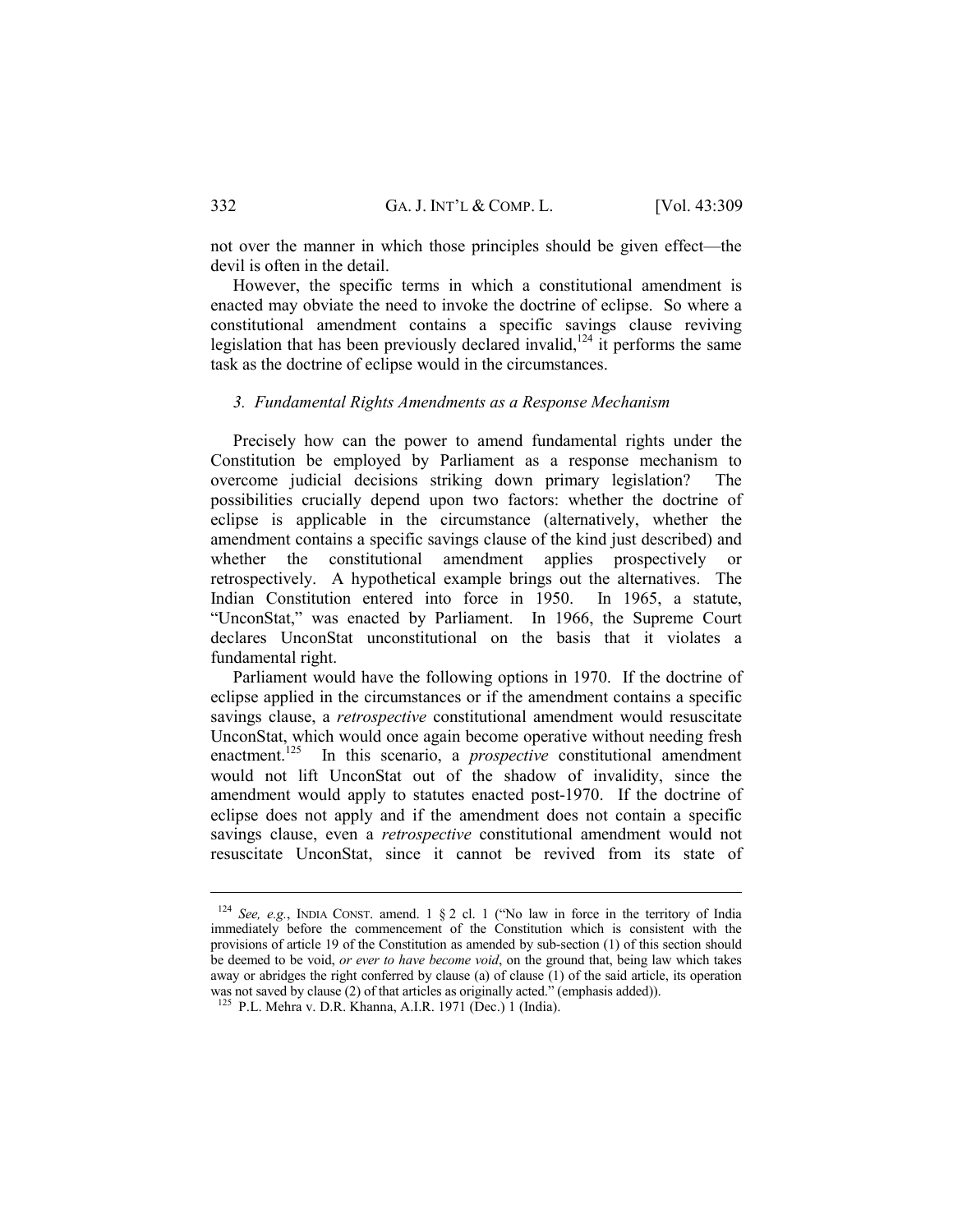unconstitutionality. However, in this case, if a law identical to UnconStat is passed after 1965 (say, in 1968) and is not struck down as unconstitutional until 1970, the law would be protected by the amendment. Finally, if the doctrine of eclipse applies or if the amendment contains a specific savings clause and the constitutional amendment is *prospective*, the cause of unconstitutionality is treated as having been removed only in  $1970$ <sup>126</sup> Thus, the 1968 statute which is still to be struck down will, for all times to come, remain unprotected by the amendment. Only fresh statutes enacted after 1970 would be protected by it.

Of course, in all cases where UnconStat is not resuscitated automatically by the constitutional amendment, it can be re-enacted by Parliament in the same terms with the expectation that, the Constitution having been amended, it cannot be declared unconstitutional based on the same infirmity. The doctrine of eclipse or a specific savings clause therefore renders constitutional amendments more potent as response mechanisms than they would have been in its absence, since retrospective constitutional amendments coupled with the doctrine of eclipse or a specific savings clause automatically validate legislation that was declared unconstitutional.

To support this argument, I have selected some judgments of the Supreme Court and High Courts that have been nullified through constitutional amendments.<sup>127</sup> These judgments have been selected on the basis of two characteristics. First, only cases that involved a challenge to primary legislation have been considered, since this Article compares responses to judicial review of primary legislation in India and the U.K.<sup>128</sup> Second, I have only selected cases where legislation was declared unconstitutional for violating fundamental rights under Part III of the constitution, although this need not have been the court's only reason for declaring the statute unconstitutional.<sup>129</sup> This naturally means that no judgments striking down primary legislation for breaching constitutional rights outside of Part III of the constitution have been considered.<sup>130</sup>

<sup>&</sup>lt;sup>126</sup> BASU, *supra* note 19, at 939.<br><sup>127</sup> The underlying rationale for this is to ensure a comparison between equals, since judicial review of primary legislation for breaching Convention rights (comprising of civil and political human rights) in the U.K. cannot be compared with judicial review in India based, for instance, on the federal distribution of powers or the freedom of inter-state trade.

<sup>128</sup> BASU, *supra* note 19. <sup>129</sup> *Id.* <sup>130</sup> *Id.*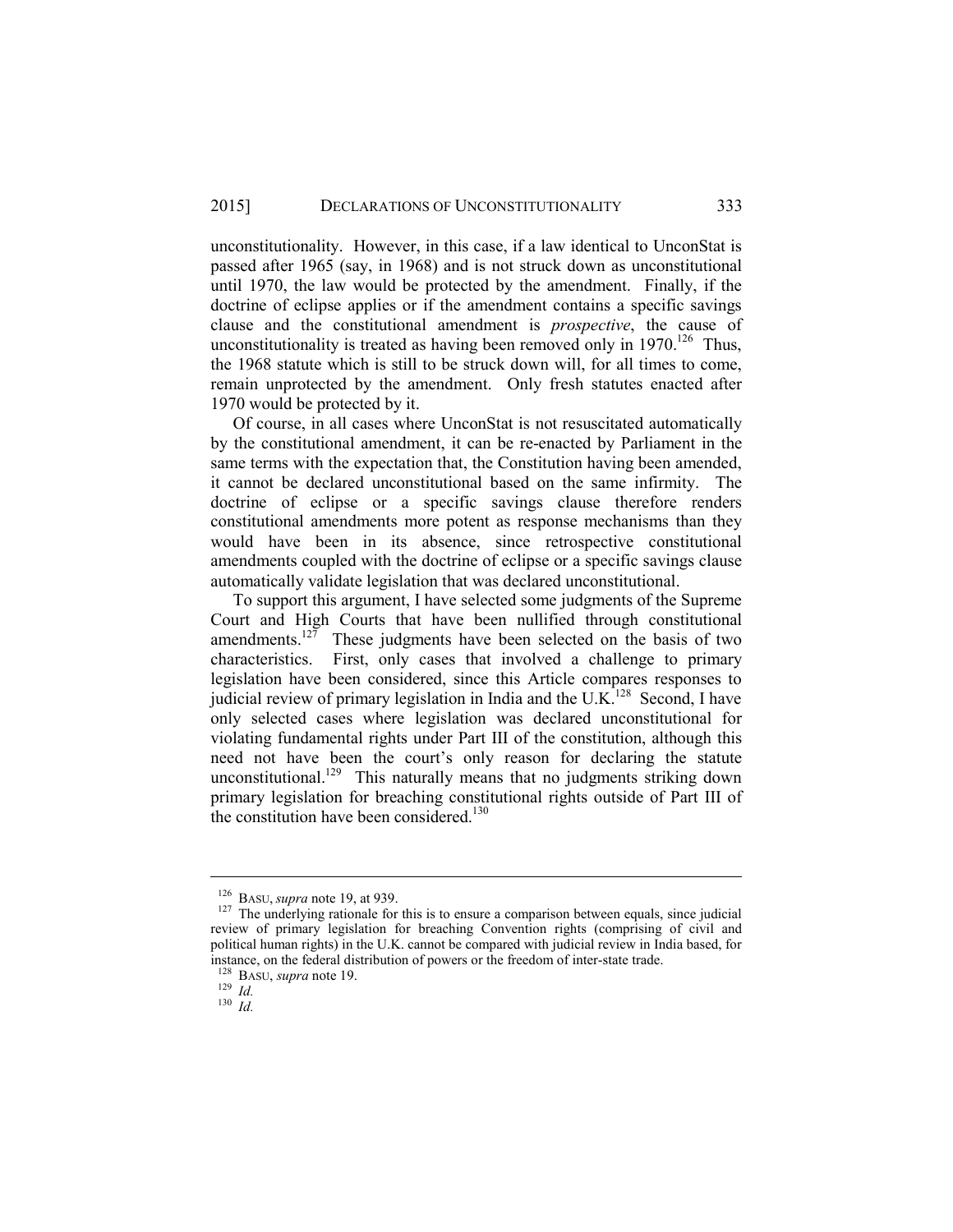These judgments are worth examining in order to expound upon the manner in which Parliament has used fundamental rights amendments as a response mechanism.<sup>131</sup> Particularly in the early years of constitutional experience, a frequent governmental response to inconvenient judicial decisions was to veer towards a change in the Constitution.<sup>132</sup>

In *Shaila Bala Devi v Chief Secretary*, the petitioner sought a declaration from the Patna High Court that Section 4(1)(a) of the Indian Press (Emergency Powers) Act 1931, which penalized the publication of any documents which incited or encouraged the commission of murder or any cognizable offenses involving violence, breached the freedom of speech and expression protected by Article 19(1)(a) of the Constitution.<sup>133</sup> The majority declared the provision unconstitutional on the basis that it violated the freedom of speech and expression and did not fall under one of the permissible exceptions under Article  $19(2)$ .<sup>134</sup> At the time, the only permissible exception was law relating to libel, slander, defamation, contempt of court or "any matter which offends against decency or morality or which undermines the security of, or tends to overthrow the State."<sup>135</sup> Similarly, in *Romesh Thapar v State of Madras*,<sup>136</sup> the Supreme Court found Section 9(1A) of the Madras Maintenance of Public Order Act 1949 (which authorized a ban on the circulation of documents to secure "public safety" and "public order") overbroad as it violated Article 19(1)(a) without falling within the scope of the exceptions laid down in Article  $19(2)$ .<sup>137</sup> By the Constitution (First Amendment) Act 1951, the exceptions provided for in Article 19(2) were expanded by Parliament so as to clearly encompass cases such as *Shaila Bala* and *Romesh Thapar*. The amendment was

<sup>131</sup> *Id.* 132 Pratap Bhanu Mehta, *The Rise of Judicial Sovereignty*, *in* THE STATE OF INDIA'S DEMOCRACY 111 (Sumit Ganguly et al. eds., 2007). Phioze Irani, *The Courts and the Legislature in India*, 14 INT'L & COMP. L.Q. 950, 952 (1965) (it was "common" for parliamentarians to demand constitutional amendments to nullify important judicial pronouncements that were not to their liking).<br><sup>133</sup> Shalia Bala Devi v. Chief Sec'y, A.I.R. 1951 (Pat.) 12 (India).

<sup>&</sup>lt;sup>134</sup> *Id.*<br>
<sup>135</sup> *Id.*<br>
<sup>136</sup> *Id.*<br>
<sup>136</sup> *Id.*<br>
<sup>137</sup> Romesh Thappar v. State of Madras, (1950) S.C.R. 594 (India).<br>
<sup>138</sup> The constitutional amendment also nullified four other judgments, which declared statutes unconstitutional for violating the freedom of speech and expression: Brij Bhushan v. State of Delhi, (1950) S.C.R. 245; Amar Nath Bali v. State, (1950) 1951 CRIM. L.J. 261; Srinivasa Bhat v. State of Madras, A.I.R. 1951 (Mad.) 70; Tara Singh v. State, A.I.R. 1951 Punjab 27. *See* Aruda Burra, *Arguments from Colonial Continuity: The Constitution (First*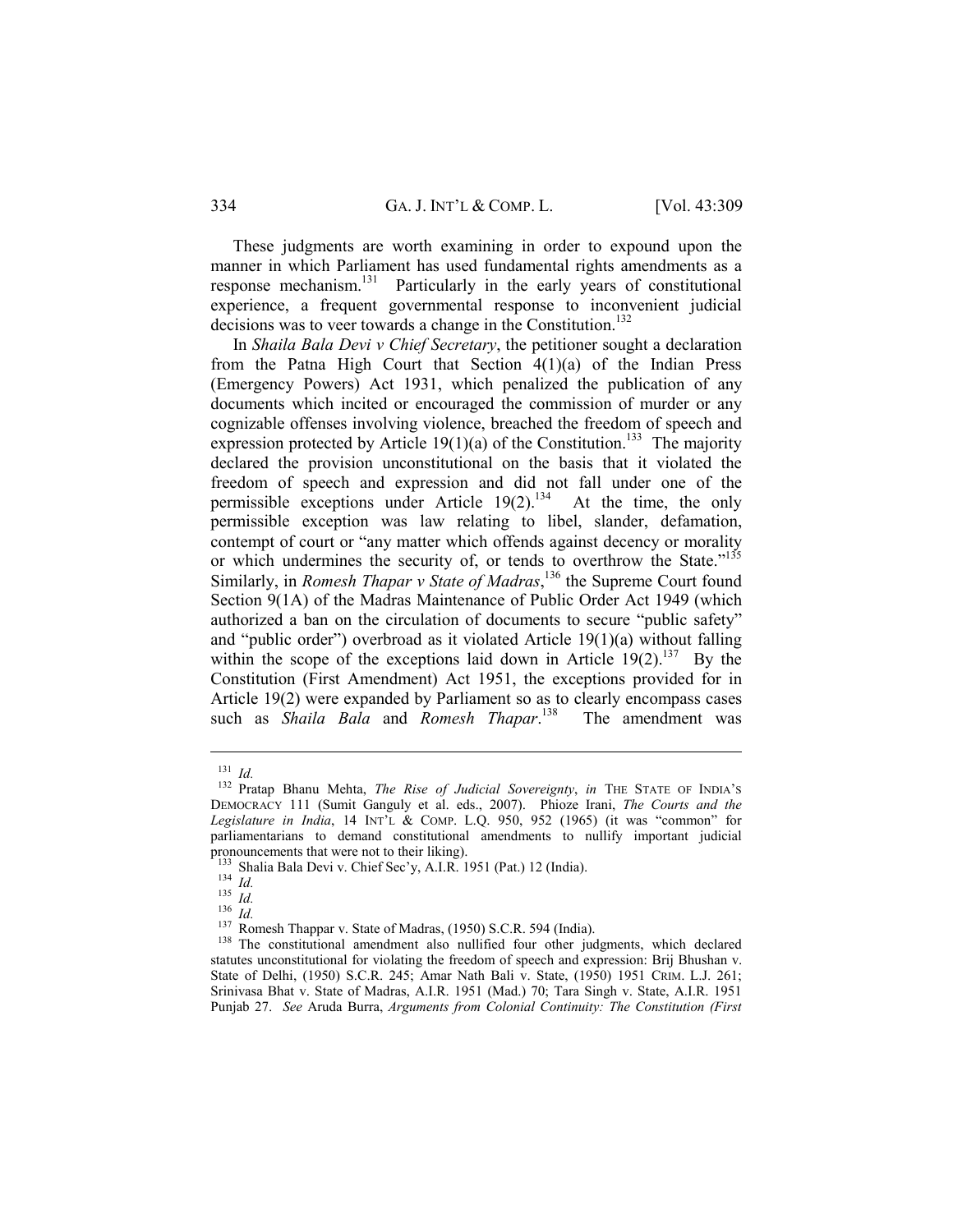retrospective in operation and contained a specific savings clause protecting legislation that was declared void under the original version of Article 19.<sup>139</sup> Parliament thus effectively nullified the two judgments and revived the statutes by altering the constitutionally permissible restrictions on the freedom of expression. In fact, when *Shaila Bala* was appealed to the Supreme Court after the amendment was enacted, the Patna High Court's judgment was reversed on the basis that the constitutional amendment decisively concluded the matter.<sup>140</sup>

In *State of West Bengal v. Bella Banerjee*, the constitutionality of a provision of the West Bengal Land Development and Planning Act 1948 was at issue before the Supreme Court.<sup>141</sup> The statute was enacted primarily for the settlement of immigrants who had migrated into the province of West Bengal and provided for the acquisition and development of land. Persons whose land was acquired under the statute contended that Section 8, which restricted the amount of compensation payable on acquisition so as not to exceed the market value of the land on a fixed date, violated the right to compensation under the (erstwhile) $142$  fundamental right to property laid down in Article 31(2) of the Constitution. The Court accepted the argument and declared the relevant section unconstitutional for failing to comply with the "letter and spirit" of Article  $31(2)$ .<sup>143</sup> Parliament promptly responded through a constitutional amendment that excluded the inquiry into the adequacy of compensation paid for acquisition of land from judicial

*Amendment) Act, 1951* (2008), *available at* http://papers.ssrn.com/sol3/papers.cfm?abstract\_i d=2052659.

<sup>&</sup>lt;sup>139</sup> INDIA CONST. amend. 1 § 3 cl. 2 ("No law in force in the territory of India immediately before the commencement of the Constitution which is consistent with the provisions of article 19 of the Constitution as amended by sub-section(1) of this section shall be deemed to be void, or ever to have become void, on the ground only that, being a law which takes away or abridges the right conferred by sub-clause (a) of clause (1) of the said article, its operation was not saved by clause (2) of that article as originally enacted."). This savings clause obviated the need to invoke the doctrine of eclipse in order to revive the statutory provision declared invalid.<br><sup>140</sup> State of Bihar v. Shailabala Devi, (1952) S.C.R. 654 (India).

<sup>&</sup>lt;sup>141</sup> State of West Bengal v. Bella Banerjee, (1953) 1954 S.C.R. 558 (India).<br><sup>142</sup> The fundamental rights to Property under articles 19(1)(f) and 31 of the Constitution were deleted by the Constitution (Forty-fourth Amendment) Act, 1978. However, the amendment inserted Article 300A into the Constitution, which reads: "Persons not to be deprived of property save by authority of law—No person shall be deprived of his property save by authority of law." Thus, the right to property remains a (non-fundamental) constitutional right. INDIA CONST. art. 300A.<br><sup>143</sup> State of West Bengal v. Bella Banerjee, A.I.R. 1954 S.C. 170, 11 (India).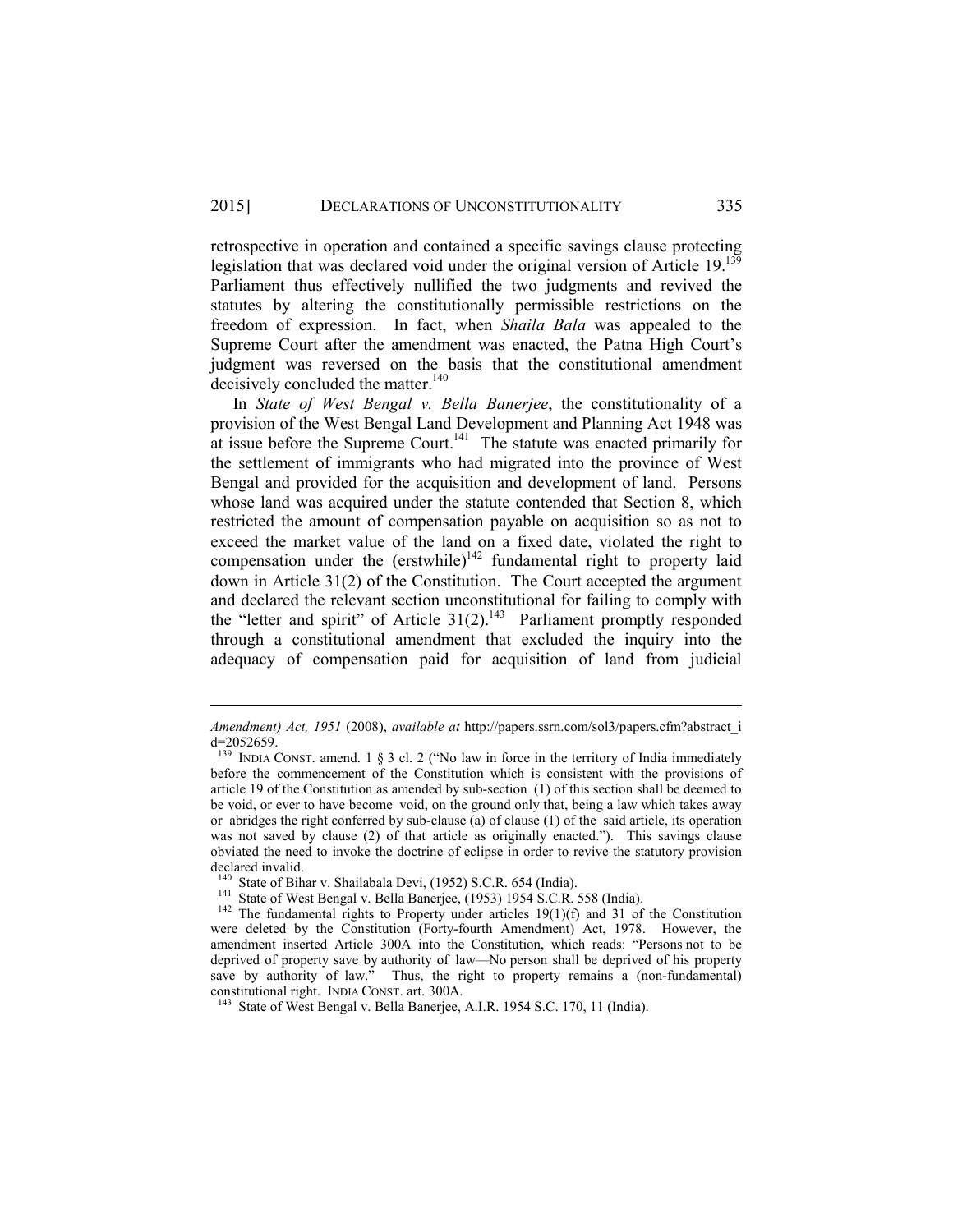consideration.144 The judgment of the Supreme Court was therefore neutralized by amending the constitutional provision upon which it rested.

Similarly, the Constitution (Seventeenth Amendment) Act 1964 was employed by Parliament to nullify two judgments. In the first, the Supreme Court declared the Kerala Agrarian Relations Act 1961 unconstitutional in relation to its application to certain kinds of lands because it violated the right to equality under Article 14.<sup>145</sup> The Court rejected the government's argument that the statute fell within the protective umbrella of Article 31A, which saved laws providing for the acquisition of estates from scrutiny under Articles  $14,^{146}$   $19,^{147}$  and  $31^{148}$  of the Constitution. In the second case, the same statute was found by the Kerala High Court to violate Articles 14, 19, and 31 of the Constitution.<sup>149</sup> The constitutional amendment passed by Parliament expanded the scope of Article 31A so as to include within its protective cloak the kind of legislation that was at issue in the two cases.<sup>150</sup> The Supreme Court upheld the validity of the constitutional amendment in two subsequent decisions.<sup>151</sup> Since the amendment did not contain a specific savings clause (and the doctrine of eclipse was not invoked), the state legislature enacted fresh legislation with similar objectives in place of the invalidated statute.<sup>152</sup>

*R.C. Cooper v. Union of India*, better known as the *Bank Nationalization Case*, provides yet another example of parliamentary response to declarations of unconstitutionality.<sup>153</sup> The petitioner, a shareholder and director of a bank, challenged primary legislation<sup>154</sup> seeking to nationalize

<sup>&</sup>lt;sup>144</sup> INDIA CONST. amend. 4. Parliament also inserted the West Bengal Land Development and Planning Act, 1948 into the Ninth Schedule of the Constitution, the significance of which will be discussed in Part III.*B*.

<sup>&</sup>lt;sup>146</sup> Kunhikoman v. State of Kerala, A.I.R. 1962 S.C. 273 (India).<br><sup>146</sup> The right to equality before the law and the equal protection of the laws.<br><sup>147</sup> The right to certain freedoms, including the freedom of speech and t Punjab, (1967) 2 S.C.R. 762 (India). In Golaknath, the constitutional amendment was upheld subject to the qualification that Parliament could no longer amend Part III of the Constitution after the date of the Court's decision. This view was later overruled in the *Basic Structure Case*.

<sup>&</sup>lt;sup>152</sup> Kerala Land Reforms Act, 1963. This statute was also inserted into the Ninth Schedule, the relevance of which will be discussed below. *See* INDIA CONST. Ninth Sched., *amended by* The Constitution (Seventeenth Amendment) Act, 1964 (Entry 39).<br>
<sup>153</sup> (1970) 3 S.C.R. 530 (India).

<sup>&</sup>lt;sup>154</sup> Banking Companies (Acquisition and Transfer of Undertakings) Act, 1969.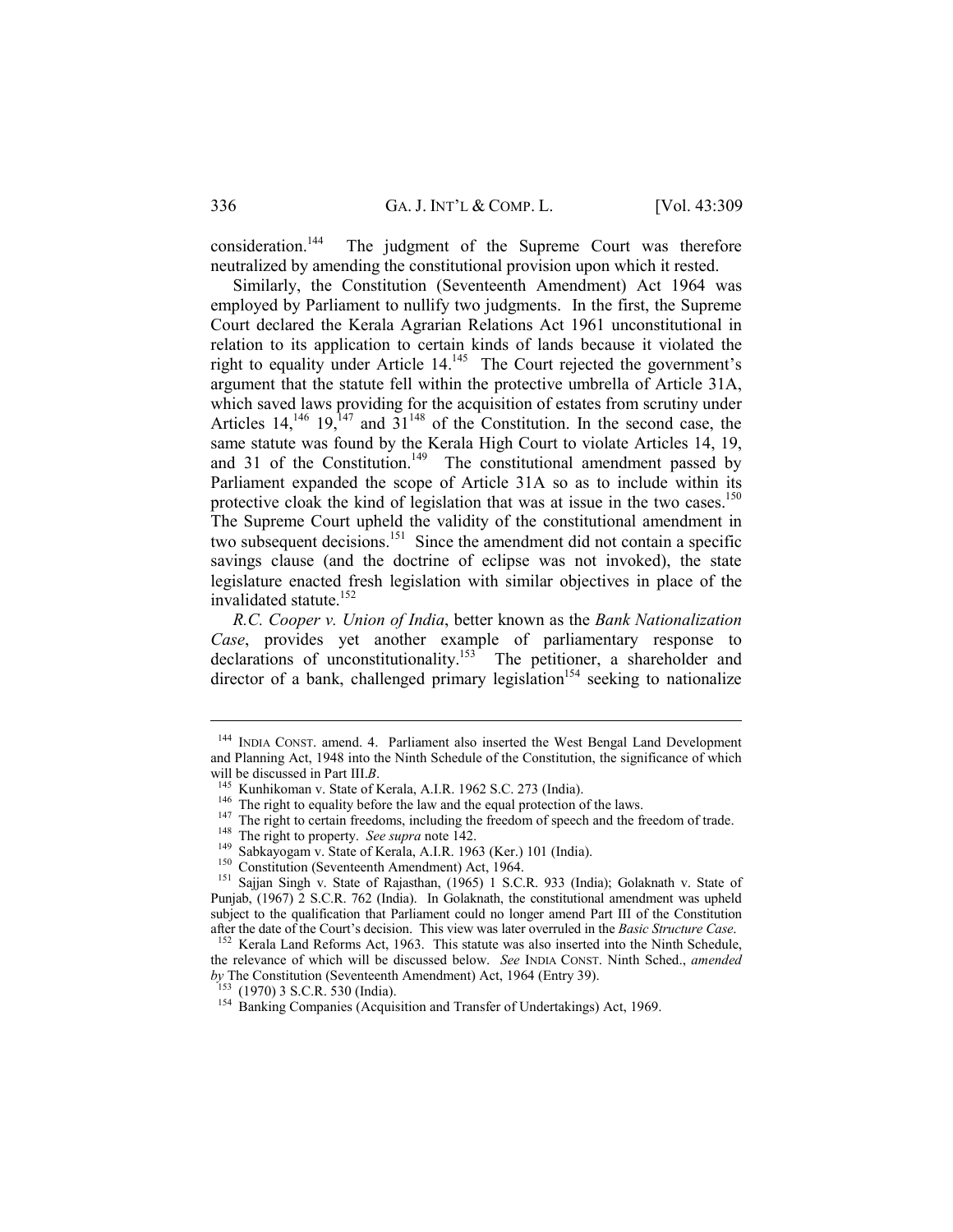fourteen Indian banks.<sup>155</sup> An eleven judge bench of the Supreme Court declared the statute unconstitutional because it breached the right to equality under Article 14, the right to freedom of trade under Article  $19(1)(g)$  and, the rights to property provided for by Articles  $19(1)(f)$  and  $31(2)$ .<sup>156</sup> Looked upon by many within the government as a judgment which impeded the "building of a socialist economy,"<sup>157</sup> Parliament passed a constitutional amendment to roll back the effects of the decision.<sup>158</sup> Subsequently, the Supreme Court upheld the amendment (barring one portion of it).<sup>159</sup> Once again, since the amendment did not contain a specific savings clause, Parliament enacted another statute with the same objectives.<sup>160</sup> In light of the constitutional amendment the new statute was not open to constitutional challenge on the same basis.

It is interesting to note that for the large part, courts upheld fundamental rights amendments passed by successive Parliaments.<sup>161</sup> In the words of Chief Justice Patanjali Sastri, "to make a law which contravenes the constitution constitutionally valid is a matter . . . [which lies] within the exclusive power of Parliament."<sup>162</sup> This statement provides a useful lead into the next section, which considers the scope of the amending power.

# *4. Scope and Limitations of the Amending Power*

Recurrent constitutional amendments have given rise to one of the most politically loaded questions of Indian constitutional law: are there any limitations on the amending power of Parliament? Article 13(2) of the Constitution prohibits the State from making any law which takes away or abridges the rights conferred by Part III of the Constitution.<sup>163</sup> A significant issue that frequently arose in litigation was whether the term "law" in Article

<sup>155</sup> R.C. Cooper v. Union of India, (1970) 3 S.C.R. 530 (India).<br><sup>156</sup> *Id.* <sup>157</sup> S. Mohan Kumaramangalam, *Slide-Back on Compensation: Bank Nationalism Judgment*, 5 Econ. & PoL. WKLY., 356, 356 (1970).

<sup>&</sup>lt;sup>158</sup> The Constitution (Twenty-fifth Amendment) Act, 1971.<br><sup>159</sup> Kesavananda Bharati v. State of Kerala, A.I.R. 1973 S.C. 1461 (India).<br><sup>160</sup> Banking Companies (Acquisition and Transfer of Undertakings) Act, 1970. This sta applied retrospectively and predated the constitutional amendment.

<sup>161</sup> *See* Sankari Prasad v. Union of India, [1952] 1 S.C.R. 89 (India); Sajjan Singh v. State of Rajasthan, (1965) 1 S.C.R. 933 (India); Golaknath v. State of Punjab, (1967) 2 S.C.R. 762 (India); Kesavananda Bharati v. State of Kerala, A.I.R. 1973 S.C. 1461.

<sup>&</sup>lt;sup>162</sup> Shankari Prasad v. Union of India, [1952] 1 S.C.R. 89. <sup>163</sup> INDIAN CONST. art. 13,  $\P$  2.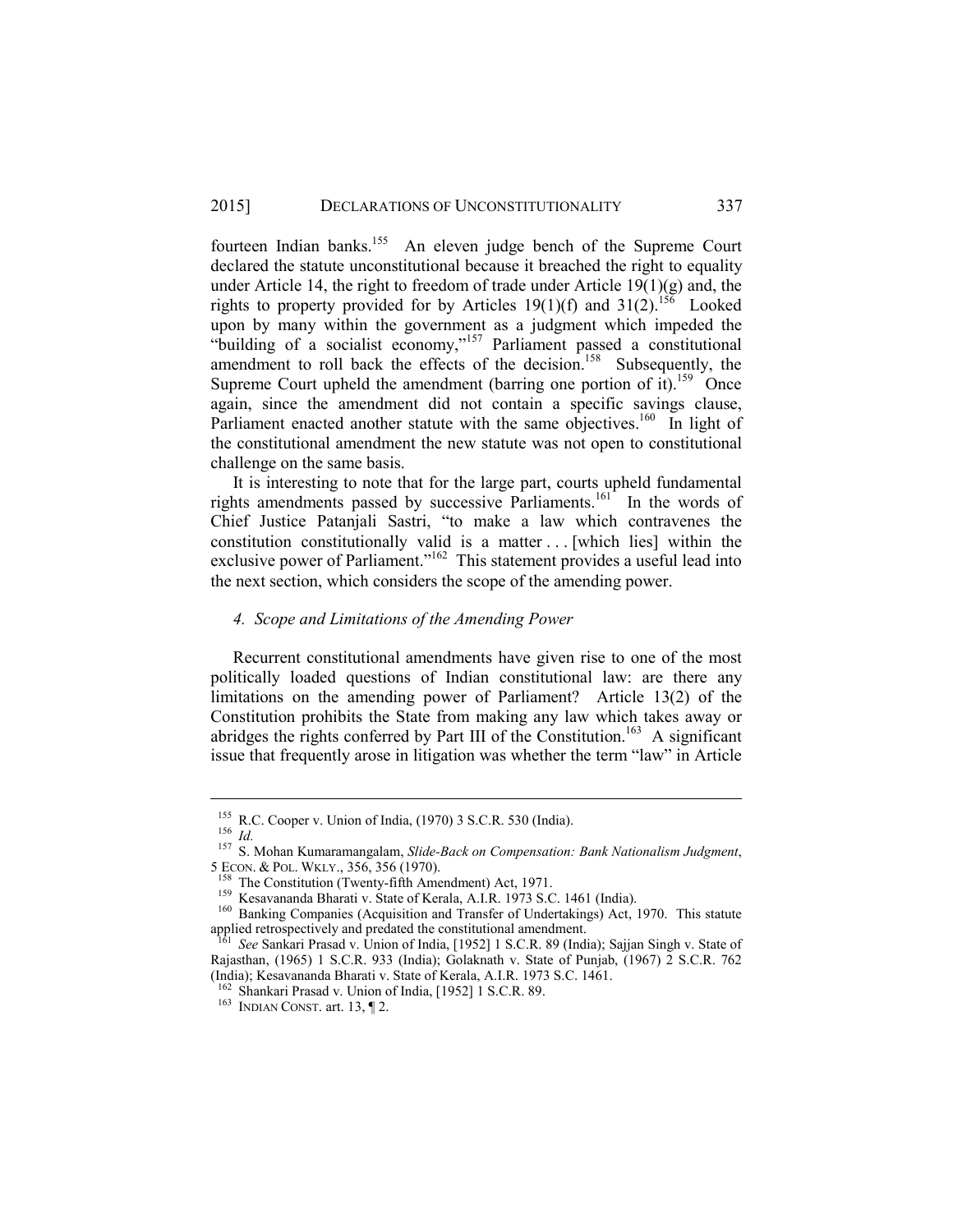13 included constitutional amendments. If it did, that would mean that Parliament lacked the constitutional authority to amend fundamental rights.

When confronted with this question, a unanimous five-judge bench<sup>164</sup> of the Supreme Court initially decided that "law" did not include constitutional amendments, paving the way for Parliament to amend any part of the Constitution, including Part III.<sup>165</sup> Thirteen years later, the majority on a five-judge bench of the Supreme Court agreed.166 However, two judges expressed skepticism about the accuracy of this conclusion.<sup>167</sup> Judge Hidayatullah wrote that "stronger reasons" were required in order to arrive at this decision.<sup>168</sup> Judge Mudholkar, on the other hand, articulated that the Constituent Assembly might have intended to give permanency to the "basic features of the Constitution."169 But, he chose not to develop what he meant by "basic features" of the Constitution were in any detail.

A few years later, the issue was referred to a bench of eleven judges of the Supreme Court in *Golaknath v. State of Punjab*. 170 Aggrieved by the impact of land reform legislation, several litigants filed writ petitions in the Supreme Court.<sup>171</sup> They claimed that such legislation, along with certain constitutional amendments that protected the legislation, should be declared unconstitutional for breaching their fundamental rights.<sup>172</sup> On this occasion, by a thin majority of six to five, the Supreme Court held that constitutional amendments constituted "law" within the purview of Article 13(2), rendering Part III of the Constitution inviolable.<sup>173</sup> However, the majority applied the doctrine of "prospective overruling" to avoid the chaos and confusion that

<sup>&</sup>lt;sup>164</sup> In the Supreme Court of India, only benches comprising the same or a larger number of judges can overrule precedent Chintan Chandrachud, *The Supreme Court of India's Practice* 

<sup>&</sup>lt;sup>165</sup> Shankari Prasad v. Union of India, [1952] 1 S.C.R. 89 (India).<br><sup>166</sup> Sajjan Singh v. State of Rajasthan, A.I.R. 1965 S.C. 845 (India) (Gajendragadkar, C.J.).<br><sup>167</sup> *Id.*<br><sup>168</sup> *Id.* at 49 (Hidayatullah, J., dissenti

<sup>&</sup>lt;sup>172</sup> Golaknath v. State of Punjab, (1967) 2 S.C.R.  $762$ .<br><sup>173</sup> Since Article 13(2) only prevents Parliament from making any law which "takes away or abridges" the rights conferred by Part III, *Golaknath* did not imply that the fundamental rights could not be enlarged or advanced through constitutional amendment. *See* R.S. GAE, THE BANK NATIONALISATION CASE AND THE CONSTITUTION 139 (1971).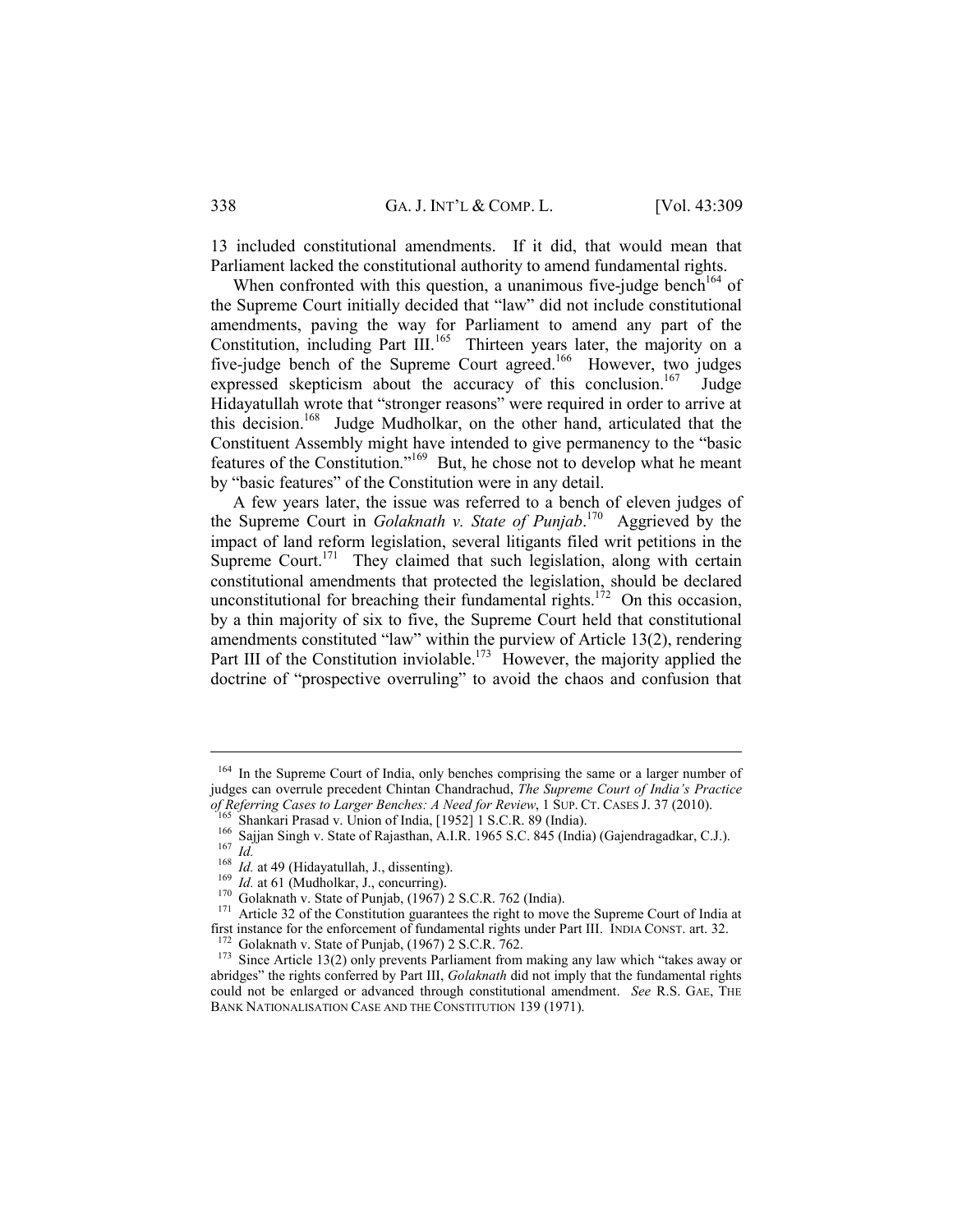would follow the invalidation of existing constitutional amendments and the statutes on which they were based.<sup>174</sup>

In 1973, *Golaknath* was reconsidered by an unprecedented thirteen-judge bench of the Supreme Court in *Kesavananda Bharati v State of Kerala*  This case arose out of six writ petitions challenging land redistribution legislation and the constitutional amendments that protected it.<sup>176</sup> Eleven separate opinions, comprising over  $400,000$ words, were delivered in one of the longest appellate decisions of the last century.177 What complicates the judgments in the *Basic Structure Case* is the discord between what the judges said and what they were *understood to mean* by subsequent benches, who relied on a questionable "summary" of the majority's decision signed by nine of the thirteen judges.<sup>178</sup> It is painstakingly difficult to find common ground between the reasoning of the seven judges that form the "majority" in the case.<sup>179</sup> However, subsequent judgments of the Supreme Court consider the *ratio decidendi* of the *Basic Structure Case* to be that although the term "law" in Article 13(2) does not include constitutional amendments, and thus Parliament could amend any part of the Constitution (including Part III), the power of amendment under Article 368 of the Constitution does not include the power to alter, abrogate, or destroy the basic structure of the Constitution.<sup>180</sup> Thus, the "basic structure" doctrine postulates that although Parliament may amend any part of the Constitution, a constitutional amendment that destroys, alters or abrogates its basic structure can be struck down as an "unconstitutional constitutional amendment." What comprised the basic structure of the Constitution was left open, allowing judges to develop the concept jurisprudentially. The Supreme Court has identified a number of principles falling within the purview of the basic structure doctrine: the supremacy of

<sup>174</sup> Golaknath v. State of Punjab, (1967) 2 S.C.R. 762.<br><sup>175</sup> Kesavananda Bharati v. State of Kerala, A.I.R. 1973 S.C. 1461.<br><sup>176</sup> *Id.* <sup>177</sup> Vivek Krishnamurthy, Note, *Colonial Cousins: Explaining India and Canada's Unwr* 

<sup>&</sup>lt;sup>178</sup> SEERVAI, *supra* note 123, at 3114; T.R. ANDHYARUJINA, THE KESAVANANDA BHARATI CASE  $63-67$  (2011).<br><sup>179</sup> GRANVILLE AUSTIN, WORKING A DEMOCRATIC CONSTITUTION: A HISTORY OF THE INDIAN

EXPERIENCE 265 (2003); SUDHIR KRISHNASWAMY, DEMOCRACY AND CONSTITUTIONALISM IN

INDIA 27 (2009); ANDHYARUJINA, *supra* note 178.<br><sup>180</sup> Indira Gandhi v. Raj Narain, (1976) 2 S.C.R. 347 (India); Minerva Mills Ltd. v. Union of India, (1981) 1 S.C.R. 206 (India) (Chandrachud, C.J.); Waman Rao v. Union of India, (1981) 2 S.C.R. 1 (India).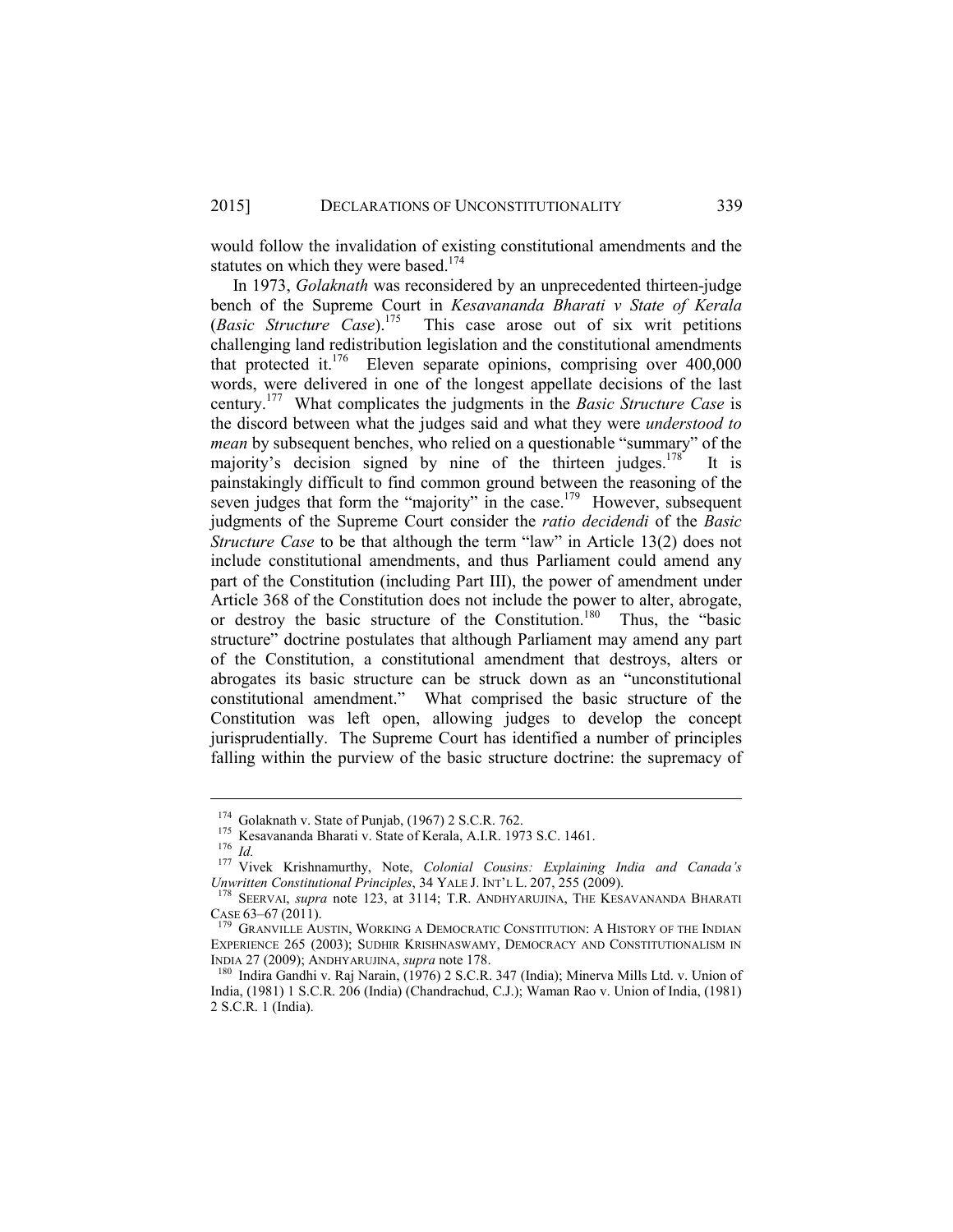the Constitution,<sup>181</sup> secularism,<sup>182</sup> the sovereignty of India,<sup>183</sup> federalism,<sup>184</sup> judicial review,<sup>185</sup> the limited power to amend the Constitution<sup>186</sup> and free and fair elections.<sup>187</sup>

The key difference between *Golaknath* and the *Basic Structure Case*, for the purpose of my argument, is that whereas the former embodied a rigid restriction on the amendability of Part III, the latter incorporated functional flexibility, allowing Parliament to amend any part of the Constitution subject to the "basic structure" qualification.<sup>188</sup>

Thus, Parliament's power to amend the Constitution has been attenuated by the *Basic Structure Case* and subsequent decisions. The existing position of law on Parliament's ability to nullify judgments declaring legislation unconstitutional for violations of fundamental rights through constitutional amendments is as follows: not all fundamental rights form part of the basic structure of the Constitution––if they did, the *Basic Structure* decision's relative flexibility in comparison with *Golaknath* would have been meaningless.<sup>189</sup> It would be impermissible for Parliament to amend a fundamental right to the extent that the basic structure of the Constitution would be abrogated. However, it is still open to Parliament to nullify a declaration of unconstitutionality by amending a fundamental right without altering the basic structure of the Constitution. The possibility of Parliament responding to declarations of unconstitutionality through fundamental rights amendments without having an impact on the basic structure of the Constitution is discussed in greater detail later.<sup>190</sup>

<sup>&</sup>lt;sup>181</sup> Kesavananda Bharati v. State of Kerala, A.I.R. 1973 S.C. 1461, 1171 (India) (Ray, J.), 302 (Sikri, J.), 599 (Shelat, J. and Grover, J.).  $^{182}$  *Id* 

<sup>&</sup>lt;sup>183</sup> *Id.* at 1171 (Ray, J.), 599 (Shelat, J. and Grover, J.), 682 (Hegde, J. and Mukherjea, J.).<br><sup>184</sup> *Id.* at 302 (Sikri, J.), 599 (Shelat, J. and Grover, J.).<br><sup>185</sup> L. Chandra Kumar v. Union of India, A.I.R. 1997 S.C

<sup>&</sup>lt;sup>189</sup> Initially, Judge Khanna's judgment in the *Basic Structure Case* was understood by some to mean that no fundamental rights formed part of the basic structure of the Constitution. But Judge Khanna later issued a clarification stating that his opinion was not intended to suggest this. Indira Gandhi v. Raj Narain, (1976) 2 S.C.R. 347, 251–52 (India).

<sup>190</sup> *See infra* Part III.*C*.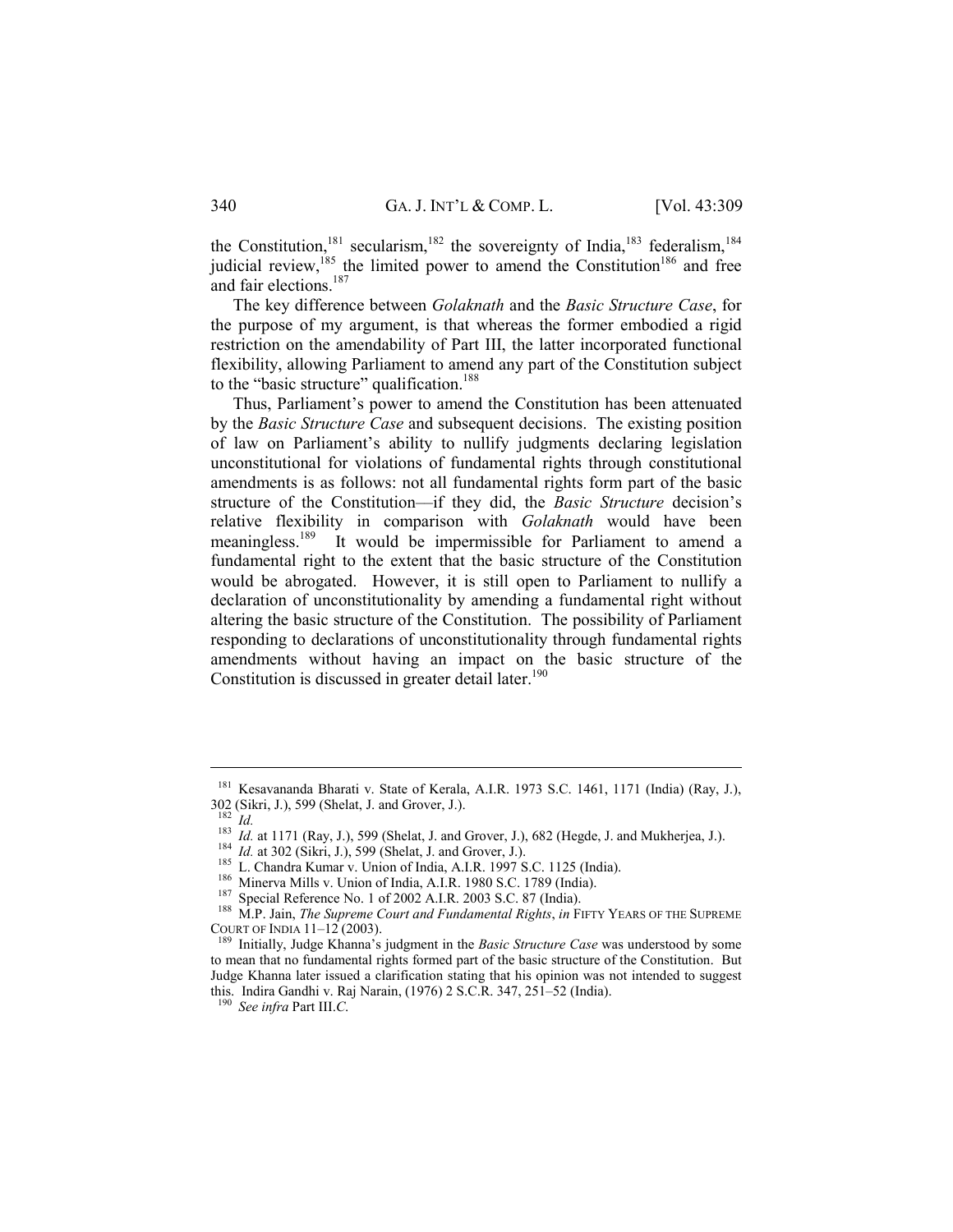# *B. Ninth Schedule Amendments*

"[T]he Indian is the only constitution . . . providing for protection against itself."<sup>191</sup>

# *1. Article 31B and the Ninth Schedule*

The Ninth Schedule resembles an appendix to the Constitution and is associated with a special species of constitutional amendments. It is linked to Article 31B, which reads as follows:

Validation of certain Acts and Regulations. Without prejudice to the generality of the provisions contained in Article 31A, none of the Acts and Regulations specified in the Ninth Schedule nor any of the provisions thereof shall be deemed to be void, or ever to have become void, on the ground that such Act, Regulation or provision is inconsistent with, or takes away or abridges any of the rights conferred by, any provisions of this Part [Part III of the Constitution], and notwithstanding any judgment, decree or order of any court or tribunal to the contrary, each of the said Acts and Regulations shall, subject to the power of any competent Legislature to repeal or amend it, continue in force.<sup>192</sup>

Legislative override through Article 31B and the Ninth Schedule did not originally form part of the Constitution. It was included through constitutional amendment in 1951 in order to immunize agrarian reform legislation from judicial scrutiny for contravening one or more fundamental rights under Part III.<sup>193</sup> More than 280 statutes currently lie within the confines of the Ninth Schedule, some of which have little to do with land

<sup>&</sup>lt;sup>191</sup> Granville Austin citing what Chief Justice Gajendragadkar had, according to "judicial lore," said about the Ninth Schedule. AUSTIN, *supra* note 179, at 85. For the record, this statement was putatively made well before the "notwithstanding" clause under Section 33 of the Canadian Charter of Rights and Freedoms and similar mechanisms (such as under Section 8 of the Israeli Basic Law: Freedom of Occupation) came into existence.

<sup>&</sup>lt;sup>193</sup> The Constitution (First Amendment) Act, 1951. Austin describes the Schedule as a "constitutional vault" to which the judges were denied the key. AUSTIN, *supra* note 179, at 98.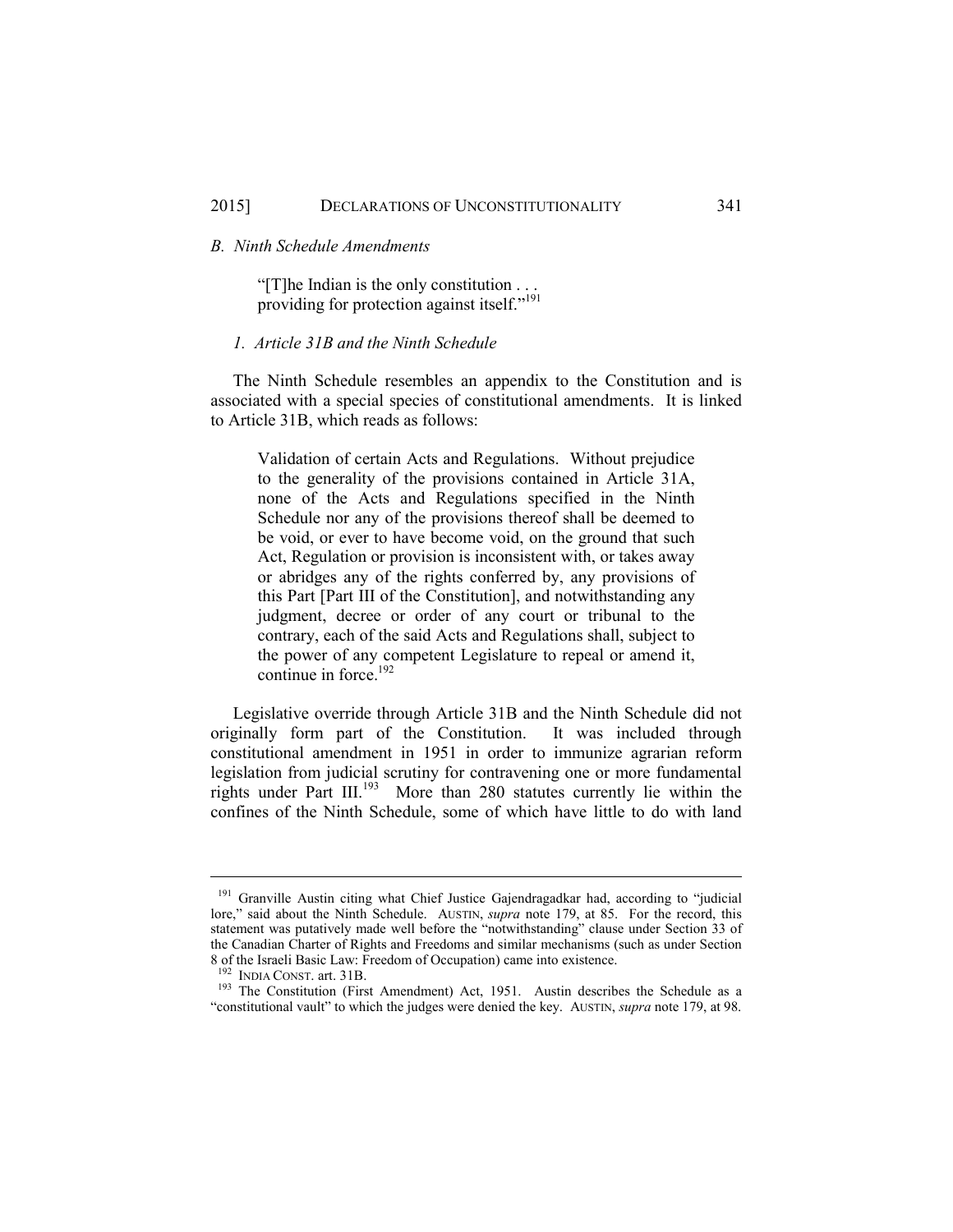reform.194 Since the Ninth Schedule is a part of the Constitution, statutes can be added to it only through the special procedure for constitutional amendments specified in Article 368. Central or state legislation may be inserted into the Ninth Schedule, although only Parliament, which is entrusted with the power of amending the Constitution, can do so. Further, because Article 31B contains a specific savings clause protecting legislation notwithstanding any judgment it performs the same task that the doctrine of eclipse would have in the circumstances by automatically reviving laws declared to be unconstitutional inserted into the Ninth Schedule without fresh enactment. This explains why the doctrine of eclipse does not need to be invoked in cases where Parliament responds to a judgment by inserting legislation into the Ninth Schedule.<sup>195</sup>

# *2. The Ninth Schedule as a Parliamentary Response Mechanism*

There are three possible stages at which Parliament may decide to insert legislation into the Ninth Schedule. First, it could choose to insert legislation into the Schedule to avoid an adverse judicial decision altogether.<sup>196</sup> Second, it could pre-empt a final decision by a court by inserting legislation into the Schedule in cases where a court has granted interim relief suspending its operation during the pendency of a case.<sup>197</sup> Third, it could insert legislation that has already been declared unconstitutional into the Ninth Schedule to lift it from the shadow of unconstitutionality, since the legislation would be treated as never having become void.<sup>198</sup> This part will focus on the third use of the Ninth Schedule as a response mechanism that takes the form of an attempt to immunize statutes (or statutory provisions) that have been finally adjudicated upon and declared unconstitutional by the Supreme Court and High Courts. Uses of the Ninth Schedule that bear this character will be

<sup>194</sup> *See, e.g.*, The Essential Commodities Act (1955) (entry 126), the Smugglers and Foreign Exchange Manipulators (Forfeiture of Property) Act (1976) (entry 127) and the Levy Sugar Price Equalisation Fund Act (1976) (entry 131). Baldev Singh categorised the legislation inserted into the Ninth Schedule up to 1990 (Baldev Singh, *Ninth Schedule to Constitution of India: A Study*, 37(4) J.I.L.I. 457, 467 (1995)). His analysis shows that a little over 87% of statutes inserted into the Ninth Schedule dealt with agrarian/land reform.<br><sup>195</sup> Jagannath v. Authorised Officer, A.I.R. 1972 S.C. 425 [33–34].

<sup>&</sup>lt;sup>196</sup> The Constitution (Forty-seventh Amendment) Act, 1984; The Constitution (Sixty-sixth Amendment) Act, 1990.

<sup>&</sup>lt;sup>197</sup> The Constitution (Fortieth Amendment) Act, 1976.<br><sup>198</sup> INDIA CONST. art. 31B.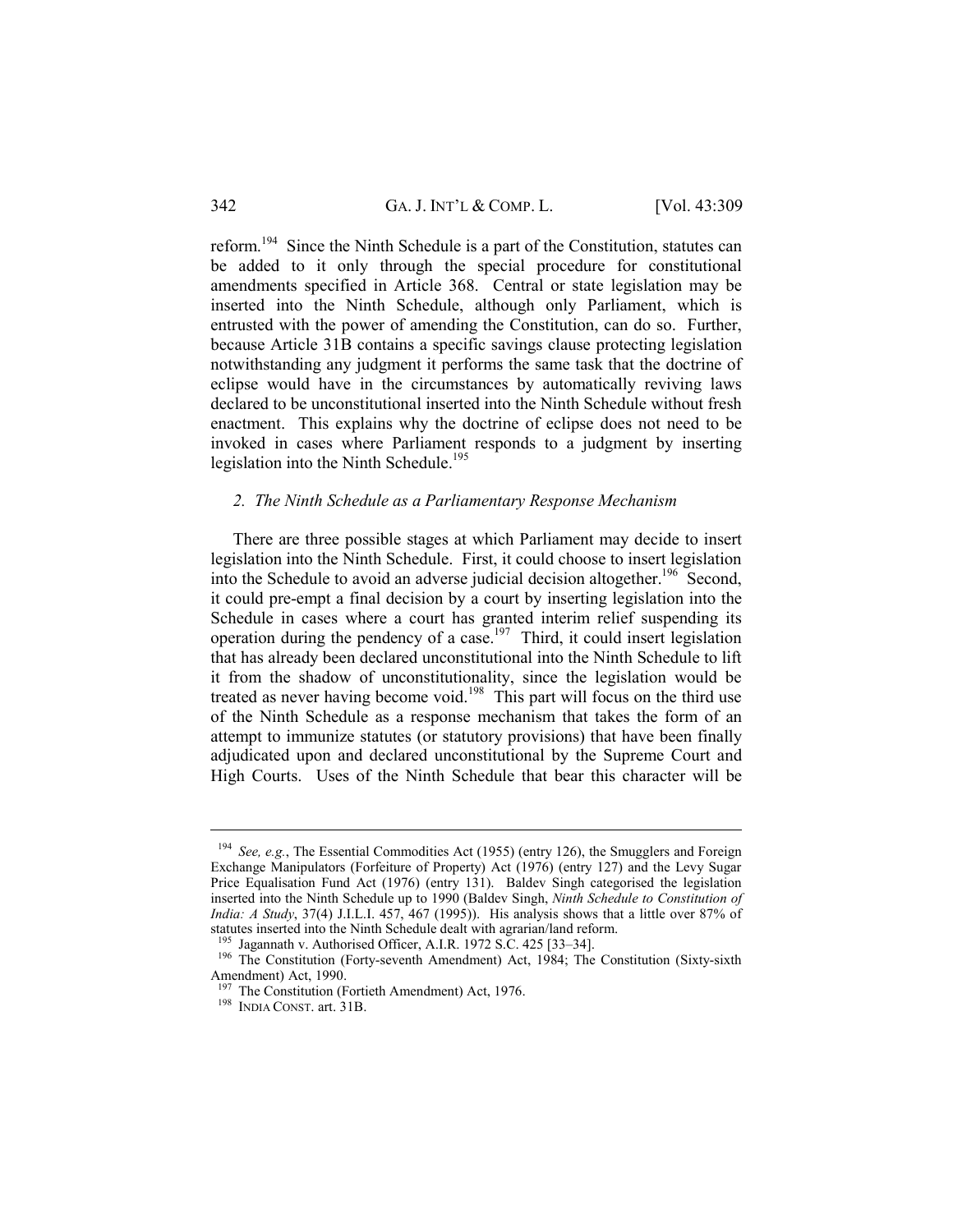referred to as "Ninth Schedule amendments." At least five<sup>199</sup> (or a little over five percent) of the ninety-seven constitutional amendments enacted as of January 2012 represent Ninth Schedule amendments of the nature just described.

A few examples shed light on how Parliament has responded to judgments declaring legislation unconstitutional for violating fundamental rights through the Ninth Schedule. In *Balmadies Plantations v. State of Tamil Nadu*<sup>200</sup> a group of petitions challenged the constitutional validity of a statute<sup>201</sup> which sought to transfer private forest lands to the state government. The Madras High Court dismissed the petitions.<sup>202</sup> On appeal, the Supreme Court upheld the validity of the statute except in so far as it related to the transfer of forests in certain private estates to the government, which in its view violated Articles 14 (the right to equality), 19 (the right to freedom) and 31 (the right to property) of the Constitution.<sup>203</sup> In a little over two years, Parliament passed a constitutional amendment inserting the statute into the Ninth Schedule.204 This *ipso facto* revived the portion of legislation that was struck down.

In another example, the state of Kerala enacted the Kerala Land Reforms Act 1963 as the primary land reform law for the state. The statute was inserted into the Ninth Schedule to protect it from constitutional challenge on the touchstone of violating fundamental rights.<sup>205</sup> In 1969, sweeping amendments were made to the law by an amending statute, $206$  which was not itself inserted into the Ninth Schedule. The amended provisions of the Kerala Land Reforms Act were constitutionally challenged before the Kerala High Court.<sup>207</sup> The Court opined that since the amending statute was not inserted into the Ninth Schedule, the provisions of the act, as amended by the subsequent statute, could not receive the protection of Article  $31B$ <sup>208</sup> It

<sup>199</sup> The Constitution (First Amendment) Act, 1951; The Constitution (Fourth Amendment) Act, 1955; The Constitution (Twenty-ninth Amendment) Act, 1972; The Constitution (Thirtyfourth Amendment) Act, 1974; The Constitution (Sixty-sixth Amendment) Act, 1990.

<sup>&</sup>lt;sup>200</sup> A.I.R. 1972 S.C. 2240 (India).<br><sup>201</sup> Gudalur Janmam Estates (Abolition and Conversion into Ryotwari) Act, 1969.<br><sup>202</sup> Nilambur Kovilagam v. State of Tamil Nadu, (1971) 1 M.L.J. 255 (India).<br><sup>203</sup> Id.<br><sup>204</sup> The Const Entry 80.

<sup>&</sup>lt;sup>205</sup> The Constitution (Seventeenth Amendment) Act, 1964; INDIA CONST. Ninth Sched., Entry 39.<br><sup>206</sup> Kerala Land Reforms (Amendment) Act, 1969.

<sup>207</sup> Narayanan Nair v. State of Kerala, A.I.R. 1971 Ker. 98 (India). <sup>208</sup> *Id*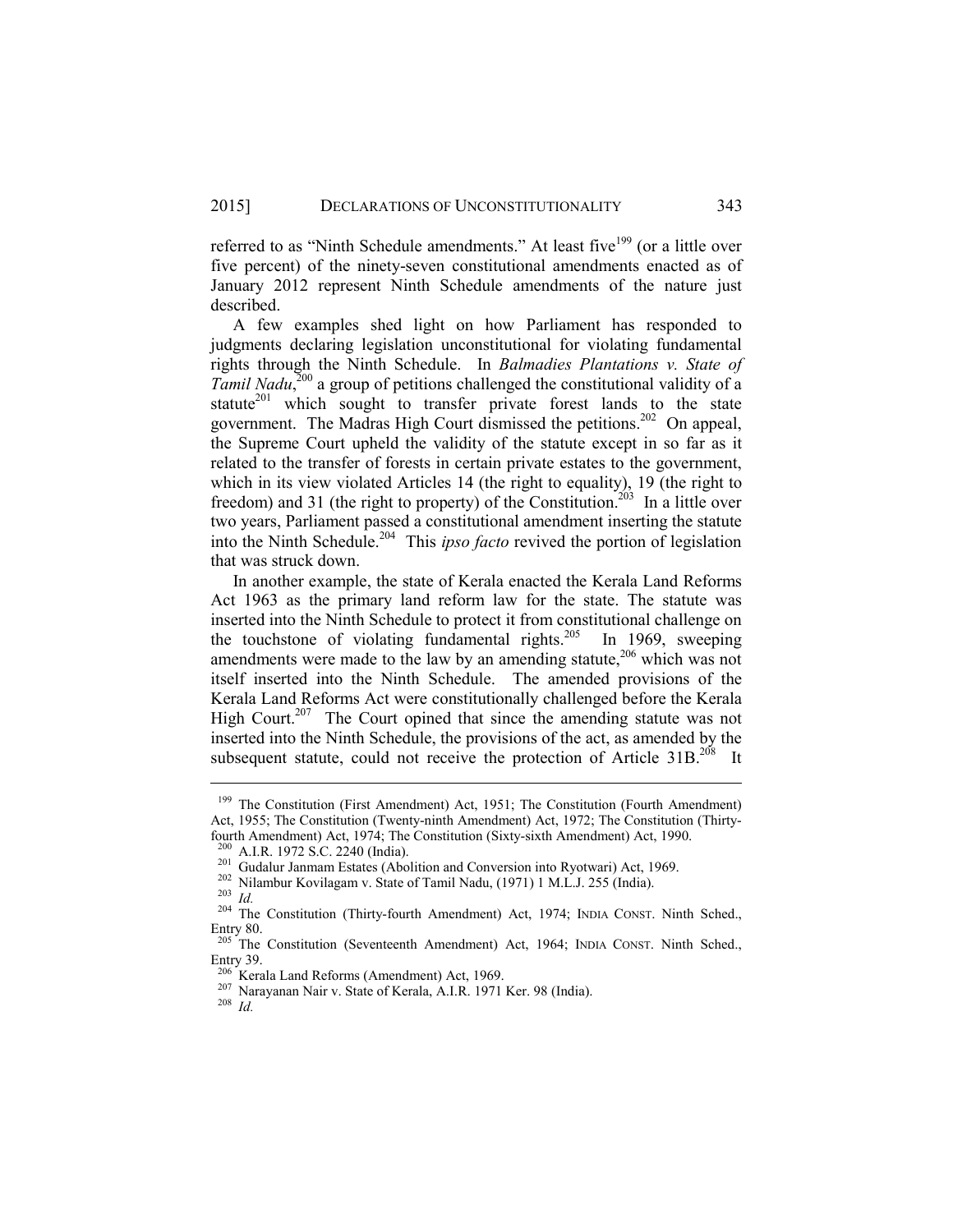declared some statutory provisions unconstitutional for violating the right to equality under Article 14 and the right to property under Article 19(1)(f) of the Constitution.209 In appeal, the Supreme Court substantially confirmed the conclusions of the High Court.<sup>210</sup> In a separate group of petitions, the Supreme Court also struck down another discrete aspect of the statute as amended in  $1969$ <sup>211</sup> Within two months of the Supreme Court's judgments, Parliament inserted the amending act of 1969 into the Ninth Schedule with the avowed objective of nullifying the effects of this group of decisions.<sup>212</sup> The invalidated legislation was thus automatically revived without requiring fresh enactment.

In *Paschimbanga v. State of West Bengal*<sup>213</sup> the Calcutta High Court considered the validity of the West Bengal Land Holding Revenue Act 1979,<sup>214</sup> a statute which provided for the levy of revenue on land holdings in the state. Section 2(c) was declared invalid for granting excessive powers to the authority prescribed under the statute.<sup>215</sup> Since the Court considered that this provision was not severable from the rest of the statute, the entire statute was rendered unenforceable. About four years later, Parliament passed a constitutional amendment validating the West Bengal Land Holding Revenue Act of 1979 by inserting it into the Ninth Schedule.<sup>216</sup> Yet again, the Ninth Schedule was employed as a constitutional device to roll back the effects of a judicial decision striking down primary legislation for breaching fundamental rights.

*3. Reconciling the Conflict Between the* Basic Structure Case *and the Ninth Schedule* 

There is a zone of conflict between the accepted dictum of the *Basic Structure Case* and the Ninth Schedule. Whereas Article 31B along with the

<sup>&</sup>lt;sup>209</sup> *Id.*<br><sup>210</sup> Kunjukutty Sahib v. State of Kerala, A.I.R. 1972 S.C. 2097 (India).<br><sup>211</sup> Malankara Rubber & Produce Co. v. State of Kerala, (1973) 1 S.C.R. 399.<br><sup>212</sup> INDIA CONST. art. 65, *amended by* The Constitution 1972 (The Statement of Objects and Reasons accompanying the constitutional amendment make it clear that it was enacted in order to nullify the effects of these three judgments).<br><sup>213</sup> Paschimbanga v. State of West Bengal, (1996) 2 C.A.L.L.T. (Calcutta H.C.) 183.

<sup>&</sup>lt;sup>214</sup> The West Bengal Land Holding Revenue Act, No. 44 of 1979.<br><sup>214</sup> The West Bengal Land Holding Revenue Act, No. 44 of 1979.<br><sup>215</sup> Invalidity on the basis of excessive delegation is inextricably linked to a breach of th right to equality under Article 14 of the Constitution. Trs. for the Improvement of Calcutta v. Chandra Sekhar, (1978) 1 S.C.R. 136 (1977).

<sup>216</sup> INDIA CONST. art. 250, *amended by* The Constitution (Sixty-sixth Amendment) Act, 1990.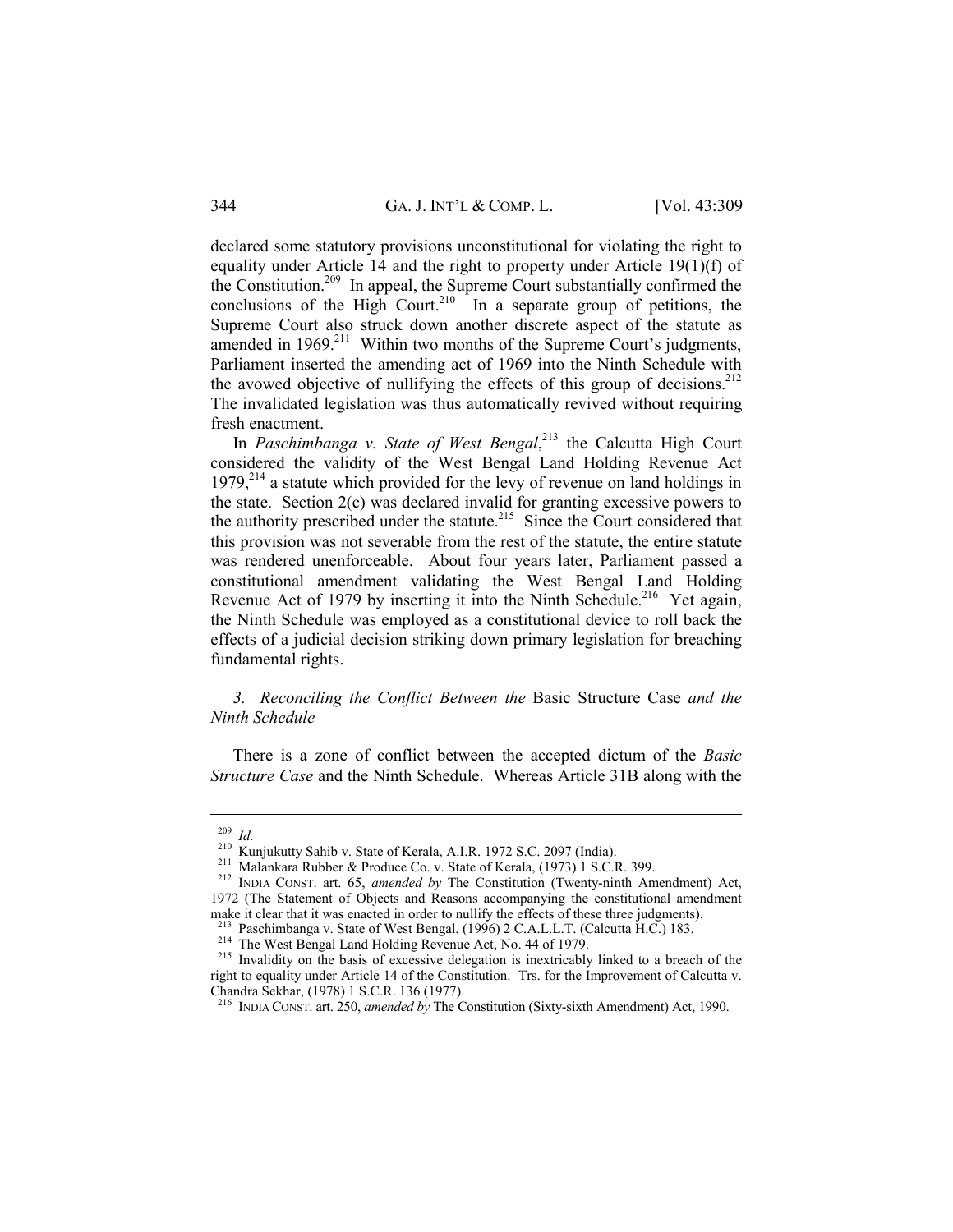Ninth Schedule sought to confer unlimited powers of constitutional amendment on Parliament so as to protect legislation from judicial review, the *Basic Structure Case* was an attempt to limit Parliament's amending power and subject it to judicial scrutiny.<sup>217</sup> The Supreme Court reconciled this conflict in *I.R. Coelho v State of Tamil Nadu*. 218 A unanimous ninejudge bench held that primary legislation inserted into the Ninth Schedule after the decision in the *Basic Structure Case* would be subjected to the "basic structure" test laid down in that decision.<sup>219</sup> In other words, the insertion of legislation into the Ninth Schedule would be invalidated if it altered, abrogated, or destroyed the basic structure of the Constitution. The Court also held that some fundamental rights $220$  pertained to the basic structure of the Constitution. The insertion of legislation into the Ninth Schedule would also be invalidated if the statute abrogated these fundamental rights. The test that would be employed to determine whether a fundamental right pertaining to the basic structure was abrogated was the "rights test," according to which the impact and effect of the constitutional amendment on fundamental rights would be relevant.<sup>221</sup>

Thus, the status and level of protection accorded to statutes inserted into the Ninth Schedule has been circumscribed. However, after the decision in *Coelho*, the possibility of Parliament validly inserting legislation that has been struck down for violating fundamental rights into the Ninth Schedule remains open.<sup>222</sup>

<sup>&</sup>lt;sup>217</sup> Madhav Khosla, *Addressing Judicial Activism in the Indian Supreme Court: Towards an Evolved Debate*, 32 HASTINGS INT'L & COMP. L. REV. 55, 95 (2009).

<sup>&</sup>lt;sup>218</sup> I.R. Coelho v. State of Tamil Nadu, A.I.R. 2007 S.C. 861 (this case reconsidered the Supreme Court's judgment in *Waman Rao v. Union of India* which adjudged the same question. (1981) 2 S.C.R. 1 (1980)).<br> $^{219}$  *Id.* 

<sup>&</sup>lt;sup>220</sup> These rights include Article 14 (the right to equality), Article 19 (which protects the freedom of speech and other rights) and Article 21 (the right to life and personal liberty). The jury is out on precisely which fundamental rights pertain or do not pertain to the basic structure of the Constitution, since judicial decisions on this issue have been nebulous. *See* Kamala Sankaran, *From Brooding Omnipresence to Concrete Textual Provisions: The I.R. Coelho*  Judgment and the Creation of a Hierarchy of Fundamental Rights,  $49(2)$  J.I.L.I. 240 (2007).<br><sup>221</sup> I.R. Coelho v. State of Tamil Nadu, A.I.R. 2007 S.C. 861 [81].<br><sup>222</sup> Virendra Kumar, *Basic Structure of the Indian Consti* 

*Controlled Governance*, 49 J.I.L.I. 365 (2007).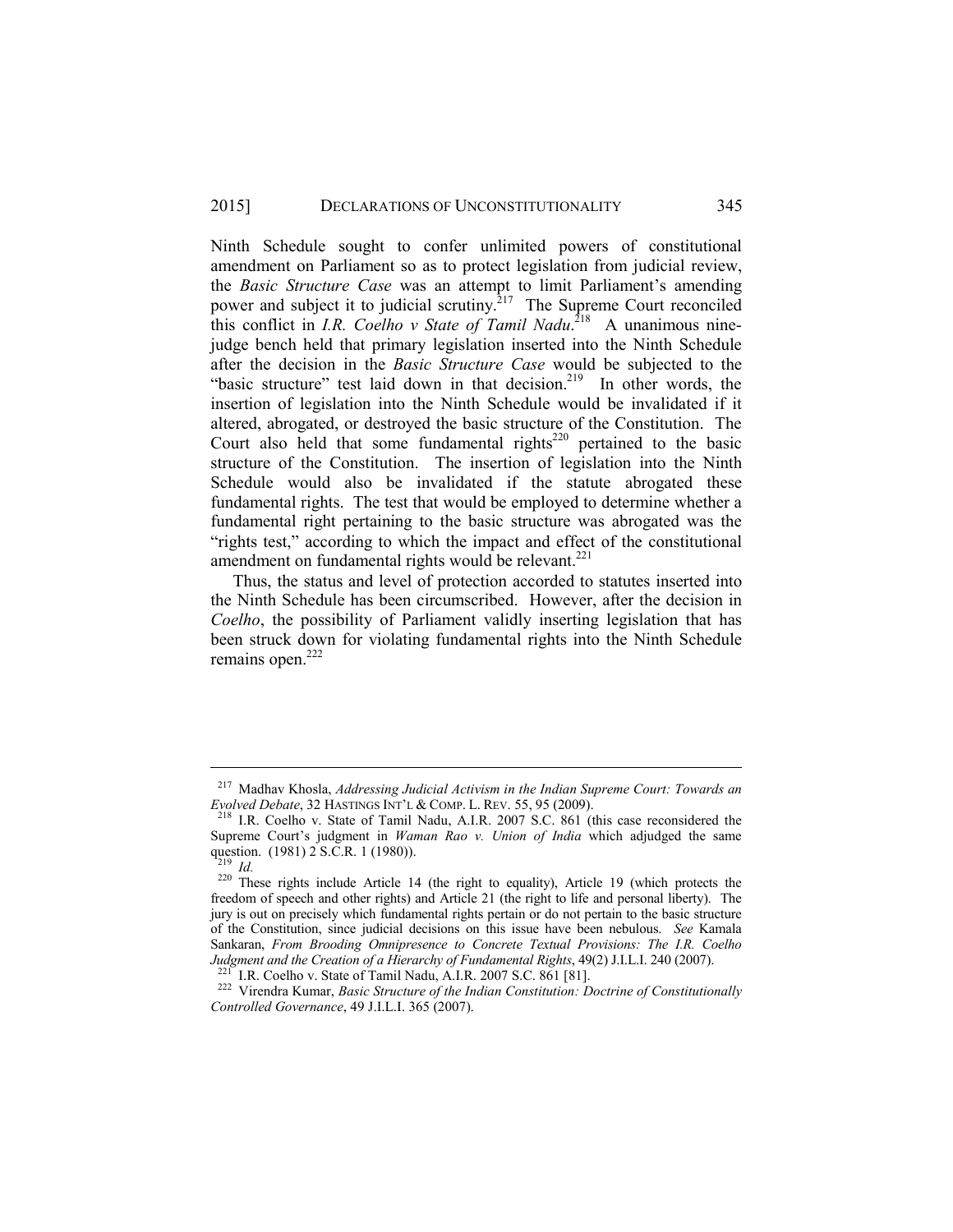#### *C. Assessing the Space for Parliamentary Response After* Coelho

The important point to be made is that the operational space for legislative response remains available after *Coelho*, albeit in a more restricted form.223 But Sorabjee argues that the decision in *Coelho* "in effect" renders fundamental rights under the Indian Constitution unamendable.<sup>224</sup> This argument thus questions the status of constitutional amendments to fundamental rights as a parliamentary response mechanism. Randhawa reads *Coelho* as indicating that the inclusion of a statute that violated fundamental rights in the Ninth Schedule would be invalidated through the basic structure doctrine.<sup>225</sup> Jaising makes a similar argument, stating that *Coelho* "virtually repeals" Article 31B of the Constitution and renders any violation of fundamental rights as an interference with the basic structure of the Constitution.<sup>226</sup> If one were to accept their arguments, the Ninth Schedule is effectively eliminated as a response mechanism and could not be employed by Parliament to respond to judgments striking down legislation. These arguments are now worth considering.

Sorabjee's contention fails to consider that *Coelho* and subsequent judgments emphasize that different tests must be applied in determining the validity of constitutional amendments altering the substantive content of fundamental rights and those merely inserting legislation into the Ninth Schedule, seeking to protect it from judicial scrutiny. In the case of the former, the "essence of rights test" (as opposed to the "rights test") is applied. Under this test the court focuses on the impact of the amendment on the overarching principles espoused by the Constitution rather than the specific rights amended. This means that fundamental rights could quite plausibly be amended to protect certain kinds of legislation that would otherwise be invalidated, without breaching the overarching principles

<sup>223</sup> *Id*. 224 Soli J. Sorabjee, Former Attorney Gen. for India, Lecture at Oslo University, Evolution of the Basic Structure Doctrine: Its Implications and Impact on Constitutional Amendments (Oct. 6, 2008), transcript *available at* http://www.lawyersclubindia.com/articles/print\_this\_pa ge.asp?article\_id=429.

<sup>225</sup> Jasdeep Randhawa, *Understanding Judicialization Of Mega-Politics: The Basic Structure Doctrine And Minimum Core*, JUS POLITICUM No. 6 (2011). She posits that the Supreme Court has exercised restraint in subsequent cases. The more satisfactory position is that *Coelho* itself exhibits elements of restraint, leaving a fair amount of space to the legislature.

<sup>226</sup> Indira Jaising, *Ninth Schedule: What the Supreme Court judgment means*, REDIFF (Jan. 11, 2007), http://www.rediff.com/news/2007/jan/11indira.htm.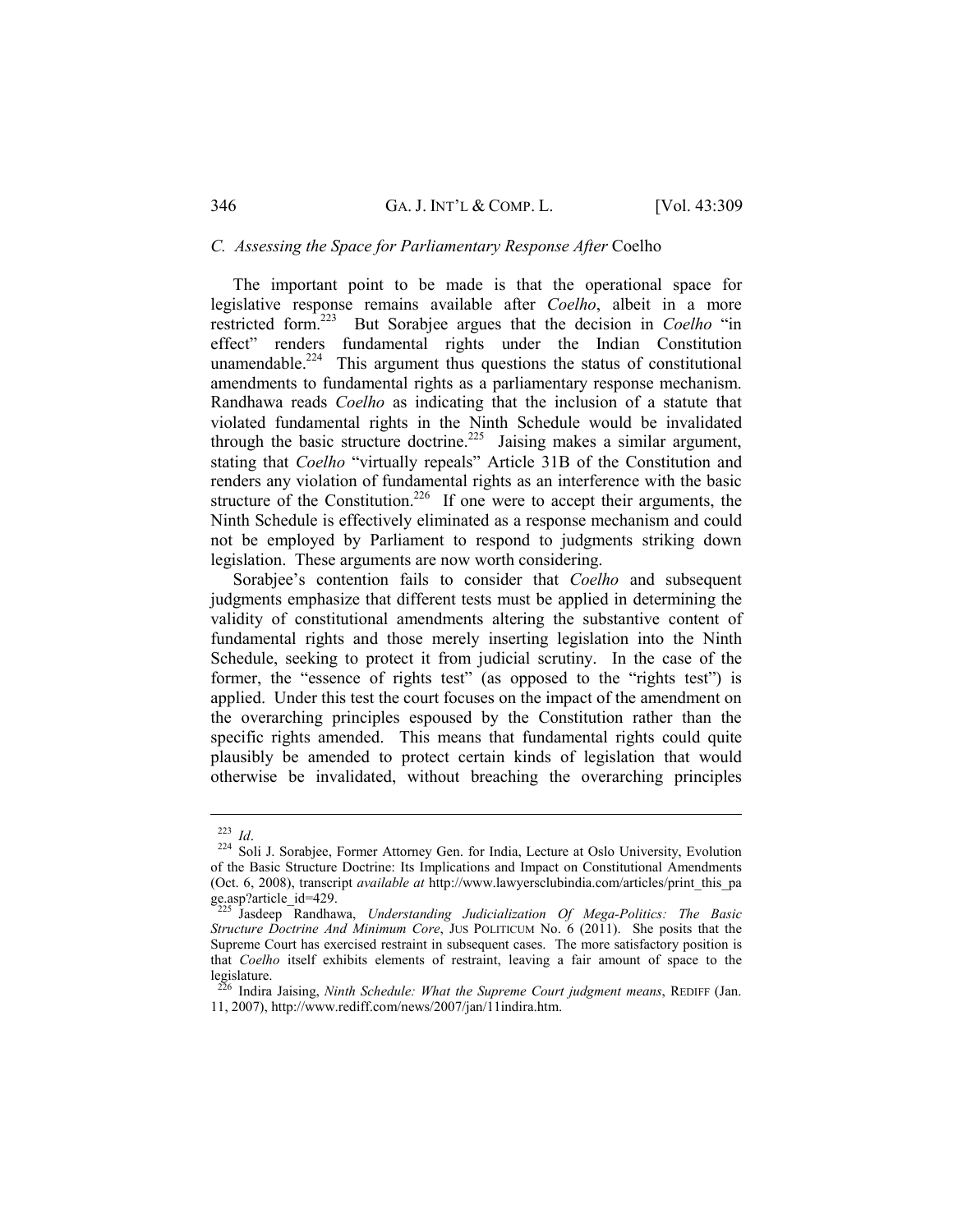forming part of the basic structure, for instance, secularism, federalism, judicial review, etc.

The Supreme Court's judgment in *Indian Medical Association v. Union of India*<sup>227</sup> confirms this claim. In 2005, Parliament inserted Article 15(5) into Part III of the Constitution through a constitutional amendment.<sup>228</sup> The amendment was directed at nullifying earlier decisions<sup>229</sup> of the Supreme Court holding that state sanctioned imposition of reservation policy on nonminority unaided educational institutions breached the freedom to carry on any occupation, trade or business under Article  $19(1)(g)$ . The state of Delhi passed primary legislation<sup>230</sup> that, in the absence of Article 15(5), would have been struck down as invalid. The constitutionality of the insertion of Article 15(5) into the Constitution was challenged on basic structure doctrine grounds. Rejecting the challenge, the Court observed that the question was not whether a fundamental right itself was amended, but whether, applying the "essence of rights" test, the overarching constitutional principles connecting fundamental rights were abrogated.<sup>231</sup> Thus, an amendment to a fundamental right effectively shielded legislation that would have been declared unconstitutional in its absence without failing the basic structure test.

The arguments of Randhawa and Jaising, which question the operational space available to Parliament after *Coelho*, are belied by the fact that in *Coelho* itself, the Court observed that *some* fundamental rights (including Articles  $14,^{232}$   $15,^{233}$   $19,^{234}$  and  $21^{235}$ ) formed a part of the basic structure. Further, applying the "rights test," not every amendment which had some effect on fundamental rights *pertaining to the basic structure* would be considered invalid––only those which *abridged or abrogated* the

<sup>227</sup> India Med. Ass'n v. Union of India, A.I.R. 2011 S.C. 2365. 228 INDIA CONST. art. 15(5), *amended by* The Constitution (Ninety-third Amendment) Act, 2005.

<sup>229</sup> T.M.A. Pai Found. v. State of Karnataka, (2002) 8 S.C.C. 481; P.A. Inamdar v. State of Maharashtra, (2005) 6 S.C.C. 537.

<sup>&</sup>lt;sup>230</sup> The Delhi Professional Colleges or Institutions (Prohibition of Capitation Fee, Regulation of Admission, Fixation of Non-Exploitative Fee and other Measures to Ensures Equity and Excellence) Act, 2007.<br> $^{231}$  Indian Med. Ass'n v. Union of India, A.I.R. 2011 S.C. 2365 [88].

<sup>&</sup>lt;sup>232</sup> I.R. Coelho v. State of Tamil Nadu, A.I.R. 2007 S.C. 861, 48 (the right to equality before the law and equal protection of the laws).

<sup>&</sup>lt;sup>233</sup> *Id.* at 57 (prohibition of discrimination on the grounds of religion, race, caste, sex or place of birth).

<sup>&</sup>lt;sup>234</sup> *Id.* at 59 (protection of certain freedoms including the freedom of speech).<br><sup>235</sup> *Id.* at 60 (the right to life and personal liberty).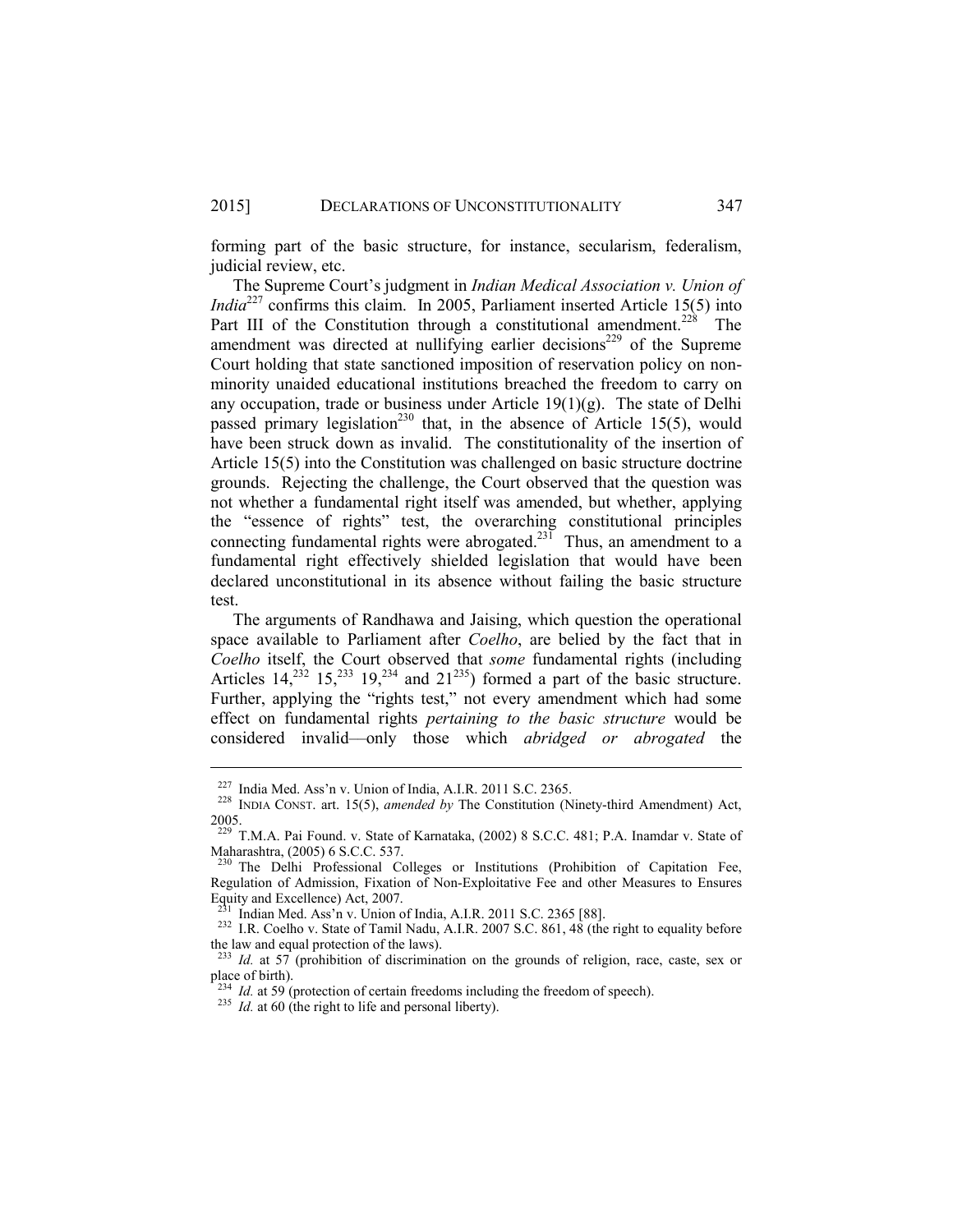fundamental right, examined with reference to each individual case, would fail the basic structure test.<sup>236</sup> If this were not the case, then Article 31B of the Constitution would become an empty provision. $237$ 

Judges in *Coelho* and in previous cases have provided examples of legislation that might be declared unconstitutional for breaching Part III, but could be validly revived through the Ninth Schedule. For example, in Coelho, Chief Justice Sabharwal held that freedom might be interfered with (presumably, to a limited extent) in cases relating to terrorism without the basic structure doctrine being triggered.<sup>238</sup> In a previous decision, Chief Justice Chandrachud observed that "[i]f by a constitutional amendment, the application of Articles 14 and 19 is withdrawn from a defined field of legislative activity, which is reasonably in public interest, the basic framework of the Constitution may remain unimpaired."239 Justice Krishna Iyer expressed the argument as follows:

[W]hat is a betrayal of the basic feature [*sic*] is not a mere violation of Article 14 but a shocking, unconscionable or unscrupulous travesty of the quintessence of equal justice. . . . the constitutional fascination for the basic structure doctrine [cannot] be made a Trojan horse to penetrate the entire legislative camp fighting for a new social order.<sup>240</sup>

These quotations comprise judicial confirmation of the space available to Parliament to employ the Ninth Schedule as a response mechanism to judgments declaring primary legislation unconstitutional for breaching fundamental rights. $2\sqrt[3]{41}$ 

The exercise of the power to declare statutes unconstitutional for violating fundamental rights has not necessarily constituted the last word on the

<sup>&</sup>lt;sup>236</sup> *Id.* at [58]. *See also* Indian Med. Ass'n v. Union of India, A.I.R. 2011 S.C. 2365 [84].<br><sup>237</sup> Glanrock Estate v. State of Tamil Nadu, (2010) 10 S.C.C. 96 [8].<br><sup>238</sup> I.R. Coelho v. State of Tamil Nadu, A.I.R. 2007 *Doctrine and Minimums Core*, JUS POLITICUM (2011), http://www.juspoliticum.com/IMG/pdf/ JP6-Randhawa.pdf. Randhawa herself acknowledges that cases after *Coelho* have exhibited judicial restraint and re-opened the parliamentary space under the Ninth Schedule. My argument is that this is a misreading of *Coelho*, as that case itself (along with decisions before it) recognised the space available to Parliament. The approach of the Supreme Court in subsequent cases has been consistent with *Coelho*.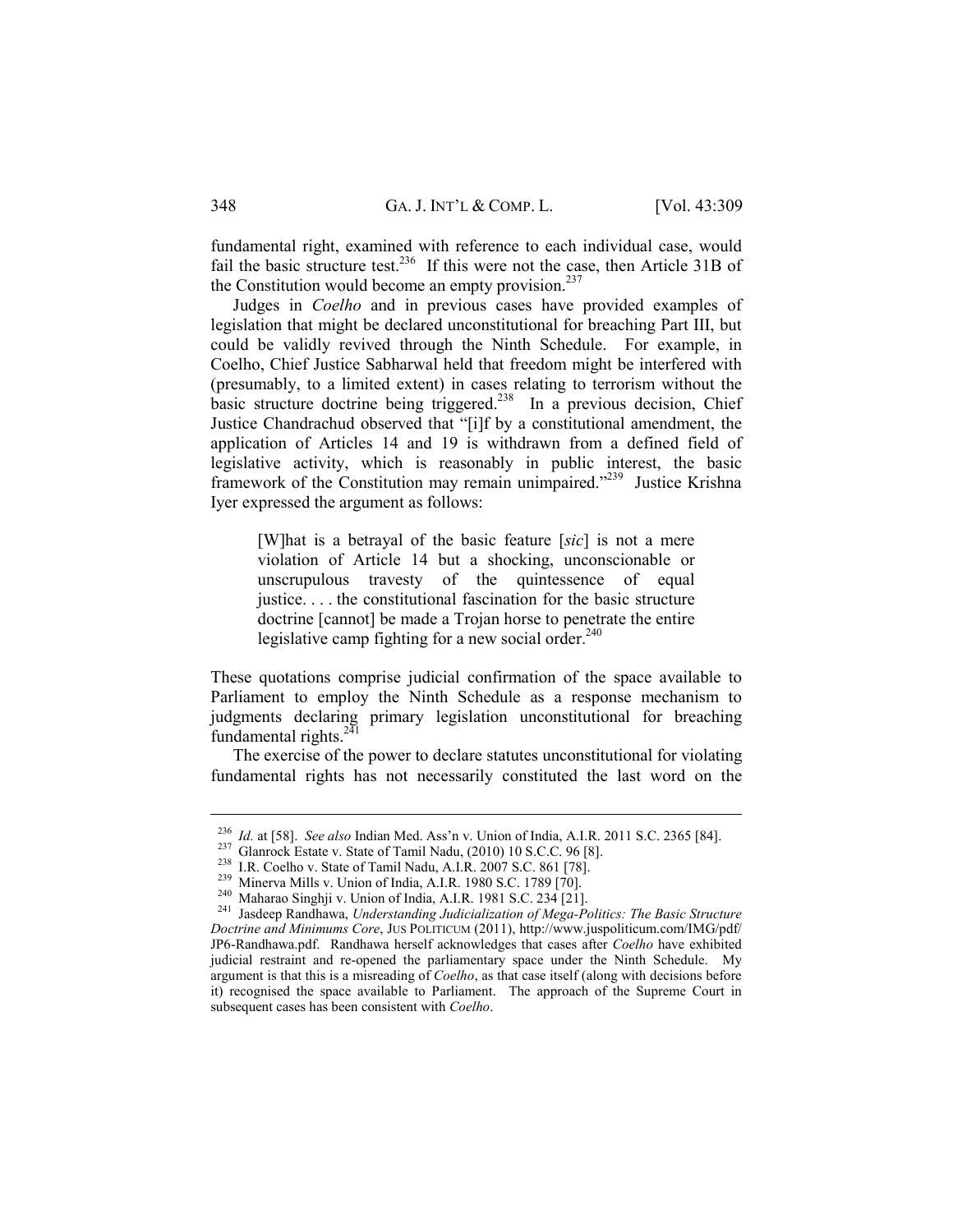### 2015] DECLARATIONS OF UNCONSTITUTIONALITY 349

validity of primary legislation. Two parliamentary response mechanisms have, individually or in conjunction, channeled the political responses to such exercises. As Pratap Bhanu Mehta puts it (albeit in a broader context), an "iterative game of action-response-rejoinder" is in motion.<sup>242</sup> The important point to take away from this section is that political actors in India retain the space to respond to declarations of unconstitutionality through fundamental rights amendments and Ninth Schedule amendments.

## IV. THE U.K.: POLITICAL RESPONSES TO DECLARATIONS OF UNCONSTITUTIONALITY

This section focuses on the case law under Section 4 of the HRA and parliamentary and governmental responses to declarations unconstitutionality in the U.K. Three central arguments will be developed. First, the space for political responses to declarations of unconstitutionality is much narrower than that which is assumed in the existing scholarship. Second, expected political reactions to declarations of unconstitutionality are an important element in courts' process of choosing between the remedial routes offered by Sections 3 and 4 of the HRA. Third, given these and other relevant factors, it is unlikely that governments will ignore or reject declarations of unconstitutionality, although the argument that this power may atrophy or be politically neutralized through a constitutional convention over time warrants qualification.

#### *A. Two Connotations of Space*

Commentators often engage with arguments concerning the "space" available to Parliament and government in responding to declarations of unconstitutionality without defining that protean word. For the sake of clarity, the word "space" will be defined in two different senses. The first is *decisional* space, which raises the question about whether Parliament and government are obliged to accept declarations of unconstitutionality to begin with. In theory, when a declaration of unconstitutionality is made, the government has the following options in terms of its decisional space. It may announce that the declaration will be fully addressed. Conversely, it may announce that it will not be addressed at all. It could also announce that a declaration of unconstitutionality will be addressed to a certain extent, but

<sup>242</sup> Mehta, *supra* note 132, at 112.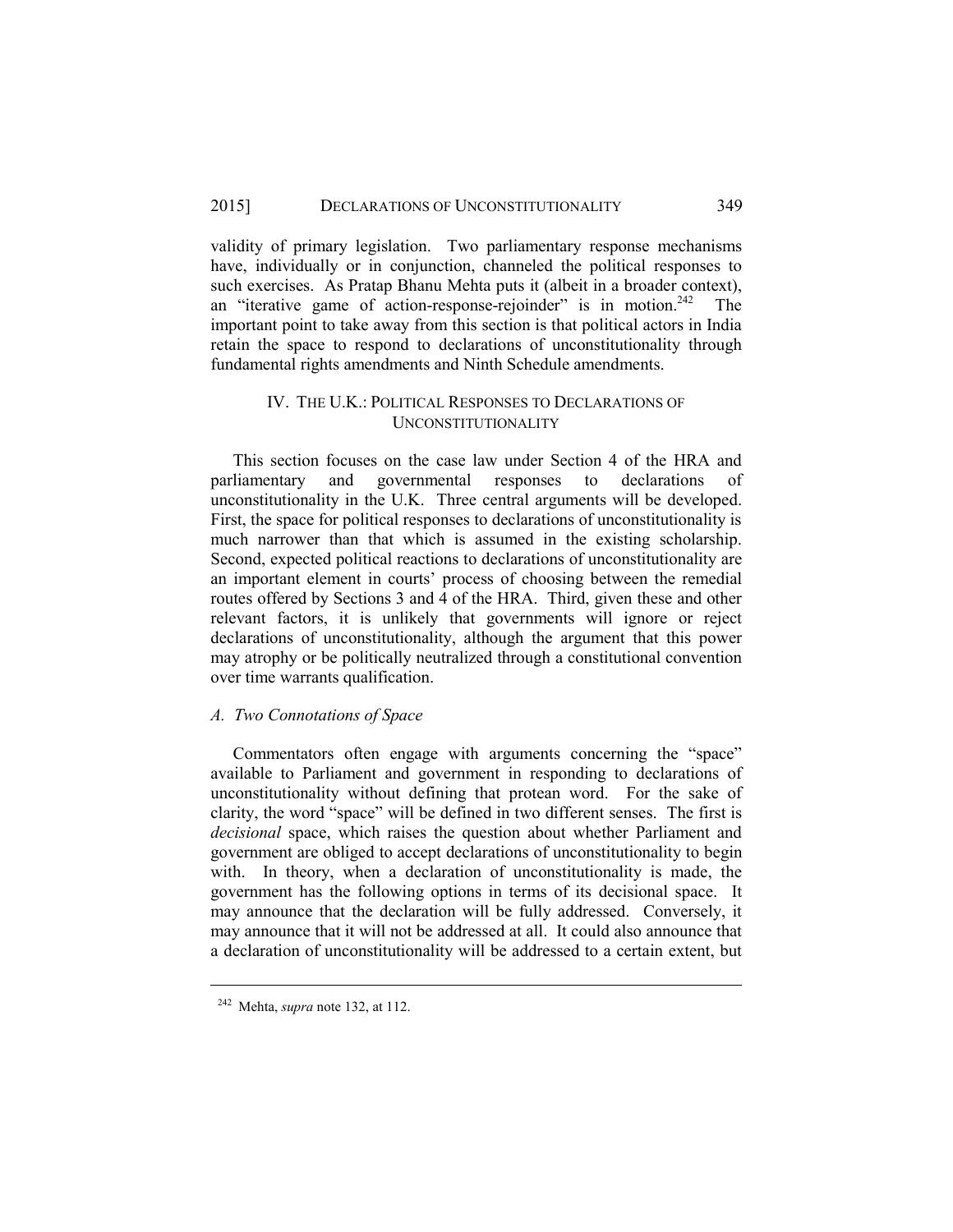not fully. Finally, it can completely ignore the declaration of unconstitutionality.

The second is *remedial* space, which focuses on the legal mode and the substantive means by which a declaration of unconstitutionality will be addressed. In terms of the legal mode of addressing declarations, primary legislation passed by Parliament and remedial executive orders under Section 10 of the HRA comprise the alternatives.<sup>243</sup> The substantive means by which a declaration of unconstitutionality may be addressed concern the options available to Parliament and government in addressing such declarations. For instance, introducing a fresh statutory regime, making changes to the existing system, introducing legislative safeguards, or redrawing lines of institutional authority are all possible mechanisms for addressing an incompatibility.

The argument that is developed in this section is that the remedial space available to Parliament and government is narrower than which is often assumed. Further, the decisional space is limited not only because it is politically difficult to reject declarations of unconstitutionality, but also because in practice, courts are mindful of expected political reactions to declarations of unconstitutionality.

### *B. Declarations of Unconstitutionality in Practice*

*1. Section 4 of the HRA* 

Section 4(2) of the HRA reads: "If the court is satisfied that [a provision of primary legislation] . . . is incompatible with a Convention right, it may make a declaration of that incompatibility."<sup>244</sup> As stated in Part II, this provision empowers certain courts, when satisfied that a provision of primary legislation is incompatible with a Convention right, to make a declaration of incompatibility (or, as I refer to it, a declaration of unconstitutionality). The decision to make a declaration of unconstitutionality is at the discretion of the court, $245$  and the government is entitled to notice and hearing when the court considers making such a declaration.<sup>246</sup> A declaration under Section 4 does not affect the "validity, continuing operation or enforcement" of the

<sup>&</sup>lt;sup>243</sup> Human Rights Act, 1998, c. 42, § 10 (U.K.).<br><sup>244</sup> *Id.* § 4. <sup>245</sup> This discretion is narrow, and courts have rarely found an incompatibility without declaring it. FENWICK, *supra* note 80, at 200.

<sup>&</sup>lt;sup>246</sup> Human Rights Act, 1998, c. 42, § 5 (U.K.).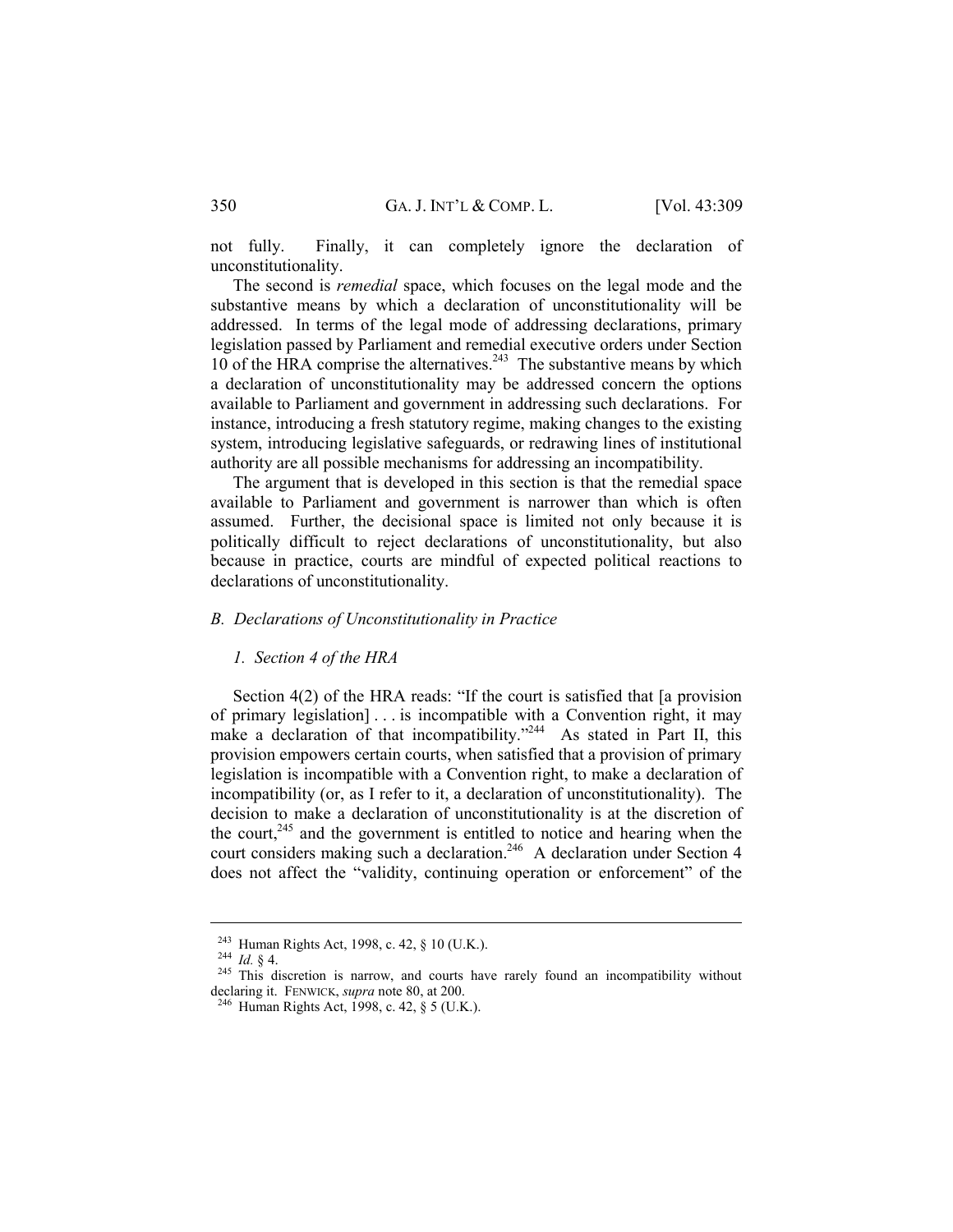provision in respect of which it is given.<sup>247</sup> It is also not binding on the parties to the proceedings in which it is made.<sup>248</sup> Sathanapally usefully describes it as an "open remedy"––one which leaves it formally open to the other branches of government to decide what remedial action to take, if any. $^{249}$ 

An examination of the declarations of unconstitutionality that have been made thus far reveals many interesting features. Twenty declarations of unconstitutionality were final declarations that were not overturned on appeal.<sup>250</sup> Eight declarations were overturned at an appellate stage. Eight declarations were overturned at an appellate stage. Remarkably, almost all the cases in which declarations of unconstitutionality were issued concerned marginalized groups at the fringes of society, including patients with mental disorders, illegal immigrants and international terrorist suspects.251

### *2. The Impact of Section 4 on the Legislative Process*

It emerges from the case law that two kinds of Section 4 declarations have been made by courts. The first is a declaration that particular statutory provisions are incompatible with one or more Convention rights ("specific declarations"). So for example, in what is most commonly known as the *Belmarsh Prison Case*, the House of Lords declared Section 23 of the Anti-Terrorism, Crime and Security Act,  $2001^{252}$  incompatible with Articles  $5^{253}$ and  $14^{254}$  of the Convention, insofar as it permitted detention of suspected international terrorists in a way that was disproportionate and discriminatory on the grounds of nationality and immigration status.<sup>255</sup> The second category

<sup>&</sup>lt;sup>247</sup> *Id.* § 4(6)(a).<br><sup>248</sup> *Id.* § 4(6)(b).<br><sup>249</sup> SATHANAPALLY, *supra* note 2, at 15–16.<br><sup>250</sup> The Report of the Ministry of Justice to the Joint Committee on Human Rights contains a mistaken figure. This is attributable to the fact that the decision in *R (Hooper and Others) v. Sec'y of State for Work and Pensions*, [2002] EWHC 191 (Admin.); [2003] 1 W.L.R. 2623; [2005] 1 W.L.R. 1681 is treated as a case in which the declaration of unconstitutionality became final. UK MINISTRY OF JUSTICE, REPORT TO THE JOINT COMMITTEE ON HUMAN RIGHTS ON THE GOVERNMENT'S RESPONSE TO HUMAN RIGHTS JUDGMENTS 49 (2012). As a matter of fact, the House of Lords saw "no point" in issuing a declaration of unconstitutionality in that case, since the impugned statutory provisions had already been repealed.

<sup>&</sup>lt;sup>251</sup> SATHANAPALLY, *supra* note 2, at 133.<br><sup>252</sup> Anti-terrorism Crime and Security Act, 2001, c. 24.<br><sup>253</sup> The right to liberty and security.<br><sup>254</sup> The prohibition of discrimination.<br><sup>255</sup> A v. Secretary of State, [2004]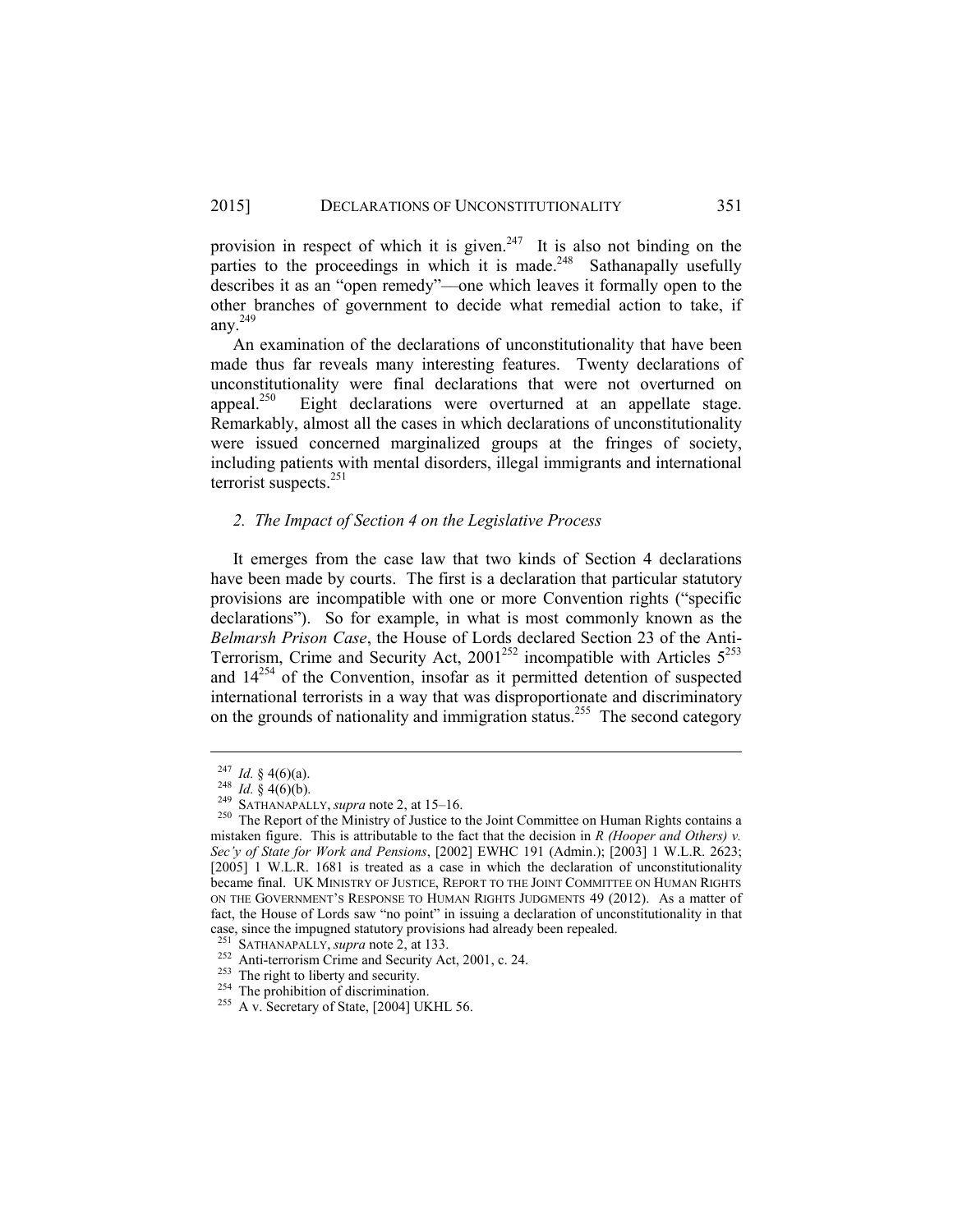includes declarations that consider a statutory scheme or regime incompatible with Convention rights ("general declarations"). *International Transport Roth*, the Court of Appeal declared the penalty regime under Part II of the Immigration and Asylum Act, 1999 (which penalized unknowing carriers of illegal entrants into the U.K.) incompatible with Article  $6^{256}$  and Article 1 of the First Protocol<sup>257</sup> to the Convention.<sup>258</sup> Lord Justice Brown observed that the "troubling features of the scheme" were "all inter-linked."<sup>259</sup>

Sathanapally argues that in some cases, declarations of incompatibility have been made (in preference over an application of Section 3) in conditions where a complex scheme needs to be developed or difficult policy-based choices need to be made.<sup>260</sup> This, according to her, has been done in order to avoid "pre-empting changes to the law through the legislative process"<sup>261</sup> by identifying standards by which the incompatibility may be remedied. The first part of her argument is correct, and is discernible in the case of specific declarations and general declarations. In fact, both of the cases discussed above were followed by comprehensive changes to legislative policy. The detention scheme for suspected international terrorists under the Anti-Terrorism, Crime and Security Act, 2001, which was at issue in the *Belmarsh Prison Case*, 262 was replaced by the "control order" regime under the Prevention of Terrorism Act,  $2005.^{263}$  The penalty scheme under the Immigration and Asylum Act, 1999, which was declared incompatible in *International Transport Roth*, 264 was replaced by a new regime for carriers' liability under the Nationality, Immigration and Asylum Act, 2002.

The second part of Sathanapally's argument––that declarations of unconstitutionality in such cases avoid pre-empting changes to the law––is on tenuous footing. In many cases where declarations of unconstitutionality are issued, courts nonetheless make *obiter dicta* suggestions about how remedial law on the subject in question might be framed and which legal vehicle could be used to bring about that change. These will be referred to as

<sup>&</sup>lt;sup>256</sup> Int'l Transp. Roth GmbH v. Sec'y of State for the Home Dep't, [2002] EWCA (Civ) 158.<br><sup>257</sup> *Id.* The right to peaceful enjoyment of property.<br><sup>258</sup> *Id.* at [66].<br><sup>269</sup> *Id.* at [66].<br><sup>260</sup> SATHANAPALLY, *supra* not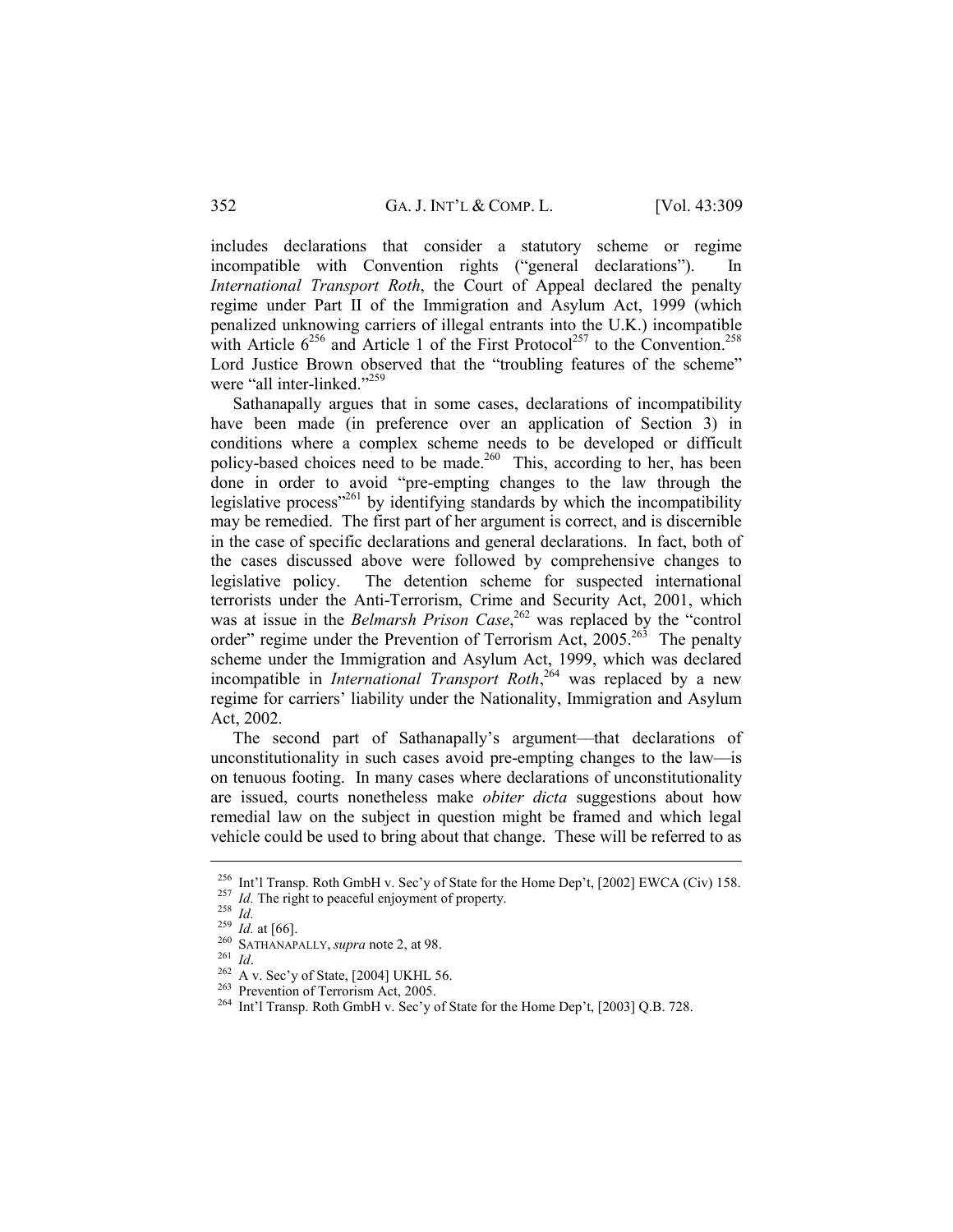"soft suggestions." In *Clift*, the House of Lords was faced with determining the compatibility of certain provisions of the Criminal Justice Act, 1991, under which the Home Secretary retained the power to determine the release on parole of prisoners serving determinate terms of fifteen years or more.<sup>265</sup> Since the parties agreed that a Convention-compatible interpretation would not be possible, the Court made a declaration that Sections 46(1) and 50(1) of the statute were incompatible with Article  $14^{266}$  (read with Article  $5^{267}$ ). Lord Brown observed that, given the Court's decision, the Home Secretary needed to consider whether "the time [had] . . . not now come to leave all future decisions as to release on license exclusively to the Parole Board."268

Similarly, in *T v. Chief Constable*, the primary question before the Court of Appeal was whether the statutory scheme under the Police Act, 1997, which required enhanced criminal record certificates to be issued by the Criminal Records Bureau to those working with people under eighteen, was compliant with Convention rights.<sup>269</sup> The Court found the scheme disproportionate and declared it incompatible with Article  $8^{270}$  of the Convention. The Court's observations accompanying the declaration of unconstitutionality are of particular interest. It first stated that a proportionate scheme that Parliament may seek to introduce would not require the individual consideration of every case.<sup>271</sup> It then endorsed some of the recommendations made by an expert in a recent Criminal Records Review on the manner in which offences should be filtered for the purposes of disclosure.272 However, the Court stated thereafter that it would not "prescribe the solution that should be adopted"<sup>273</sup> and that it would be left to Parliament to decide "what amendments to make."<sup>274</sup> This disclaimer merely reiterates an obvious fundamental principle: if courts prescribed the specific remedial course that Parliament should pursue, that would overstep their role under the HRA and comprise a usurpation of parliamentary authority.

<sup>&</sup>lt;sup>265</sup> R (Clift) v. Sec'y of State for the Home Dep't, [2007] 1 A.C. 484.<br><sup>266</sup> *Id.* at 492. The prohibition of discrimination.<br><sup>267</sup> *Id.* at 491. The right to liberty and security.<br><sup>268</sup> *Id.* at [50].<br><sup>269</sup> T v. Chief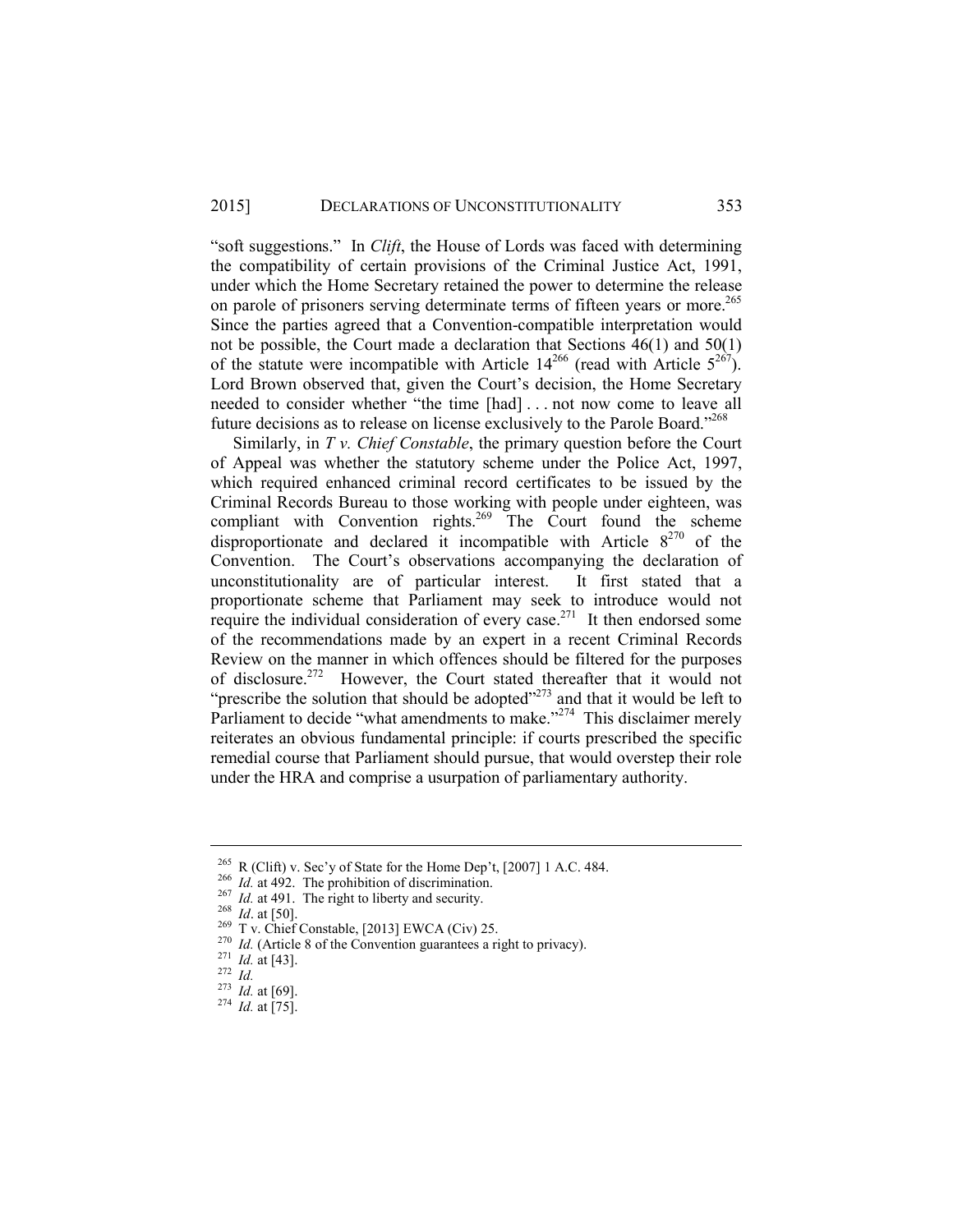On comparable lines, in *Baiai*, 275 Lord Justice Buxton in the Court of Appeal issued guidance of what a Convention-compatible regime for controlling sham marriages might look like, after declaring the existing regime unconstitutional.<sup>276</sup> He observed that:

[t]o be proportionate, a scheme . . . must either properly investigate individual cases, or at least show that it has come close to isolating cases that very likely fall into the target category. It must also show that the marriages targeted do indeed make substantial inroads into the enforcement of immigration control. 277

The soft suggestions made by courts in these cases have performed one of two distinct functions. In *Clift*, 278 Lord Brown's statement had the effect of acting as a guiding influence on Parliament and government, indirectly indicating that any role for the Home Secretary in decisions for release on license might face compatibility issues. In *T* and *Baiai* the Court's suggestions operated as assurances that not much needed to be done in order to remedy the incompatibility, clarifying the minimum and creating an incentive, of sorts, to do so. In *T*, it was suggested that an appropriate system of filtering could be introduced in the criminal record certificates regime, without having to establish a system of individual consideration of every case. In *Baiai*, the Court of Appeal said that in order to be proportionate, the scheme for controlling sham marriages should "*at least show* that it has come close to isolating cases that are very likely to fall into the target category."<sup>279</sup>

In another case before the Court of Appeal, the question was whether Sections 72 and 73 of the Mental Health Act, 1983, which impose a "reverse burden of proof" on patients applying for discharge from detention in hospital, were compatible with the Convention.<sup>280</sup> The Court declared Sections 72(1) and 73(1) incompatible with Articles 5(1) and  $5(4)^{281}$  of the Convention.<sup>282</sup> However, Lord Phillips said that only rarely would "sections"

<sup>&</sup>lt;sup>275</sup> R (Baiai) v. Sec'y of State for the Home Dep't, [2008] Q.B. 143.<br><sup>276</sup> *Id.* at [58].<br><sup>277</sup> *Id.* at [170].<br><sup>278</sup> R (Clift) v. S.S.H.D., [2007] 1 A.C. 484.<br><sup>279</sup> *Id.* at [170].<br><sup>280</sup> R (H) v. London North and East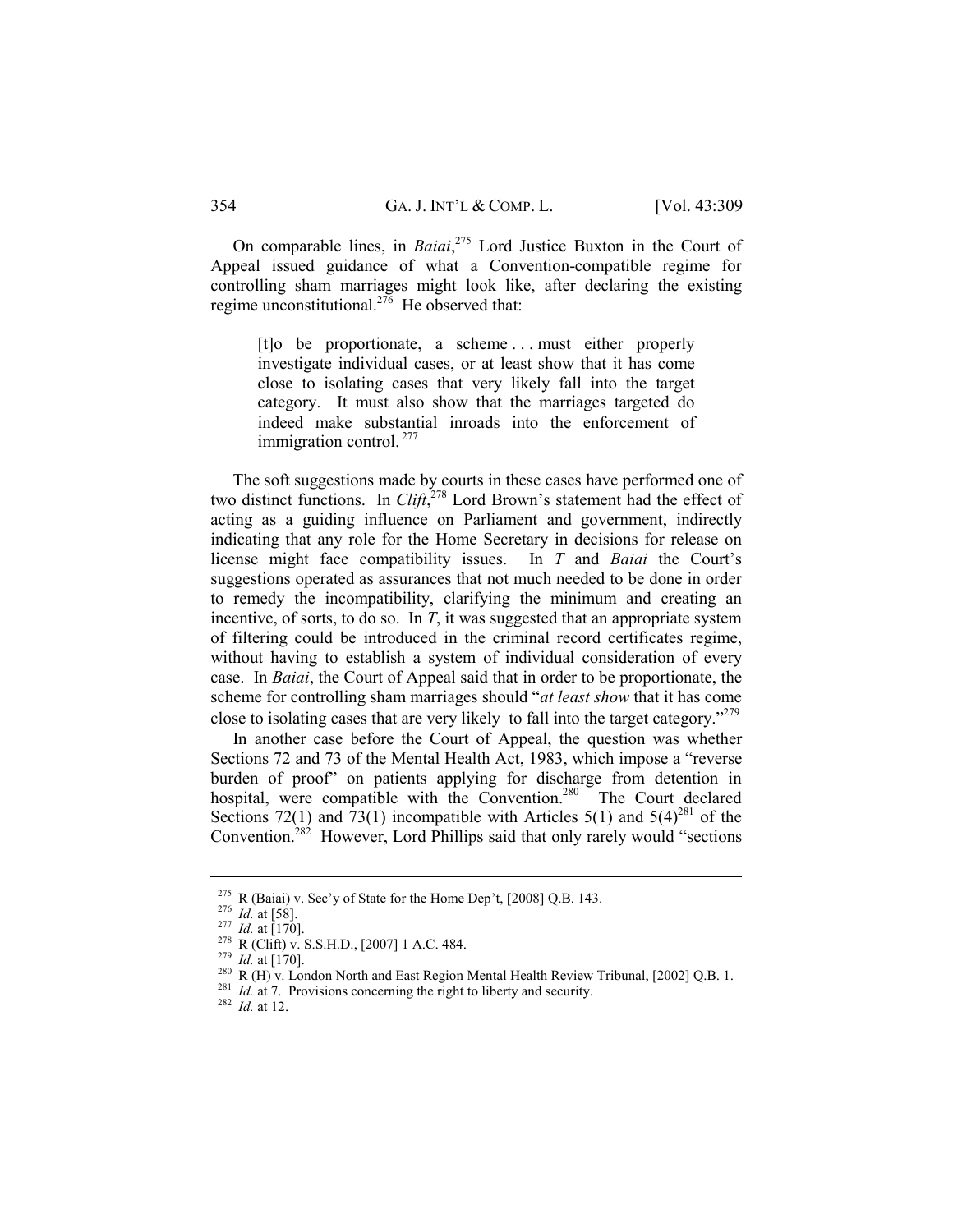72 and 73 constrain a Mental Health Review Tribunal to refuse an order of discharge where the continued detention of the patient infringes article 5.<sup>7283</sup> It was a matter which, in the opinion of the Court, the Secretary of State had to bear in mind while determining whether to take remedial action under Section 10 of the HRA. $^{284}$  Thus, in this decision, the Court made a subtle suggestion about the means that could be employed, in the form of a Section 10 remedial order, in responding to the declaration of unconstitutionality. The unconstitutionality was later removed through a remedial order under Section 10 of the HRA.<sup>285</sup> Thus, whereas in *Clift* the Court exerted guiding influence on how the unconstitutionality might be addressed, in *H*, it focused on the means by which this might be done.

A challenge to the argument that has been developed thus far is likely to swiftly point to the opinion of Baroness Hale in *Wright v. Secretary of State*  for Health.<sup>286</sup> Part VII of the Care Standards Act, 2000 established a scheme for the creation and maintenance of a statutory list of persons who were unsuitable to work with vulnerable adults.<sup>287</sup> The relevant question before the Court was whether the provisions of Part VII were compatible with the Convention rights of care workers.<sup>288</sup> After declaring Section 82(4) of the Care Standards Act incompatible with Articles  $\vec{6}^{289}$  and  $8^{290}$  of the Convention, Baroness Hale observed that she "would not make any attempt to suggest ways in which the scheme could be made compatible." $291$  She provided two reasons for her assertion. First, the issue involved striking a delicate balance between the rights of care workers and the rights of the vulnerable people with whom they work and the legislature was in a better position to strike this balance.<sup>292</sup> Second, the statute in question was likely to be replaced by a fresh statutory regime and she did not want her judgment to cast light on the incompatibility of that regime.<sup>293</sup> Her reasoning does not constitute a rejection, *in principle*, of courts providing subtle suggestions of how an incompatibility might be remedied. Baroness Hale's decision was

<sup>&</sup>lt;sup>283</sup> *Id.*<br>
<sup>284</sup> *Id.*<br>
<sup>285</sup> Mental Health Act 1983 (Remedial) Order, 2001.<br>
<sup>286</sup> R (Wright) v. Sec'y of State for Health, [2009] 1 A.C. 739.<br>
<sup>287</sup> *Id.* at 744.<br>
<sup>289</sup> *Id.* at 749. The right to a fair trial.<br>
<sup>290</sup>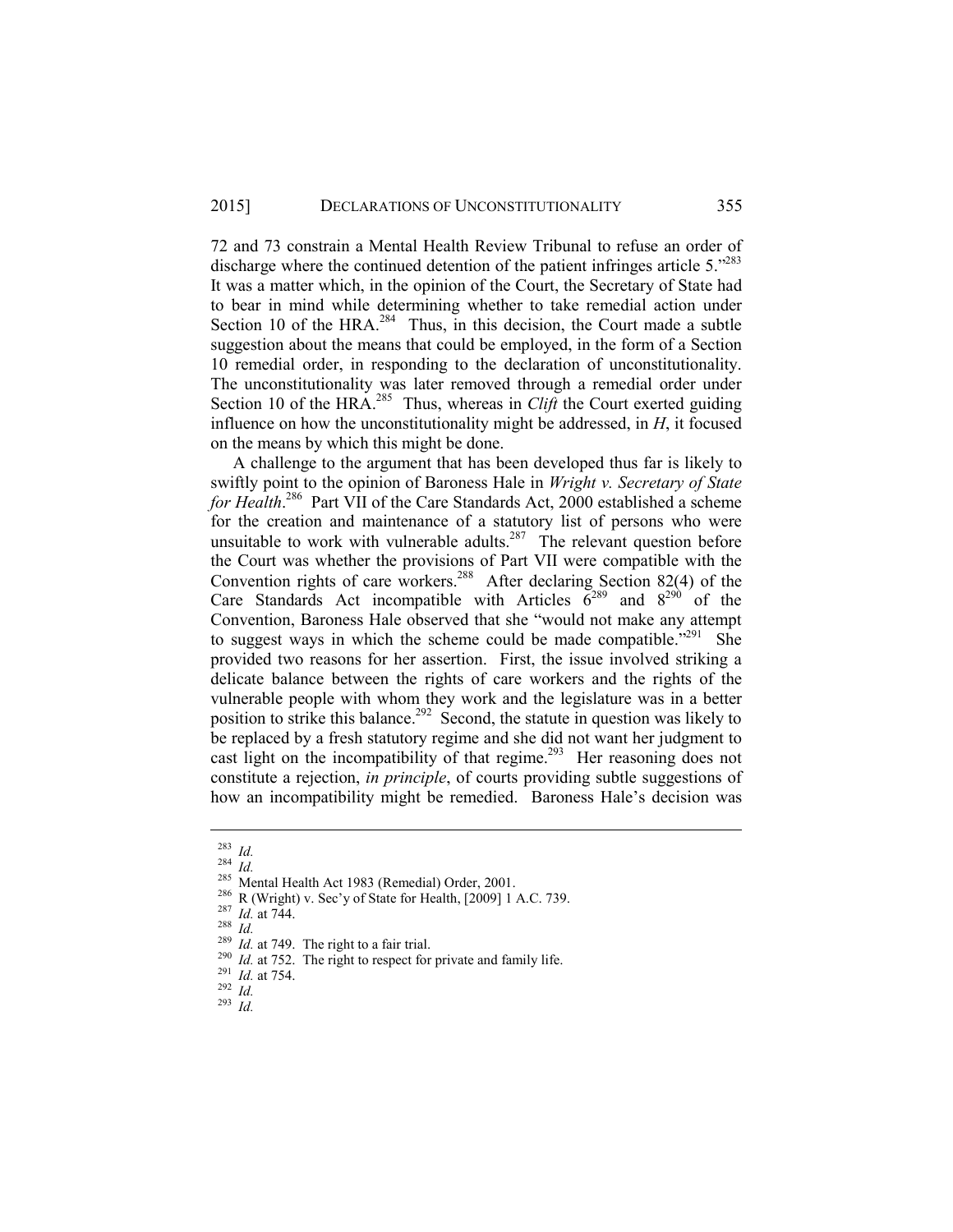grounded in the specific circumstances of the case. In fact, her decision to provide two pointed case-specific reasons for not making such suggestions in *Wright* reflects that she may not have exercised the restraint that she did in the absence of those reasons.

# *3. The Nexus Between Declarations of Unconstitutionality and Expected Responses*

In a relatively early decision under the HRA, Lord Nicholls confirmed that extrinsic evidence extending beyond the statute might need to be relied upon in deciding the compatibility of a statutory provision.<sup>294</sup> Evidence of this kind includes ministerial statements in Parliament, explanatory notes published with a statute, and government white papers.<sup>295</sup> But extrinsic evidence has performed two different functions in the case law.<sup>296</sup> The first is to decide whether a statutory provision may be incompatible to begin with, given its "practical effect" and with regard to the "complete picture" of rights protection.<sup>297</sup> This would precede the inquiry as to whether the provision may be read to be compatible with Section  $3$  of the HRA.<sup>298</sup> The second use of extrinsic evidence, which is more interesting in the context of this section, is in the choice between the remedial courses under Sections 3 and 4 after an incompatibility has been found.<sup>299</sup>

Extrinsic evidence from the existing political arena and judgments of the European Court of Human Rights at Strasbourg (the Strasbourg Court) have influenced courts' decisions about whether or not to issue a declaration of unconstitutionality. In *Bellinger v. Bellinger*, the failure of the Matrimonial Causes Act, 1973 to recognize the marriage of a post-operative male to female transsexual with a man was at issue before the House of Lords.<sup>300</sup> Given that the Court found the relevant statutory provision incompatible with Convention rights, $301$  it could have either stretched the meanings of the words "male" and "female" under the statute so as to include persons who were born with one sex but later became or were regarded as persons of the

<sup>294</sup> Wilson v. First County Trust (No. 2), [2004] 1 A.C. 816, [62–67]. *See also* R (Morris) v. Westminster City Council (No. 3), [2006] 1W.L.R. 505 [39].

<sup>&</sup>lt;sup>295</sup> Wilson v. First County Trust (No. 2), [2004], 1 A.C. 816, 842–43.<br>
<sup>296</sup> *Id.* at 831–32, 842–43.<br>
<sup>297</sup> *Id.* at 816 [61].<br>
<sup>298</sup> *Id.* at 842.<br>
<sup>299</sup> *Id.* at 842.<br>
<sup>299</sup> *Id.* at 831–32.<br>
<sup>300</sup> [2003] 2 A.C. 467,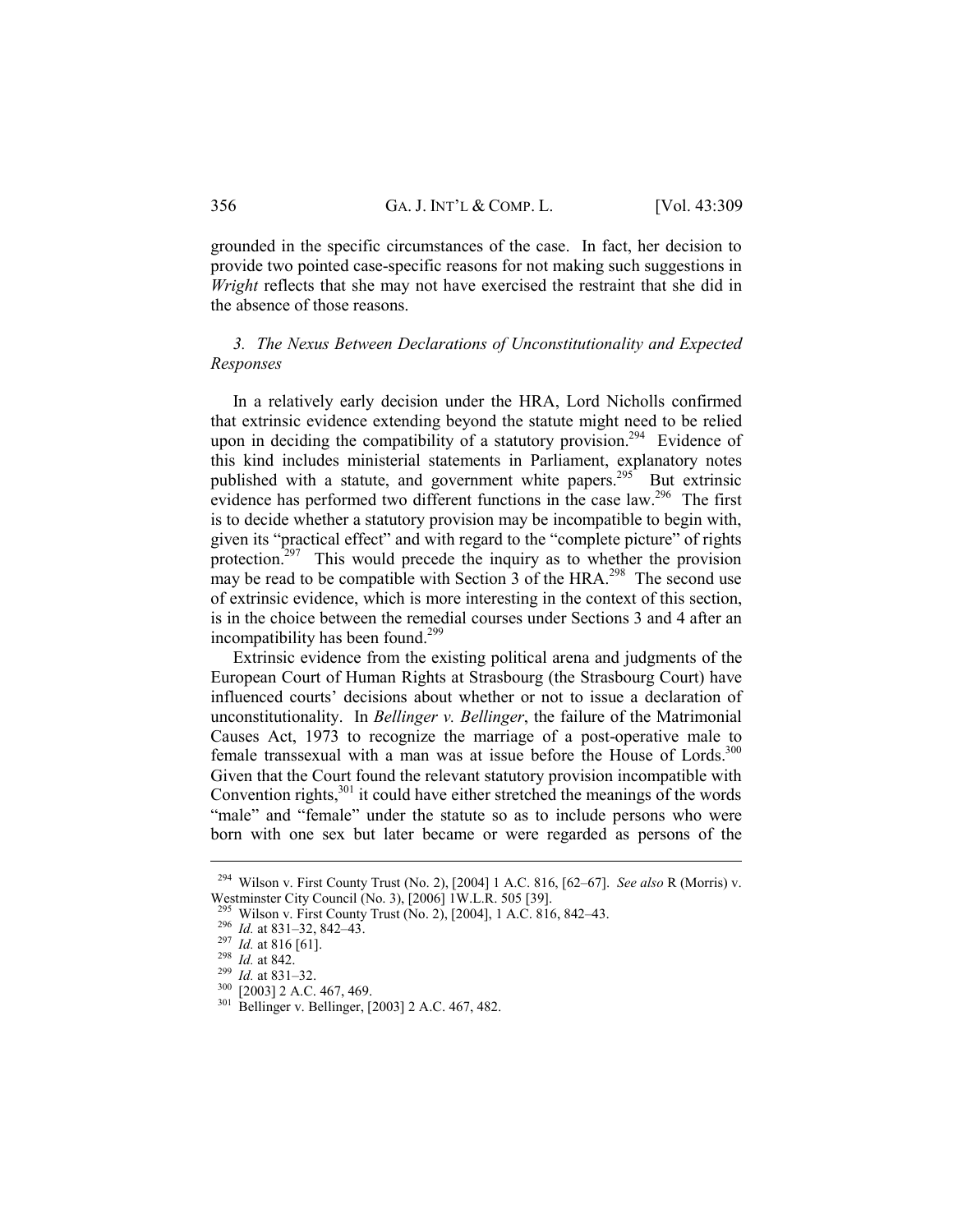opposite sex, or issued a declaration of unconstitutionality. In his judgment, Lord Nicholls (with whom all the other judges agreed) took account of a number of factors in choosing to make a declaration of unconstitutionality.<sup>302</sup> The Strasbourg Court had already determined that the barring of transsexuals from marrying in the U.K. was unjustified.<sup>303</sup> The Interdepartmental Working Group on Transsexual People had been reconvened in the U.K. with a mandate to examine the implications of granting full legal status to transsexual people.<sup>304</sup> The Labour Government had expressed a commitment to enact primary legislation allowing transsexuals to marry in such situations.<sup>305</sup> Finally, a draft outline bill on the issue was to be published in due course.<sup>306</sup> Lord Nicholls avoided the Section 3 route and made a declaration of unconstitutionality using Section 4, on the premise that these matters were for Parliament to determine, "especially when the government, in unequivocal terms . . . already announced its intention to introduce comprehensive primary legislation on this difficult and sensitive subject."307 Thus, the Court kept a close eye on the government's expected response while deciding which remedial course to pursue.

Phillipson criticized the Court's reliance on the expected legislative response when determining whether to issue a declaration of unconstitutionality in *Bellinger*.<sup>308</sup> His critique makes three arguments. First, that the issue should not have been treated as one to be considered either by the Court or by Parliament: both institutions could have played a valuable role in the circumstances. The Court could have re-interpreted the section to the benefit of Mrs. Bellinger, and Parliament could have introduced a comprehensive legislative scheme thereafter. Hickman makes a similar point, positing that invoking Section 3 would not have precluded legislative intervention.<sup>309</sup> Second, the Court could not be certain that the relevant legislation would in fact be passed. The proposed legislation could, amongst other things, be outweighed by "more pressing business" and the

<sup>&</sup>lt;sup>302</sup> *Id.*<br>
<sup>303</sup> Goodwin v. United Kingdom, [2002] 35 EHRR 18.<br>
<sup>304</sup> *Id.* at 476.<br>
<sup>305</sup> *Id.*<br>
<sup>306</sup> *Id.* at 477.<br>
<sup>307</sup> Bellinger v. Bellinger, [2003] 2 A.C. 467 [37].<br>
<sup>307</sup> Bellinger v. Bellinger, [2003] 2 A.C. 4 60 C.L.P. 40, 66–67 (2007).

 $^{309}$  Tom Hickman, Public Law After the Human Rights Act 92 (2010).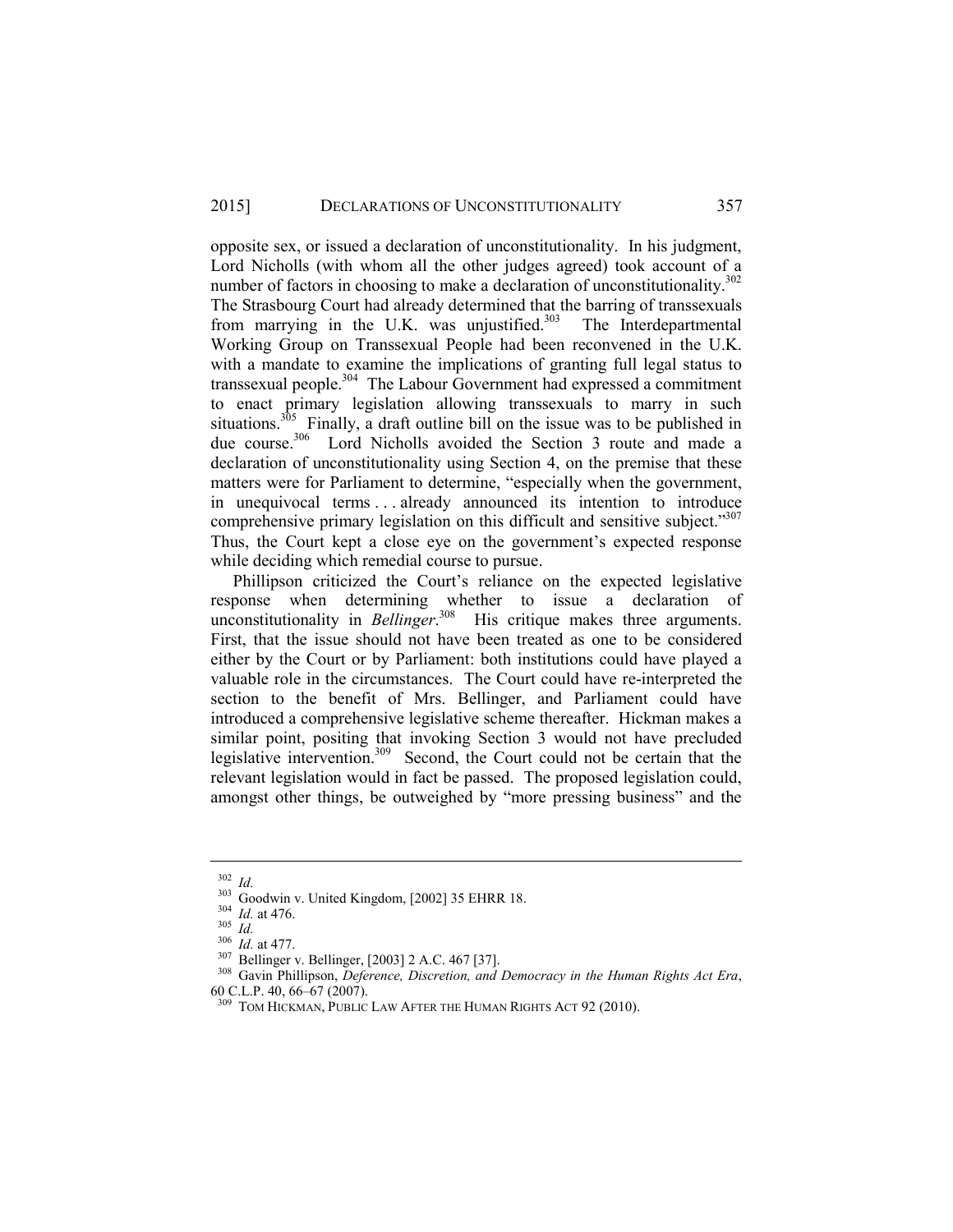government could always change its mind. $310$  Third, the new legislation may not be retrospective, leaving the litigant in the same position as before.

These arguments are problematic. The House of Lords could have chosen to re-interpret the relevant statutory provisions in *Bellinger*. But exercising this option could itself easily have invoked Phillipson's second concern, as immediate judicial redress could have led to the issue being placed on the political backburner. The Court would justifiably have been concerned that intervention through Section 3, as opposed to a "headline grabbing"<sup>311</sup> declaration of unconstitutionality, would risk pushing the matter lower down on the government's priority list, as opposed to inviting "prompt parliamentary action."<sup>312</sup> This also explains the reason for which the Court may have consciously eschewed granting immediate redress to Mrs. Bellinger, in the apprehension that this might alleviate the pressure for systemic change in the law. Further, as Kavanagh argues, the decisional space available to the government for changing its mind was limited, since the government's intention to bring about legal reform was not a purely voluntary decision, but was considered an international law obligation in the light of the judgment from Strasbourg. $313$ 

A similar justification partially grounded the House of Lords' decision to make a declaration of unconstitutionality in *Anderson*<sup>314</sup> The only question in that case was whether the Home Secretary's power to set the tariff for mandatory life sentence prisoners was compatible with Article  $6^{315}$  of the Convention. Mindful of the two recent Strasbourg Court decisions declaring the power incompatible<sup>316</sup> and evidence from parliamentary debates that these decisions would be acted upon,  $317$  the House chose to issue a declaration of unconstitutionality.

*R (M) v. Secretary of State for Health*, 318 illustrates a similar point. The relevant question was whether Sections 26 and 29 of the Mental Health Act,

<sup>&</sup>lt;sup>310</sup> Phillipson, *supra* note 308, at 67. Hickman articulates this concern as well. HICKMAN,

*supra* note 309.<br><sup>311</sup> Danny Nicol, *The Human Rights Act and the Politicians*, 24 LEGAL STUD. 451, 469<br>(2004); *see also* KENT ROACH, THE SUPREME COURT ON TRIAL 288 (2001).

<sup>&</sup>lt;sup>312</sup> HICKMAN, *supra* note 309, at 93.<br><sup>313</sup> KAVANAGH, *supra* note 45, at 142.<br><sup>314</sup> R (Anderson) v. Sec'y of State for the Home Dep't, [2002] 1 A.C. 837; *id.* at 133-4 (U.K.).<br><sup>315</sup> The right to a fair trial.<br><sup>316</sup> St United Kingdom, 36 Eur. Ct. H.R. 1 (2002).

 $317$  R (Anderson) v. Sec'y of State for the Home Dep't, [2002] 1 A.C. 837 [45].<br><sup>318</sup> [2003] EWHC 1094 (Admin.).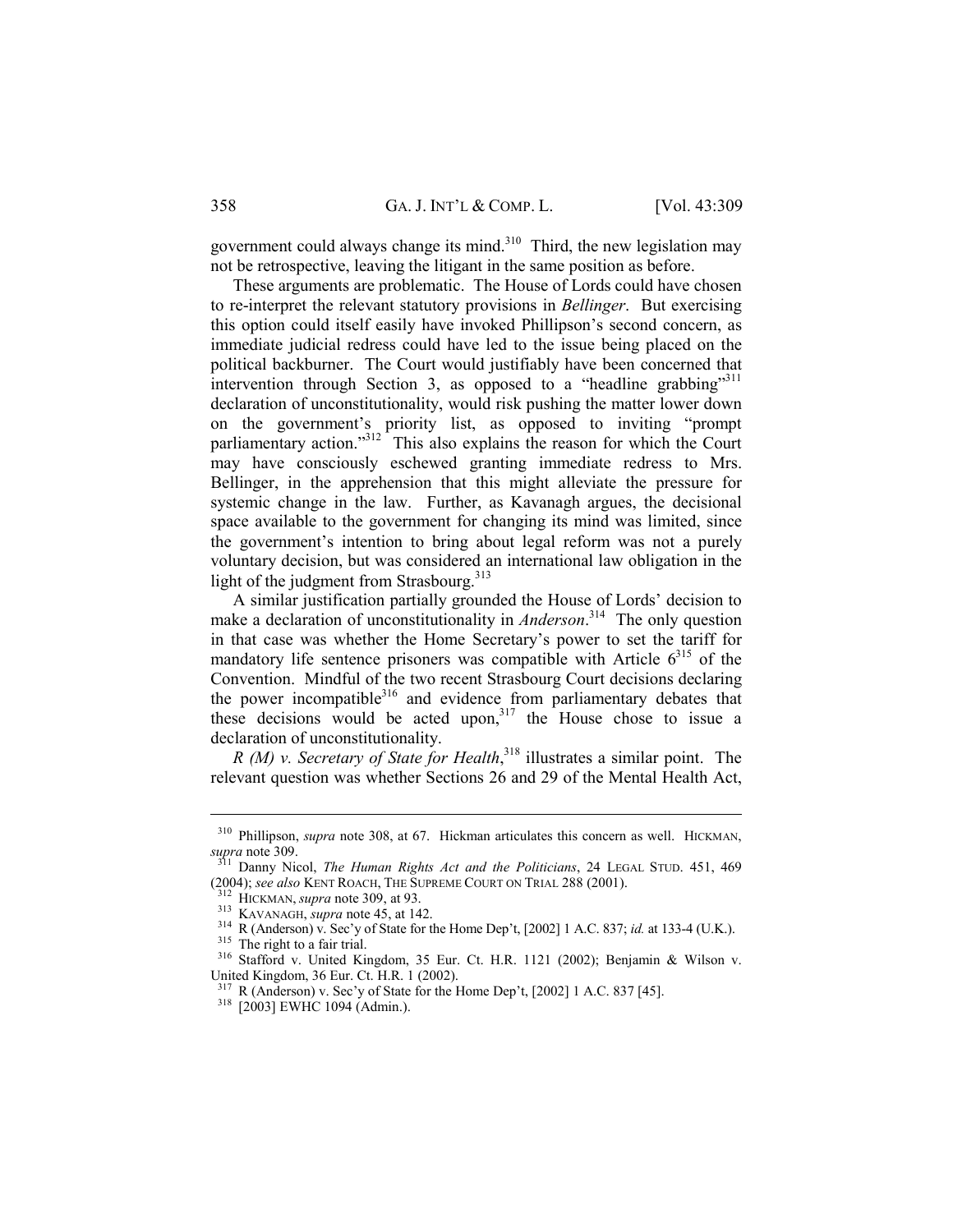1983, under which a patient could not seek review of the person who was appointed as his/her "nearest relative" under the statute, were incompatible with Article  $8^{319}$  of the Convention.<sup>320</sup> According to the statutory definition, the claimant patient's allegedly abusive father would have been her nearest relative. The government accepted the incompatibility and through reliance upon a number of factors<sup>321</sup> seeking to establish its intention to change the law, argued that a declaration of unconstitutionality was unnecessary. Highlighting that immediate change was not forthcoming and that it would be difficult to "predict with accuracy when or how" the incompatibility would be rectified, Lord Justice Kay made a declaration of unconstitutionality.<sup>322</sup> It is instructive to notice from the tenor of the judgment of the Administrative Court that the fact that the unconstitutionality would, in principle, be remedied was beyond question. What motivated the Court to act under Section 4 was, *inter alia*, that the remedy was not immediately forthcoming. In other words, the Court looked upon its declaration as a further catalyst for a remedy that was already in the pipeline.

The argument developed thus far does not necessarily imply that courts will issue a declaration of unconstitutionality whenever the government seeks one in preference to a Convention-compatible interpretation under Section 3 of the HRA. *Secretary of State for the Home Department v. MB*,<sup>323</sup> provides a good example. The case concerned the compatibility of the "nonderogating control order" regime<sup>324</sup> under the Prevention of Terrorism Act,  $2005$  with Article  $6^{325}$  of the Convention. Finding the regime incompatible, the majority chose to interpret the relevant statutory provisions in a Convention-compliant manner in spite of the plea of the Secretary of State that Section 4 be invoked in preference to Section 3. As Baroness Hale's

<sup>&</sup>lt;sup>319</sup> The right to respect for private and family life.<br><sup>320</sup> R (M) v. Sec'y State for Health, [2003] EWHC 1094 [Admin.].<br><sup>321</sup> These factors included a draft bill to amend the law, statements of members of Parliament, a statement by a minister in the Department of Health and a friendly settlement entered into by the government in a case that was pending in the Strasbourg Court (JT v United Kingdom, (2000) Eur. Ct. H.R. 133), in which it committed to amending the law.<br><sup>322</sup> R (M) v. Sec'y of State for Health, [2003] EWHC 1094 (Admin.) [19].

<sup>&</sup>lt;sup>323</sup> [2008] 1 A.C. 440.<br><sup>324</sup> *Id.* These orders impose obligations on persons which the Home Secretary considers necessary "for purposes connected with protecting members of the public from a risk of terrorism." Unlike in the case of "derogating control orders," the statute requires them to be compatible with the right to liberty and security under Article 5 of the Convention.

 $325$  The right to a fair trial.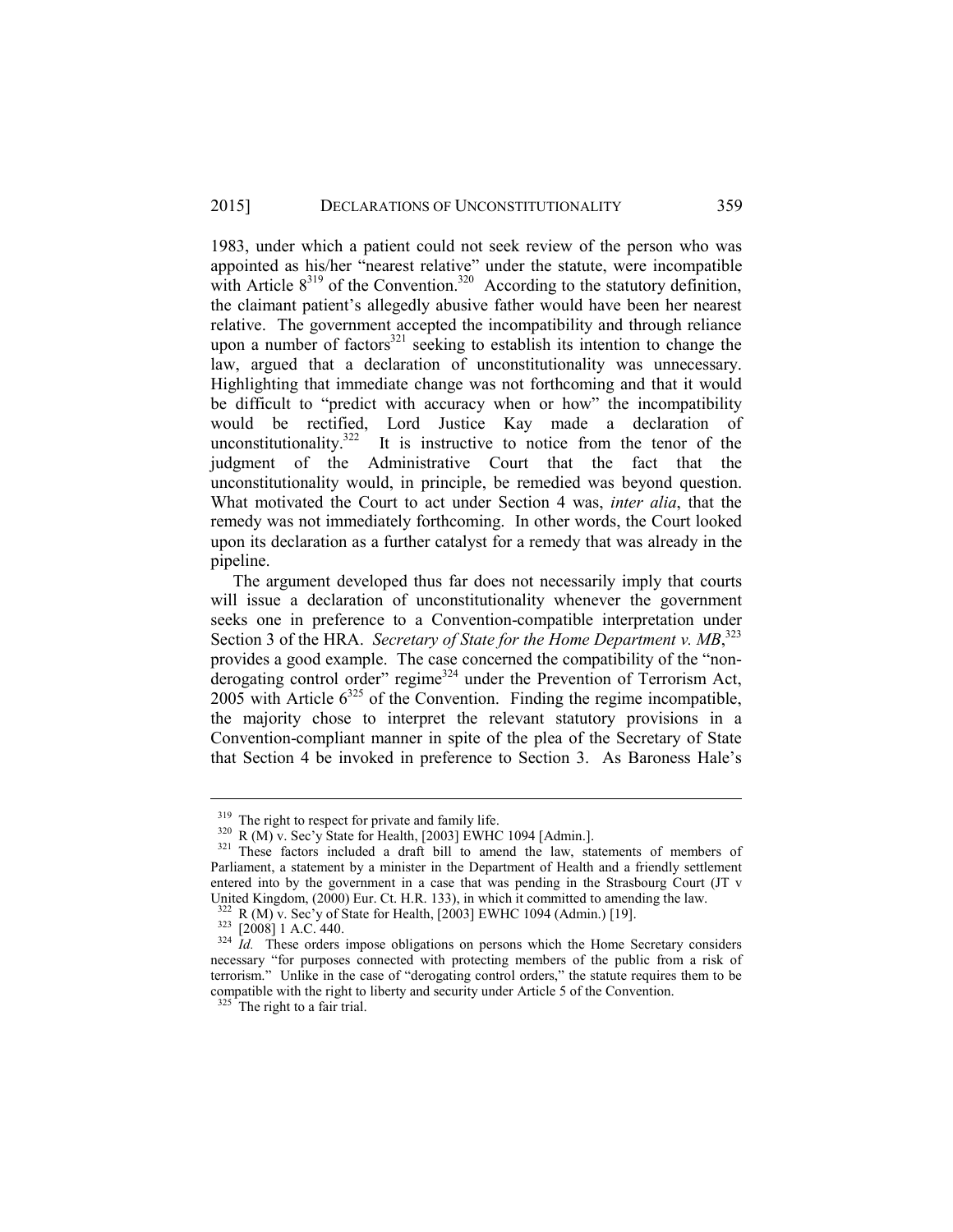opinion demonstrates, the Court was clearly concerned that a declaration of unconstitutionality would not be acted upon.<sup>326</sup> It was likely that a finding that the regime was non-compliant with Article 6 would prompt the government to derogate from that provision of the Convention, thereby permitting it to conduct the proceedings in a way that it "knew to be incompatible." $327$  Thus, the majority chose Section 3 over Section 4 in the belief that the government's remedial preference was not backed by a commitment to address the incompatibility with Convention rights.

Some commentators are troubled by courts' application of this kind of consequentialist reasoning. According to Jowell, judges should not be influenced by the fact that Parliament may disregard their pronouncements.<sup>328</sup> But this plea is far removed from reality. Judicial consciousness about the aftermath of decisions is so intrinsic to the judicial process that if judges are to take criticism for doing so seriously they would likely continue to take political reactions into account without actually saying that they do so. As Justice Hogan of the High Court of Ireland argues extra-judicially, judges consider it important to be able to have some control on the aftermath of their decisions, so as to avoid "social and political chaos" and arrive at a consensus fostering a solution that avoids controversy.<sup>329</sup> Judges' willingness to make findings of unconstitutionality is hampered by the possibility that uncontrolled or devastating consequences would follow their decisions. Some prominent theories of judicial decision-making also posit that judges take into account the extent to which political actors are willing and able to overcome judicial decisions.<sup>330</sup>

In the context of the HRA, explanations for making declarations of unconstitutionality whose consequences are predictable extend beyond the

<sup>326</sup> Aileen Kavanagh, *Special Advocates, Control Orders and the Right to a Fair Trial*, 73 MOD. L. REV. 851 (2010).<br><sup>327</sup> Sec'y of State for the Home Dep't v. MB, [2008] 1 A.C. 440 [73].<br><sup>328</sup> Jeffrey Jowell, *Judicial Deference: Servility, Civility or Institutional Capacity?*, [2003]

PUB. L. 592.<br><sup>329</sup> Justice Gerard Hogan, Lecture at the University of Oxford, Declarations of

Incompatibility, Inapplicability and Invalidity: Rights, Remedies and the Aftermath (Feb. 1,

<sup>2013).</sup> *See also* KAVANAGH, *supra* note 45, at 135. 330 Bateup, *supra* note 2. Bateup argues that judges "adjust their rulings" in anticipation of the responses of political actors. Friedman also discusses the literature on the influence of anticipated political reactions on judicial decision-making. Friedman, *supra* note 2. Adrian Vermeuele describes this as the "law of anticipated reactions." Adrian Vermeule, *The Atrophy of Constitutional Powers*, 3 O.J.L.S. 421 (2012). *See also* LEE EPSTEIN & JACK KNIGHT, THE CHOICES JUDGES MAKE 82 (1998); GEORG VANBERG, THE POLITICS OF CONSTITUTIONAL REVIEW IN GERMANY 14, 175 (2005).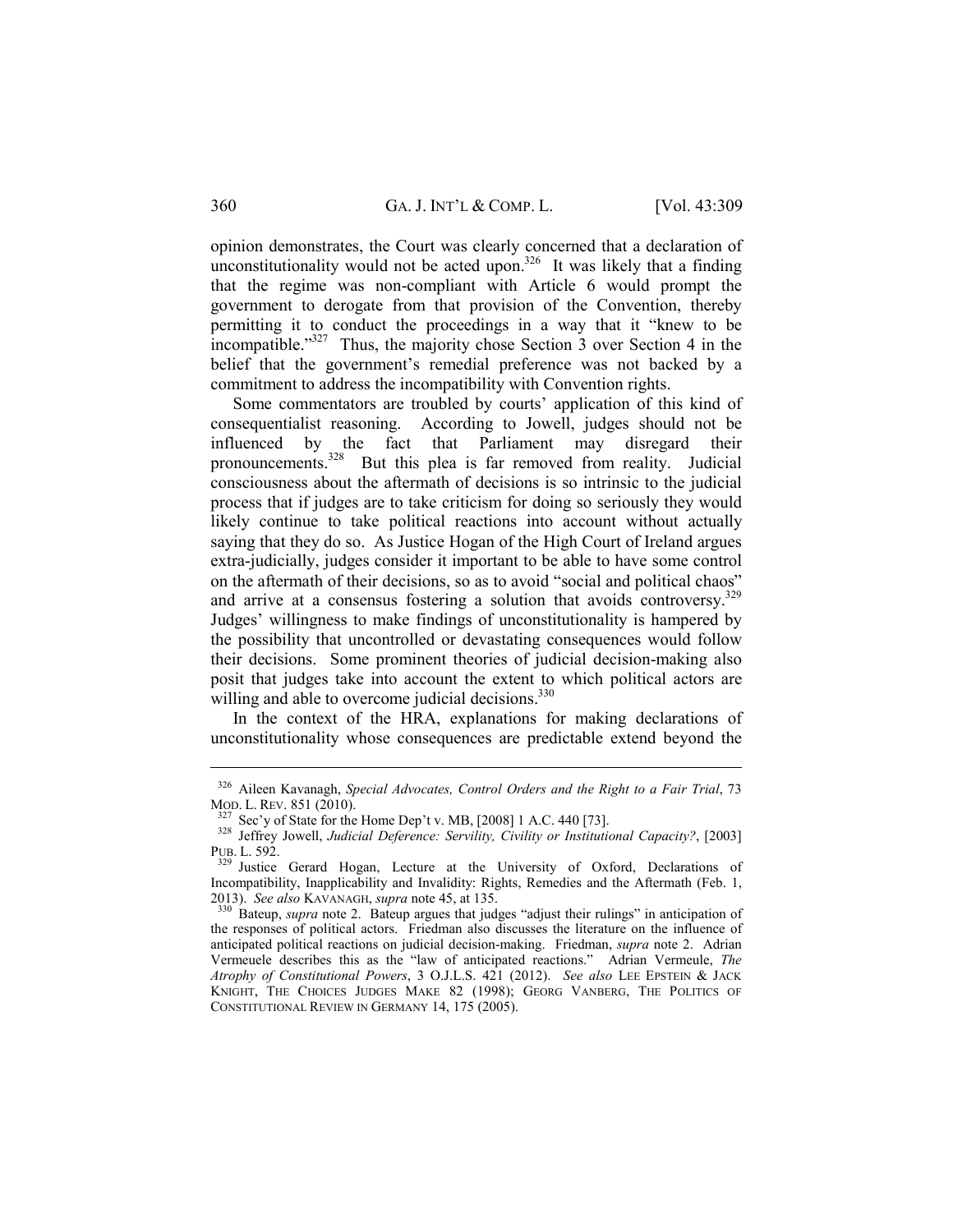avoidance of chaos and promotion of consensus building. Judges could well be deeply conscious of preserving the legitimacy and authoritative nature of the declaration of unconstitutionality.<sup>331</sup> This argument rests on the fear that ignorance or rejection of a few declarations of unconstitutionality would establish a constitutional precedent. Another explanation could be that judges are anxious for justice to be served to individual litigants in cases under the HRA. Therefore, when a remedy through government is not imminent, they would be inclined to invoke Section 3. However, this explanation bears limited application, since legislation addressing declarations of unconstitutionality may not be retrospective and does not necessarily benefit the litigants in the case.<sup>332</sup> In any event, it is discernible that courts in the U.K. have made decisions on whether to issue Section 4 declarations with an eye on expected remedial consequences.

This argument should not be taken to mean that Parliament is unable to reject a judicial invocation of the interpretive obligation under Section 3 of the HRA.<sup>333</sup> It may do so, for example, by re-enacting the statute in the same terms or amending the statutory provision to clarify its meaning. The difference between Section 3 and Section 4 in this regard is that in the case of the former, the burden of legislative inertia is on Parliament.<sup>334</sup> In other words, the government needs to provide the impetus for change through Parliament and would have to bear the additional social and political costs associated with doing so. But when a declaration of unconstitutionality is made, simply doing nothing is enough to retain the incompatibility on the books.335 Other things being equal, it is easier to ignore, or at the least, delay responses to, declarations of unconstitutionality than override Convention-

<sup>&</sup>lt;sup>331</sup> Bateup, *supra* note 2; KAVANAGH, *supra* note 45, at 136.<br><sup>332</sup> Phillipson, *supra* note 308.<br><sup>333</sup> IAN LEIGH & ROGER MASTERMAN, MAKING RIGHTS REAL 116 (2008); Stephen Gardbaum, *Reassessing the New Commonwealth Model of Constitutionalism*, 8(2) INT'L J. CONST. L. 167 (2010); TIMOTHY ENDICOTT, ADMINISTRATIVE LAW 83 (2d ed. 2011).

<sup>&</sup>lt;sup>334</sup> Bateup, *supra* note 2. Phillipson fails to consider this point in his criticism of courts' consideration of expected political responses to declarations of unconstitutionality. Phillipson, *supra* note 308. Gardbaum makes the same point in different language, stating that Section 3 "places the default position in favour of the courts." Gardbaum, *supra* note 333.

<sup>&</sup>lt;sup>335</sup> ROACH, *supra* note 311, at 63; Tsvi Kahana, *Understanding the Notwithstanding Mechanism*, 52 U. TORONTO L.J. 221 (2002); Michael Perry, *Protecting Human Rights in a Democracy: What Role for Courts?*, 38 WAKE FOREST L. REV. 635, 669–70 (2003); David Feldman, *Standards of Review and Human Rights in English Law*, *in* ENGLISH PUBLIC LAW (David Feldman ed., 2009).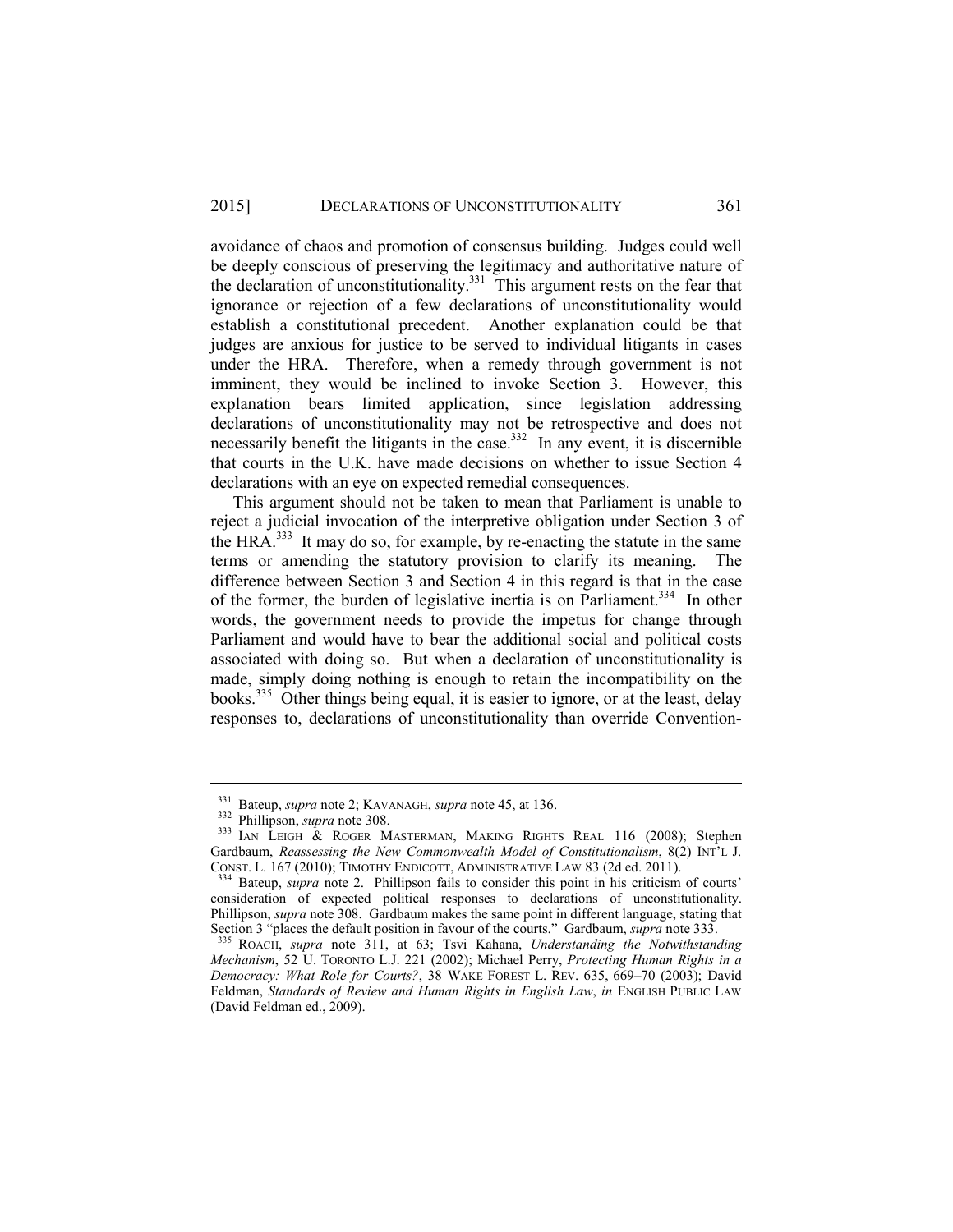compatible interpretations under Section 3.<sup>336</sup> In both situations, the government would need to pay the political price (including the loss of public confidence, a breach of international obligations under the Convention and the possibility of an adverse ruling from Strasbourg)<sup>337</sup> for rejecting the court's understanding of Convention rights. However, in the case of the latter it would need to bear the additional costs accompanying the introduction of fresh legislation. As Perry posits, there is a presumption (in the form of the burden of legislative inertia) carrying institutional force in favor of the status quo of the law.<sup>338</sup> Those seeking to change the law would be tasked with overcoming that presumption.

Further, the parties contending that statutory provisions should be read in a Convention compatible manner are certain to benefit from the reinterpretation of a statutory provision under Section 3, and this benefit is unlikely to be withdrawn by subsequent legislation.<sup>339</sup> Thus, courts can invoke Section 3 in the knowledge that Parliament is virtually powerless, even through the enactment of fresh legislation, to deprive benefits conferred upon specific parties by the court.

### *C. Responses to Declarations of Unconstitutionality*

## *1. The Limited Decisional Space and Remedial Space of Parliament and Government*

Judges have been quite conscious in asserting that the consequences of declarations of unconstitutionality are political rather than legal. As Lord Scott put it in the *Belmarsh Prison Case*, the court only draws attention to the incompatibility and provides ammunition to people to agitate for change through the democratic process.<sup>340</sup> In another case, Lord Justice Kay

<sup>&</sup>lt;sup>336</sup> The only reason for which overriding a Section 3 interpretation could be easier for the government is because declarations of unconstitutionality usually receive wider and more prominent coverage in the media and thus, funnel public pressure more effectively. However, the more modest press coverage of Section 3 interpretations could arguably make them less likely to be high on the political agenda in the first place.<br> $337$  TUSHNET, *supra* note 2, at  $30-31$ .

<sup>337</sup> TUSHNET, *supra* note 2, at 30–31. 338 MICHAEL PERRY, MORALITY, POLITICS AND LAW 176, 304 (1988). 339 Paul Gewirtz, International Symposium on Judicial Fairness and Supervision: Legislative Supervision of Court Cases (Jan. 2004).

<sup>340</sup> A v. Secretary of State, [2004] UKHL 56 [145]; *see id.* at [220] (opinion of Baroness Hale).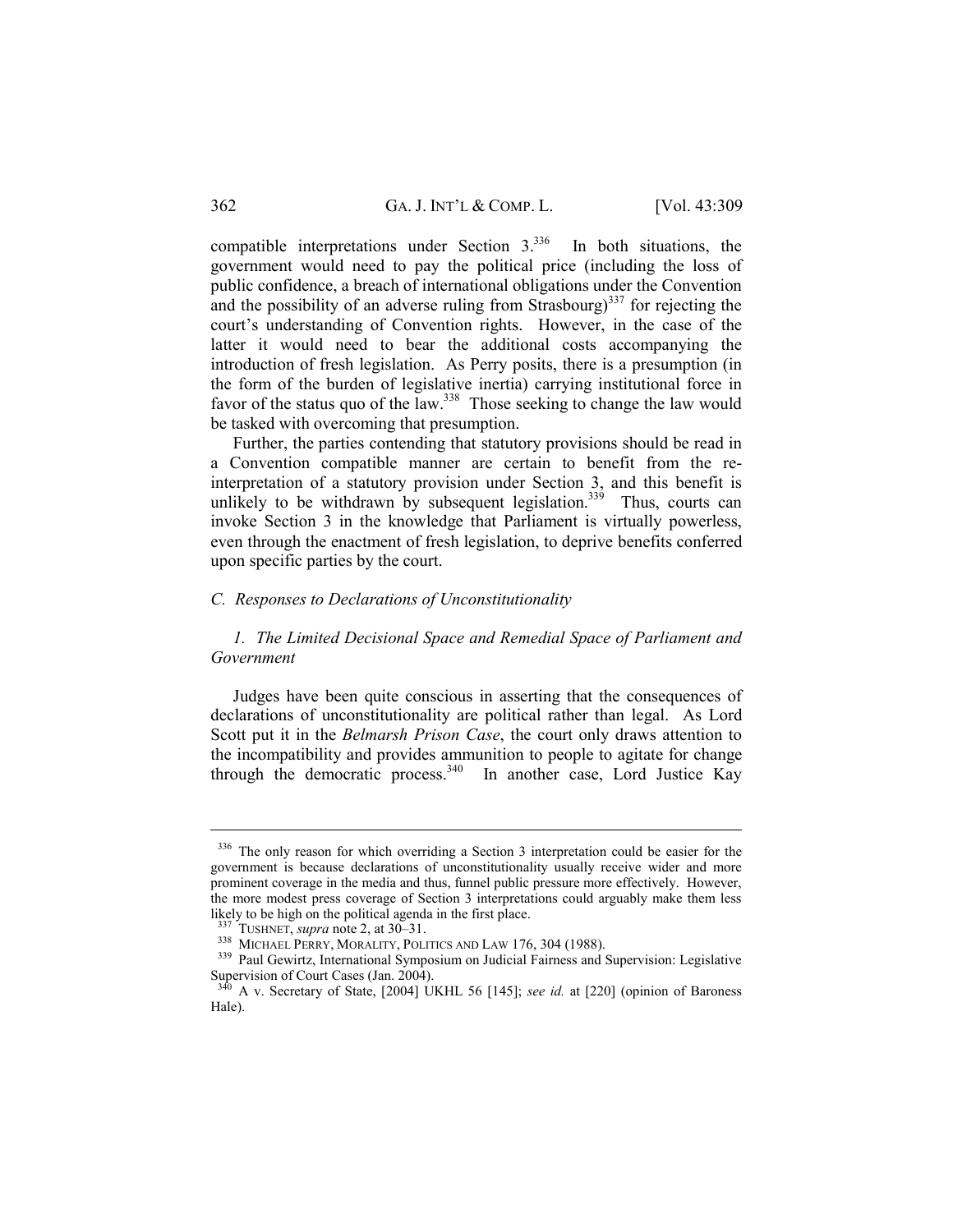observed that it was for the "the Government to decide what, if anything, to do" about a declaration of unconstitutionality.<sup>341</sup>

But in practice, Section 4 declarations have been responded to either through remedial orders or legislation in almost all cases. Amongst the eighteen declarations that attained finality, twelve were remedied through primary legislation. Amendments were largely made either by introducing special legislation or by inserting provisions into a bill that was already before Parliament at the time. $342$  The fast track remedial power under Section 10 of the HRA was invoked on three occasions.<sup>343</sup> In two cases, the impugned provisions had already been amended by primary legislation before the filing of the claim.<sup>344</sup> One final declaration of unconstitutionality, concerning the restrictions on the voting rights of prisoners, is still under consideration.345 Even in that case, the government introduced a draft bill for pre-legislative scrutiny, in which two out of three options laid out by the government seek to purge the incompatibility, while the third restates the existing ban.<sup>346</sup> Governments have focused more on the imperative question of *how* to act, rather than whether to take any remedial action to begin with.<sup>347</sup>

Considerable academic debate has developed about whether the government has any remedial space in responding to declarations of unconstitutionality. Sathanapally claims that in elongating the response-time for legislative response to a declaration and through the strategic technique of making minor alterations without fully addressing the declaration, the legislature has considerable remedial space in engaging with such declarations.348 While conceding that "judicial reasoning leading to a finding of incompatibility" will imply that "certain legislative options are

<sup>&</sup>lt;sup>341</sup> R (M) v. Sec'y of State for Health, [2003] EWHC (Admin) 1094 [17].<br><sup>342</sup> VERNON BOGDANOR, THE NEW BRITISH CONSTITUTION 61 (2009).<br><sup>343</sup> R (H) v. Mental Health Review Tribunal, North and East London Region, [2001] EW (Civ) 415, [2002] Q.B. 1; R (Baiai) v. Sec'y of State for the Home Dep't, [2008] UKHL 53, [2009] 1 A.C. 287; R (F) v. Sec'y of State for the Home Dep't, [2010] UKSC 17, [2011] 1 A.C. 331.

<sup>344</sup> R (Wilkinson) v. Inland Revenue Comm'rs, [2005] UKHL 30; R (Wright) v. Sec'y of State for Health, [2009] UKHL 3.

<sup>345</sup> Smith v. Scott, [2007] C.S.I.H. 9. In *R (Chester) v. Sec'y of State for Justice*, [2010] EWCA (Civ) 1439, the Court of Appeal declined to make another declaration of unconstitutionality on the same issue, highlighting that the Court had no role to "sanction government" for delays in responding to declarations of unconstitutionality.

<sup>346</sup> Ministry of Justice, Voting Eligibility (Prisoners) Draft Bill, 2012, Cm. 8499 (U.K.). 347 SATHANAPALLY, *supra* note 2, at 131. 348 *Id.* at 149–52.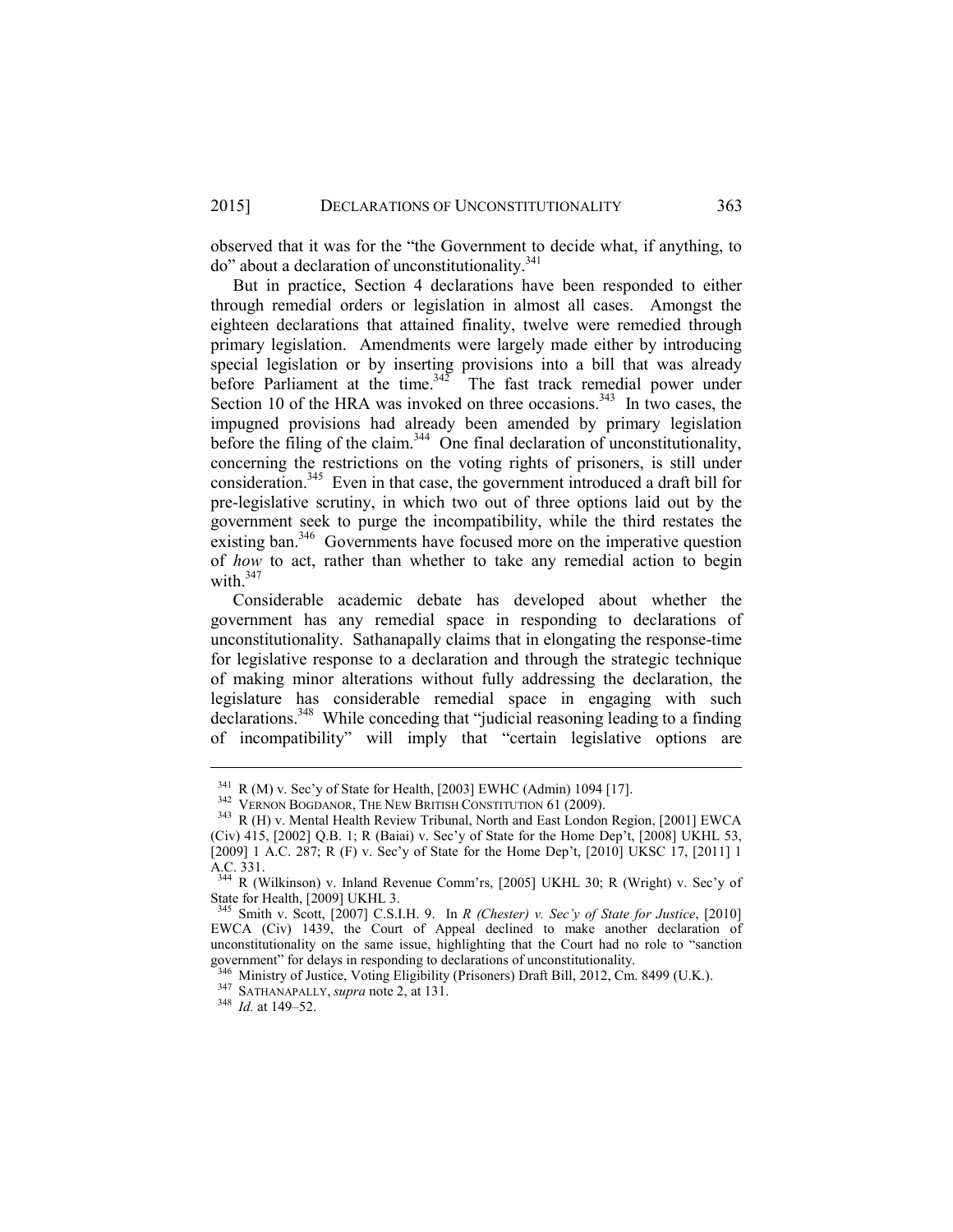precluded," Kavanagh contends that Parliament will have "room for legislative maneuver[ing]" in deciding how to remedy an incompatibility.<sup>349</sup> Neither has considered the extent to which the judicial process does in fact narrow the options of Parliament and government.

Scholars have failed to factor in other important elements that limit the remedial space available to the government in responding to declarations of unconstitutionality. To begin with, such declarations are sometimes made in respect of a narrow, transitional group of cases where the law has already been changed prospectively. This is what happened in *Clift*,<sup>350</sup> which has been discussed above.<sup>351</sup> In these situations, the government is deprived of the discretion of deciding whether a remedy should be retrospective, since the failure to adopt a retrospective remedy would constitute ignorance of the declaration and bear attendant political costs.<sup>352</sup>

Further, declarations of unconstitutionality are accompanied by soft suggestions of how the unconstitutionality might be remedied. These suggestions, as already expounded upon, may perform three distinct functions. First, they may exercise a guiding influence on the government by narrowing the government's substantive options in deciding how to remedy the unconstitutionality, limiting its remedial space. The House of Lords' judgment in *Clift*<sup>353</sup> demonstrated this.

Second, they may constitute an incentive to remedy the unconstitutional provisions, by indicating that only limited change is required to remove the unconstitutionality. Such declarations operate as soft assurances to Parliament that an amendment providing a certain floor of rights protection is all that is required to comply with the court's decision. Here, Parliament is not prevented from providing for a higher level of rights protection, but would not be *required* to do so in order to fix the unconstitutionality. Thus,

<sup>349</sup> KAVANAGH, *supra* note 45, at 281. Similarly, Feldman argues that Parliament retains "political freedom" to fashion a response to declarations of unconstitutionality. David Feldman, Lecture at BIICL, London, The Impact of the Human Rights Act 1998 on English Public Law, Keynote address at British Institute of International and Comparative Law Conference: European Influence on Public Law: 5 Years of the Human Rights Act 1998 in English Law and Recent Developments in France (Oct. 7, 2005), *available at* http://www. law.cam.ac.uk/faculty-resources/summary/the-impact-of-the-human-rights-act-1998-on-engl ish-public-law/2681.<br> $^{350}$  R (Clift) v. Sec'y of State for the Home Dep't, [2006] UKHL 54, [2007] 1 A.C. 484.

<sup>350</sup> R (Clift) v. Sec'y of State for the Home Dep't, [2006] UKHL 54, [2007] 1 A.C. 484. 351 *See supra* Part IV.*B*.*2*. 352 It should be noted, however, that the associated political costs in such cases might be slightly lower than in cases where laws in force are declared unconstitutional, since in these situations, the existing law is not incompatible with Convention rights.

 $353 \text{ R (Clift)}$  v. Sec'y of State for the Home Dep't, [2006] UKHL 54, [2007] 1 A.C. 484.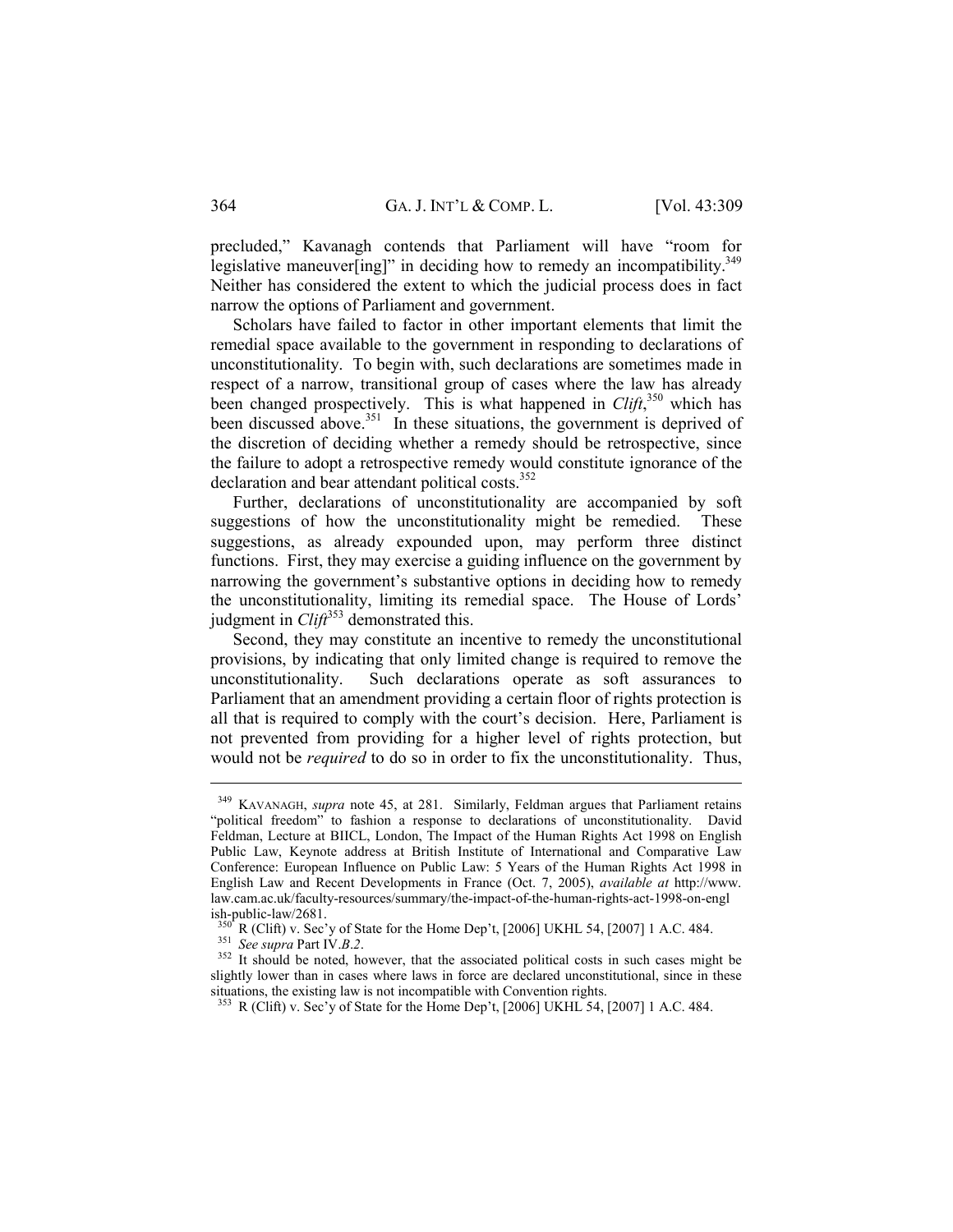remedial space for deciding the level of rights protection that should be accorded in order to eliminate the unconstitutionality is attenuated. This claim remains politically untested in one case. A suggestion of this kind accompanied Lord Justice Buxton's declaration of unconstitutionality in the Court of Appeal in *Baiai*.<sup>354</sup> However, the declaration of unconstitutionality was varied in appeal to the House of Lords.<sup>355</sup> But, it was confirmed by developments following the Court of Appeal's judgment in *T v Chief Constable*. 356 The Secretary of State amended the statutory provisions declared incompatible by an executive instrument,  $357$  based on the suggestions of the Court of Appeal that an appropriate filtering mechanism, which would not require the individual consideration of every case, could be introduced.<sup>358</sup>

Third, courts may on some occasions even go to the extent of suggesting the means by which a declaration of unconstitutionality may be addressed. *R (H) v. London North and East Region Mental Health Review Tribunal*<sup>359</sup> provides a good example of this. The Court of Appeal's subtle suggestion of making a remedial order was acted upon by the Secretary of State.

These arguments indicate that the remedial space available to the Parliament and government varies, both in terms of content and form, and is often more limited than one might expect. It would be going much too far to say that Parliament, in Masterman's words, has "unfettered discretion"<sup>360</sup> to determine the manner of its response. These soft suggestions should not be mistaken as exerting an insuperable normative force on the government. They are *obiter dicta* statements, but function as conduits through which

<sup>&</sup>lt;sup>354</sup> R (Baiai) v. Sec'y of State for the Home Dep't, [2007] EWCA (Civ) 478, [2008] Q.B. 143.<br><sup>355</sup> R (Baiai) v. Sec'y of State for the Home Dep't, [2008] UKHL 53, [2009] 1 A.C. 287.<br><sup>356</sup> [2013] EWCA (Civ) 25.<br><sup>357</sup> The (England and Wales) Order 2013. This instrument was made in spite of the fact that an appeal against the Court of Appeal's judgment was pending in the Supreme Court. The Supreme Court later confirmed the declaration of incompatibility. R (T) v. Chief Constable of Greater Manchester Police [2014] 3 W.L.R. 96.

<sup>358</sup> The Court's suggestions were based on a Criminal Records Review. *See* SUITA MASON, A COMMON SENSE APPROACH: A REVIEW OF THE CRIMINAL RECORDS REGIME IN ENGLAND AND WALES–REPORT ON PHASE 1, *available at* https://www.gov.uk/government/uploads/system/upl oads/system/uploads/attachment\_data/file/97894/common-sense-approach.pdf (last visited Nov. 11, 2014).

<sup>&</sup>lt;sup>359</sup> R (H) v. London North and East Region Mental Health Review Tribunal, [2001] EWCA (Civ) 415, [2002] Q.B. 1.

<sup>360</sup> Masterman, *supra* note 62.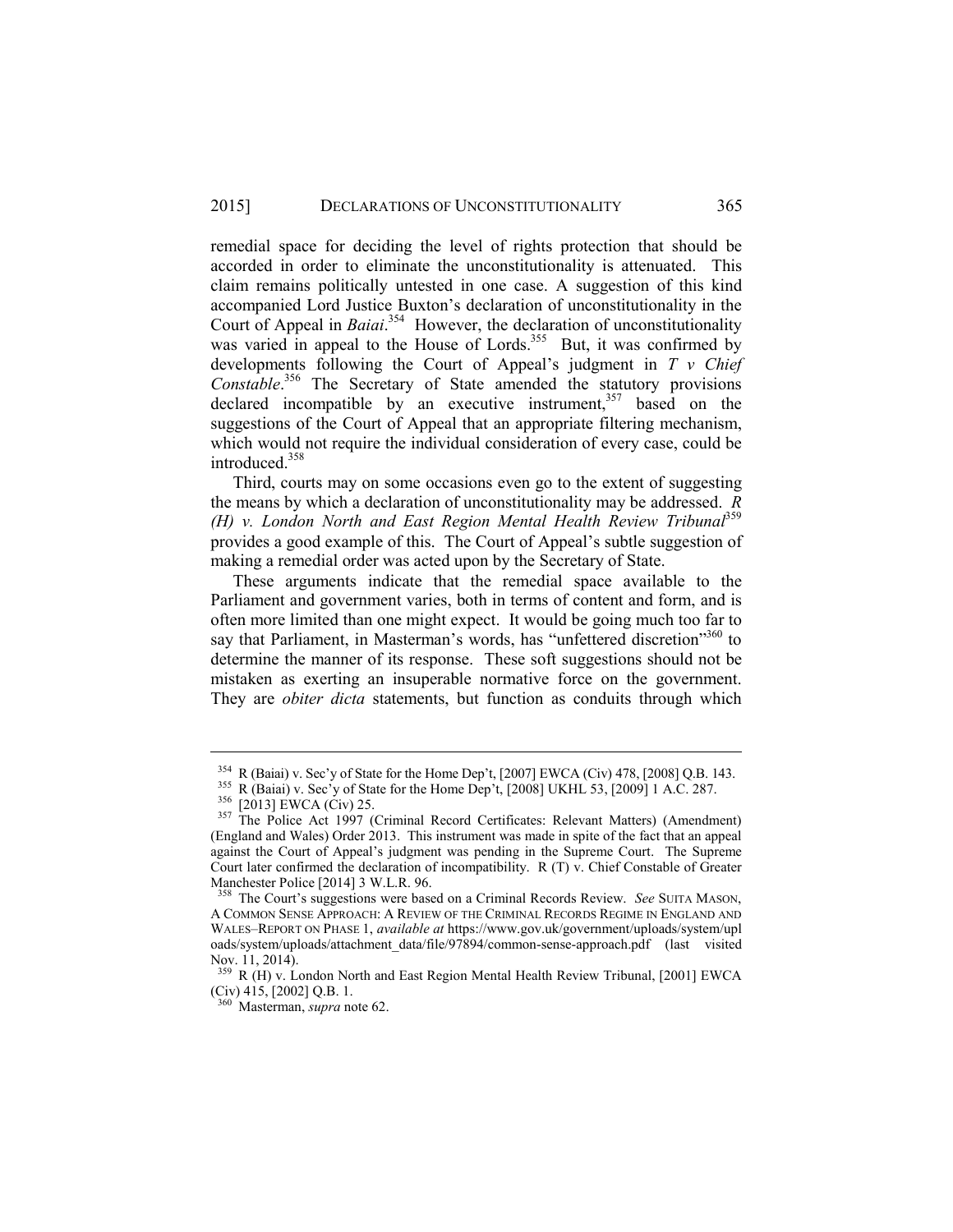broader messages are conveyed from the judiciary to Parliament.<sup>361</sup> The suggestions and a failure to adhere to them, like (but to a lesser extent than) the declaration of unconstitutionality, form an important part of the political discourse. In systems of weak-form judicial review, legislative deliberations are "informed but not controlled" by what courts have said, since legislatures recognize that courts have some advantages over them in constitutional interpretation.<sup>362</sup> If an adequate proportion of parliamentarians sufficiently disagree with the court's suggestions, they could ignore them *in spite of these pressures*.

The argument is consistent with the "court-centric" approach to ministerial statements of compatibility under Section 19 of the HRA, which tend to focus on whether proposed legislation will withstand challenge in domestic courts and the Strasbourg Court as opposed to whether such legislation is, in the government's view, compatible with Convention rights.363 The Cabinet Office's "Guide to Making Legislation" also requires the relevant government departments to "consider any risk of legal challenge and ensure that the way the bill is drafted reduces the risk as far as possible."364 Further, a memorandum setting out the impact of a bill on Convention rights, containing a "frank assessment by the department of the vulnerability to challenge in legal and policy terms," is required to be provided to the Parliamentary Business and Legislation Committee before the bill can be approved for introduction or publication in draft.<sup>365</sup>

### *2. The Strasbourg Court Dimension*

One important aspect influencing political responses to declarations of unconstitutionality remains to be discussed. The U.K. was a founding member of the Council of Europe, a pan-European organization of fortyseven member states, and ratified the Convention in 1951. The Convention established the Strasbourg Court, which considers applications concerning breaches of provisions of the Convention.<sup>366</sup> The U.K. accepted the right of

<sup>361</sup> Danny Nicol, *Law and politics after the Human Rights Act*, [2006] P.L. 722. 362 Mark Tushnet, *Weak-Form Judicial Review and "Core" Civil Liberties*, 41 HARV. C.R.- C.L. L. REV. 1, 10 (2006); *see also* HICKMAN, *supra* note 309, at 345 (analyzing the political response following the judgment in A v. Sec'y of State, [2004] UKHL 56, in which the political debate "took place within" the parameters of principle set out in the judges' speeches).<br> $363$  Hiebert, *supra* note 16.

<sup>&</sup>lt;sup>364</sup> UK CABINET OFFICE, GUIDE TO MAKING LEGISLATION 98 (2012).<br><sup>365</sup> *Id.* at 92.<br><sup>366</sup> European Convention on Human Rights § II, Nov. 4, 1950, 213 U.N.T.S. 221.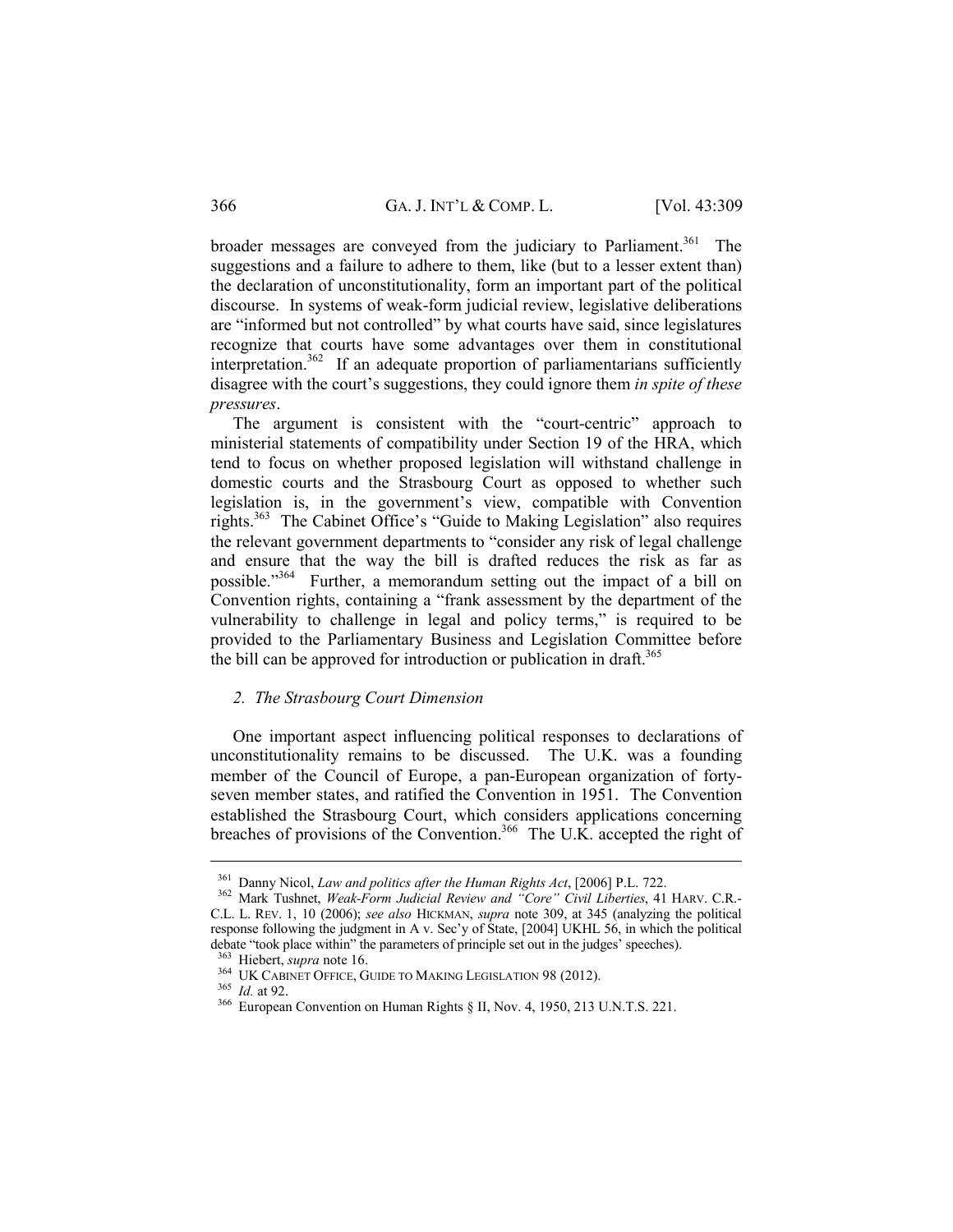individual petition to the Strasbourg Court in 1966.<sup>367</sup> Judgments of the Court are binding on the states that are parties to the case.<sup>368</sup>

Section 2(1) of the HRA states that courts in the U.K. must take Strasbourg Court jurisprudence into account. Domestic courts in the U.K. have adopted the "mirror" principle when considering case law of the Strasbourg Court. According to this principle, which was first articulated in *Alconbury*<sup>369</sup> and has been cited in several cases thereafter,<sup>370</sup> a strong presumption that clear and constant Strasbourg jurisprudence will be followed operates. This presumption can be displaced only for very good reasons;371 for instance, if the Strasbourg decision is "fundamentally at odds with the distribution of powers under the British constitution"372 or misunderstands some aspect of English law.<sup>373</sup>

The transformation of Convention rights into domestic law is meant to function as a floor rather than a ceiling. Although domestic courts can provide augmented rights protection, they cannot fall below the minimum standard set by Strasbourg.<sup>374</sup> As Lord Bingham famously put it, the national courts would "keep pace with the Strasbourg jurisprudence as it evolves over time: no more, but certainly no less."<sup>375</sup>

The failure to address a domestic declaration of unconstitutionality could result in a case being taken to the Strasbourg Court, with a high probability that the court would find a breach of Convention rights.<sup>376</sup> This because Strasbourg Court accords a margin of appreciation to decisions of national authorities, including courts. Thus, the political sanction underlying a

<sup>367</sup> Samantha Besson, *The Reception Process in Ireland and the United Kingdom*, *in* A EUROPE OF RIGHTS: THE IMPACT OF THE ECHR ON NATIONAL LEGAL SYSTEMS 37 (Helen Keller & Alec Stone-Sweet ed., 2008).<br><sup>368</sup> European Convention on Human Rights, *supra* note 262, art. 46.

<sup>&</sup>lt;sup>369</sup> R (Alconbury Developments) v. Sec'y of State, [2001] UKHL 23, [2003] 2 A.C. (H.L.) 295 (appeal taken from Eng.).

 $370 \text{ R}$  (Al Skeini) v. Sec'y of State for Defence, [2207] UKHL 26, [2008] 1 A.C. (H.L.) 153 (appeal taken from Eng.); Pinnock v. Manchester City Council, [2011] UKSC 6, [2011] 2 A.C. (S.C.) 104 (appeal taken from Eng.).

<sup>371</sup> Phillip Sales, *Strasbourg Jurisprudence and the Human Rights Act: A Response to Lord Irvine*, [2012] P.L. 253. 372 R v. Sec'y of State, [2001] UKHL 23, [2003] 2 A.C. (H.L.) 295 [76] (appeal taken from

Eng.).<br> $373$  R v. Lyons, [2002] KHL 44, [2003] 1 A.C. (H.L.) 976 (appeal taken from Eng.).

<sup>&</sup>lt;sup>374</sup> Feldman, *supra* note 349.<br><sup>375</sup> R (Ullah) v. Special Adjudicator, [2004] UKHL 26 [20].<br><sup>375</sup> Anthony Lester QC & Kate Beattie, *Human Rights and the British Constitution*, *in* THE CHANGING CONSTITUTION (Jeffrey Jowell & Dawn Oliver eds., 6th ed. 2007).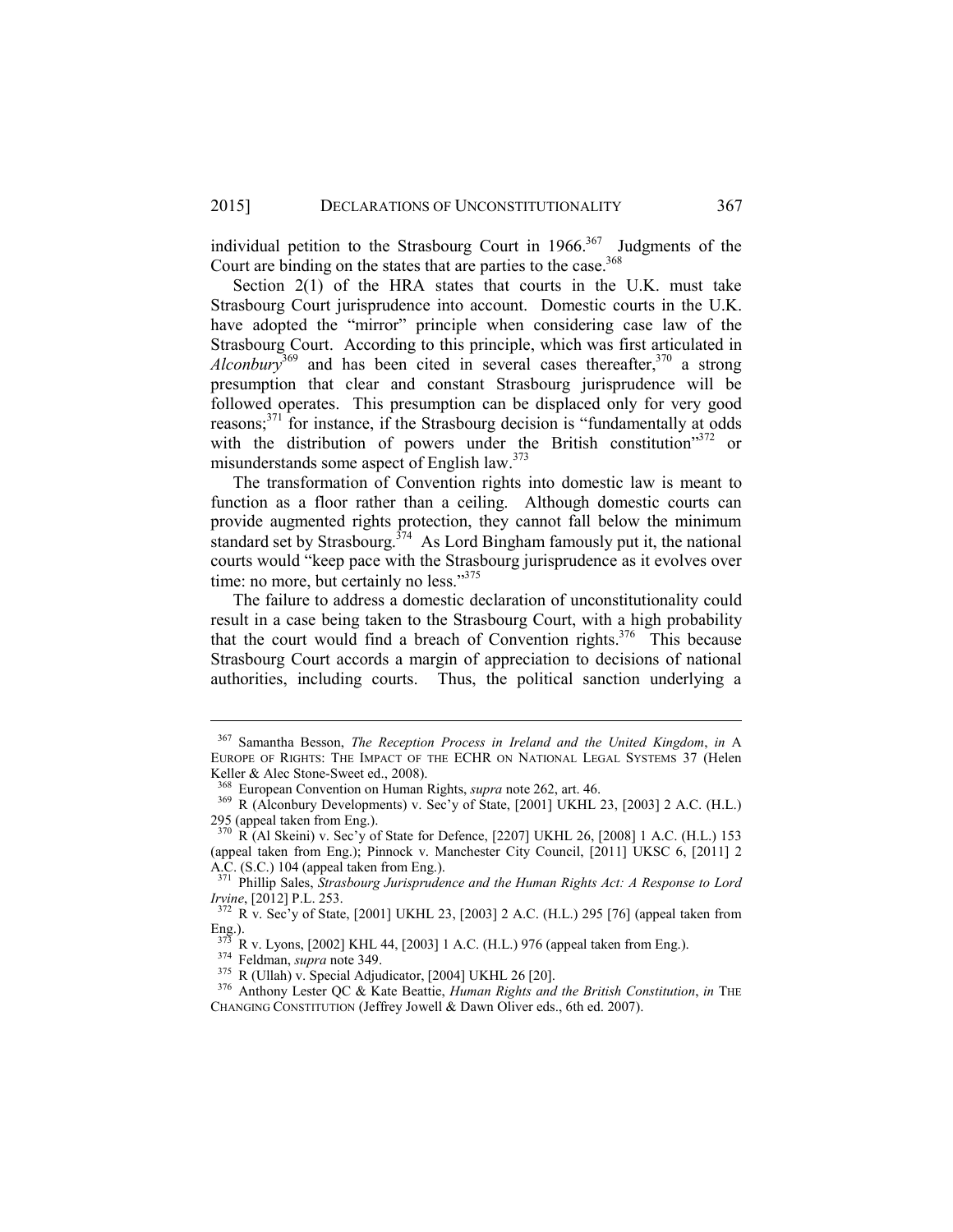declaration of unconstitutionality transforms into a legal sanction through the Strasbourg Court.<sup>377</sup> The U.K. then falls under an international obligation to amend its domestic law.

#### *3. A Constitutional Convention or Atrophy of Constitutional Power*

Jennings provided a now familiar three-part test for establishing that a practice had transformed into a constitutional convention. There are three necessary conditions for a constitutional convention to develop: The existence of a precedent, belief on the part of political actors that they are bound by the precedent, and a reason for the rule.<sup>378</sup> Jaconelli added a selfevident, but sometimes overlooked, fourth condition: that the rule must be constitutional in character (i.e., it must "regulate the manner in which the business of government is to be conducted").<sup>379</sup> Has the expectation that the Parliament or government of the day will address declarations of unconstitutionality transformed into a constitutional convention? Many people believe that a convention to this effect is emerging, but has not yet fully crystallized.<sup>380</sup> The Strasbourg Court adopted a similar position in *Burden v. United Kingdom*. 381 Although there is no legal obligation to address declarations of unconstitutionality, the Court observed that it was possible that in the future, evidence of a "long-standing and established practice" of giving effect to declarations of unconstitutionality "might be sufficient to persuade [it]  $\ldots$  of the effectiveness of the procedure."<sup>382</sup> The implication is that while the practice has a constitutional character and is supported by underlying reasons (varying from the special status of courts in determining the meaning of Convention rights to the protection of minorities), sufficient precedent is not yet available, and the beliefs of political actors on the binding nature of this expectation are not firmly developed.

<sup>&</sup>lt;sup>377</sup> Nicol, *supra* note 361.<br><sup>378</sup> IVOR JENNINGS, THE LAW AND THE CONSTITUTION 134–36 (5th ed. 1959).<br><sup>379</sup> Joseph Jaconelli, *The Nature of Constitutional Convention*, 19 LEGAL STUD. 24 (1999).<br><sup>379</sup> See Feldman, *supr Act*, [2008] P.L. 668; *see also* KAVANAGH, *supra* note 45, at 289; Vermeule, *supra* note 330; Gardbaum, *supra* note 333 (arguing that it was too early to say that because Parliament had not ignored a declaration of unconstitutionality meant that Section 4 of the HRA was "practically irrelevant").

<sup>381 44</sup> Eur. H.R. Rep. 51 (2007). 382 *Id.* at [39].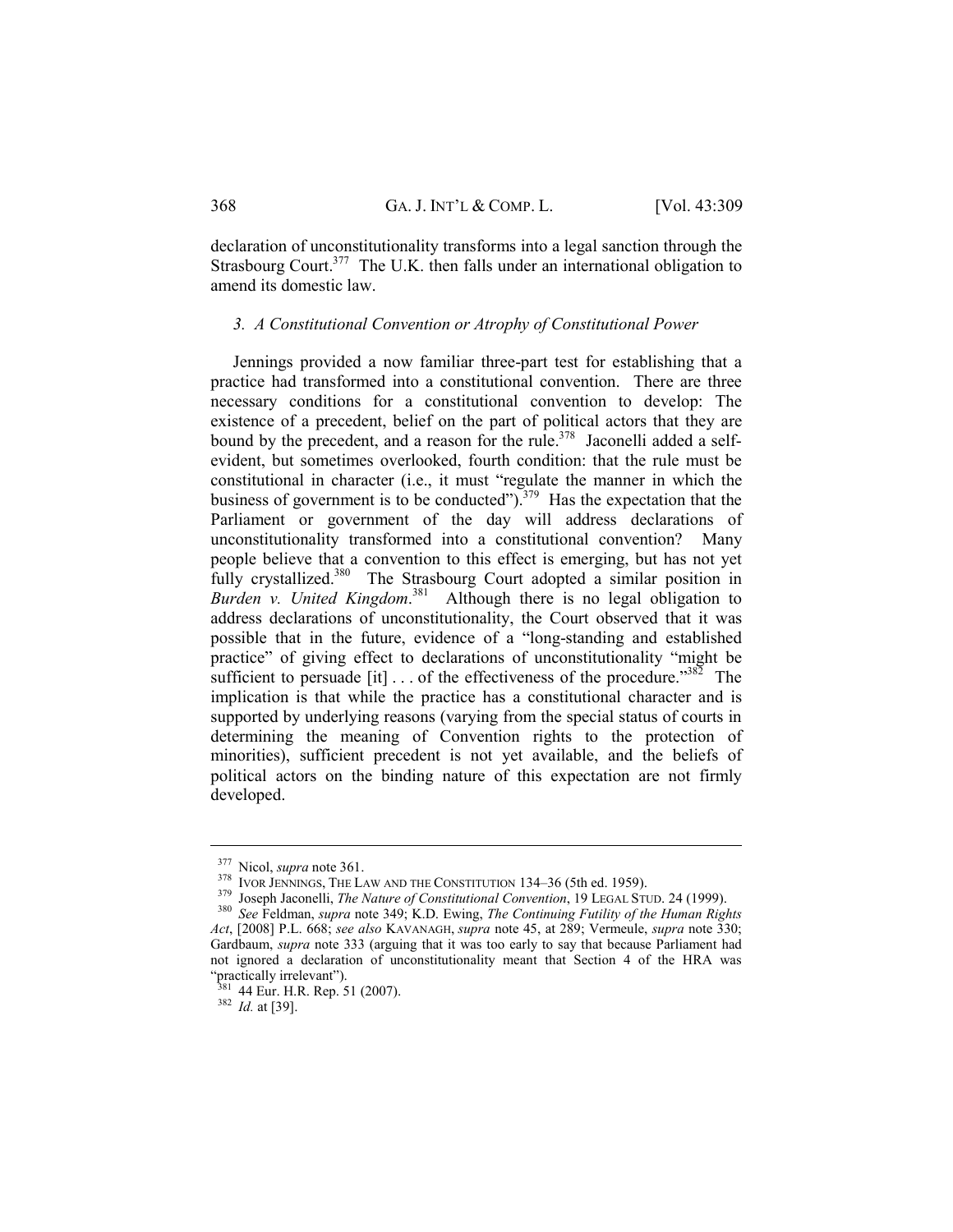Vermeule argues that some constitutional powers tend to "atrophy" over time.<sup>383</sup> Powers that remain unexercised for long periods gradually become un-exercisable, as their exercise would seem to run contrary to the rules of the political game. Another way of looking at this argument is that on account of political precedent heuristics, a constitutional convention against the use of such powers develops as the power falls into desuetude. In the context of the declaration of unconstitutionality, Vermeule argues that Parliament's compliance may "unintentionally be preparing the ground for a day in which Parliament will be thought to violate a constitutional convention if it refuses to comply."384

Vermeule provides the following examples to demonstrate his argument: the royal veto in the U.K., the "notwithstanding" clause under Section 33 of the Canadian Charter, the "disallowance" power (also of Canadian heritage), the power to "pack" the Supreme Court and the Congressional power to impeach executive officers (both from the United States).<sup>385</sup> It is not merely coincidental that all his examples of atrophy refer to powers where the burden of legislative inertia is on the body that seeks to exercise its constitutional power. For instance, in order to invoke the "notwithstanding" clause under Section 33 of the Canadian Charter, the relevant legislature needs to do so expressly through statute. Similarly, to pursue a "courtpacking" agenda, the U.S. Congress would have to assemble the political capital to pass appropriate legislation. In these examples, the position after the power has atrophied is the default case. As explored previously, the declaration of unconstitutionality is subtly different. Under the HRA, the default case is that primary legislation remains valid *unless* the government or Parliament addresses the declaration that it is incompatible with Convention rights.<sup>386</sup>

Evaluating the atrophy of powers where the burden of legislative inertia is on the legislature or government is fairly straightforward and can be expressed in terms of a binary. In the case of the notwithstanding clause and the court-packing power, we can say that required legislation has either been enacted or it hasn't. The prisoner voting rights story following the declaration of unconstitutionality in *Smith v. Scott*<sup>387</sup> demonstrates that this is

<sup>383</sup> Vermeule, *supra* note 330 (the author benefited from attending the Oxford-Harvard teleconference in April 2012, at which a previous draft of this paper was discussed).  $^{384}$  *Id.* at 443.

<sup>384</sup> *Id.* at 443. 385 *Id.* <sup>386</sup> *See supra* Part IV.*B*.*3*. 387 Smith v. Scott, [2007] CSIH 9.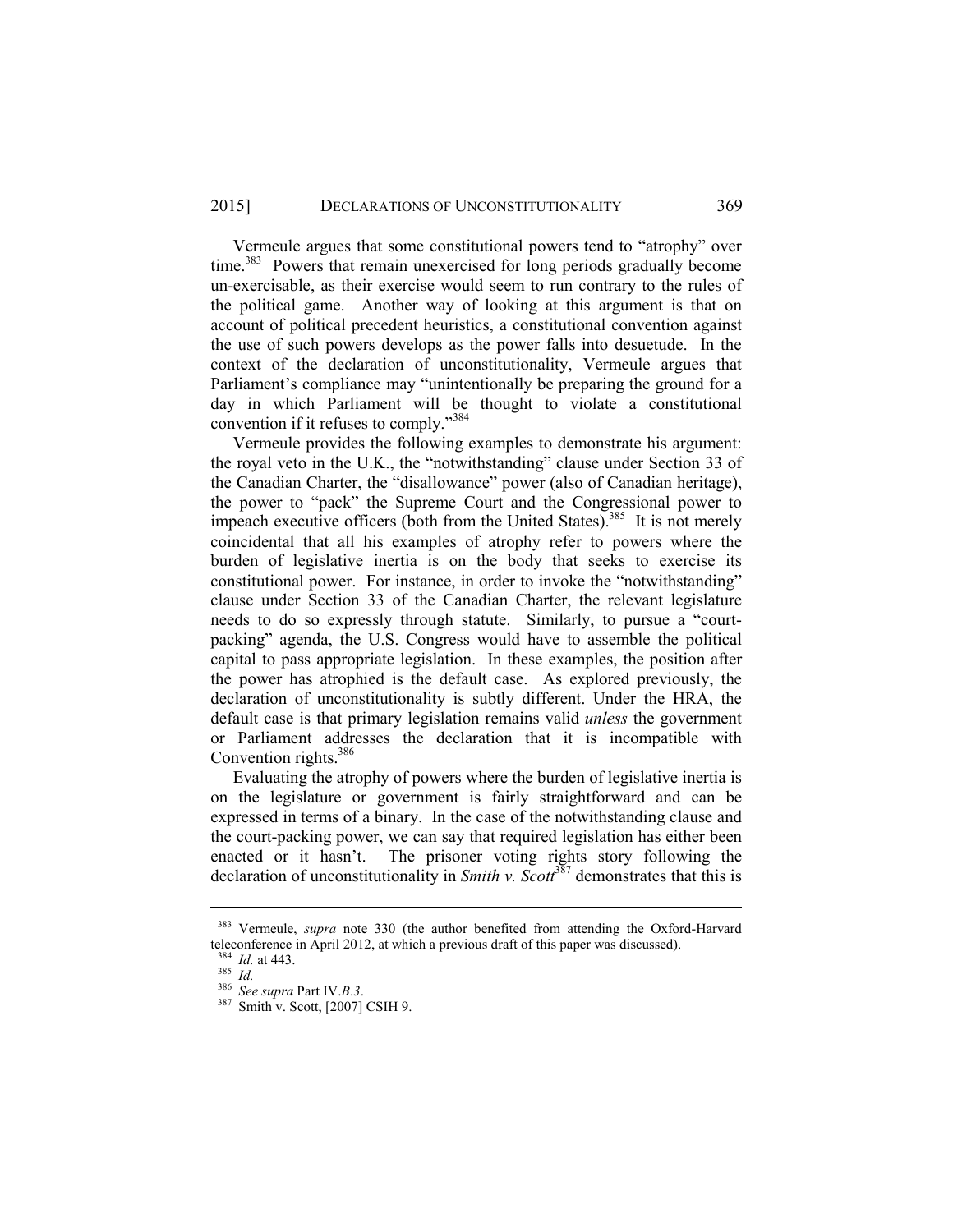not quite as easy to discern with the declaration of unconstitutionality. Six years after the Scottish Registration Appellate Court declared Section 3 of the Representation of People Act, 1983 incompatible with Article 3 of the First Protocol to the Convention<sup>388</sup> (providing for "free and fair elections and the right to free expression of the people in the choice of the legislature"), this incompatibility remains legal authority. In some official statements, governments have expressed an intention to remove the incompatibility.<sup>389</sup> But individuals in government, including the Prime Minister,  $390$  have expressed strong disagreement with the decision. How is such a case to be considered in the context of a constitutional convention or atrophy analysis? If we were to argue that only express rejection of a declaration of unconstitutionality constitutes a refusal to comply, then this would be treated as compliance. On the other hand, the incompatible law still remains the law of the land. The evaluation of compliance with declarations of unconstitutionality is not conducive to a binary analysis, but fits more comfortably with the idea of a gradient, requiring a nuanced approach.

It may, of course, be possible for such strong constitutional practice to develop that the government or Parliament will be expected to address all declarations of unconstitutionality. The important point is that by virtue of the structural design of the HRA, the crystallization of a constitutional convention that declarations under Section 4 will be addressed is likely to be a slower and more arduous process than it would be for powers where the burden of legislative inertia is on the body possessing the power.

### V. A COMPARISON OF THE SPACE AVAILABLE FOR POLITICAL RESPONSES

This section seeks to construct an overview drawing upon the arguments made in preceding sections. It will integrate Part III, which focused on responses to declarations of unconstitutionality in India, with Part IV, which engaged with arguments concerning the space available to political actors in responding to declarations of unconstitutionality in the U.K. Part IV demonstrated the distinction between two kinds of space available in responding to declarations of unconstitutionality—decisional space and

<sup>&</sup>lt;sup>388</sup> European Convention on Human Rights, *supra* note 366, Protocol I.<br><sup>389</sup> C.R.G. Murray, *We Need to Talk: "Democratic Dialogue" and the Ongoing Saga of Prisoner Disenfranchisement*, 62 N.I.L.Q. 57 (2011).<br><sup>390</sup> Patrick Wintour & Andrew Sparrow, *I Won't Give Prisoners the Vote, Says David* 

*Cameron*, THE GUARDIAN, Oct. 24, 2012.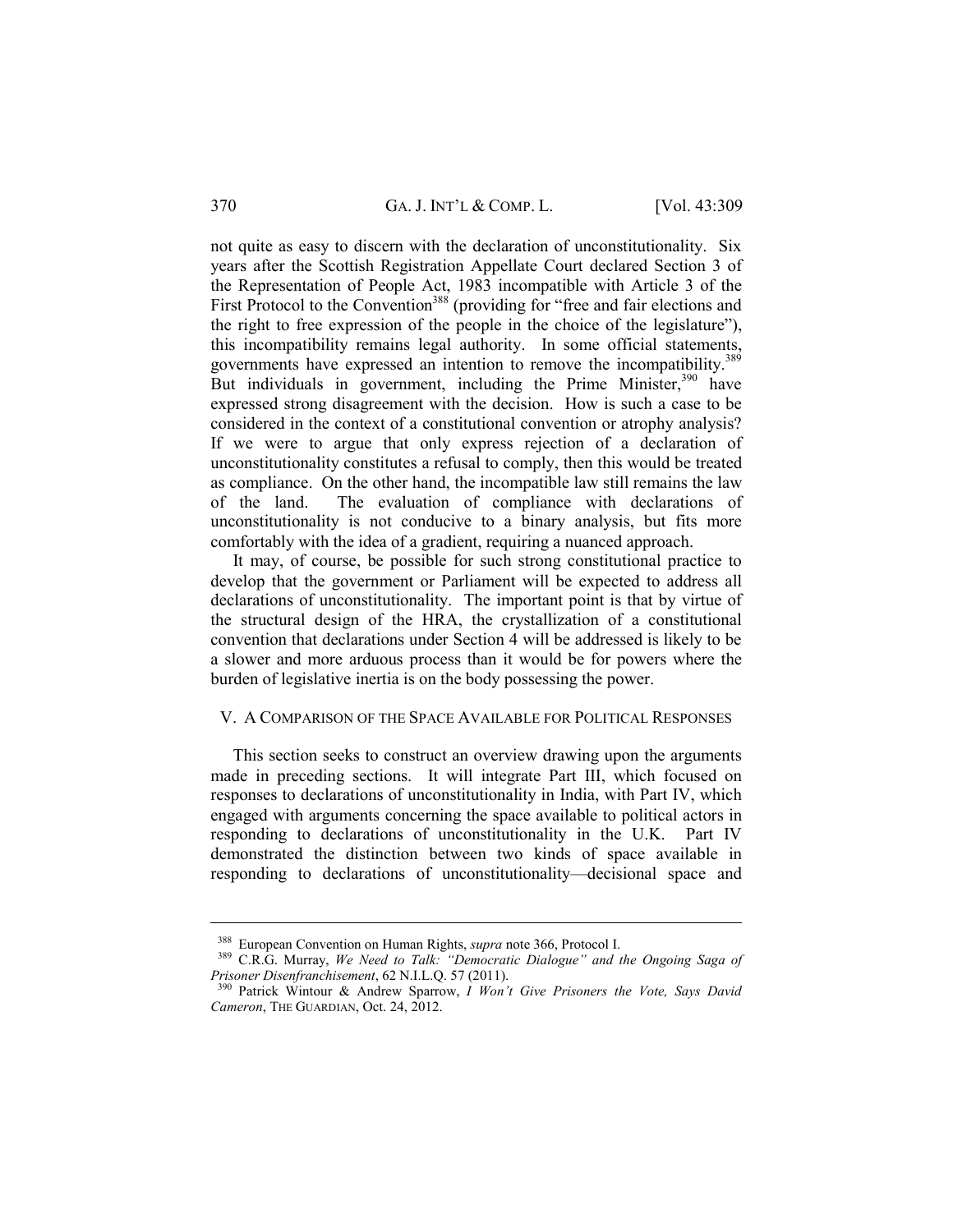remedial space. This section will draw upon the two concepts of space in the context of both India and the U.K.

### *A. Comparing Decisional Space in India and the U.K.*

What is the difference between the U.K. Parliament and government's capacity to reject declarations of unconstitutionality compared with that of the Indian Parliament and government? At the outset, it is worth flagging up the distinction between the structural design of the HRA and the Indian Constitution. The former, as examined in Part IV, places the burden of inertia on the person seeking to remove the unconstitutionality. In other words, a declaration of unconstitutionality does not automatically result in a change of the law—it still requires remedial action (in the form of a remedial order or legislative change) in order for the application of the law to be affected in any way. As long as Parliament and the government choose not to act, the expectation is that the law will continue to be enforced as it was before the declaration of unconstitutionality was made. In India, the burden of inertia is on Parliament and the government, since a declaration of unconstitutionality automatically results in the disapplication and nonenforcement of the law. Political capital in the form of a two-thirds majority in Parliament needs to be assembled before fundamental rights amendments or Ninth Schedule amendments can be made in order to nullify an Indian court's judgment.

The decisional space available in the U.K. is less than that assumed in the existing literature. This is for a number of reasons. First, the government's record of consistently addressing declarations of unconstitutionality is not simply about "inductive reliance on a given pattern of behavior,"<sup>391</sup> it is often the result of calculated attempts by the court to issue such declarations in conditions favorable to change. In many cases, courts issue declarations of unconstitutionality knowing that there is either an intention to amend the law in any event, or a strong likelihood that the law will be amended if the declaration of unconstitutionality is issued. This makes the "decisional space" question hollow, since the Parliament or government do not harbor a desire to reject the declaration of unconstitutionality to begin with. Further, the failure to address a declaration of unconstitutionality (even when Parliament wishes to reject it) is likely to result in an adverse ruling from the Strasbourg Court, placing the government in breach of its international

<sup>391</sup> Phillipson, *supra* note 308, at 68.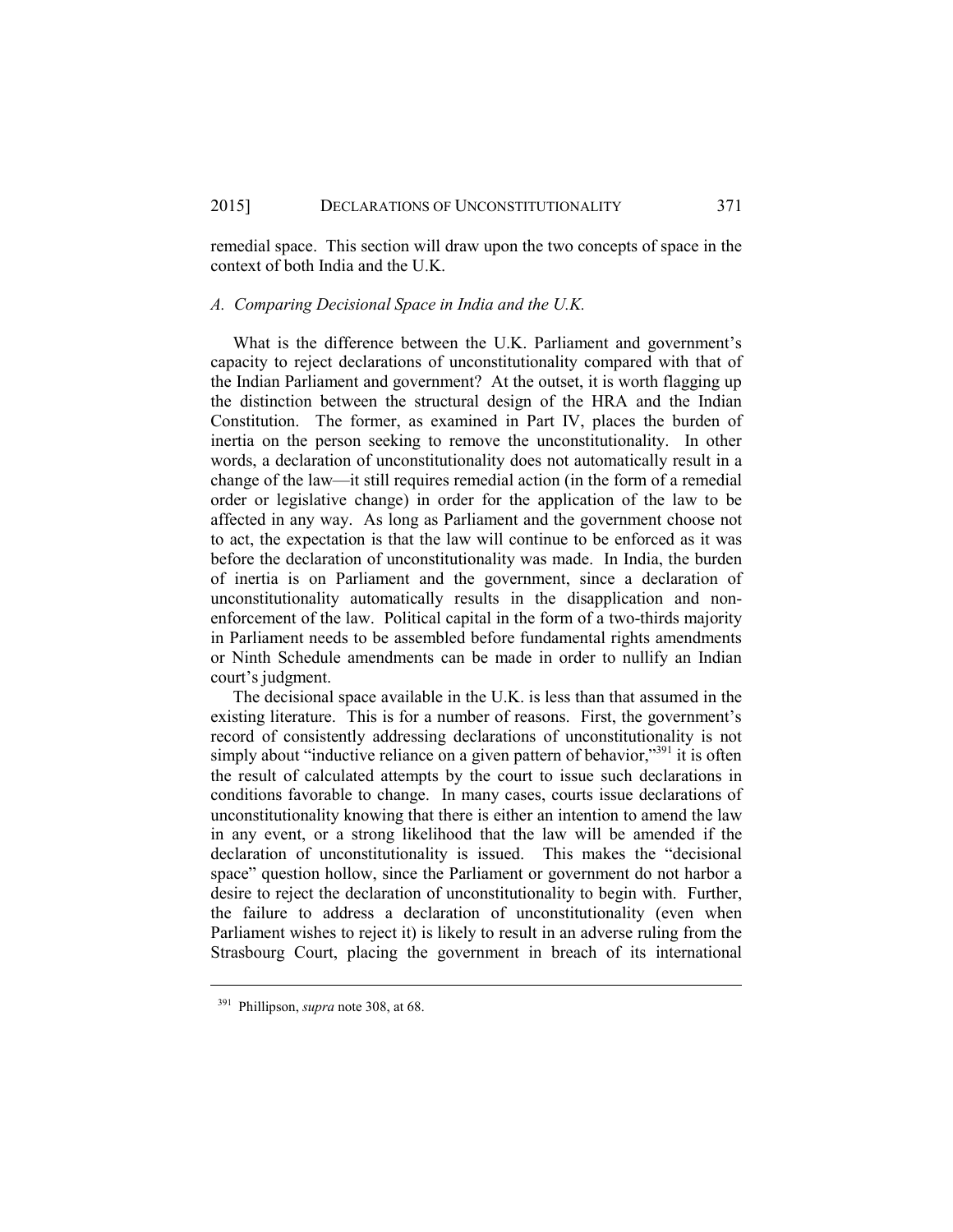obligations. Finally, soft suggestions made by courts indicating that only minimal change is required in order to address the unconstitutionality influence the decisional space available to Parliament and government.

Conversely, the decisional space available to the Indian Parliament and government when primary legislation is declared unconstitutional for violating fundamental rights is wider than that which is ascribed to them by the existing scholarship. Parliament has two methods of responding to declarations of unconstitutionality: fundamental rights amendments and Ninth Schedule amendments. Whether the judgments in the *Basic Structure Case* and *Coelho* have circumscribed these response mechanisms to such an extent that they are rendered un-exercisable or virtually un-exercisable has remained controversial. In Part III, I argued, based on an analysis of these two judgments as well as other decisions of the Supreme Court, that Parliament still retains some amount of space to respond to judgments through these two response mechanisms.

Whereas the U.K. Parliament and government has less space for response than that often assumed, its Indian counterparts have greater space for response than that attributed by scholars after the *Basic Structure* and *Coelho* judgments. The decisional space for responding to judgments in both jurisdictions is difficult to match with surgical precision. But the argument that I am making is that the decisional space available in India and the U.K. is comparable, and provides for a much closer similarity than a bare juxtaposition of the literature in both jurisdictions seems to suggest. What becomes lucid from an analysis of both jurisdictions is that in India and the U.K. pronounced disagreement by some (or even a majority of) political representatives with a judgment striking down legislation or invoking Section 4 of the HRA has not proven sufficient to reject the judgment. The political fallout from the *Belmarsh Prison* judgment exemplifies this. That judgment<sup>392</sup> declared a part of the U.K.'s erstwhile anti-terrorism law unconstitutional and was initially opposed by sections of the government and parliament; but nevertheless the decision eventually led to a repeal of the law and its replacement by a fresh anti-terrorism regime.<sup>393</sup>

In India and the U.K., extraordinary impetus is required in order to reject declarations of unconstitutionality. The hurdles that need to be overcome by this impetus are distinct in both jurisdictions. In the U.K., these hurdles

 $392$  A v. Sec'y of State for the Home Dep't, [2004] UKHL 56, [2005] 2 A.C. 68 (appeal taken from Eng.).

<sup>&</sup>lt;sup>393</sup> Anti-terrorism, Crime and Security Act, 2001, c. 24; Prevention of Terrorism Act, 2005, c. 2; SATHANAPALLY, *supra* note 2, at 189–93.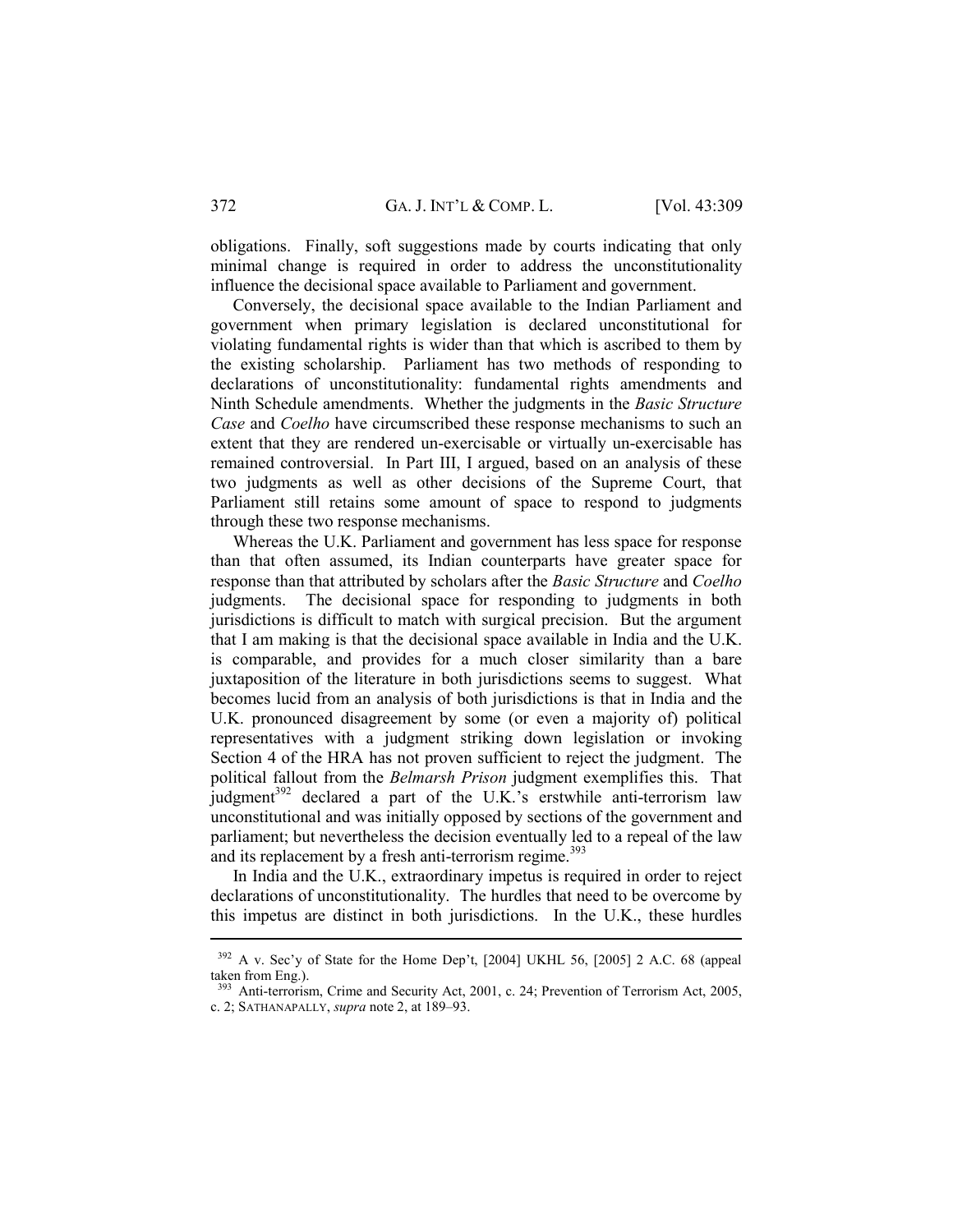include public and political pressure when a declaration of unconstitutionality is made and the risk of a finding from the Strasbourg Court that the government is in breach of its international obligations. In India, the biggest hurdle is the fact that these response mechanisms can only be invoked through a two-thirds majority vote in Parliament. Unless the ruling government has a particularly strong parliamentary mandate, this would necessitate considerable support cutting across political party lines. The other hurdle that governments in India would be tasked with overcoming is the pressure of public opinion, particularly given the surge in the institutional legitimacy of the Supreme Court and High Courts in the last three decades.<sup>394</sup>

But these arguments should not be taken so far as to say that parliament and government in India and the U.K. have virtually no decisional space. It is not inconceivable to think of situations where parliaments in both jurisdictions gather the impetus to reject a judgment declaring that primary legislation which is a political "hot potato" or high on the political agenda is unconstitutional. There is ample evidence in support of this claim with regard to the property cases in India. Since agrarian reform was a cornerstone of the political agenda post-independence, several judgments (many of which were discussed in Part III) declaring land redistribution legislation unconstitutional were nullified through fundamental rights amendments and Ninth Schedule amendments. In the U.K., the developments surrounding the declaration of unconstitutionality issued in *Smith v. Scott*<sup>395</sup> concerning the restrictions on prisoners' right to vote (considered in Part IV) provides a good example. The draft bill<sup>396</sup> introduced by the government for pre-legislative scrutiny contemplates rejecting the declaration outright, since one of the three options set out in the bill presents this possibility. It waits to be seen whether and how the government chooses to address the incompatibility. But the side to which the scales eventually tip does not significantly affect my argument. Even if Parliament chooses to address the unconstitutionality, the aftermath of the case would demonstrate that the impetus for rejecting the declaration, although considerable, was not

<sup>394</sup> Jayanth K. Krishnan, *Scholarly Discourse, Public Perceptions, and the Cementing of Norms: The Case of the Indian Supreme Court and a Plea for Research*, 9 J. APP. PRAC. & PROCESS 235 (2007) (explaining that the Supreme Court's exalted reputation may be more a matter of scholarly belief rather than public opinion).

<sup>&</sup>lt;sup>395</sup> [2007] CSIH 9.<br><sup>396</sup> Voting Eligibility (Prisoners) Draft Bill, 2012, Cm 8499, cl. 39–40.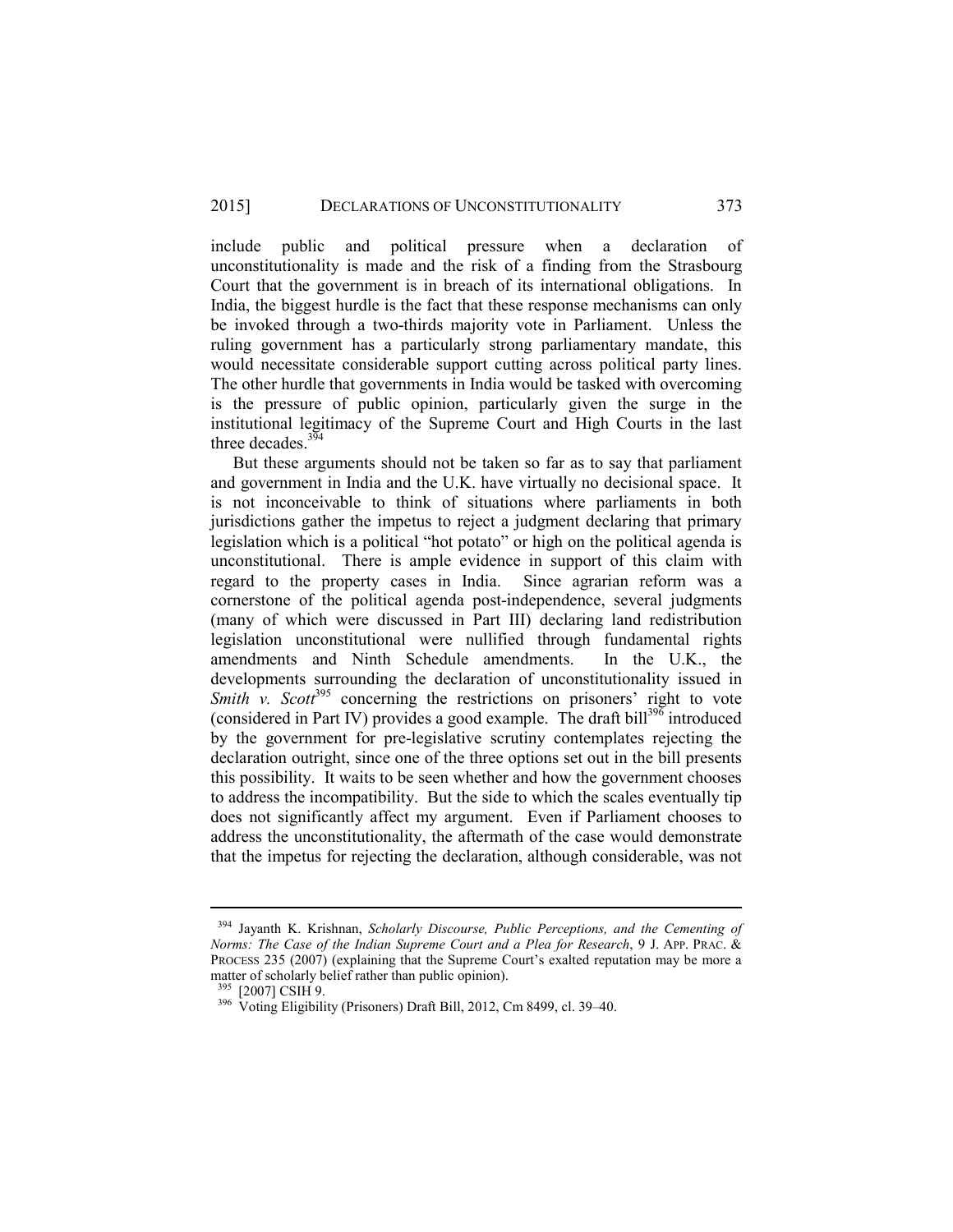eventually sufficient to overcome the hurdles faced by Parliament and government.

### *B. Remedial Space in India and the U.K.: The Room for Maneuver*

A comparison of the remedial space available in India and the U.K. is slightly more complicated. Once again, an important difference between the HRA and the Indian Constitution bears on the manner in which remedial space should be understood in these jurisdictions. In the U.K., remedial space has been referred to as the legal mode (a remedial order under Section 10 of the HRA or fresh primary legislation) and substantive means (the replacement of an entire regime, minor changes to the existing legislation, etc.) available for addressing declarations of unconstitutionality. In other words, it refers to the room for legislative maneuver after Parliament or the government has *decided to address the declaration of unconstitutionality in some way* (rather than to simply ignore it or reject it outright). In the Indian context, I will refer to remedial space as the legal mode (fundamental rights amendments and Ninth Schedule amendments), and substantive means available to Parliament and government in responding to declarations of unconstitutionality. This refers to the room for maneuver available to the Indian Parliament and government *once they have decided to respond to a declaration of unconstitutionality*.

At first glance, this seems a comparison between unequals in the sense that it is implausible to compare responses to declarations of unconstitutionality that seek to *comply* with human rights decisions of courts in the U.K. with responses to declarations of unconstitutionality in India, which *detract* from (rather than advance) judicial decisions striking down legislation. But such criticism fails to appreciate the nuances of what actually takes place when a declaration of unconstitutionality is made. In the U.K., although the remedial order or legislation for addressing a declaration of unconstitutionality seeks to put the court's judgment into effect, it may also provide the opportunity for Parliament and the government to calibrate its response to the court's judgment by addressing the unconstitutionality in a way that doesn't fully give effect to the judgment or does so in a limited way.<sup>397</sup> Westminster Parliament's response to the declarations of

<sup>397</sup> *See* SATHANAPALLY, *supra* note 2, at 149–52.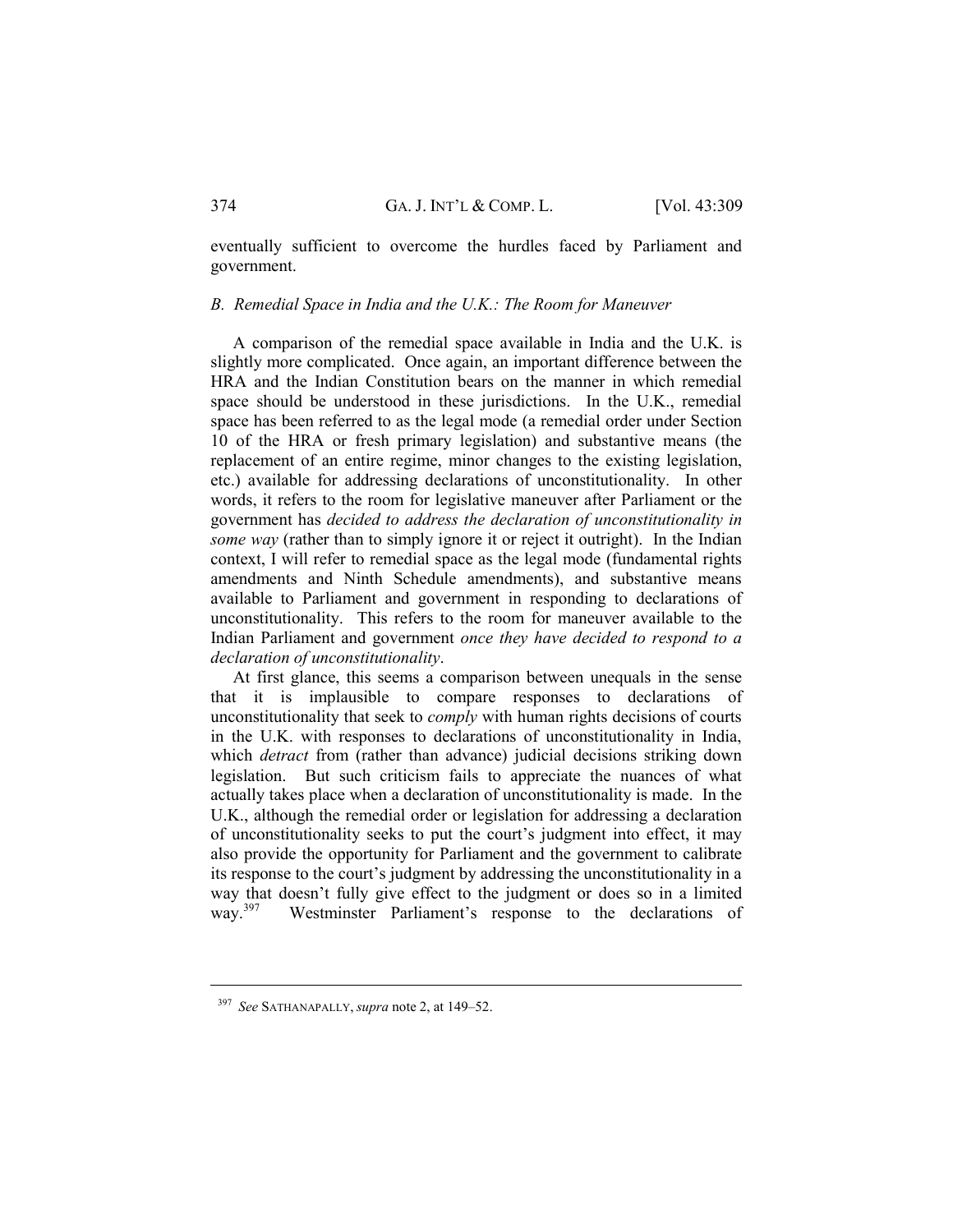unconstitutionality made in *Morris* and *Gabaj*, 398 which declared Section 185(4) of the Housing Act, 1996 incompatible with the anti-discrimination provision under Article 14 of the Convention, provides an example. In spite of the remedial law amending the incompatible statutory provision, by retaining elements of discrimination in the social housing regime, the government was seen as not fully complying with the two judgments.<sup>399</sup> Thus, in practice, remedial orders or legislation act both as a way of complying with and as a mode of sidestepping or detracting from the court's judgment.

In India, Parliament has employed two response mechanisms to respond to declarations of unconstitutionality: fundamental rights amendments and Ninth Schedule amendments. As expounded in Part III, both of these response mechanisms can be subjected to judicial review, but the test for reviewing them varies. While fundamental rights amendments are subjected to the "essence of rights test," Ninth Schedule amendments are subjected to the "rights test." $400$ " In being able to select which of these response mechanisms to invoke when a judgment declares primary legislation unconstitutional, Parliament is also in a position to decide which test for review should be applicable to its response. It would, of course, be likely to choose the test that is expected to withstand subsequent challenge in court. Parliament may also, as it has done in the past, $401$  invoke both response mechanisms in conjunction.

Another important factor strategically influences the Indian Parliament's choice between these two response mechanisms. By definition, the Ninth Schedule insulates statutes from judicial review and thus has an impact exclusively vis-à-vis the law that is protected through a Ninth Schedule amendment.<sup>402</sup> Fundamental rights amendments, on the other hand, have broader implications on the constitutional landscape. In the process of nullifying judgments through a fundamental rights amendment, Parliament also risks having an impact on other statutes and transactions affected by the amendment.<sup>403</sup> In this sense, Ninth Schedule amendments are more narrowly

<sup>398</sup> *Appendix 3: DCA Table of Declarations of Incompatibility made under section 4 of the Human Rights Act 1998*, JOINT COMMITTEE ON HUMAN RIGHTS TWENTY-THIRD REPORT, http:// www.publications.parliament.uk/pa/jt200506/jtselect/jtrights/239/23909.htm.

<sup>&</sup>lt;sup>399</sup> See SATHANAPALLY, *supra* note 2, at 149–52.<br><sup>400</sup> I.R. Coelho v. State of Tamil Nadu, A.I.R. 2007 S.C. 861 [74].<br><sup>401</sup> See The Constitution (Fourth Amendment) Act, 1955.<br><sup>402</sup> I.R. Coelho v. State of Tamil Nadu, A.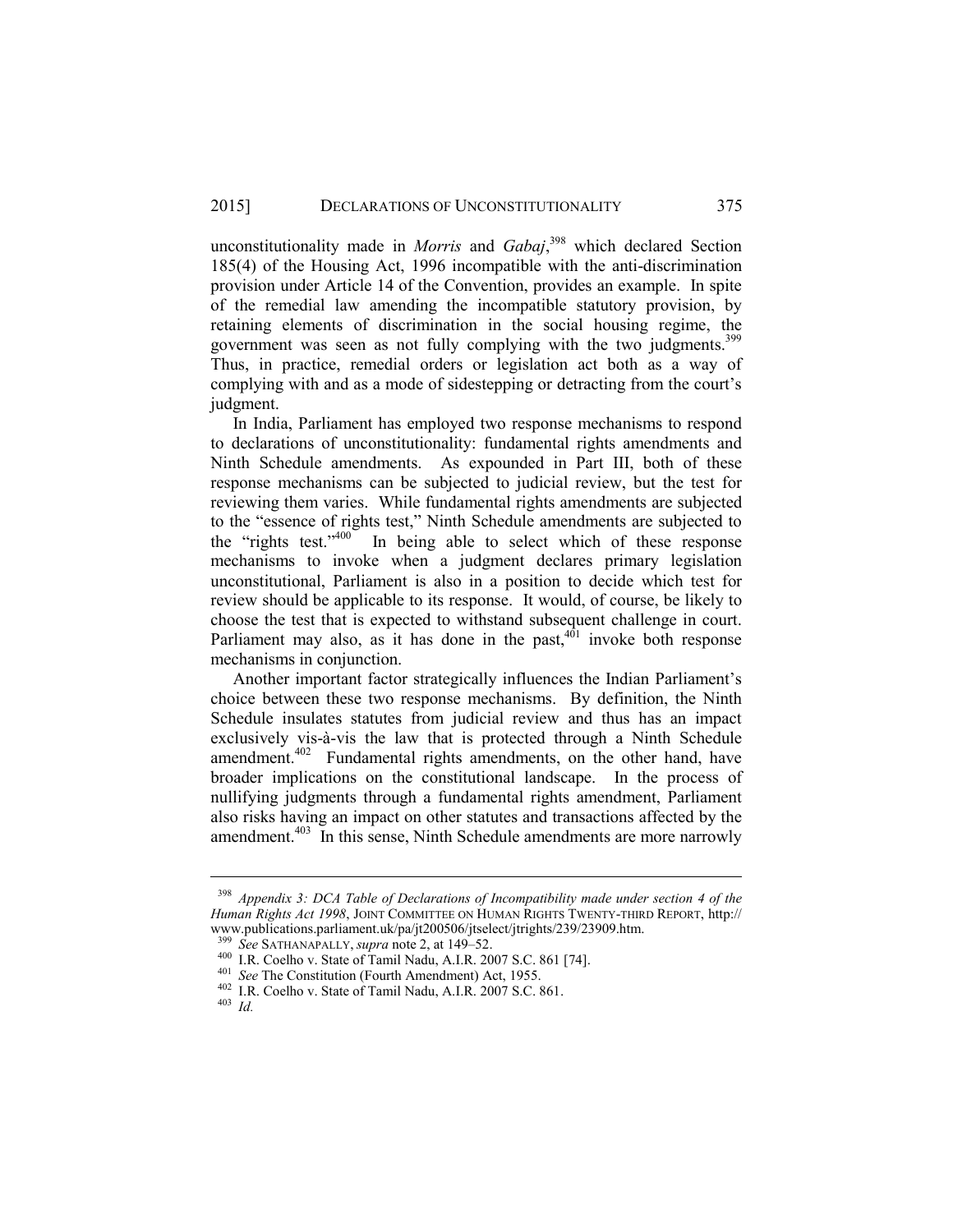targeted and their consequences are more foreseeable than fundamental rights amendments.

Thus, Parliament has room for maneuver in choosing between these two response mechanisms, particularly bearing in mind the different tests of judicial review that apply to them and the differences in the influence of the response mechanisms on the constitutional system as a whole.

But the substantive options before the Indian Parliament in responding to declarations of unconstitutionality are limited. Ninth Schedule amendments are not particularly conducive to making measured responses to judgments declaring legislation unconstitutional. This is on account of the fact that Article 31B of the Indian Constitution is not based on any underlying legal logic<sup>404</sup> applicable to the nullified judgment: it simply removes the substratum of the judgment by reviving a previously invalidated statute from judicial review for violating fundamental rights. In practice, it has represented an "all or nothing" tool, presenting the government with the binary choice of either accepting a judicial decision striking down legislation or rejecting it altogether by inserting the whole statute into the Ninth Schedule (that is, if it has the political capability of securing the passage of a constitutional amendment in Parliament). This is what happened, for example, in *Balmadies Plantations v. State of Tamil Nadu<sup>405</sup>* (discussed in Part II), where the Supreme Court's invalidation of a few provisions of the Gudalur Janmam Estates (Abolition and Conversion into Ryotwari) Act, 1969 led to the insertion of the statute *in toto* into the Ninth Schedule. This nullified the effect of the Supreme Court judgment in its entirety. The second response mechanism, fundamental rights amendments, has represented a similarly blunt tool. Since such amendments pull the rug from under the court's judgment by altering the fundamental right on which it was based, they have also tended to assume the form of absolute reversals of declarations of unconstitutionality.<sup>406</sup> The First Amendment to the

<sup>404</sup> There are of course shades of political logic that, it may be argued, apply to Article 31B. For example, when Article 31B and the Ninth Schedule were being debated in the Provisional Parliament, Jawaharlal Nehru argued that it was a safety valve against the colonial mindset of courts which distrusted the capacity of Indians to govern themselves. Arudra Burra, *Arguments from Colonial Continuity: The Constitution (First Amendment) Act, 1951, 5–6, 8* (2013), *available at http://papers.ssrn.com/sol3/papers.cfm?abstract id =2052659.* 

<sup>&</sup>lt;sup>405</sup> The Constitution (Thirty-fourth Amendment) Act, 1974. the two response mechanisms described. For instance, Parliament may only insert some (and not all) of the statutory provisions declared unconstitutional into the Ninth Schedule. Similarly, if different provisions of a statute are struck down for violating different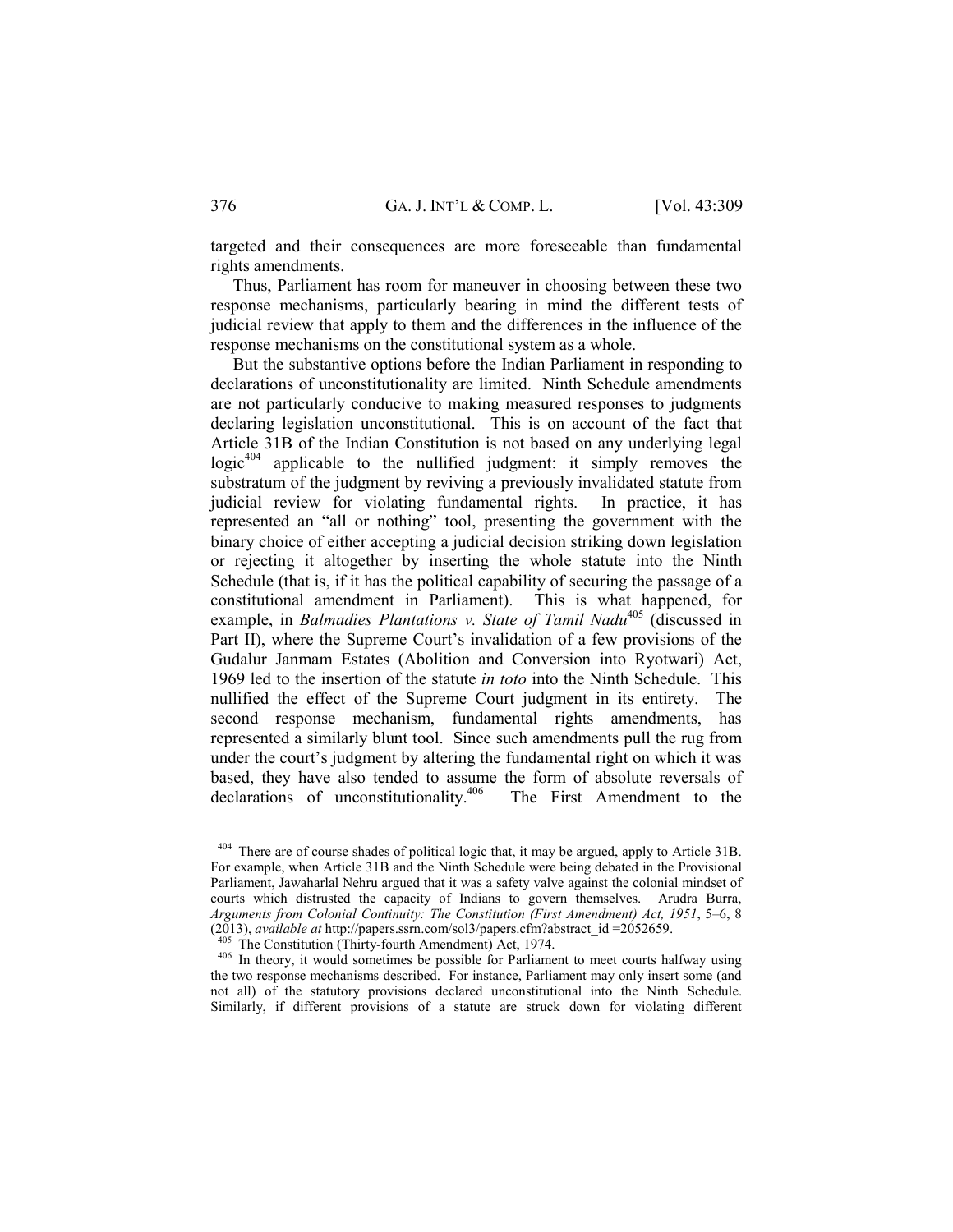Constitution, through which the constitutionally permissible restrictions on the freedom of speech were expanded in order to revive a statutory provision<sup>407</sup> invalidated by the Patna High Court in *Shaila Bala Devi v. Chief* Secretary,  $408$  is an example.  $409$ 

Thus, governments in both the U.K. and India have remedial space in deciding how to respond to declarations of unconstitutionality (whether through remedial orders or legislation in the U.K. and fundamental rights amendments or Ninth Schedule amendments in India). In the U.K., this remedial space may be subject to the guiding influence of the court's opinion about which remedial measure should be employed to address the unconstitutionality. With regard to the substantive options available to the Parliament and government, the menu of possibilities available to respond to a declaration of unconstitutionality in the U.K. is wide but may be partly narrowed by the soft suggestions made by the court in its decision. In India, on the other hand, the options for responding to a declaration of unconstitutionality are more limited in the sense that both fundamental rights amendments and Ninth Schedule amendments tend to eliminate the substratum of judgments altogether, either restoring the statute in question to the state that it was in before the court's judgment or paving the way for the fresh enactment of an identical or substantially similar statute.

### *C. The Capacity to Respond: The Constitutional Convention Question*

The question about whether the ability to reject declarations of unconstitutionality has atrophied or has been politically neutralized through a constitutional convention arises in both jurisdictions. In the U.K., this claim is based on the fact that no declaration of unconstitutionality has been rejected outright in the fourteen years since the HRA came into effect. In Part IV, I cautioned against concluding that a constitutional convention against the power to reject declarations of unconstitutionality has developed based on two reasons. First, the declaration of unconstitutionality is subtly different from many other constitutional remedies in that it places the burden

fundamental rights, only one of the fundamental rights may be amended so as to preserve the specific statutory provisions which violated it. But calibrated responses of this kind have not been seen in practice and, as these hypothetical examples bear out, are contingent on several factors.

<sup>407</sup> The Indian Press (Emergency Powers) Act, 1931, § 4(1)(a).<br>
<sup>408</sup> A.I.R. 1951 (Pat.) 12.<br>
<sup>409</sup> The Constitution (First Amendment) Act, 1951.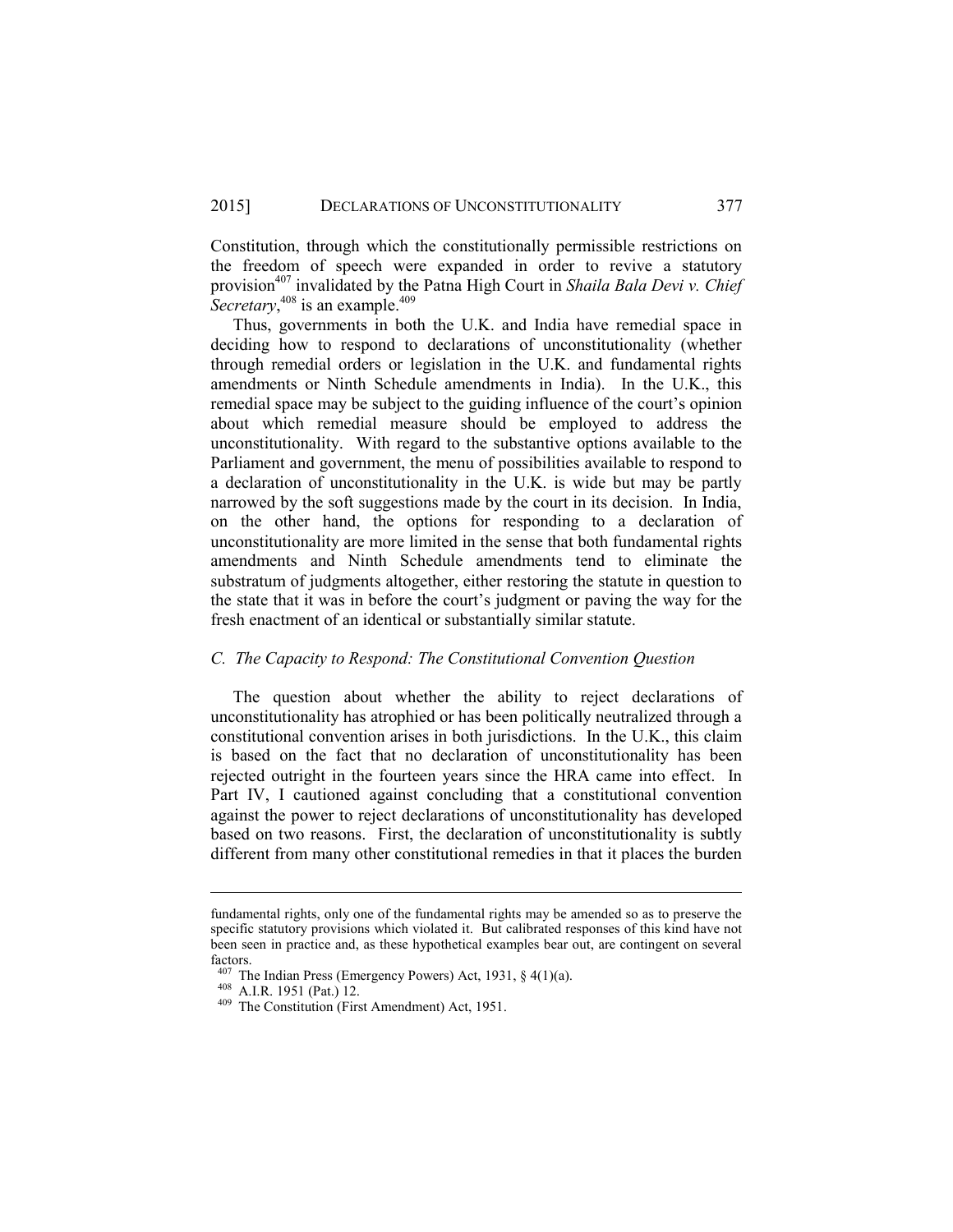of inertia on the person seeking to remove the unconstitutionality. Second, evaluating the atrophy of power is more complex in a structure where the burden of inertia is not on the Parliament or government. Thus, a much longer timeframe is required in order to establish that the power to reject a declaration of unconstitutionality has atrophied.

In India, the atrophy analysis may be premised on the basis that the last fundamental right amendment and Ninth Schedule amendment entered into force in  $1972^{4\overline{10}}$  and  $1990^{411}$  respectively.<sup>412</sup> Does the non-use of these powers for over two decades imply that they have been rendered extinct by constitutional convention? It would be a misconception to arrive at this conclusion. As expounded upon in Part III, as recently as 2007, Sabharwal CJ, speaking for a unanimous Supreme Court in *Coelho*, was awake to the possibility of the Ninth Schedule being employed as a response mechanism to nullify declarations of unconstitutionality.<sup>413</sup>

There is a complex web of reasons explaining why the Indian Parliament has not employed fundamental rights amendments and Ninth Schedule amendments in recent years. These include the following. First, a large amount of controversial government policy has been implemented through delegated legislation.<sup>414</sup> This has sometimes resulted in judgments striking down such delegated legislation and subsequent constitutional amendments to nullify the effects of these judgments.<sup>415</sup> Second, no single political party secured an absolute majority in the Lower House of Parliament between 1989 and 2014, necessitating rule by coalition governments composed of a

<sup>&</sup>lt;sup>410</sup> The Constitution (Twenty-fifth Amendment) Act, 1971.<br><sup>411</sup> The Constitution (Sixty-sixth Amendment) Act, 1990.<br><sup>412</sup> This should not be confused with the invocation of the Ninth Schedule and the power to amend the Constitution in general. These two powers have been invoked thereafter as well, so the question of their atrophy does not arise. The plausible atrophy argument relates to the distinctive use of these powers to nullify declarations holding legislation unconstitutional for violating fundamental rights. My response is to this discrete argument.

<sup>&</sup>lt;sup>413</sup> I.R. Coelho v. State of Tamil Nadu, A.I.R. 2007 S.C. 861 [78].<br><sup>414</sup> This has been partially caused by the increase in the plenary bottlenecks in Parliament (which I have addressed below). P. Rajeev, *Parliamentary Supremacy Under Attack*, THE HINDU, Aug. 7, 2013, http://www.thehindu.com/opinion/lead/parliamentary-supremacy-underattack/article4996588.ece.

<sup>&</sup>lt;sup>415</sup> See, for example, the Constitution (Eighty-fifth Amendment) Act, 2001 (which nullified the effects of Union of India v. Virpal Singh Chauhan, A.I.R. 1996 S.C. 448 and Ajit Singh v. State of Punjab, A.I.R. 1996 S.C. 1189). The Constitution (Seventy-sixth Amendment) Act, 1994, the Constitution (Seventy-seventh Amendment) Act, 1995; the Constitution (Eightyfirst Amendment) Act, 2000 and the Constitution (Eighty-second Amendment) Act, 2000 nullified some of the effects of Indra Sawhney v. Union of India, A.I.R. 1993 S.C. 477.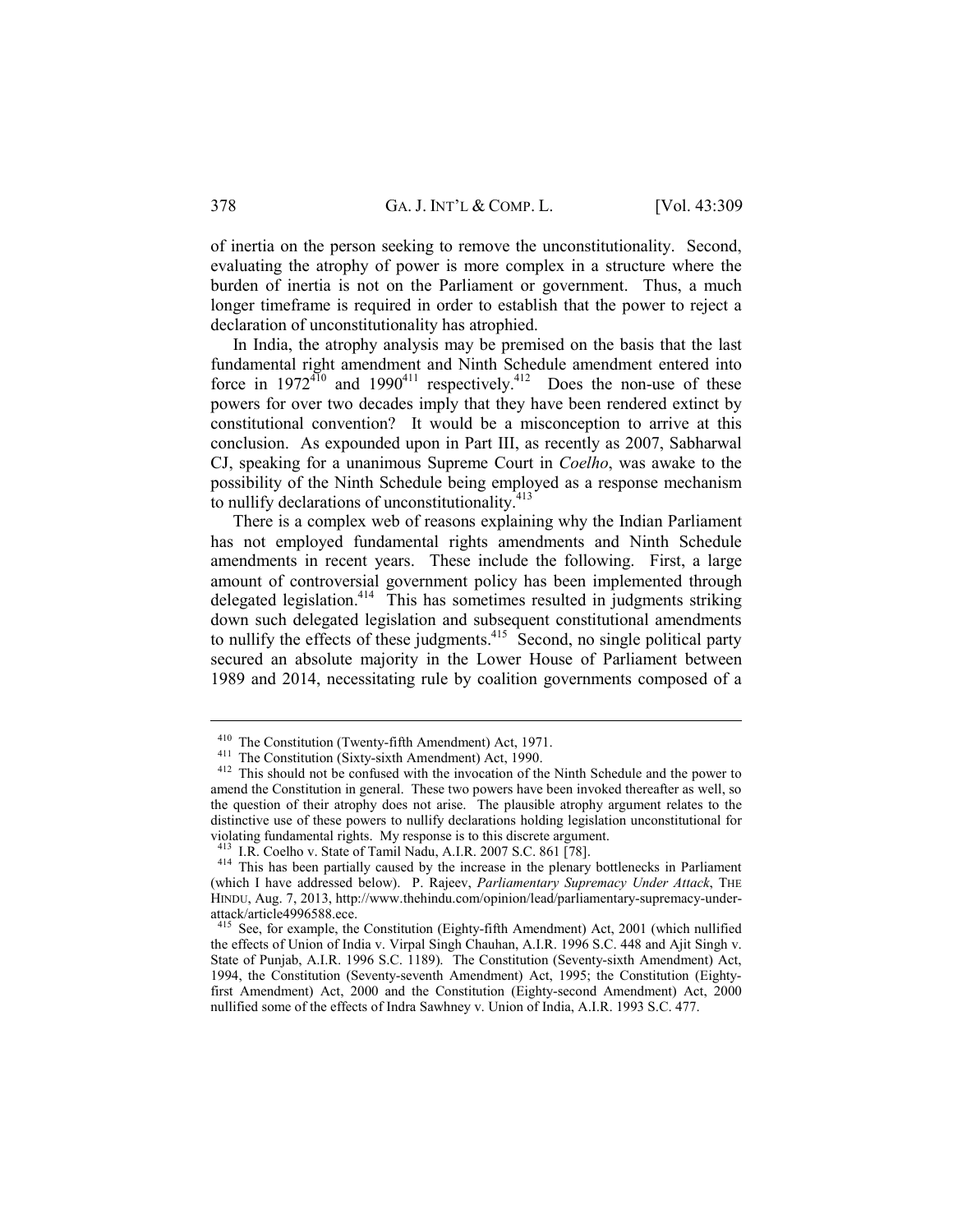number of political parties.<sup>416</sup> In many cases, more than eight political parties have formed part of a ruling coalition government.<sup>417</sup> This has made mobilizing the two-thirds majority required in order to pass fundamental rights amendments and Ninth Schedule amendments politically difficult (but not impossible, since other constitutional amendments have been passed between 1989 and 2014). There is no reason to believe that responses to judgments striking down legislation for violating fundamental rights through these mechanisms would not see resurgence if a single party gains ascendancy in Parliament, $418$  as the Bhartiya Janata Party has in the general elections of 2014. Third, the increase in the Supreme Court's perceived institutional legitimacy has made it more difficult for governments to justify nullifying courts' decisions. As Baxi famously put it, by relaxing rules of standing and opening its doors to the destitute and oppressed, the Supreme Court began to transform itself from the "Supreme Court of India" to the "Supreme Court for Indians" in the 1980s.419 Almost simultaneously, Parliament's reputation saw a general decline.<sup>420</sup> Fourth, recent years have seen an increase in plenary bottlenecks due to obstructionism in Parliament.<sup>421</sup> This has resulted in an overall decrease in Parliament's plenary time and legislative output,<sup>422</sup> giving it a smaller window of opportunity to consider matters beyond its most pressing business.

Thus, the argument that the power to reject declarations of unconstitutionality has atrophied in both jurisdictions is mistaken.

<sup>&</sup>lt;sup>416</sup> Since the Lower House of Parliament follows the "first past the post" electoral system, an absolute majority of seats in the House does not necessarily translate into a majority of the total number of votes cast.

 $^7$  The United Front government under H.D. Deve Gowda (1996–1997), the United Front government under I.K. Gujral (1997) and the National Democratic Alliance government under A. B. Vajpayee (1999–2004) are examples.

<sup>418</sup> Pratap Bhanu Mehta, *India's Judiciary: The Promise of Uncertainty*, *in* THE SUPREME COURT VERSUS THE CONSTITUTION 163 (Pran Chopra ed., 2006). 419 Upendra Baxi, *Taking Suffering Seriously: Social Action Litigation in the Supreme Court* 

*of India*, 4 THIRD WORLD LEGAL STUD. 107 (1985). 420 Devesh Kapur & Pratap Bhanu Mehta, *The Indian Parliament as an Institution of* 

*Accountability*, UNRISD Democracy, Governance and Human Rights Programme Paper No. 23, 16 (2006).<br> $421$  Tarunabh Khaitan, *The Real Price of Parliamentary Obstruction*, 642 SEMINAR 37 (2013).

<sup>&</sup>lt;sup>422</sup> The statistics published by PRS Legislative Research reflecting the amount of time lost due to obstruction in Parliament can be accessed here: *Vital Stats: Participation of Lok Sabha MPs in Budget Session 2014*, PRS LEGISLATIVE RESEARCH (July 30, 2013, 9:30 AM), http:// www.prsindia.org/parliamenttrack/vital-stats/; *see also* Kapur & Mehta, *supra* note 420, at 16.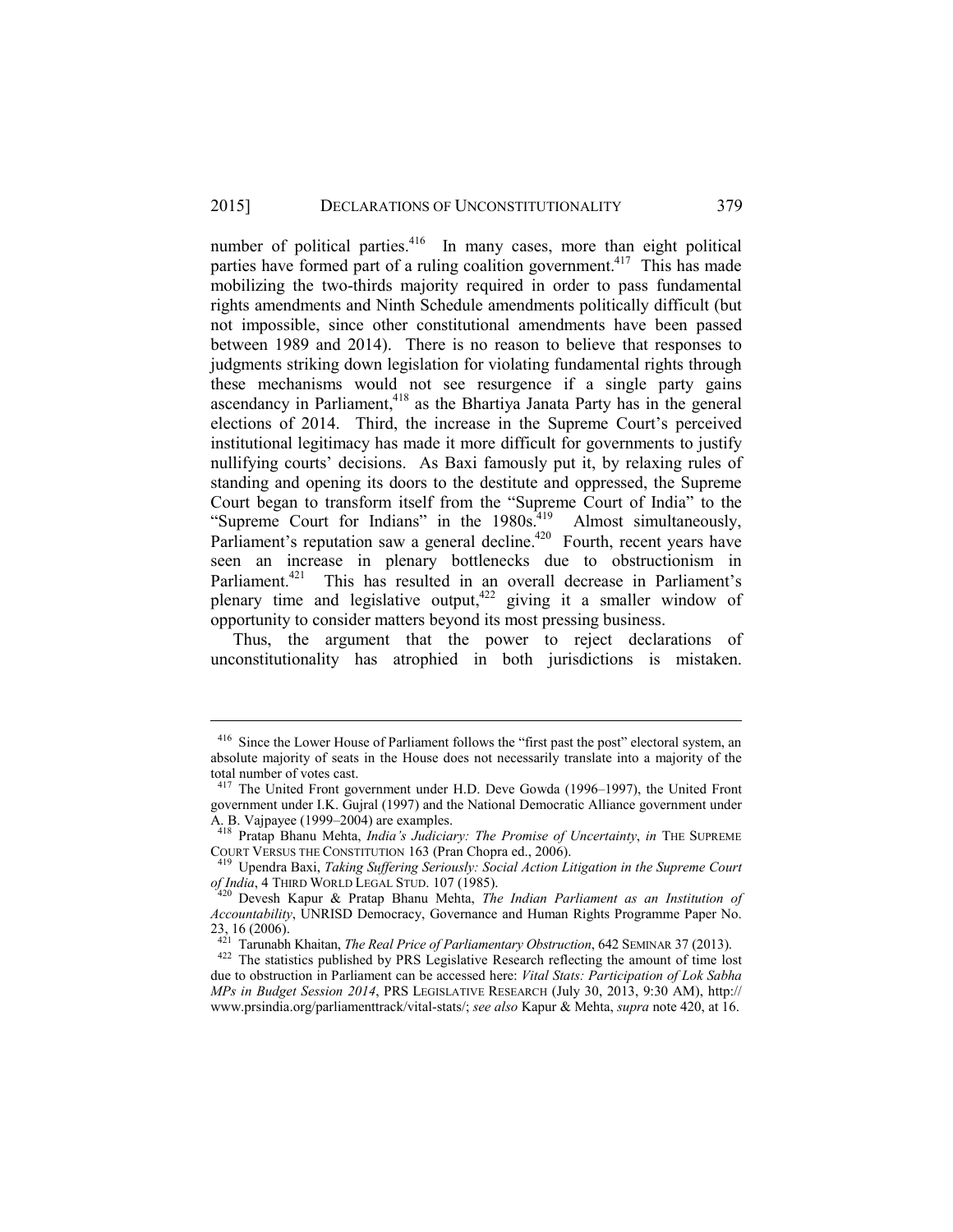Responding to such judgments in India and the U.K. remains a political option, albeit one which is difficult to exercise.

## VI. CONCLUSION

This Article has compared the space for political responses to declarations of unconstitutionality in India and the U.K. Part II provided the constitutional context to declarations of unconstitutionality in these jurisdictions. I argued that the declaration of unconstitutionality is, formally speaking, triggered earlier in India than in the U.K. In other words, *ceteris paribus*, there would (hypothetically speaking) be identical cases in which a declaration of unconstitutionality is made in India, but in which Section 3 of the HRA is invoked in the U.K. in preference to Section 4.

In both jurisdictions, after the declaration of unconstitutionality is made comes the question of what, if anything, the parliament and government should do about it. The possibility of an atrophy of the power to reject a declaration of unconstitutionality arises in both nations because of the infrequency of such rejections. But the atrophy argument is misguided in the context of the Indian and U.K. constitutions, although the reasons for which it is so misguided vary.

The decisional space available to parliament and government in both jurisdictions is similar. The academic literature in the U.K. fails to account for some factors that operate as limits on decisional space. In India, the decisional space is underestimated largely owing to a misreading of constitutional jurisprudence of the Supreme Court. After making these adjustments to the decisional space in India and the U.K., the positions in both jurisdictions are not as divergent as they might have appeared initially.

Moving to remedial space, India and the U.K. also share a similar level of flexibility in the form of their responses to declarations of unconstitutionality. In India, Parliament can select whether to respond through fundamental rights amendments or Ninth Schedule amendments (or both). In making this choice, it also makes an implicit selection of the test of review its response would be subjected to in a potential challenge in court. Its choice may also be influenced by the difference in the nature and scope of these response mechanisms. In the U.K., Parliament and government's choice lies in deciding between a fast track remedial order and primary legislation. *Obiter dictum* judicial statements about the means that should be employed to address an incompatibility may influence their choice.